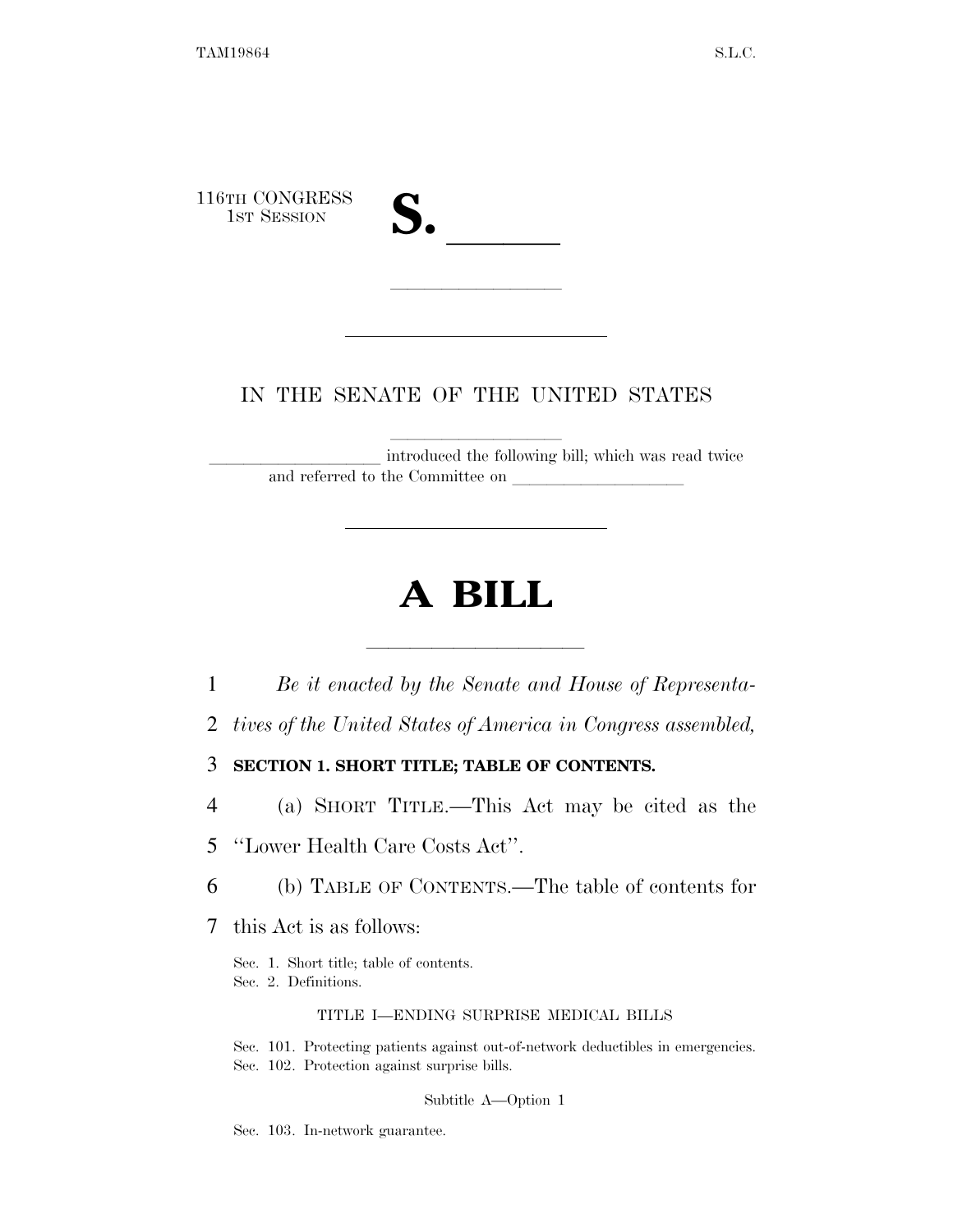Sec. 104. Coverage of out-of-network emergency services. Sec. 105. Report.

Subtitle B—Option 2

Sec. 103. Independent Dispute Resolution.

Subtitle C—Option 3

Sec. 103. Benchmark for payment.

#### Subtitle D—Air Ambulance

Sec. 106. Simplifying emergency air ambulance billing.

#### TITLE II—REDUCING THE PRICES OF PRESCRIPTION DRUGS

- Sec. 201. Biological product patent transparency.
- Sec. 202. Orange book modernization.
- Sec. 203. Ensuring timely access to generics.
- Sec. 204. Protecting access to biological products.
- Sec. 205. Preventing blocking of generic drugs.
- Sec. 206. Education on biological products.

Sec. 207. Biological product innovation.

- Sec. 208. Clarifying the meaning of new chemical entity.
- Sec. 209. Streamlining the transition of biological products.

#### TITLE III—IMPROVING TRANSPARENCY IN HEALTH CARE

- Sec. 301. Increasing transparency by removing gag clauses on price and quality information.
- Sec. 302. Banning anticompetitive terms in facility and insurance contracts that limit access to higher quality, lower cost care.
- Sec. 303. Designation of a nongovernmental, nonprofit transparency organization to lower Americans' health care costs.
- Sec. 304. Protecting patients and improving the accuracy of provider directory information.
- Sec. 305. Timely bills for patients.
- Sec. 306. Health plan oversight of pharmacy benefit manager services.
- Sec. 307. Government Accountability Office study on profit- and revenue-sharing in health care.
- Sec. 308. Disclosure of direct and indirect compensation for brokers and consultants to employer-sponsored health plans and enrollees in plans on the individual market.
- Sec. 309. Ensuring enrollee access to cost-sharing information.

#### TITLE IV—IMPROVING PUBLIC HEALTH

- Sec. 401. Improving awareness of disease prevention.
- Sec. 402. Grants to address vaccine-preventable diseases.
- Sec. 403. Guide on evidence-based strategies for State health department obesity prevention programs.
- Sec. 404. Expanding capacity for health outcomes.
- Sec. 405. Public health data system modernization.
- Sec. 406. Innovation for maternal health.
- Sec. 407. Training for health care providers.
- Sec. 408. Study on training to reduce and prevent discrimination.
- Sec. 409. Perinatal quality collaboratives.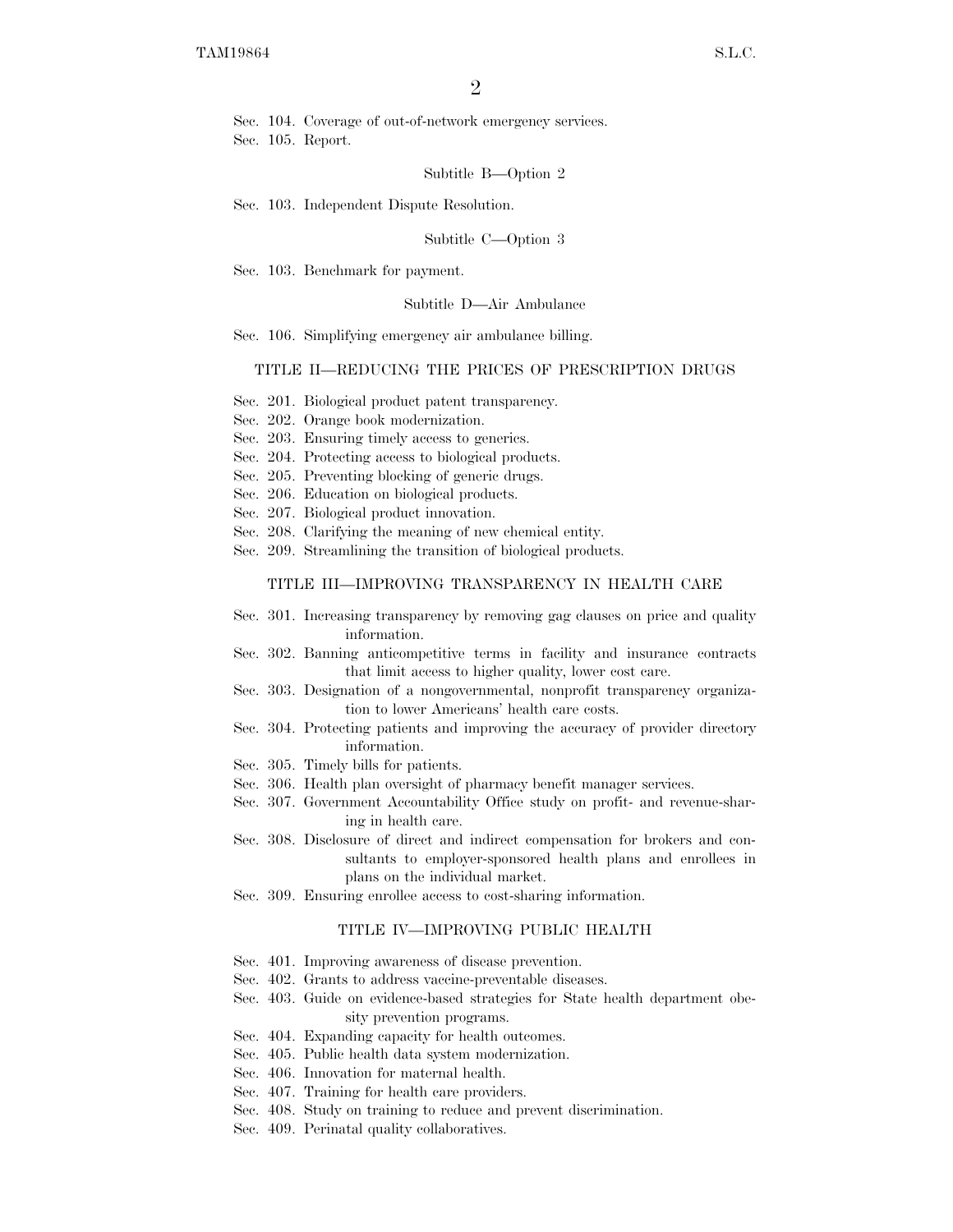Sec. 410. Integrated services for pregnant and postpartum women.

#### TITLE V—IMPROVING THE EXCHANGE OF HEALTH INFORMATION

- Sec. 501. Requirement to provide health claims, network, and cost information.
- Sec. 502. Recognition of security practices.
- Sec. 503. GAO study on the privacy and security risks of electronic transmission of individually identifiable health information to and from entities not covered by the Health Insurance Portability and Accountability Act.
- Sec. 504. Technical corrections.

#### 1 **SEC. 2. DEFINITIONS.**

# 2 **TITLE I—ENDING SURPRISE**  3 **MEDICAL BILLS**

4 **SEC. 101. PROTECTING PATIENTS AGAINST OUT-OF-NET-**

#### 5 **WORK DEDUCTIBLES IN EMERGENCIES.**

6 Section 2719A(b) of the Public Health Service Act

7 (42 U.S.C. 300gg–19a) is amended—

8  $(1)$  in paragraph  $(1)$ —

- 9 (A) in the matter preceding subparagraph 10 (A), by inserting ''or a freestanding emergency
- 11 room'' after ''hospital''; and
- 12 (B) in subparagraph (C)—
- 13 (i) in clause (ii)(I), by inserting "or 14 emergency room'' after ''emergency depart-
- 15 ment''; and
- 16 (ii) in subparagraph  $(C)(ii)(II)$ , by 17 adding, ''a deductible,'' after ''(expressed 18 as''; and
- 19  $(2)$  in paragraph  $(2)(B)$ —

20  $(A)$  in clause (i)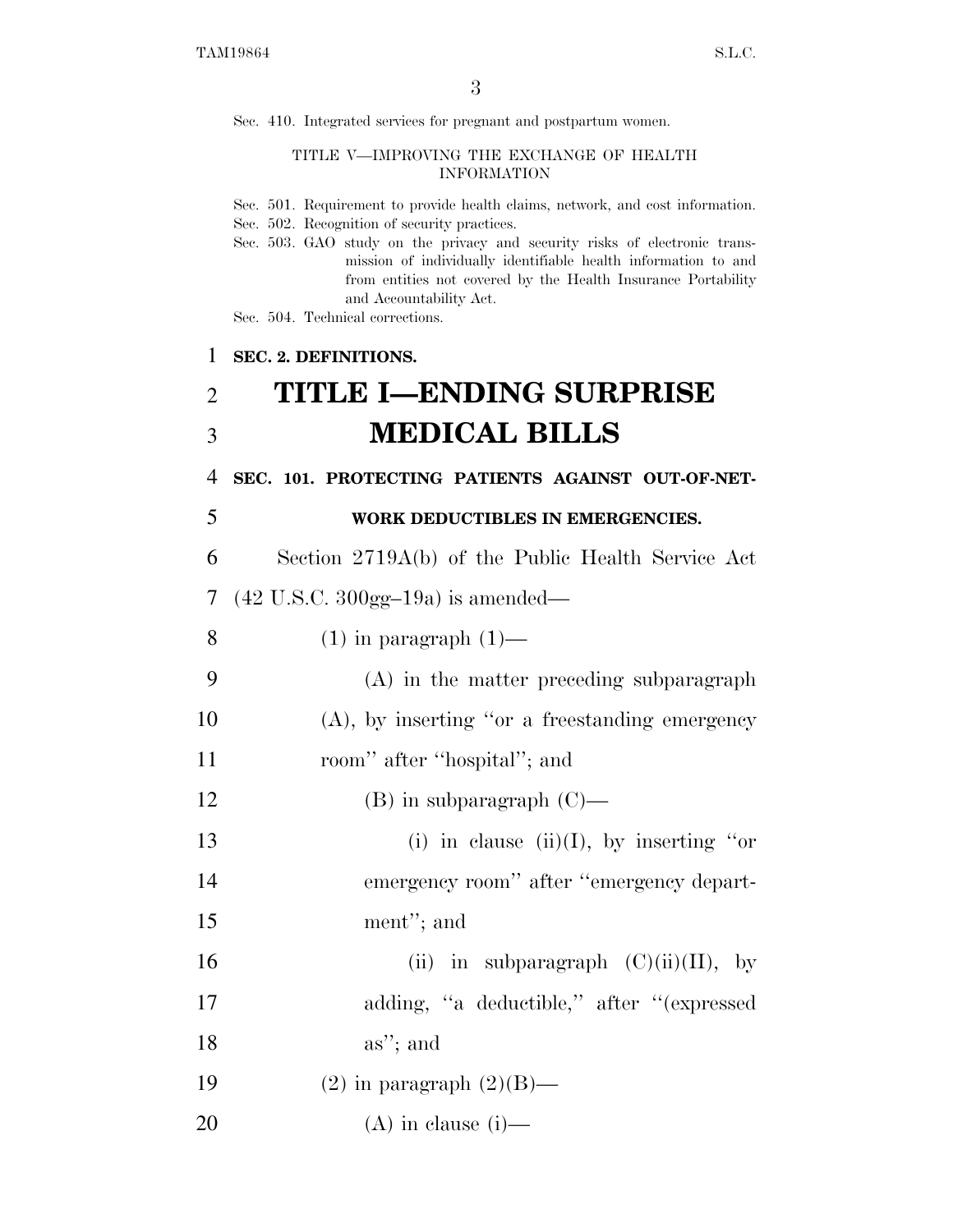| $\mathbf{1}$   | (i) by inserting "or freestanding emer-                    |
|----------------|------------------------------------------------------------|
| $\overline{2}$ | gency room" after "hospital"; and                          |
| 3              | (ii) by inserting "or emergency room"                      |
| $\overline{4}$ | after "emergency department"; and                          |
| 5              | $(B)$ in clause (ii), by inserting "or emer-               |
| 6              | gency room" after "hospital".                              |
| 7              | SEC. 102. PROTECTION AGAINST SURPRISE BILLS.               |
| 8              | (a) IN GENERAL.—Section 2719A of the Public                |
| 9              | Health Service Act (42 U.S.C. 300gg-19a) is amended by     |
| 10             | adding at the end the following:                           |
| 11             | "(e) COVERAGE OF CERTAIN OUT-OF-NETWORK                    |
| 12             | SERVICES.-                                                 |
| 13             |                                                            |
| 14             | <i>option</i> ].—Subject to subsection (h), in the case of |
| 15             | an enrollee in a group health plan or group or indi-       |
| 16             | vidual health insurance coverage who receives out-of-      |
| 17             | network non-emergency services at an in-network fa-        |
| 18             | cility—                                                    |
| 19             | $\lq\lq$ the cost-sharing requirement (ex-                 |
| 20             | pressed as a copayment amount, coinsurance                 |
| 21             | rate, or deductible) with respect to such services         |
| 22             | shall be the same requirement that would apply             |
| 23             | if such services were provided by an in-network            |
| 24             | practitioner; and                                          |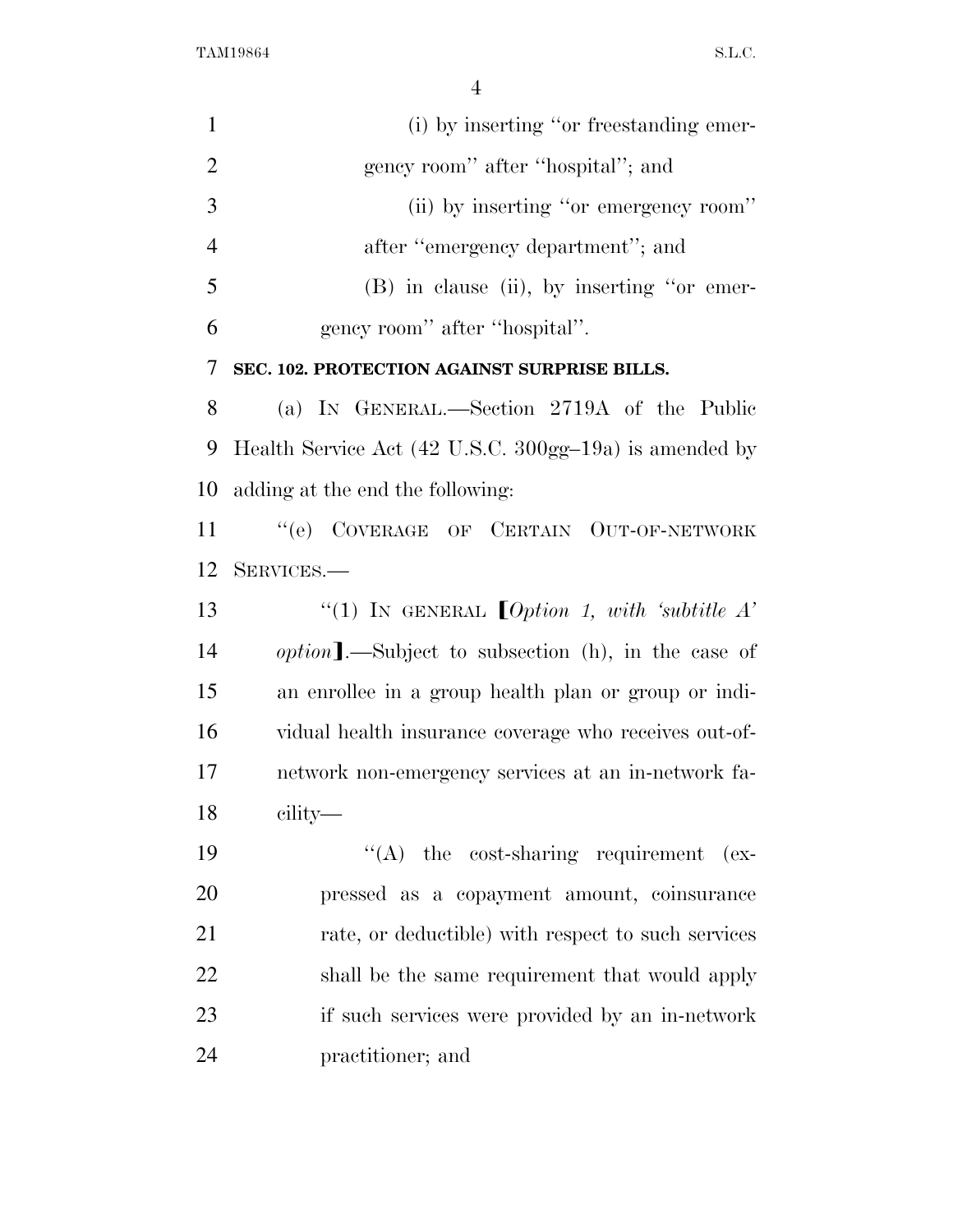| $\mathbf{1}$   | "(B) such cost-sharing amounts shall be                   |
|----------------|-----------------------------------------------------------|
| $\overline{2}$ | counted towards the in-network deductible and             |
| 3              | in-network out-of-pocket maximum amount                   |
| $\overline{4}$ | under the plan or coverage for the plan year.             |
| 5              | "(2) IN GENERAL $[Option 2/Option 3, with]$               |
| 6              | 'subtitle $B'$ or 'subtitle $C'$ option].—Subject to sub- |
| 7              | section (h), in the case of an enrollee in a group        |
| 8              | health plan or group or individual health insurance       |
| 9              | coverage who receives out-of-network, ancillary, non-     |
| 10             | emergency services at an in-network facility, includ-     |
| 11             | ing any referrals for diagnostic services—                |
| 12             | $\lq\lq$ the cost-sharing requirement (ex-                |
| 13             | pressed as a copayment amount, coinsurance                |
| 14             | rate, or deductible) with respect to such services        |
| 15             | shall be the same requirement that would apply            |
| 16             | if such services were provided by an in-network           |
| 17             | practitioner; and                                         |
| 18             | "(B) such cost-sharing amounts shall be                   |
| 19             | counted towards the in-network deductible and             |
| 20             | out-of-pocket<br>maximum<br>in-network<br>amount          |
| 21             | under the plan or coverage for the plan year.             |
| 22             | "(3) DEFINITION.—For purposes of this sub-                |
| 23             | section, the term 'facility' has the meaning given the    |
| 24             | term 'health care facility' in section $2729A(c)$ .       |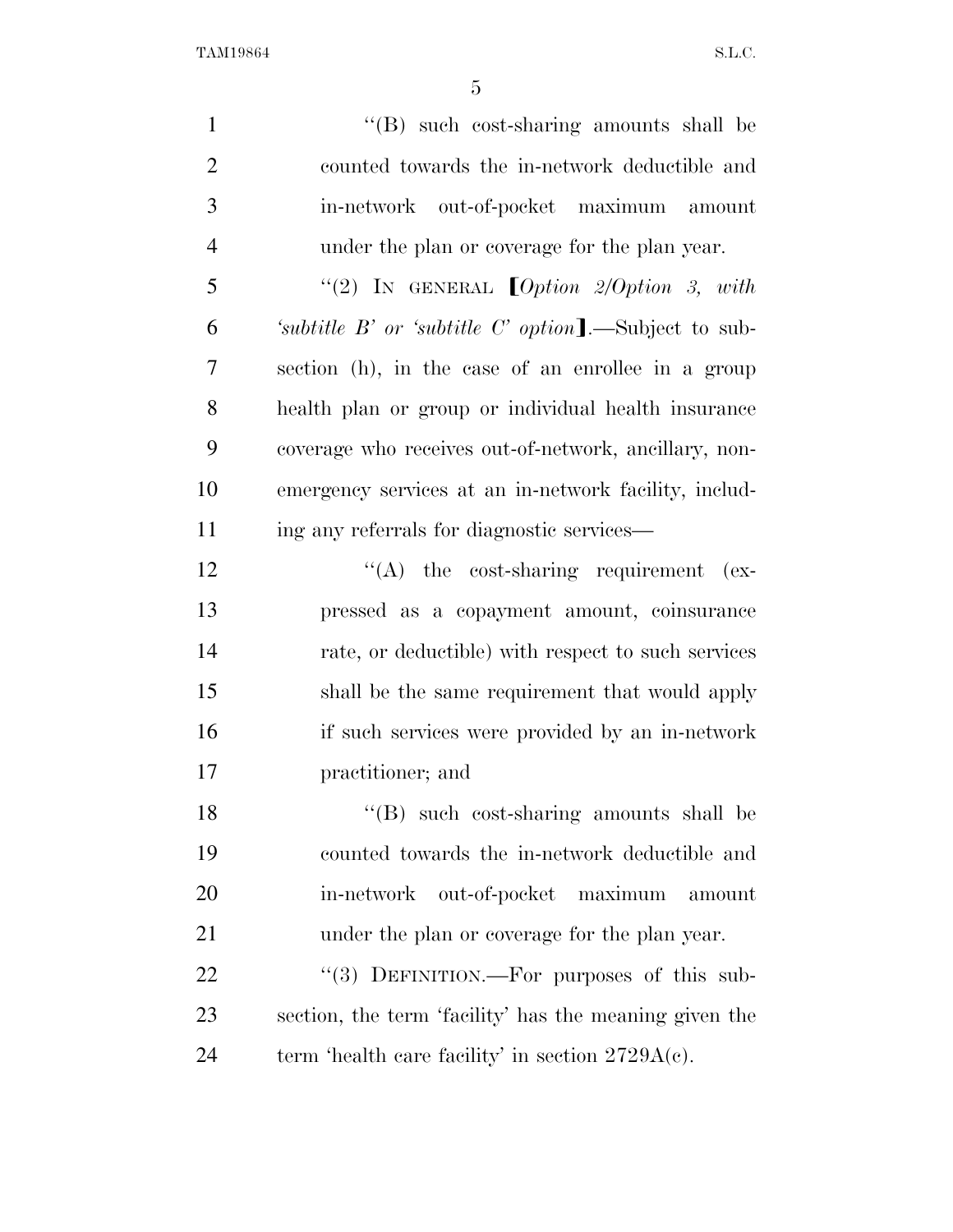''(f) COVERAGE OF OUT-OF-NETWORK SERVICES FOR ENROLLEES ADMITTED AFTER EMERGENCY SERVICES.— 3 "(1) NOTICE AND CONSENT.—Subject to sub- section (h), in the case of an enrollee in a group health plan or group or individual health insurance coverage who is admitted to a hospital after receiv- ing emergency services, or maternal care for a woman in labor, in the emergency department of such hospital and being stabilized (within the mean-10 ing of subsection  $(b)(2)(C)$ , the cost-sharing re- quirement (expressed as a copayment amount, coin- surance rate, or deductible) with respect to any out- of-network services is the same requirement that would apply if such services were provided by a par- ticipating provider, unless the enrollee, once stable and in a condition, including having sufficient men- tal capacity, to receive the information described in this subsection —  $((A)$  has been provided by the hospital, prior to the provision of any post-stabilization, out-of-network service at such hospital, with—  $\frac{1}{1}$  paper and electronic notification 23 that the practitioner or hospital is an out- of-network health care provider and the out-of-network rate of the provider, as ap-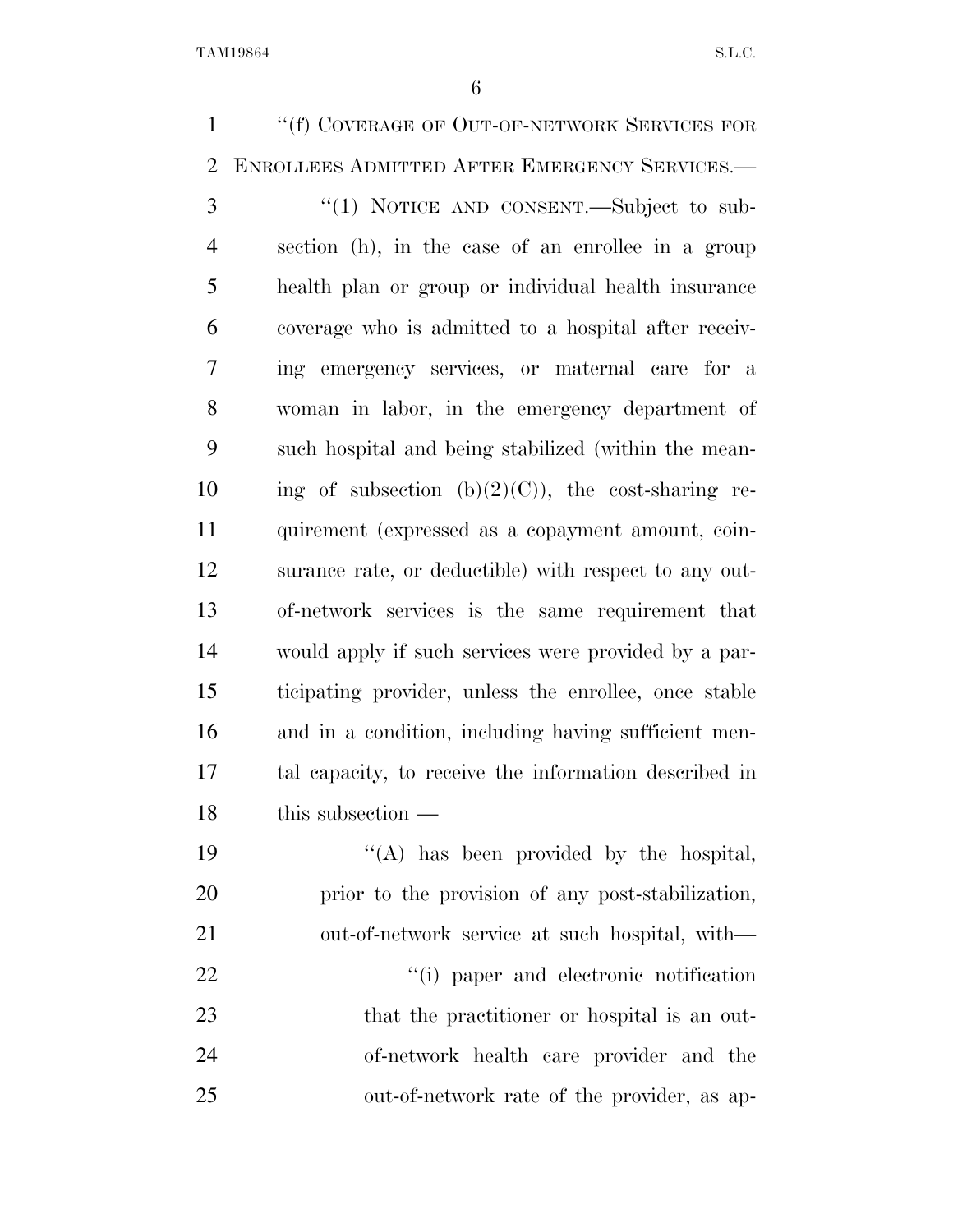| $\mathbf{1}$   | plicable, and the option to affirmatively             |
|----------------|-------------------------------------------------------|
| $\overline{2}$ | consent to receiving services from such               |
| 3              | practitioner or hospital;                             |
| $\overline{4}$ | "(ii) a list of in-network practitioners              |
| 5              | or hospitals that could provide the same              |
| 6              | services, and an option for a referral to             |
| $\overline{7}$ | such providers; and                                   |
| 8              | "(iii) the estimated amount that such                 |
| 9              | provider will charge the participant, bene-           |
| 10             | ficiary, or enrollee for such items and serv-         |
| 11             | ices involved; and                                    |
| 12             | $\lq\lq$ . Thus acknowledged that the out-of-net-     |
| 13             | work treatment may not be covered or may be           |
| 14             | covered at<br>an out-of-network cost-sharing          |
| 15             | amount, requiring higher cost-sharing obliga-         |
| 16             | tions of the enrollee than if the service were        |
| 17             | provided at an in-network facility, and has as-       |
| 18             | sumed, in writing, full responsibility of out-of-     |
| 19             | pocket costs associated with services furnished       |
| 20             | after the enrollee has been stabilized, from the      |
| 21             | out-of-network practitioner or hospital, as appli-    |
| 22             | cable.                                                |
| 23             | "(2) REQUIREMENTS OF NOTICE.—The notice               |
| 24             | under paragraph (1) shall be in a format determined   |
| 25             | by the Secretary to give a reasonable layperson clear |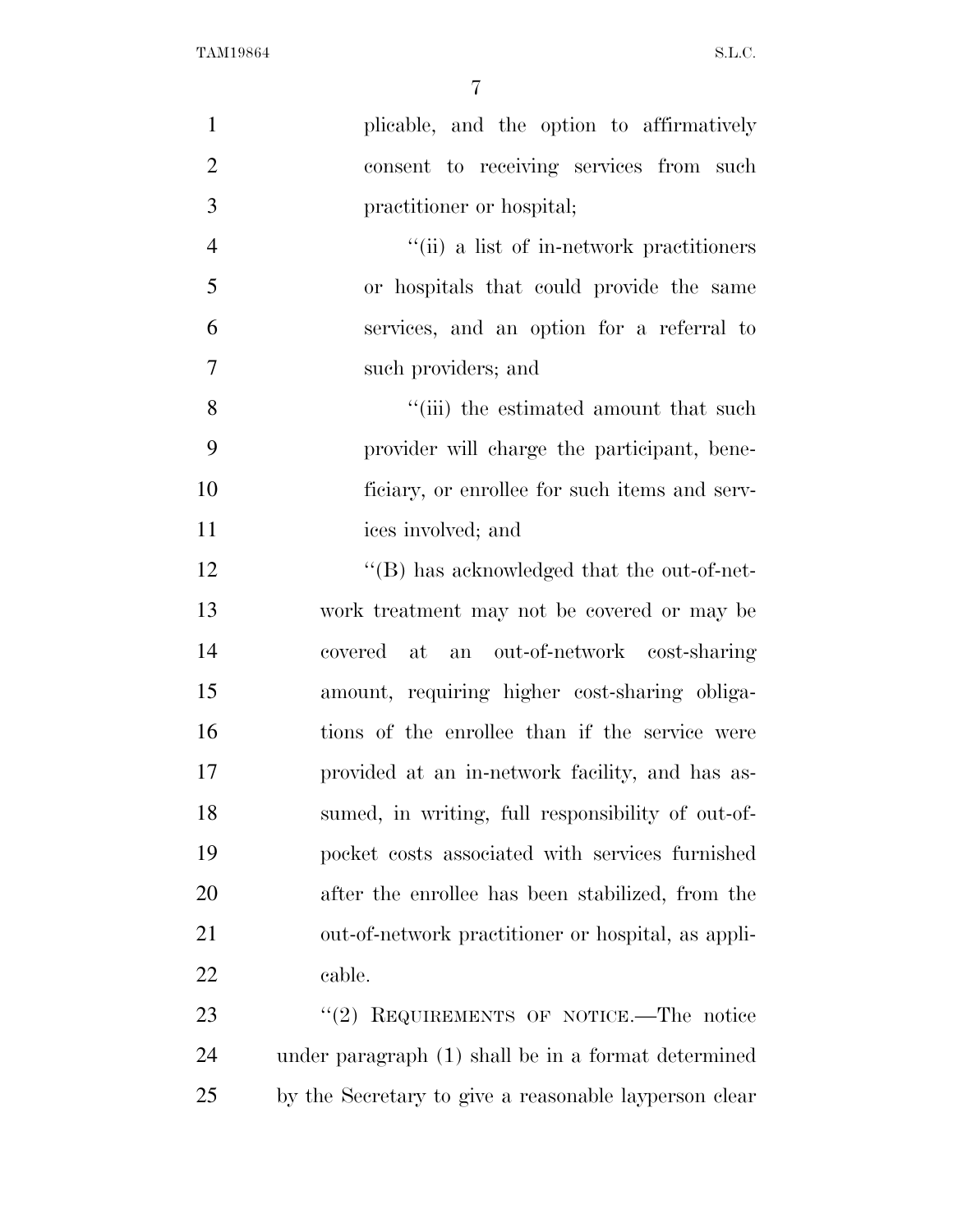| $\mathbf{1}$   | comprehension of the terms of the agreement, in-         |
|----------------|----------------------------------------------------------|
| $\overline{2}$ | cluding all possible financial responsibilities, includ- |
| 3              | ing the requirements that the notice—                    |
| $\overline{4}$ | "(A) does not exceed one page in length;                 |
| 5              | "(B) is readily identifiable for its purpose             |
| 6              | and as a contract of consent;                            |
| $\overline{7}$ | $\lq\lq$ clearly states that consent is optional;        |
| 8              | $\lq\lq$ (D) includes an estimate of the amount          |
| 9              | that such provider will charge the participant,          |
| 10             | beneficiary, or enrollee for such items and serv-        |
| 11             | ices involved; and                                       |
| 12             | " $(E)$ is printed in the enrollee's primary             |
| 13             | language.                                                |
| 14             | "(g) PROHIBITION ON BILLING MORE THAN AN IN-             |
| 15             | NETWORK RATE UNDER CERTAIN CIRCUMSTANCES.—               |
| 16             | "(1) IN GENERAL.—A health care facility or               |
| 17             | practitioner furnishing—                                 |
| 18             | $\lq($ A) emergency services, as defined in sub-         |
| 19             | section $(b)(2)$ , regardless of the state in which      |
| 20             | the patient resides;                                     |
| 21             | "(B) services at an in-network facility de-              |
| 22             | scribed in subsection (e); or                            |
| 23             | ``(C)<br>out-of-network services<br>furnished            |
| 24             | after the enrollee has been stabilized (within the       |
| 25             | meaning of subsection $(b)(2)(C)$ , where the no-        |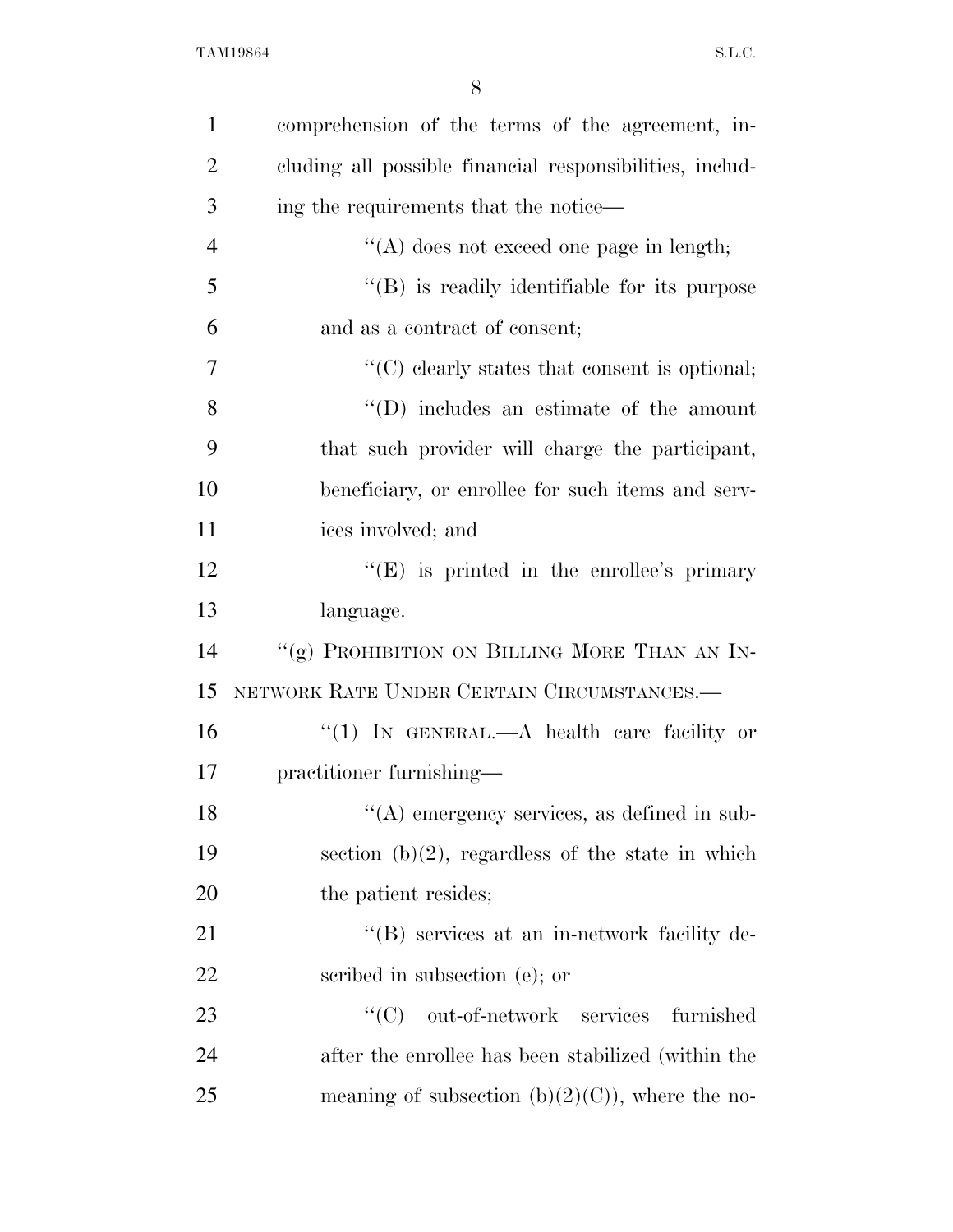| $\mathbf{1}$   | tice and option for referral required under sub-          |
|----------------|-----------------------------------------------------------|
| $\overline{2}$ | section $(f)(1)$ have not been provided to the en-        |
| 3              | rollee and the assumption of responsibility for           |
| $\overline{4}$ | out-of-pockets costs under subsection $(f)(2)$ has        |
| 5              | not been obtained,                                        |
| 6              | may not bill an enrollee in a group health plan or        |
| 7              | group or individual health insurance coverage for         |
| 8              | amounts beyond the cost-sharing amount that would         |
| 9              | apply under subsection $(b)(1)(C)(ii)(II)$ , (e), or (f), |
| 10             | as applicable.                                            |
| 11             | $"(2)$ ENFORCEMENT.—                                      |
| 12             | "(A) IN GENERAL.—Subject to subpara-                      |
| 13             | $graph$ (B), a health care facility or practitioner       |
| 14             | that violates a requirement under paragraph (1)           |
| 15             | shall be subject to a civil monetary penalty of           |
| 16             | not more than \$10,000 for each act consti-               |
| 17             | tuting such violation.                                    |
| 18             | "(B) PROCEDURE.—The provisions of sec-                    |
| 19             | tion 1128A of the Social Security Act, other              |
| 20             | than subsections (a) and (b) and the first sen-           |
| 21             | tence of subsection $(c)(1)$ of such section, shall       |
| 22             | apply to civil money penalties under this sub-            |
| 23             | section in the same manner as such provisions             |
| 24             | apply to a penalty or proceeding under section            |
| 25             | 1128A of the Social Security Act.                         |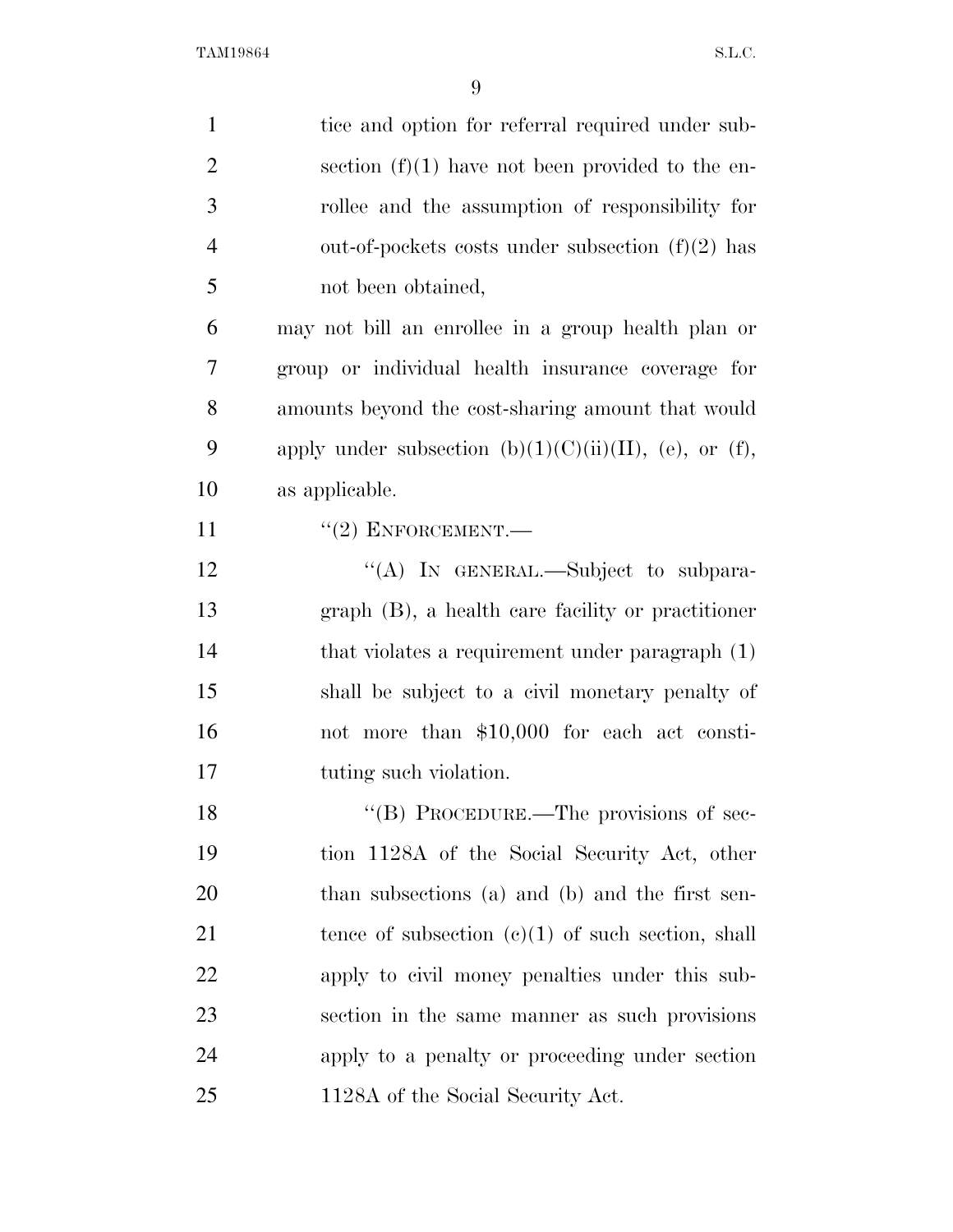| $\mathbf{1}$   | "(C) SAFE HARBOR.—The Secretary may                    |
|----------------|--------------------------------------------------------|
| $\overline{2}$ | waive the penalties described under subpara-           |
| 3              | graph (A) with respect to a facility or practi-        |
| $\overline{4}$ | tioner who unknowingly violates paragraph (1)          |
| 5              | with respect to an enrollee, if such facility or       |
| 6              | practitioner, within 30 days of the violation,         |
| $\overline{7}$ | withdraws the bill that was in violation of para-      |
| 8              | $graph$ (1), and, as applicable, reimburses the        |
| 9              | group health plan, health insurance issuer, or         |
| 10             | enrollee, as applicable, in an amount equal to         |
| 11             | the amount billed in violation of paragraph $(1)$ ,    |
| 12             | plus interest, at an interest rate determined by       |
| 13             | the Secretary.                                         |
| 14             | "(h) MAINTAINING STATE SURPRISE BILLING PRO-           |
| 15             | TECTIONS.                                              |
| 16             | " $(1)$ IN GENERAL.—Notwithstanding section            |
| 17             | 514 of the Employee Retirement Income Security         |
| 18             | Act of 1974, except with respect to self-insured       |
| 19             | group health plans, nothing in this section shall pre- |
| 20             | vent a State from establishing or continuing in effect |
| 21             | an alternate method under State law for determining    |
| 22             | the appropriate compensation for services described    |
| 23             | in subsection $(b)$ , $(e)$ , or $(f)$ .               |
| 24             | "(2) ADDITIONAL APPLICATION.—In the case of            |
| 25             | group health plans or health insurance coverage in     |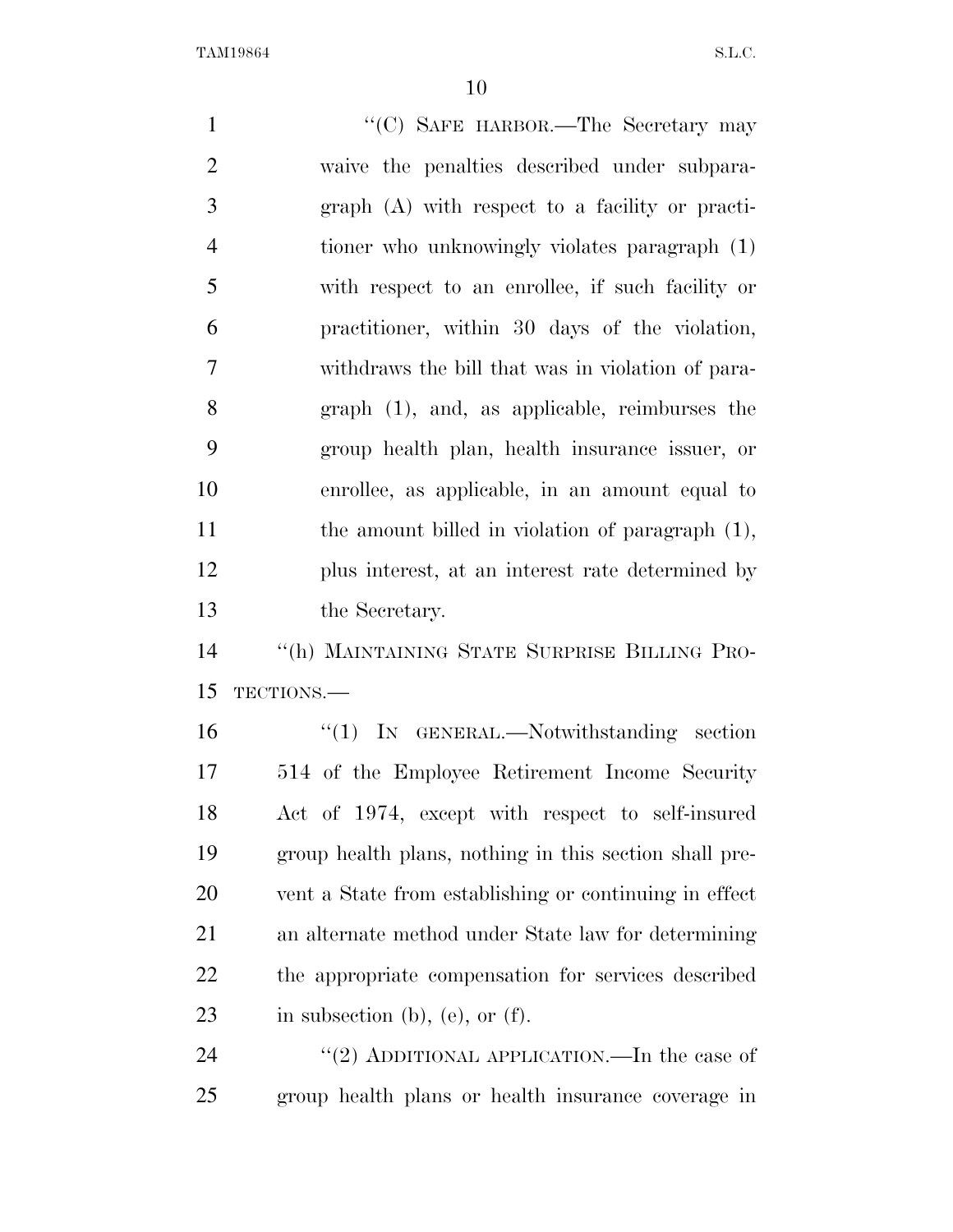the individual or group market offered in a State that has not enacted an alternate method described in paragraph (1), such as arbitration or a bench- mark, or for services described in subsection (b), (e), or (f) that are not covered by such State's alternate method described in paragraph (1), the provisions of this section shall apply.

8 "(3) SELF-INSURED PLANS.—Subsections (b), (e), and (f) shall apply to a self-insured group health plan that is not subject to State insurance regula-tion.''.

 (b) EFFECTIVE DATE.—The amendment made by subsection (a) shall take effect beginning in the second plan year that begins after the date of enactment of this Act.

## **Subtitle A—Option 1**

### **SEC. 103. IN-NETWORK GUARANTEE.**

 (a) IN GENERAL.—Subpart II of part A of title XXVII of the Public Health Service Act (42 U.S.C. 300gg–11 et seq.) is amended by adding at the end the following:

### **''SEC. 2729A. IN-NETWORK GUARANTEE.**

23  $\frac{1}{2}$  (a) In GENERAL.

24 "(1) CONTRACTS.—A group health plan and a health insurance issuer offering group or individual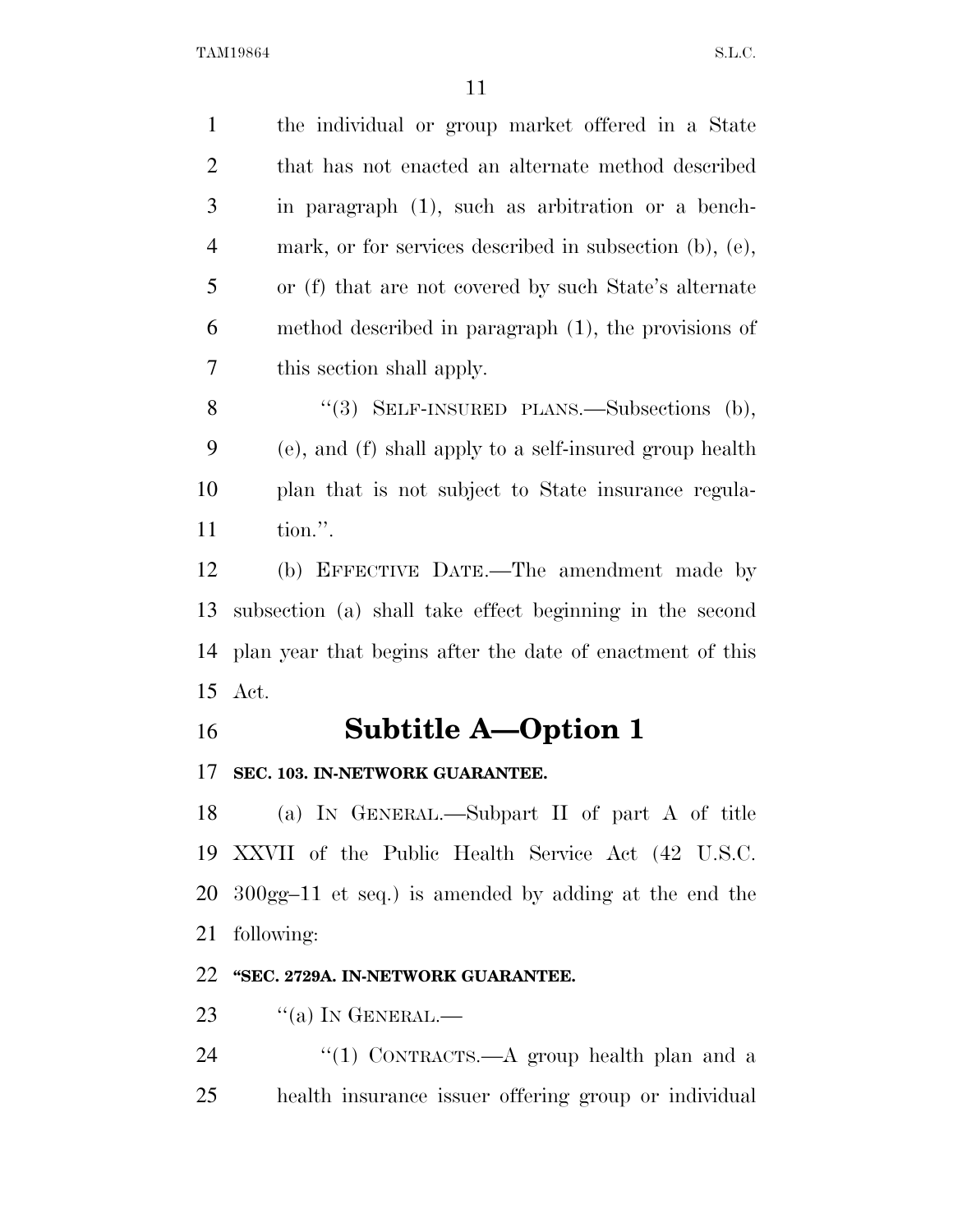| $\mathbf{1}$   | health insurance coverage may not contract (or enter    |
|----------------|---------------------------------------------------------|
| $\overline{2}$ | into a similar arrangement) with a health care facil-   |
| 3              | ity with respect to such plan or coverage unless the    |
| $\overline{4}$ | health care facility guarantees in the contract (or ar- |
| 5              | rangement) that—                                        |
| 6              | $\lq\lq$ each health care practitioner who pro-         |
| $\overline{7}$ | vides services in the facility will be under con-       |
| 8              | tract as a participating health care practitioner       |
| 9              | with respect to the plan or coverage with re-           |
| 10             | spect to all services provided at such facility;        |
| 11             | and                                                     |
| 12             | "(B) all laboratory or diagnostic services—             |
| 13             | "(i) provided in such facility, are in-                 |
| 14             | cluded in the network contract between                  |
| 15             | such facility and the group health plan or              |
| 16             | health insurance issuer with respect to                 |
| 17             | such coverage; and                                      |
| 18             | "(ii) referred by health care practi-                   |
| 19             | tioners at such facility, are referred only to          |
| 20             | providers included in the network contract              |
| 21             | between such facility and the group health              |
| 22             | plan or health insurance issuer with re-                |
| 23             | spect to such coverage.                                 |
| 24             | (2)<br>SEPARATE CONTRACTS.-Contracts be-                |
| 25             | tween the group health plan or health insurance         |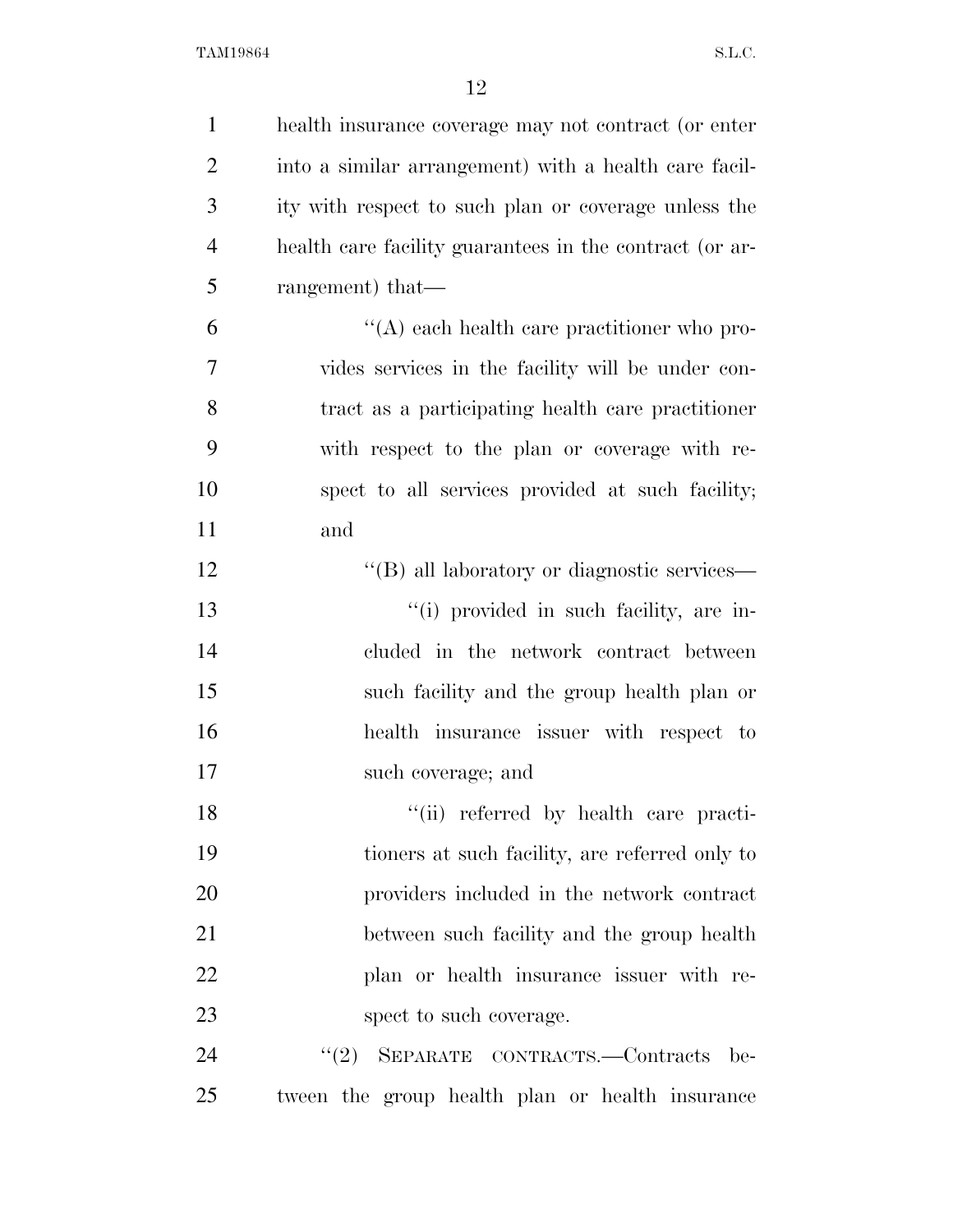issuer and applicable health care practitioners may be separate contracts from the contracts between the group health plan or health insurance issuer and the health care facility.

 ''(b) PROVIDER CHOICE.—A practitioner may elect to be considered in-network for purposes of subsection (a) if the practitioner agrees to have his or her reimbursement from a group health plan or health insurance issuer in- cluded as part of the group health plan or health insurance issuer's payment to the facility in which the practitioner provides the services, and the practitioner agrees to not separately bill the group health plan or health insurance issuer or an enrollee in the group health plan or health insurance coverage offered by such health insurance issuer.

 ''(c) FACILITY.—For purposes of this section, the term 'health care facility' includes hospitals, hospital out- patient departments, critical access hospitals, ambulatory surgery centers, laboratories, radiology clinics, and any other facility that provides services that are covered under a group health plan or health insurance coverage.

22 "(d) FAILURE TO COMPLY.—In the case of a health care practitioner who does not establish a network con- tract with a group health plan or health insurance issuer that has a network contract with a facility in which the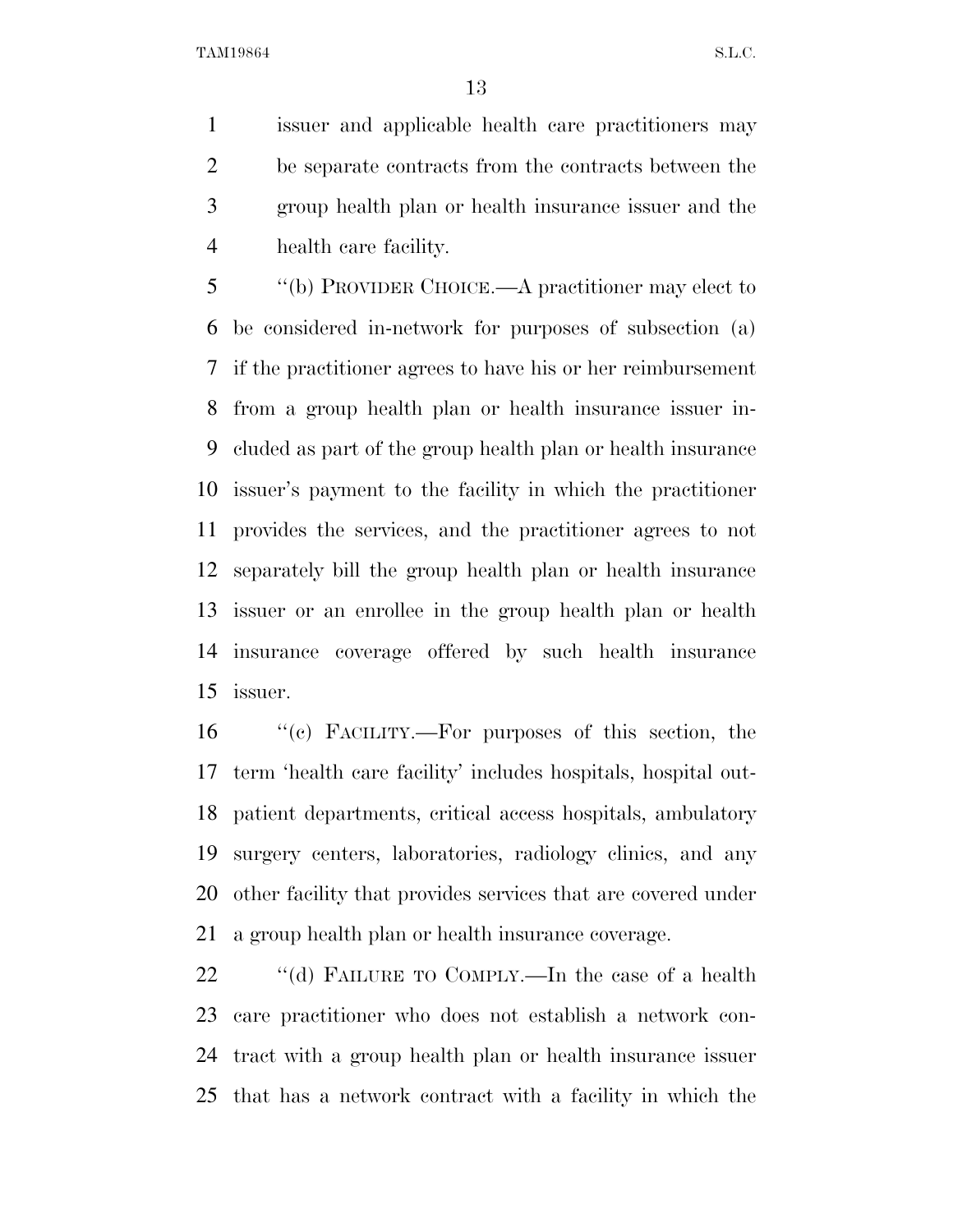practitioner provides services, as described in subsection (a), the group health plan or health insurance issuer shall not reimburse the health care practitioner for any services provided to enrollees in the plan or coverage.''.

 (b) EFFECTIVE DATE.—The amendment made by subsection (a) shall take effect beginning in the second plan year that begins after the date of enactment of this Act.

## **SEC. 104. COVERAGE OF OUT-OF-NETWORK EMERGENCY SERVICES.**

 (a) IN GENERAL.—Subpart II of part A of title XXVII of the Public Health Service Act (42 U.S.C. 300gg–11 et seq.) is amended by adding at the end the following:

## **''SEC. 2729B. COVERAGE OF OUT-OF-NETWORK, EMER-GENCY SERVICES.**

17 ''(a) In GENERAL.—In the case of an enrollee in a group health plan or group or individual health insurance coverage offered by a health insurance issuer who receives emergency services (as defined in section 2719A(b)(2)) that are covered by such plan or coverage at an out-of- network hospital, the group health plan or health insur- ance coverage and facility and practitioner shall deter- mine, within 30 business days of the service, the appro-priate reimbursement for such services.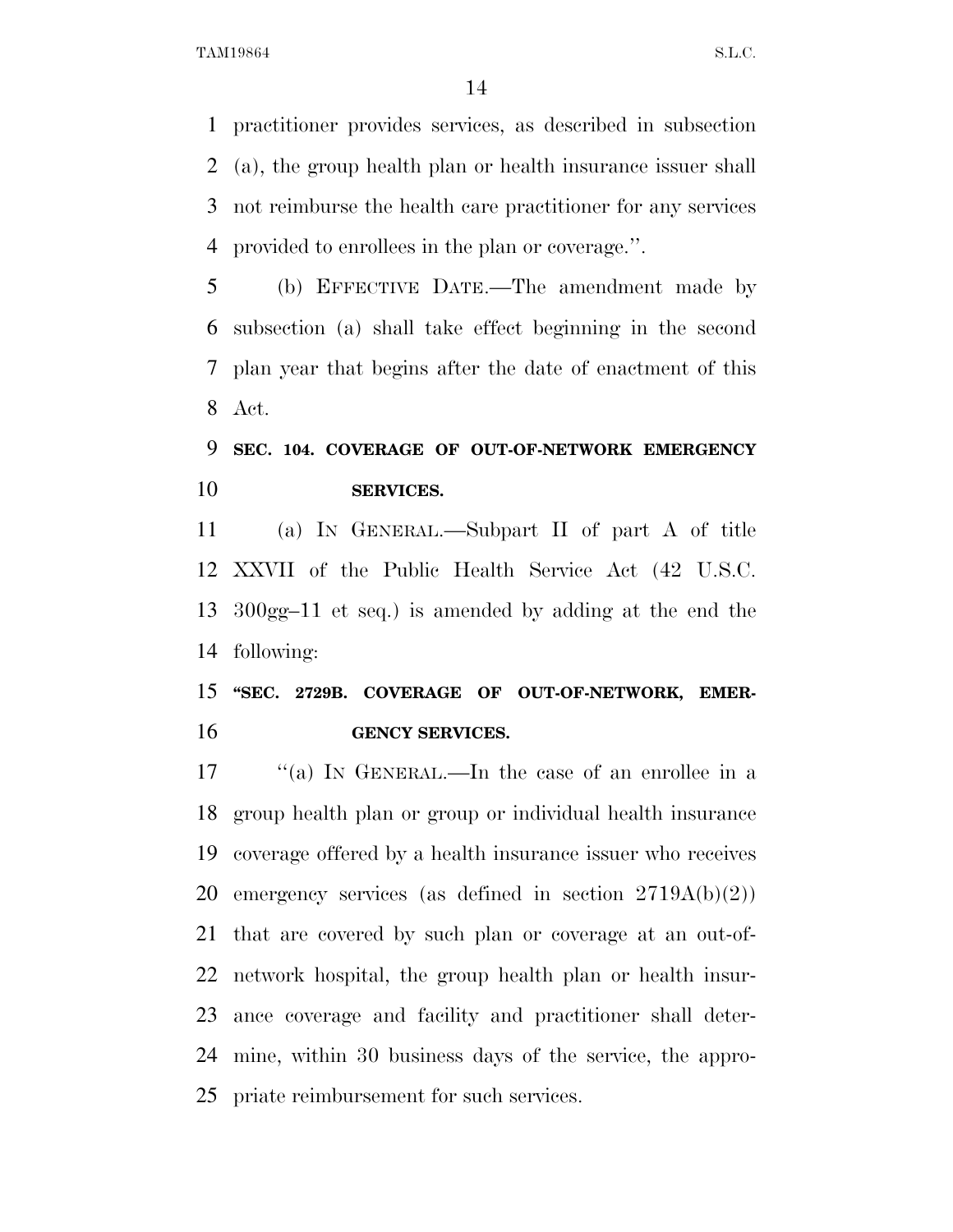''(b) DEFAULT RATE.—If, after the 30-business-day period described in subsection (a), the group health plan or health insurance issuer offering group or individual health insurance coverage and the facility and practitioner do not reach an agreement under subsection (a), the group health plan or health insurance issuer shall reimburse the hospital and any out-of-network practitioners providing such services in an amount that is equal to the median contracted rate, using a methodology determined under subsection (c), for the same or similar services offered by the group health plan or group or individual health insur-ance coverage in that geographic region.

13 "(c) MEDIAN CONTRACTED RATE.—

14 "(1) In GENERAL.—For purposes of this sec- tion, the term 'median contracted rate' means, with respect to health care services covered by a group health plan or health insurance coverage, the median negotiated rate under the applicable plan or cov- erage recognized under the plan or coverage as the total maximum payment for the service, minus the in-network cost-sharing for such service under the plan or coverage, for the same or a similar service that is provided by a provider in the same or similar specialty, and in the geographic region in which the service is furnished.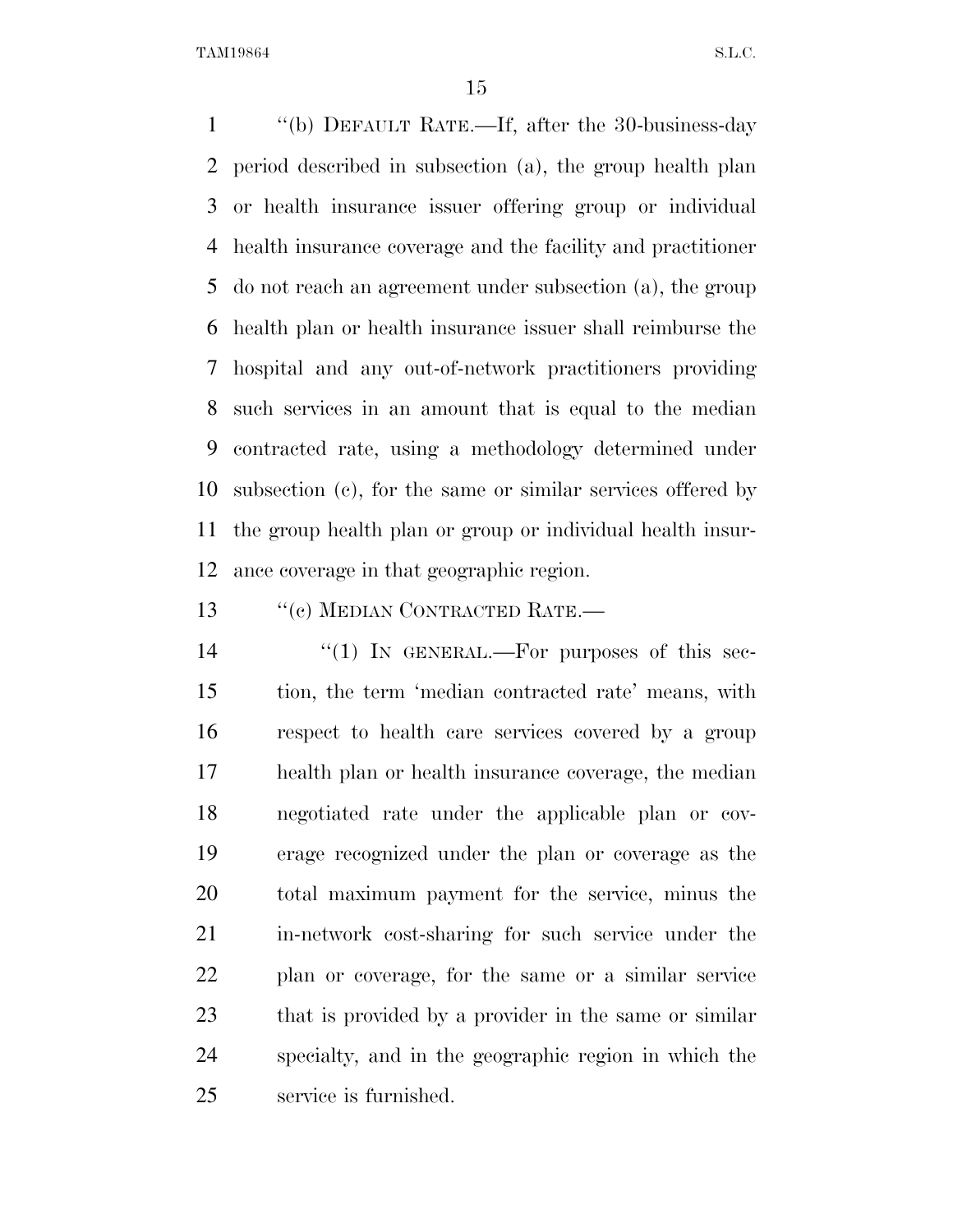1 ''(2) RULEMAKING.—Not later than 1 year after the date of enactment, the Secretary shall, through rulemaking, determine the methodology a group health plan or health insurance issuer is re- quired to use to determine the median contracted rate described in paragraph (1), the information the plan or issuer shall share with the non-participating provider involved when making such a determination , and the geographic regions applied for purposes of this subparagraph.

11 "(3) CERTAIN INSURERS.—If a group health plan or health insurance issuer offering group or in- dividual health insurance coverage does not have sufficient information to calculate a median in-net- work rate for this service or provider type, or amount of, claims for services (as determined by the applicable State authority, in the case of health in- surance coverage, or by the Secretary of Labor, in the case of a self-insured group health plan) covered under the list of out-of-network services set by the State authority or Secretary of Labor, as applicable, in a particular geographic area, such plan or issuer shall demonstrate that it will use a database free of conflicts of interest that has sufficient information reflecting rates paid to noncontracting individual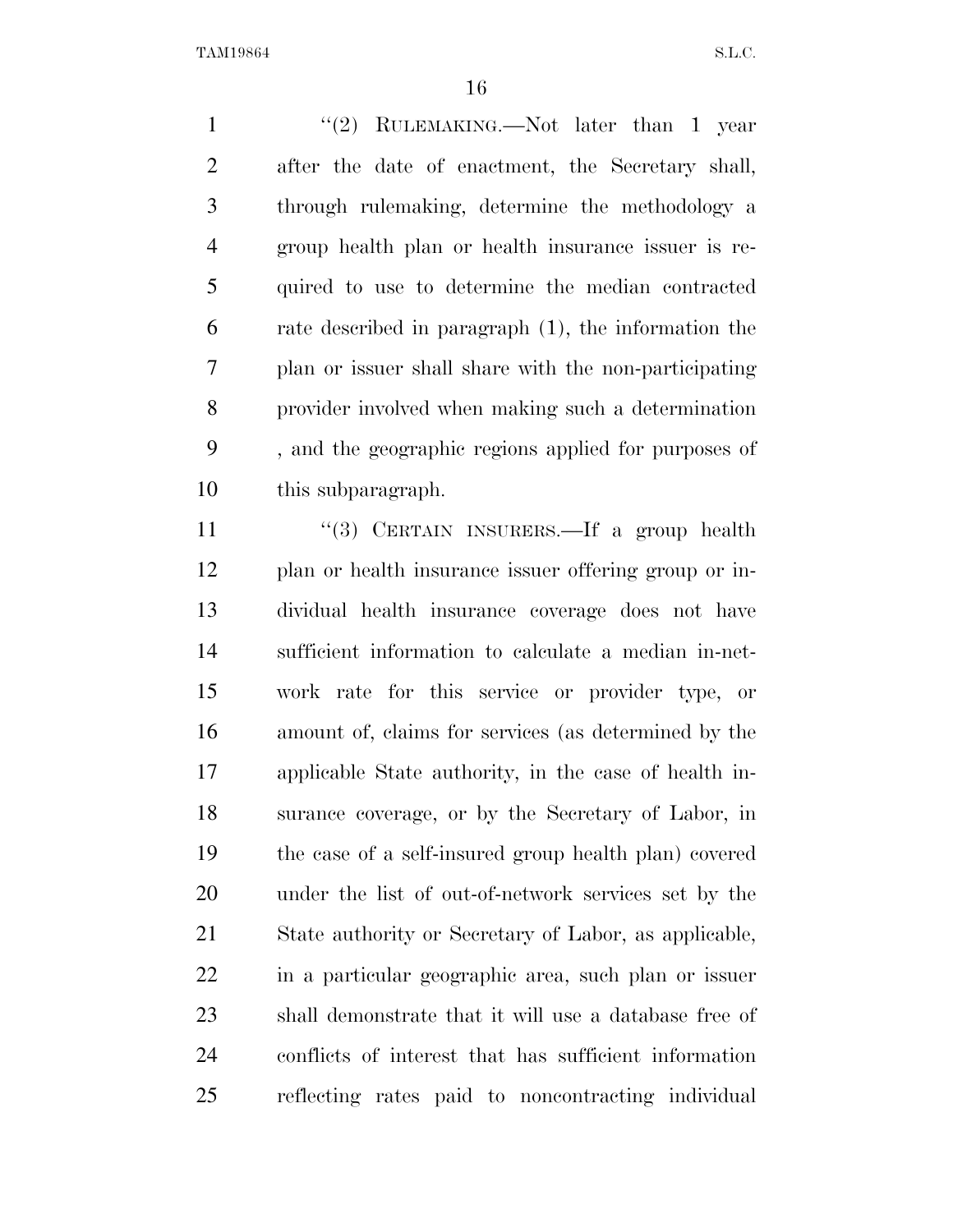health care providers for relevant services provided in the applicable geographic region, and that such plan or issuer will use that database to determine a median contracted rate. The group health plan or health insurance issuer shall cover the cost of ac-cessing the database.

7 "(4) RULE OF CONSTRUCTION.—Nothing in this subsection shall prevent a group health plan or health insurance issuer from establishing separate calculations of a median contracted rate under para- graph (1) for services delivered in non-hospital facili-ties, including freestanding emergency rooms.

 ''(d) MAINTAINING STATE SURPRISE BILLING PRO- TECTIONS.—Notwithstanding section 514 of the Employee Retirement Income Security Act of 1974, except with re- spect to self-insured group health plans, nothing in this section shall prevent a State from establishing or con- tinuing in effect a requirement with respect to payments described in subsection (a).''.

 (b) EFFECTIVE DATE.—Section 2729B of the Public Health Service Act, as added by subsection (a), shall take effect beginning in the second plan year that begins after the date of enactment of this Act.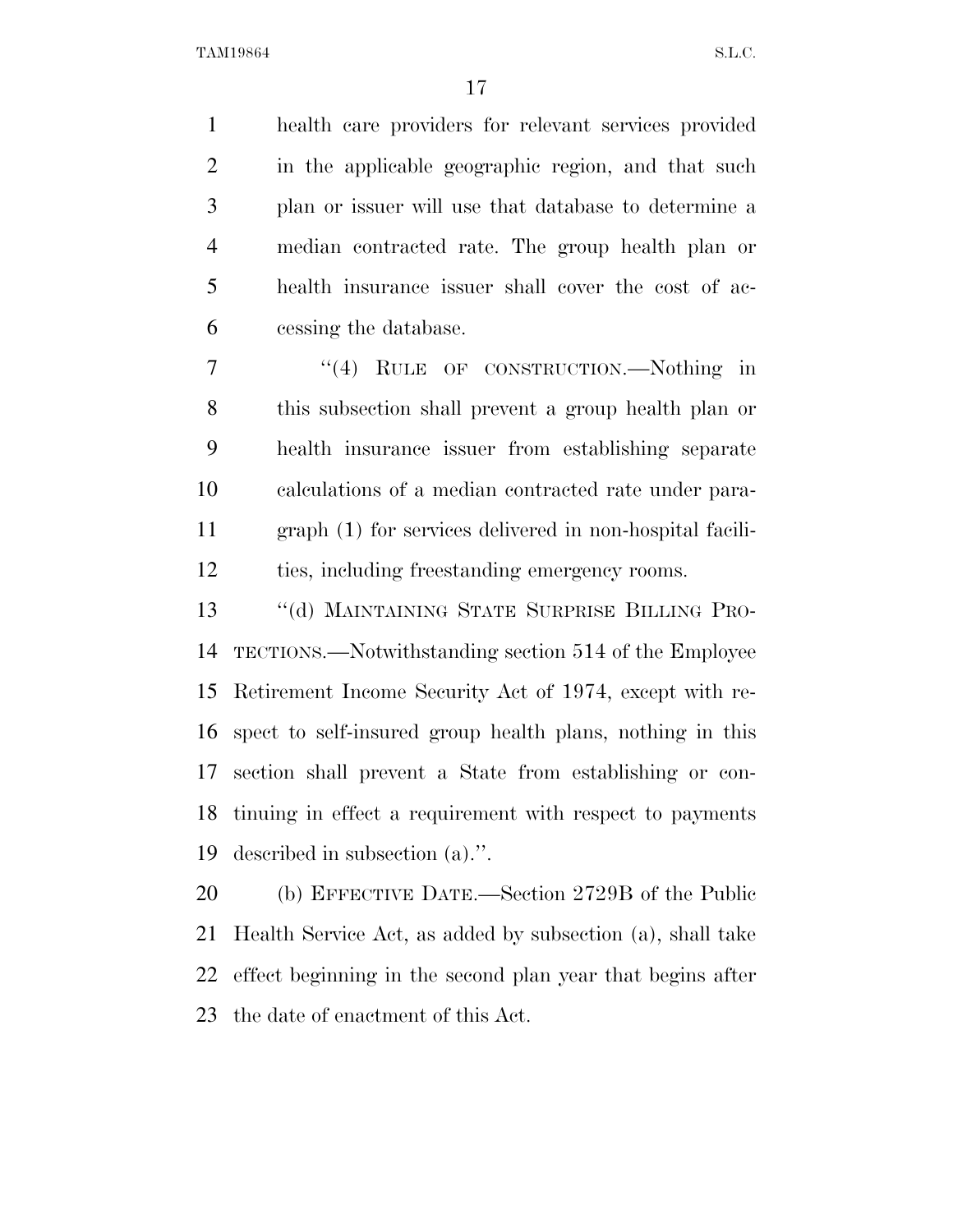## **SEC. 105. REPORT.**

| 2              | Not later than 1 year after the effective date de-           |
|----------------|--------------------------------------------------------------|
| 3              | scribed in section $2(b)$ , and annually for the following 4 |
| $\overline{4}$ | years, the Secretary, in consultation with the Federal       |
| 5              | Trade Commission and the Attorney General, shall—            |
| 6              | $(1)$ conduct a study on—                                    |
| 7              | $(A)$ the effects of the amendments made by                  |
| 8              | sections $102$ , $103$ , and $104$ , including any pat-      |
| 9              | terns of vertical or horizontal integration of               |
| 10             | health care facilities, providers, or insurers;              |
| 11             | (B) the effects of the amendments made                       |
| 12             | by section $102$ , $103$ , and $104$ on overall health       |
| 13             | care costs; and                                              |
| 14             | (C) recommendations for enforcement ac-                      |
| 15             | tion of sections 2729A and 2729B of the Public               |
| 16             | Health Service Act, as added by sections 103                 |
| 17             | and 104, respectively, including potential chal-             |
| 18             | lenges to addressing anti-competitive consolida-             |
| 19             | tion by health care facilities, providers, or in-            |
| 20             | surers; and                                                  |
| 21             | $(2)$ submit a report on such study to the Com-              |
| 22             | mittee on Health, Education, Labor, and Pensions,            |
| 23             | the Committee on Commerce, Science, and Trans-               |
| 24             | portation, the Committee on Finance, and the Com-            |
| 25             | mittee on the Judiciary of the Senate and the Com-           |
| 26             | mittee on Education and Labor, the Committee on              |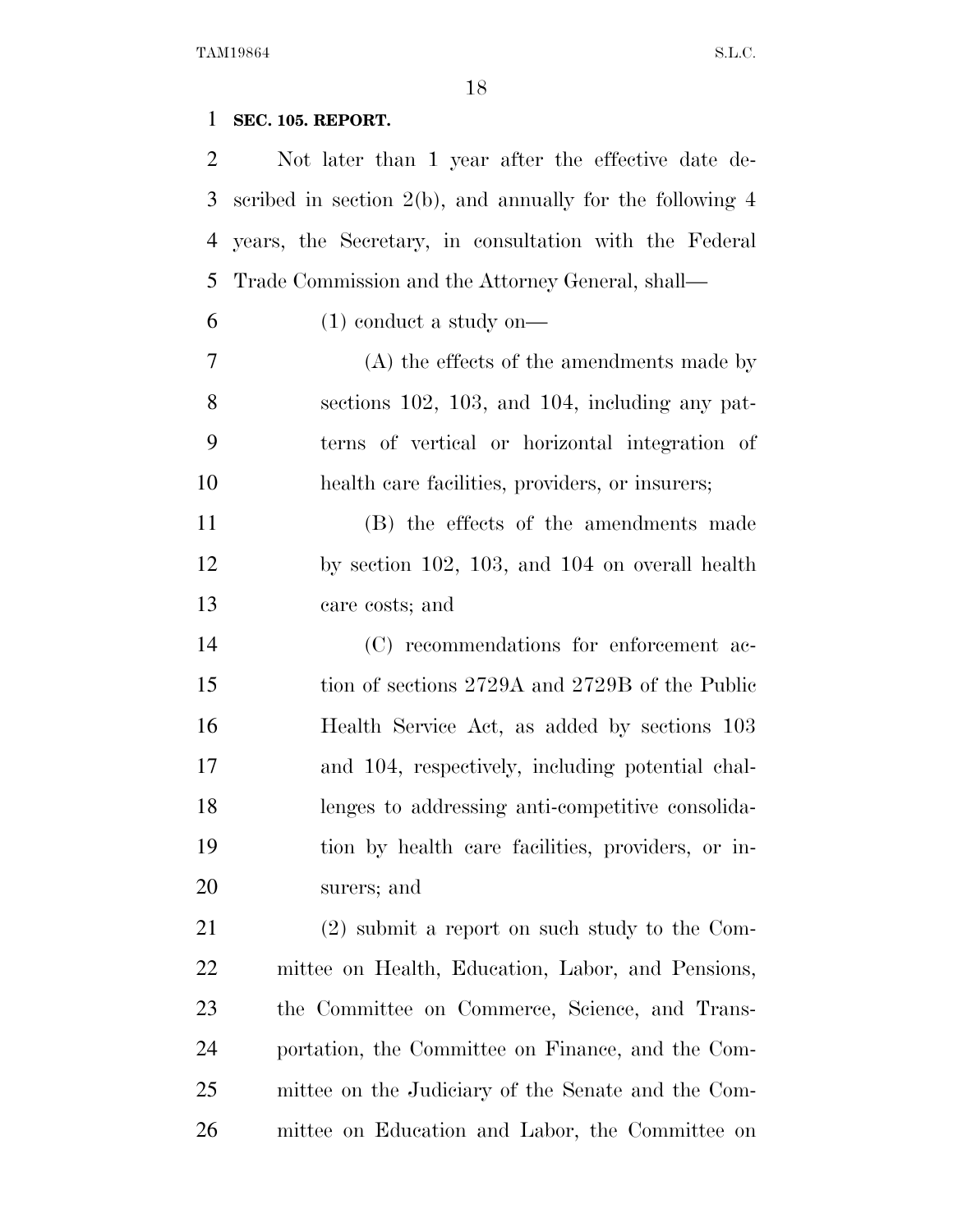Energy and Commerce, the Committee on Ways and Means, and the Committee on the Judiciary of the House of Representatives.

## **Subtitle B—Option 2**

### **SEC. 103. INDEPENDENT DISPUTE RESOLUTION.**

 Subpart II of part A of title XXVII of the Public Health Service Act (42 U.S.C. 300gg–11 et seq.) is amended by adding at the end the following:

### **''SEC. 2729A. INDEPENDENT DISPUTE RESOLUTION.**

 ''(a) ESTABLISHMENT.—The Secretary, in consulta- tion with the Secretary of Labor, shall establish an inde- pendent dispute resolution process (referred to in this sec- tion as the 'IDR process') for resolving payment disputes between group health plans or health insurance issuers of- fering group or individual health insurance coverage, and facilities or practitioners furnishing services subject to sec-17 tion  $2719A(g)$ .

18 "(b) CERTIFICATION OF ENTITIES.—An entity may conduct the IDR process under this section only after re- ceiving certification as an independent dispute resolution entity from the Secretary. An entity wishing to receive such certification shall submit an application to the Sec- retary. The Secretary, in consultation with the Secretary of Labor, shall determine eligibility of applicant entities, taking into consideration whether each applicant entity is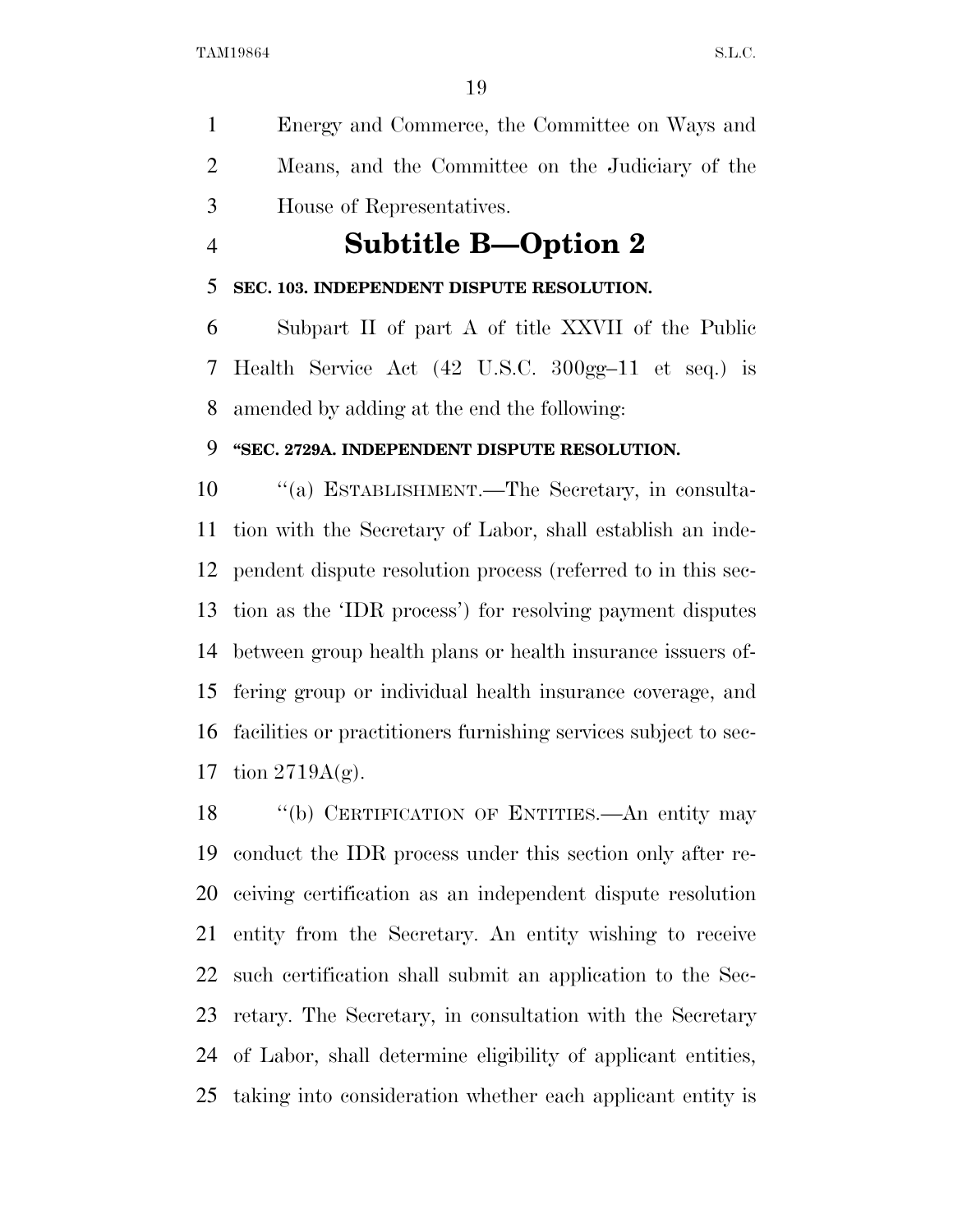unbiased and unaffiliated with health plans and health in- surance issuers and providers and free of conflicts of inter- est, in accordance with the Secretary's rulemaking on de- termining criteria for conflicts of interest. For purposes of this section, an entity certified under this subsection is a 'certified IDR entity'.

 $7 \cdot \text{``(c) CLAINS.}$ 

8  $\cdot$  (1) APPLICABLE CLAIMS.—

9 "(A) In GENERAL.—The IDR process under this section may be used by a group health plan or health insurance issuer offering group or individual health insurance coverage, or by a facility or practitioner, for the resolu- tion of claims for services described in sub-15 section (a) that exceed \$750.

 ''(B) ADJUSTMENT.—The Secretary, in consultation with the Secretary of Labor, shall annually adjust the dollar amount in this sub- section in accordance with the rate of inflation. 20 ''(2) NONAPPLICABLE CLAIMS.—In the case of a claim for services described in subsection (a) that are equal to or less than the dollar amount described 23 in paragraph  $(1)(A)$ , as adjusted under paragraph (1)(B), as applicable, a group health plan or health insurance issuer shall pay the facility or practitioner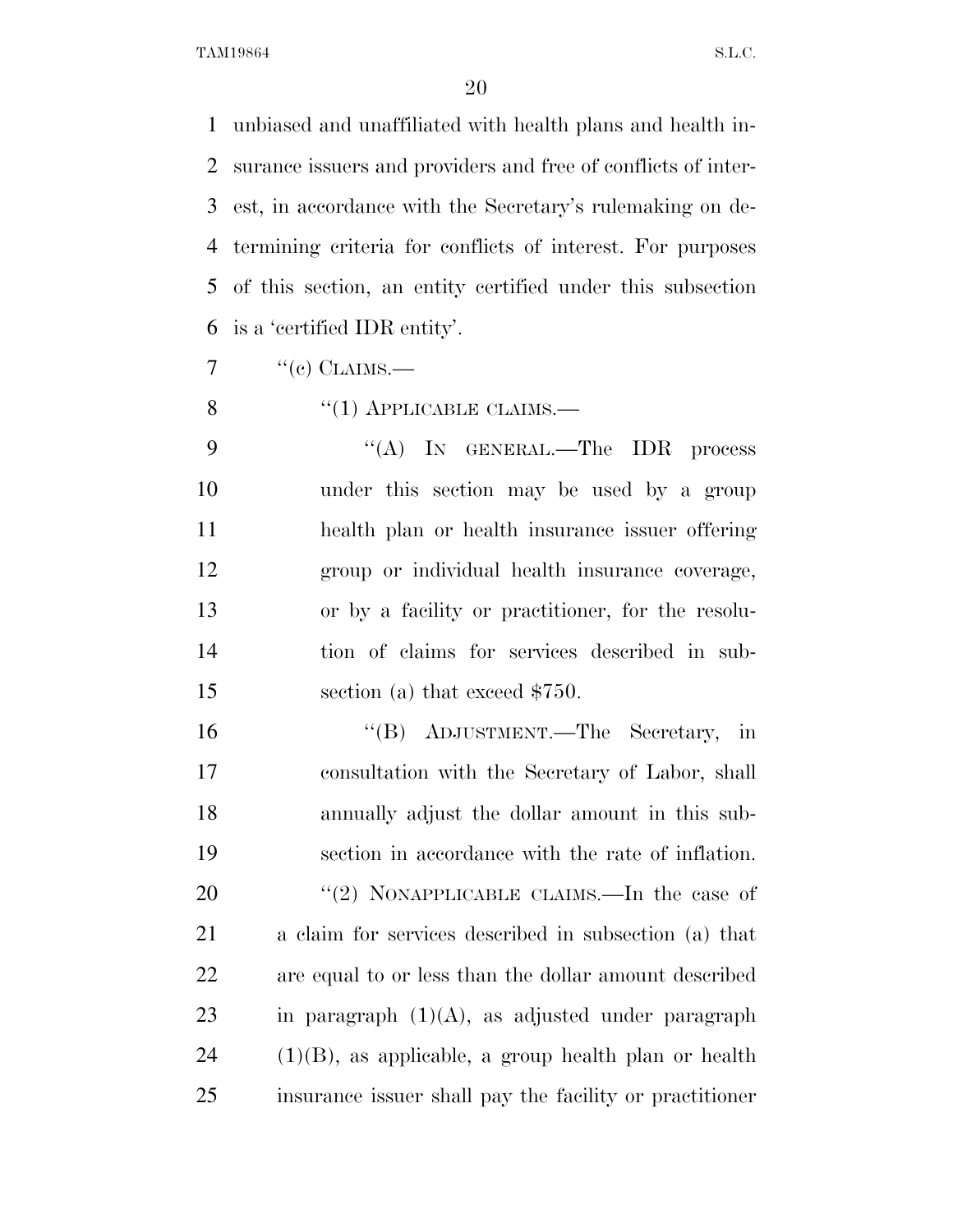| $\mathbf{1}$   | the median contracted rate, using a methodology de-     |
|----------------|---------------------------------------------------------|
| $\overline{2}$ | termined under subsection (e) for the same or simi-     |
| 3              | lar services offered by the group health plan or        |
| $\overline{4}$ | health insurance issuer in that geographic region       |
| 5              | $``$ (d) IDR PROCESS.—                                  |
| 6              | "(1) TIMING.—A certified IDR entity that re-            |
| 7              | ceives a request from a group health plan, health in-   |
| 8              | surance issuer, facility, or practitioner under this    |
| 9              | section shall, not later than 30 days after receiving   |
| 10             | such request, determine the amount the group            |
| 11             | health plan or health insurance issuer is required to   |
| 12             | pay the facility or practitioner for services described |
| 13             | in subsection (a). Such amount shall be—                |
| 14             | $\lq\lq$ the amount determined by the parties           |
| 15             | through a settlement under paragraph $(2)$ ; or         |
| 16             | $\lq\lq (B)$ the amount a certified IDR entity de-      |
| 17             | termines reasonable in accordance with para-            |
| 18             | $graph(3)$ .                                            |
| 19             | $``(2)$ SETTLEMENT.                                     |
| 20             | "(A) IN GENERAL.—If a certified IDR en-                 |
| 21             | tity determines, based on the amounts indicated         |
| 22             | in the request under this section, that a settle-       |
| 23             | ment between the group health plan or health            |
| 24             | insurance issuer, and the facility or practitioner      |
| 25             | is likely, the entity may direct the parties to at-     |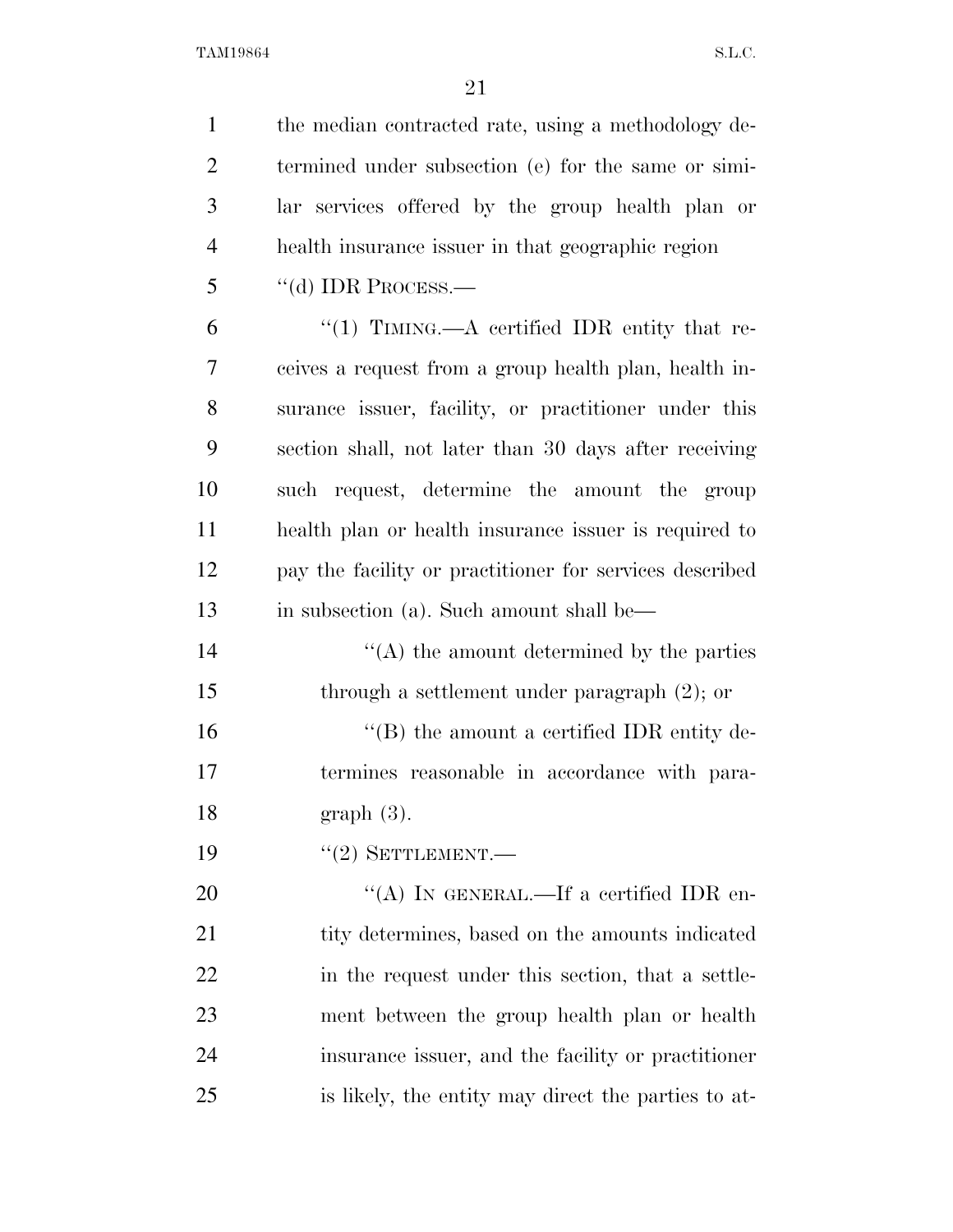| $\mathbf{1}$   | tempt, for a period not to exceed 10 days, a       |
|----------------|----------------------------------------------------|
| $\overline{2}$ | good faith negotiation for a settlement.           |
| 3              | "(B) TIMING.—The period for a settlement           |
| $\overline{4}$ | described in subparagraph (A) shall accrue to-     |
| 5              | wards the 30-day period required under para-       |
| 6              | $graph(1)$ .                                       |
| 7              | $``(3)$ DETERMINATION OF AMOUNT.—                  |
| 8              | "(A) FINAL OFFERS.—In the absence of a             |
| 9              | settlement under paragraph (2), the group          |
| 10             | health plan or health insurance issuer, and fa-    |
| 11             | cility or practitioner shall each submit to the    |
| 12             | certified IDR entity their final offer. Such enti- |
| 13             | ty shall determine which of the 2 amounts is       |
| 14             | more reasonable based on the factors described     |
| 15             | in subparagraph $(C)$ .                            |
| 16             | "(B) FINAL DECISIONS.—The amount that              |
| 17             | is determined to be the more reasonable amount     |
| 18             | under subparagraph (A) shall be the final deci-    |
| 19             | sion of the certified IDR entity as to the         |
| 20             | amount the group health plan or health insur-      |
| 21             | ance issuer is required to pay the facility or     |
| 22             | practitioner.                                      |
| 23             | "(C) FACTORS.—In determining which                 |
| 24             | final offer to select as the more reasonable       |
| 25             | amount under subparagraph (A), the certified       |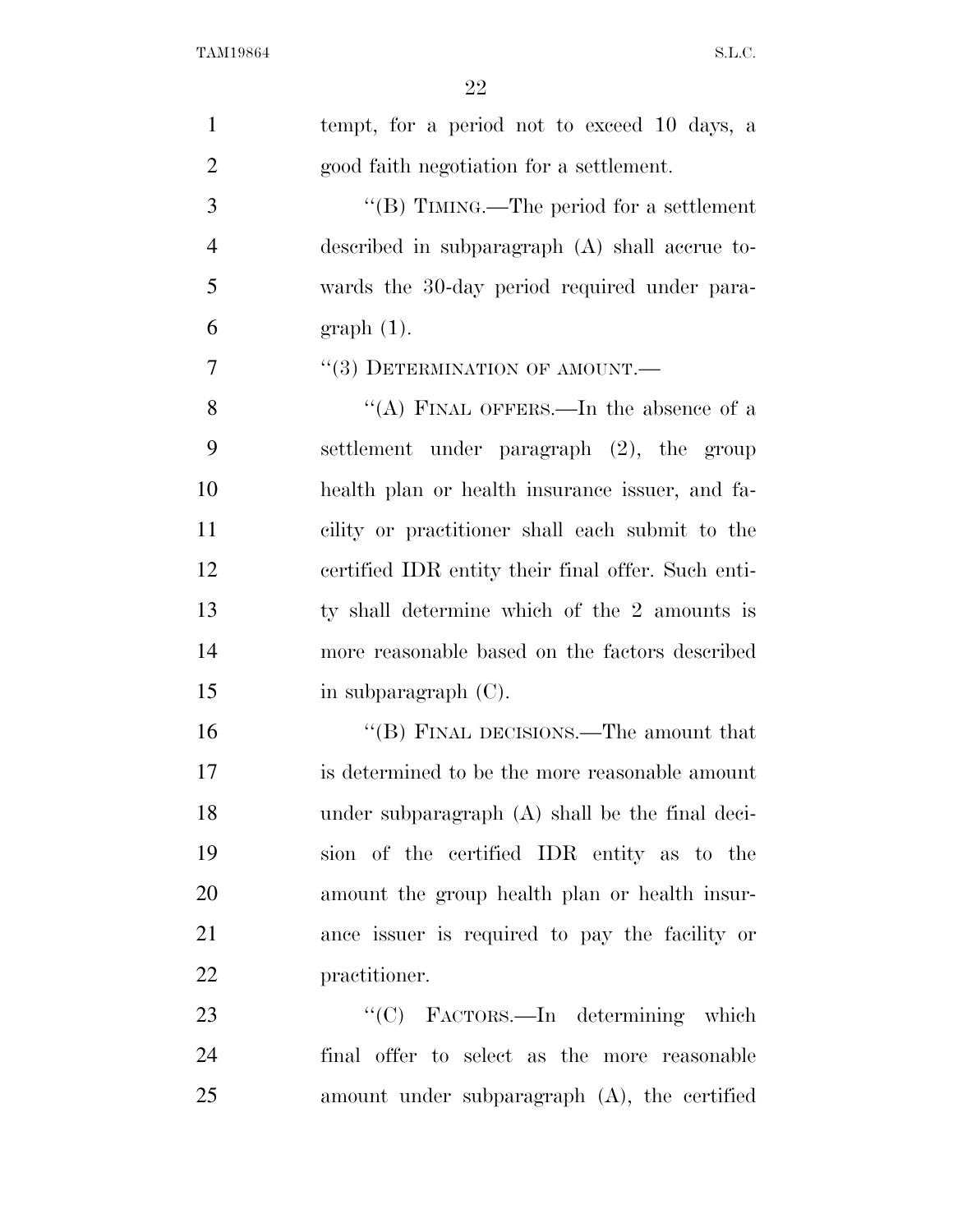| $\mathbf{1}$   | IDR entity shall consider relevant factors in-      |
|----------------|-----------------------------------------------------|
| $\overline{2}$ | cluding the median contracted rate, using a         |
| 3              | methodology determined under subsection (e)         |
| $\overline{4}$ | for the same or similar services offered by the     |
| 5              | group health plan or health insurance issuer in     |
| 6              | that geographic region.                             |
| $\overline{7}$ | "(D) EFFECT OF DECISION.—A final deci-              |
| 8              | sion of a certified IDR entity under subpara-       |
| 9              | $graph(B)$ —                                        |
| 10             | $f'(i)$ shall be binding; and                       |
| 11             | "(ii) shall not be subject to judicial re-          |
| 12             | view, except in cases comparable to those           |
| 13             | described in section $10(a)$ of title 9, United     |
| 14             | States Code, as determined by the Sec-              |
| 15             | retary in consultation with the Secretary of        |
| 16             | Labor, and cases in which information sub-          |
| 17             | mitted by 1 party was determined to be              |
| 18             | fraudulent.                                         |
| 19             | "(4) PRIVACY LAWS.—A certified IDR entity           |
| 20             | shall, in conducting an IDR process under this sec- |
| 21             | tion, comply with all applicable Federal and State  |
| 22             | privacy laws.                                       |
| 23             | "(5) COSTS OF INDEPENDENT DISPUTE RESO-             |
| 24             | LUTION PROCESS.—The party whose final offer is      |
| 25             | not chosen under paragraph (3) shall be responsible |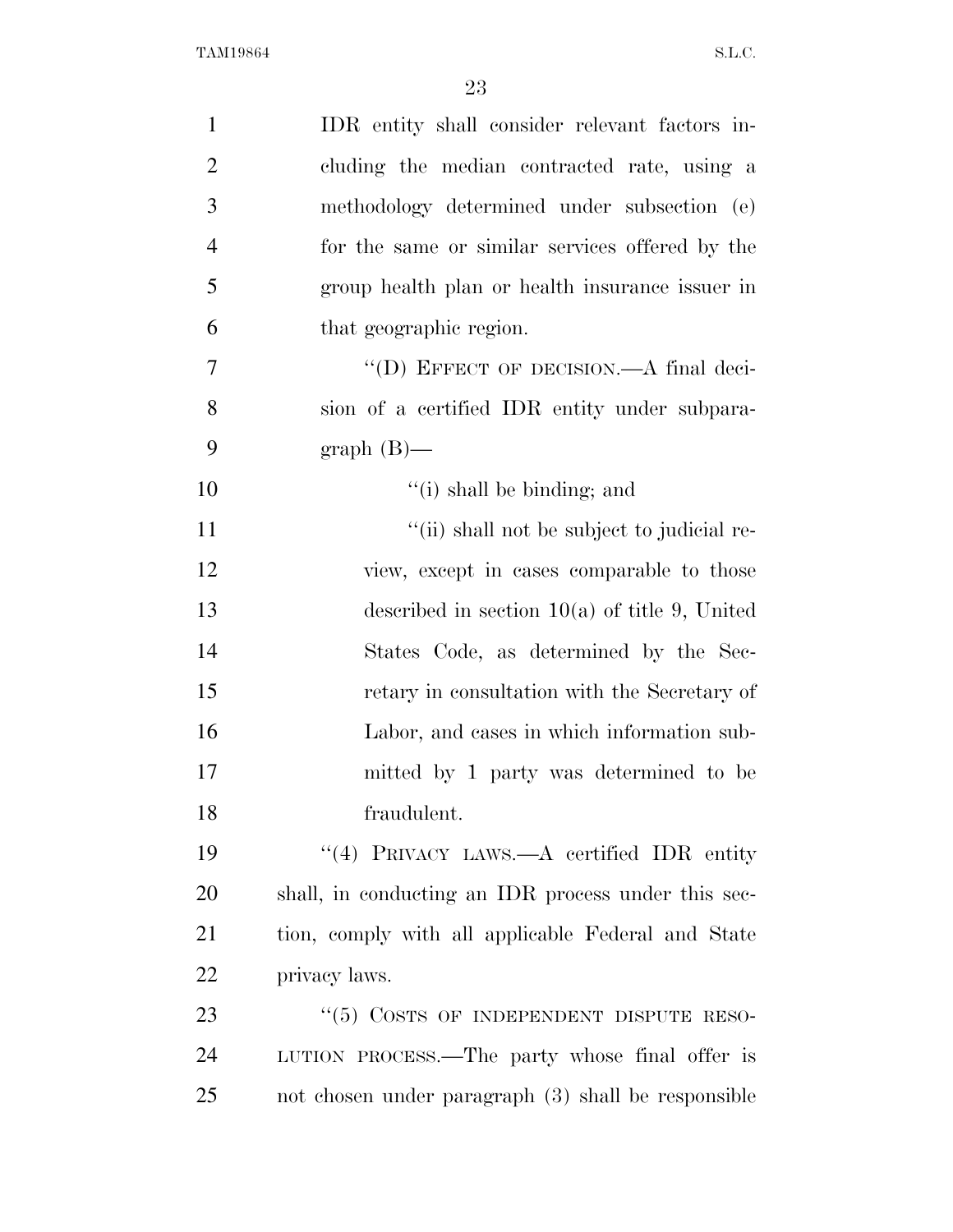for paying all fees charged by the certified IDR enti-2 ty. If the parties reach a settlement prior to comple- tion of the IDR process, the costs of such process shall be divided equally between the parties.

 ''(6) PAYMENT.—Plans shall pay directly to the health care facility or practitioner amounts deter- mined by the certified IDR entity within 30 days of the amount being determined.

9 "(e) MEDIAN CONTRACTED RATE.—

 $\frac{10}{10}$  IN GENERAL.—For purposes of this sec- tion, the term 'median contracted rate' means, with respect to health care services covered by a group health plan or group or individual health insurance coverage, the median negotiated rate under the ap- plicable plan or coverage recognized under the plan or coverage as the total maximum payment for the service, minus the in-network cost-sharing for such service under the plan or coverage, for the same or a similar service that is provided by a provider in the same or similar specialty and in the geographic 21 region in which the service is furnished.

22 "(2) RULEMAKING.—Not later than 1 year after the date of enactment, the Secretary shall, through rulemaking, determine the methodology a group health plan or health insurance issuer is re-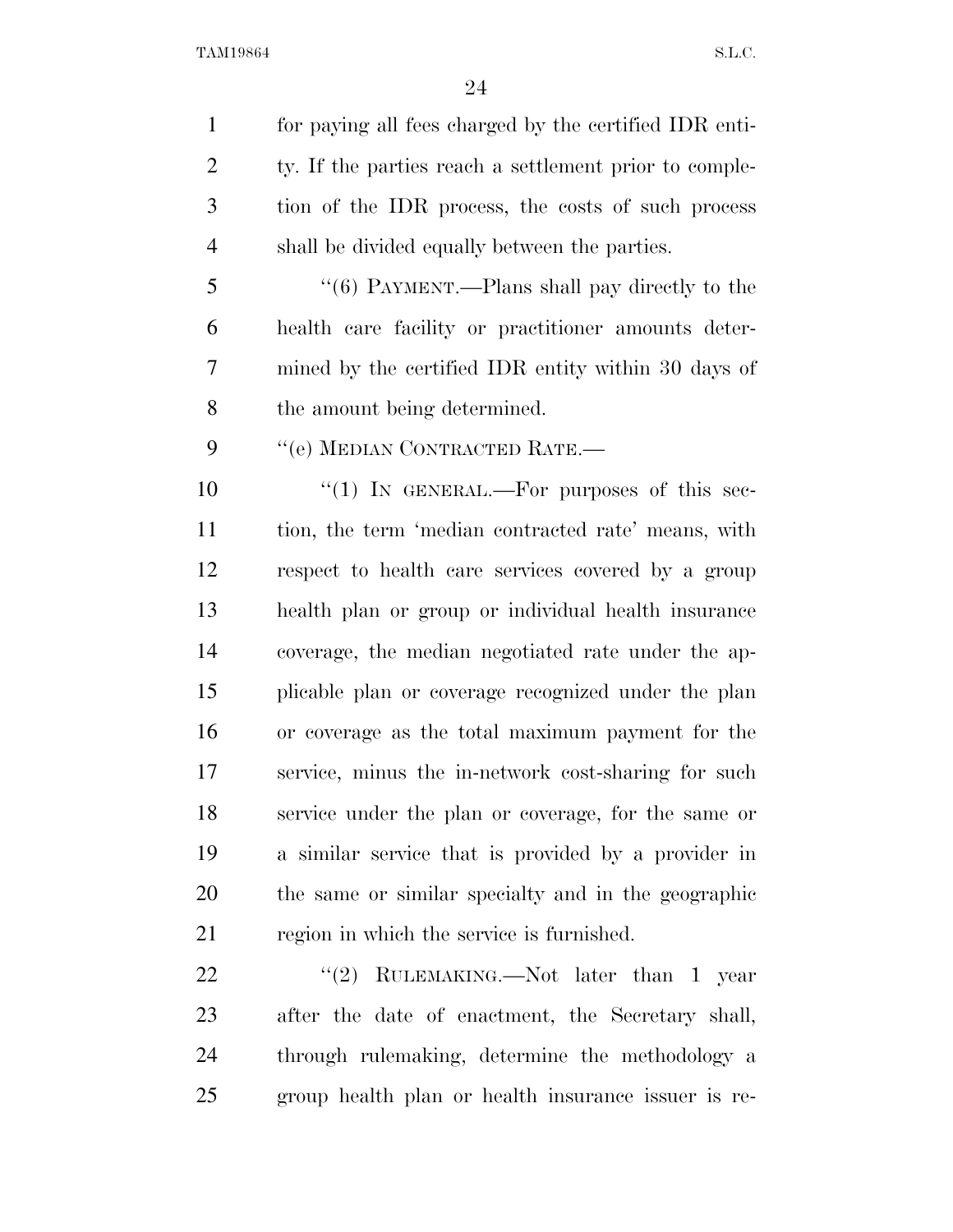quired to use to determine the median contracted rate described in paragraph (1), the information the plan or issuer shall share with the nonparticipating provider involved when making such a determina- tion, and the geographic regions applied for pur-poses of this subparagraph.

 ''(3) CERTAIN INSURERS.—If a group health plan or health insurance issuer offering group or in- dividual health insurance coverage does not have sufficient information to calculate a median in-net- work rate for this service or provider type, or amount of, claims for services (as determined by the applicable State authority, in the case of health in- surance coverage, or by the Secretary of Labor, in the case of a self-insured group health plan) covered under the list of out-of-network services set by the State authority or Secretary of Labor, as applicable, in a particular geographic area, such plan or issuer shall demonstrate that it will use a database free of conflicts of interest that has sufficient information reflecting rates paid to noncontracting individual health care providers for relevant services provided in the applicable geographic region, and that such plan or issuer will use that database to determine a median contracted rate. The group health plan or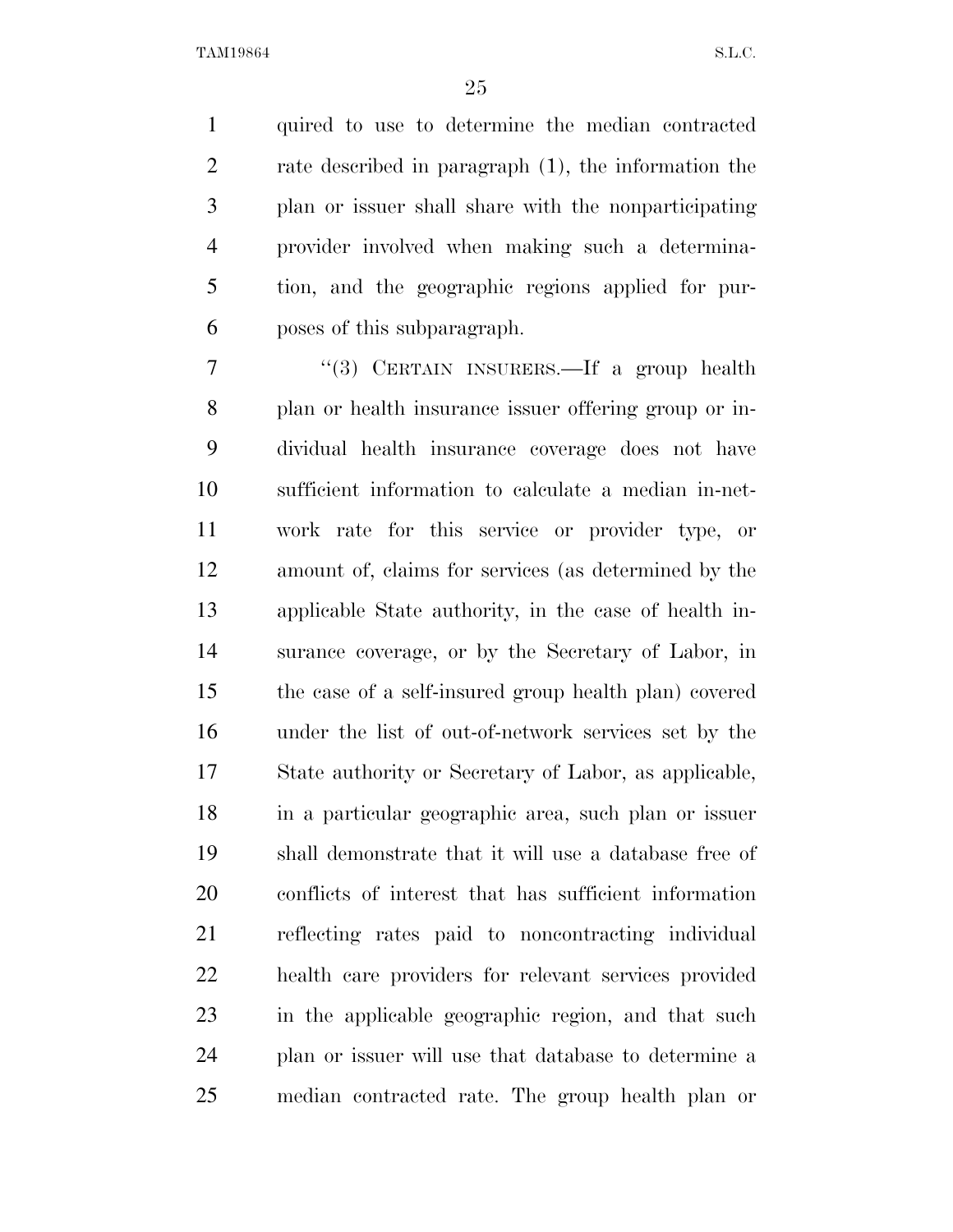health insurance issuer shall cover the cost of ac-cessing the database.

 ''(4) RULE OF CONSTRUCTION.—Nothing in this subsection shall prevent a group health plan or health insurance issuer from establishing separate calculations of a median contracted rate under para- graph (1) for services delivered in nonhospital facili-ties, including freestanding emergency rooms.

 ''(f) FACILITY.—For purposes of this section, the term 'health care facility' includes hospitals, hospital out- patient departments, critical access hospitals, ambulatory surgery centers, laboratories, radiology clinics, and any other facility that provides services that are covered under a group health plan or health insurance coverage, includ-ing settings of care subject to section 2719A(b).''.

## **Subtitle C—Option 3**

### **SEC. 103. BENCHMARK FOR PAYMENT.**

 Subpart II of part A of title XXVII of the Public Health Service Act (42 U.S.C. 300gg–11 et seq.) is amended by adding at the end the following:

## **''SEC. 2729A. BENCHMARK FOR PAYMENT.**

22 "(a) ESTABLISHMENT OF BENCHMARK.—A group health plan or health insurance issuer offering group or individual health insurance coverage shall pay facilities or practitioners furnishing services for which such facilities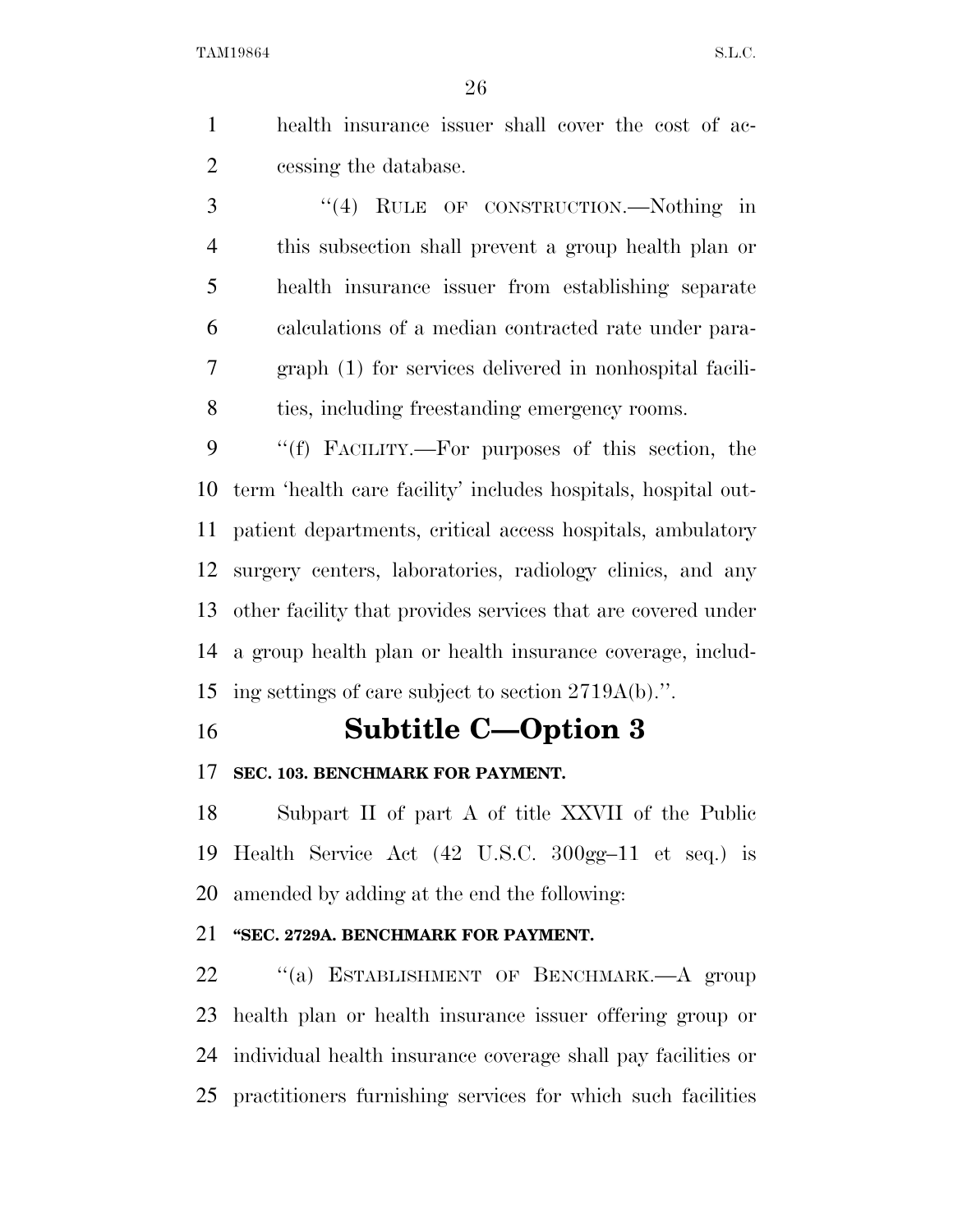and practitioners are prohibited from billing enrollees 2 under section  $2719A(g)$ , the median contracted rate, using a methodology determined under subsection (b) for the same or similar services offered by the group health plan or health insurance issuer in that geographic region.

''(b) MEDIAN CONTRACTED RATE.—

7 "(1) IN GENERAL.—For purposes of this sec- tion, the term 'median contracted rate' means, with respect to health care services covered by a group health plan or group or individual health insurance coverage, the median negotiated rate under the ap- plicable plan or coverage recognized under the plan or coverage as the total maximum payment for the service, minus the in-network cost-sharing for such service under the plan or coverage, for the same or a similar service that is provided by a provider in the same or similar specialty and in the geographic region in which the service is furnished.

 ''(2) RULEMAKING.—Not later than 1 year after the date of enactment of the Lower Health Care Costs Act, the Secretary shall, through rule- making, determine the methodology a group health plan or health insurance issuer is required to use to determine the median contracted rate described in paragraph (1), the information the plan or issuer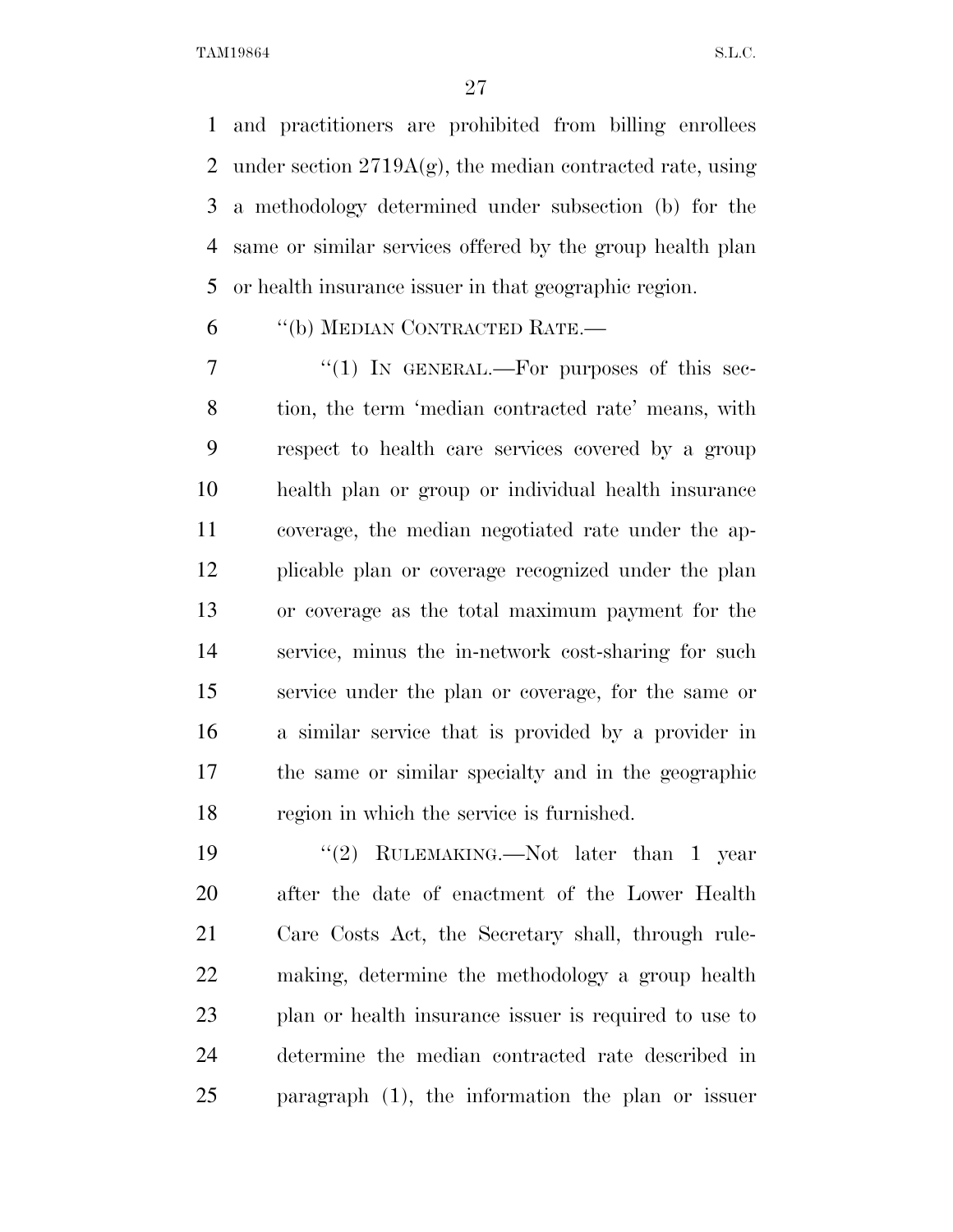shall share with the nonparticipating provider in- volved when making such a determination, and the geographic regions applied for purposes of this sub-paragraph.

 ''(3) CERTAIN INSURERS.—If a group health plan or health insurance issuer offering group or in- dividual health insurance coverage does not have sufficient information to calculate a median in-net- work rate for this service or provider type, or amount of, claims for services (as determined by the applicable State authority, in the case of health in- surance coverage, or by the Secretary of Labor, in the case of a self-insured group health plan) covered under the list of out-of-network services set by the State authority or Secretary of Labor, as applicable, in a particular geographic area, such plan or issuer shall demonstrate that it will use a database free of conflicts of interest that has sufficient information reflecting rates paid to noncontracting individual health care providers for relevant services provided 21 in the applicable geographic region, and that such plan or issuer will use that database to determine a median contracted rate. The group health plan or health insurance issuer shall cover the cost of ac-cessing the database.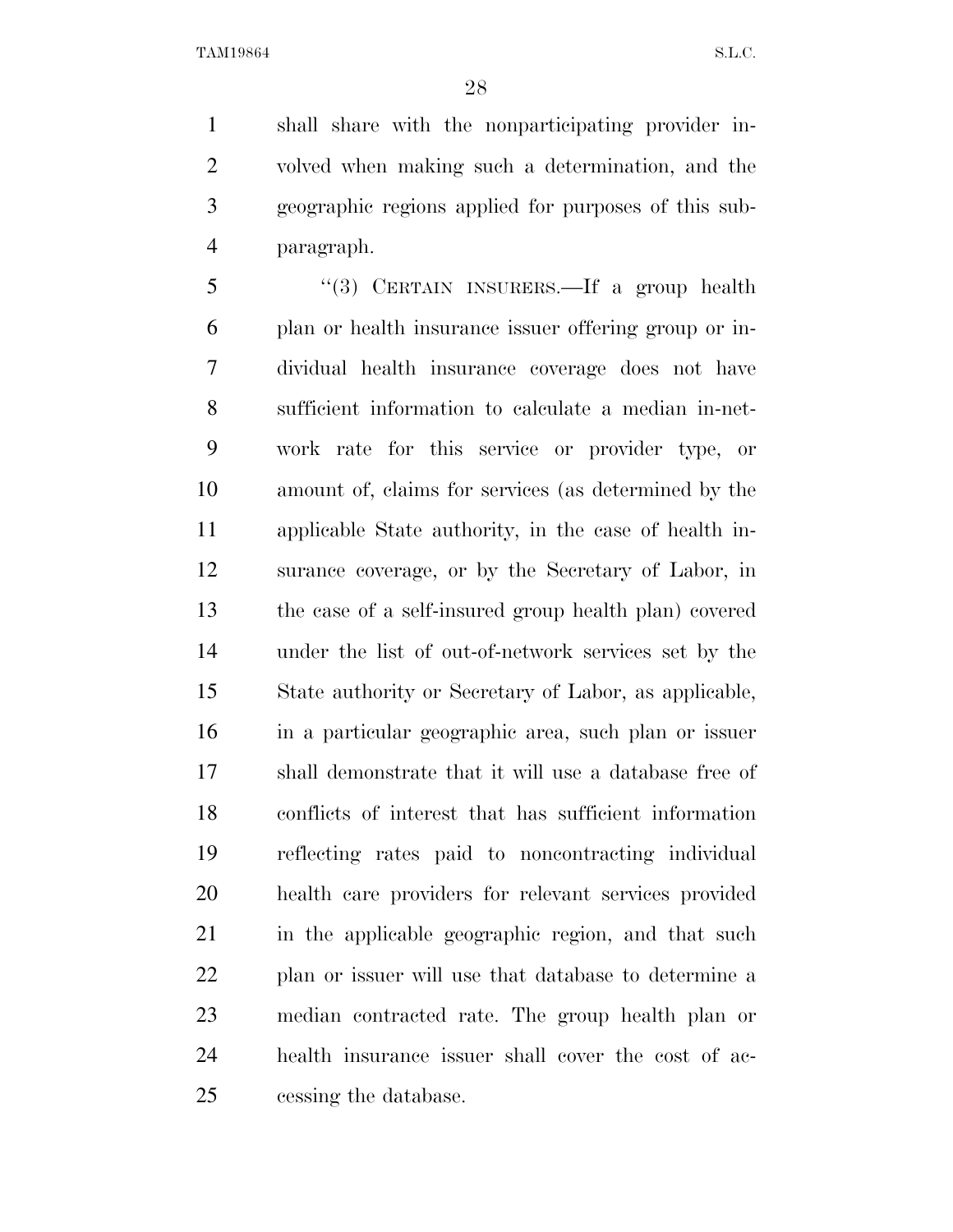1 "(4) RULE OF CONSTRUCTION.—Nothing in this subsection shall prevent a group health plan or health insurance issuer from establishing separate calculations of a median contracted rate under para- graph (1) for services delivered in nonhospital facili-ties, including freestanding emergency rooms.

 ''(c) FACILITY.—For purposes of this section, the term 'health care facility' includes hospitals, hospital out- patient departments, critical access hospitals, ambulatory surgery centers, laboratories, radiology clinics, and any other facility that provides services that are covered under a group health plan or health insurance coverage, includ-ing settings of care subject to section 2719A(b).''.

## **Subtitle D—Air Ambulance**

**SEC. 106. SIMPLIFYING EMERGENCY AIR AMBULANCE BILL-**

**ING.** 

 (a) IN GENERAL.—Providers of emergency air med- ical services shall submit to a group health plan or health insurance issuer offering group or individual health insur- ance coverage, together with an electronic claims trans- action with respect to an enrollee in such plan or coverage, a description of charges for such services that are sepa-rated by—

(1) the cost of air travel; and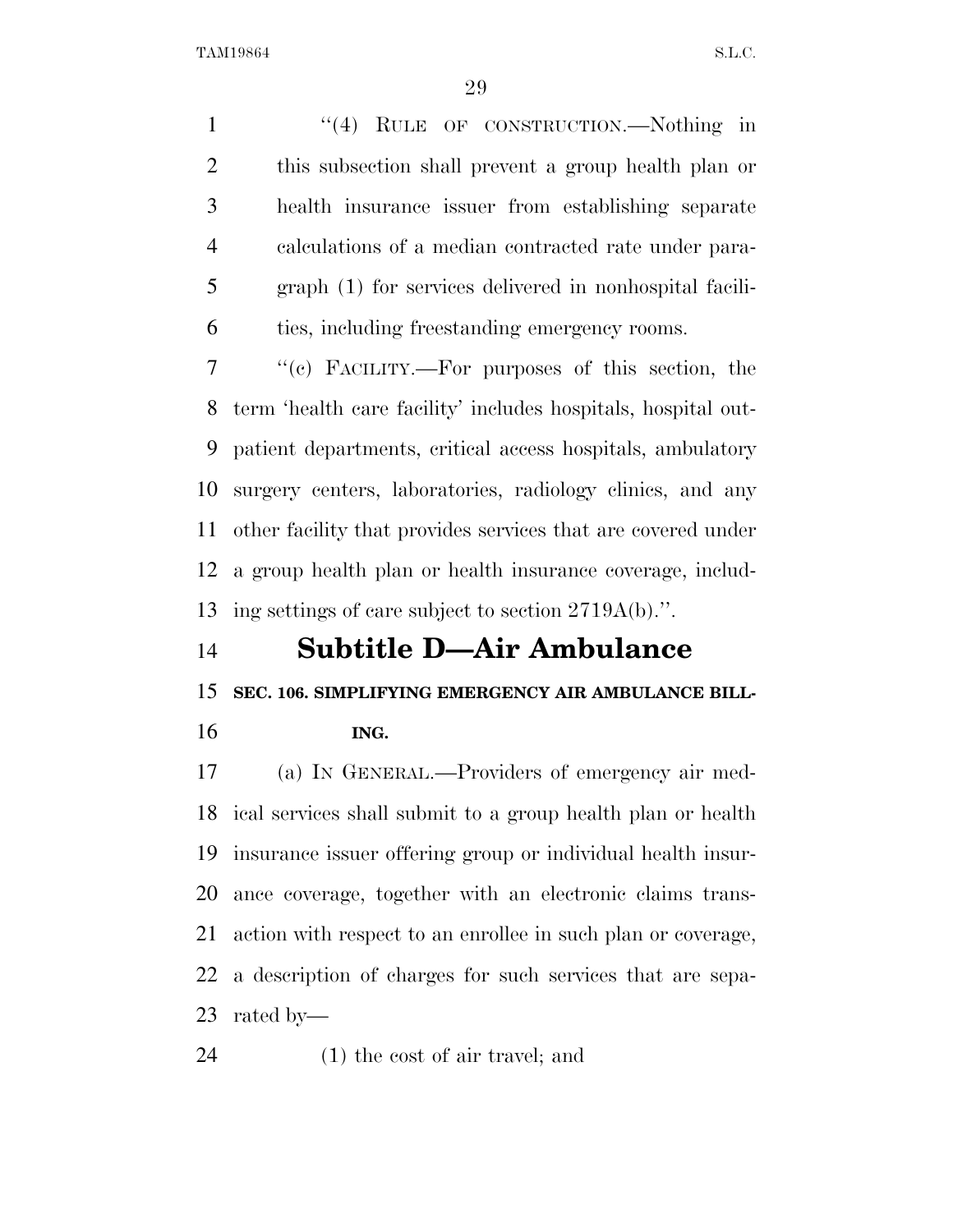(2) the cost of emergency medical services and supplies.

 (b) RULEMAKING.—Not later than 1 year after the date of enactment of this Act, the Secretary shall deter- mine the form and manner for submitting the description of charges in subsection (a) through notice and comment rulemaking.

8 (c) CIVIL MONETARY PENALTIES.—

 (1) IN GENERAL.—A provider of emergency air medical services who violates the requirements of subsection (a) shall be subject to a civil monetary penalty of not more than \$10,000 for each act con-stituting such violation.

 (2) PROCEDURE.—The provisions of section 1128A of the Social Security Act (42 U.S.C. 1320a– 7a), other than subsections (a) and (b) and the first sentence of subsection (c)(1) of such section, shall apply to civil money penalties under this subsection in the same manner as such provisions apply to a penalty or proceeding under section 1128A of the Social Security Act.

22 (d) DEFINITIONS.—In this section—

 (1) the terms ''group health plan'', ''health in- surance coverage'', and ''health insurance issuer'' have the meanings given such terms in section 2791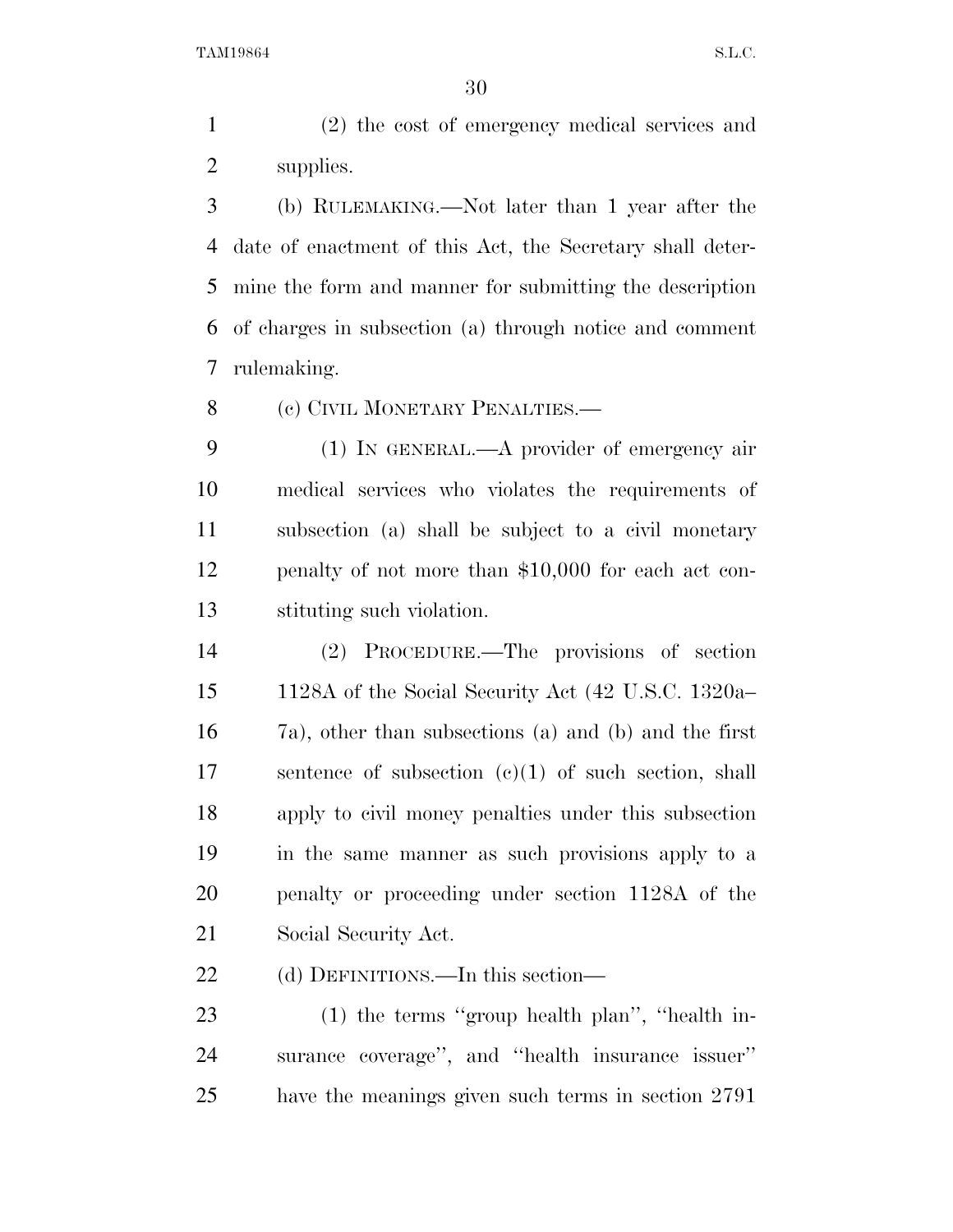|                | 31                                                                 |
|----------------|--------------------------------------------------------------------|
| $\mathbf{1}$   | of the Public Health Service Act (42 U.S.C. 300gg-                 |
| $\overline{2}$ | $91$ ; and                                                         |
| 3              | (2) the term "Secretary" means the Secretary                       |
| $\overline{4}$ | of Health and Human Services.                                      |
| 5              | (e) EFFECTIVE DATE.—The requirement under sub-                     |
| 6              | section (a) shall take effect 6 months after the rules de-         |
| 7              | scribed in subsection (b) are finalized.                           |
| 8              | <b>II—REDUCING</b><br>TITLE<br>THE                                 |
| 9              | OF PRESCRIPTION<br><b>PRICES</b>                                   |
| 10             | <b>DRUGS</b>                                                       |
| 11             |                                                                    |
|                | SEC. 201. BIOLOGICAL PRODUCT PATENT TRANSPARENCY.                  |
| 12             | (a) IN GENERAL.—Section 351 of the Public Health                   |
| 13             | Service Act $(42 \text{ U.S.C. } 262)$ is amended by adding at the |
| 14             | end the following:                                                 |
| 15             | "(0) ADDITIONAL REQUIREMENTS WITH RESPECT                          |
| 16             | TO PATENTS.                                                        |
| 17             | "(1) APPROVED APPLICATION HOLDER LISTING                           |
| 18             | REQUIREMENTS.                                                      |
| 19             | "(A) In GENERAL.—Beginning on the date                             |
| 20             | of enactment of the Biologic Patent Trans-                         |

parency Act, within 60 days of approval of an

application under subsection (a) or (k), the

holder of such approved application shall sub-

mit to the Secretary a list of each patent re-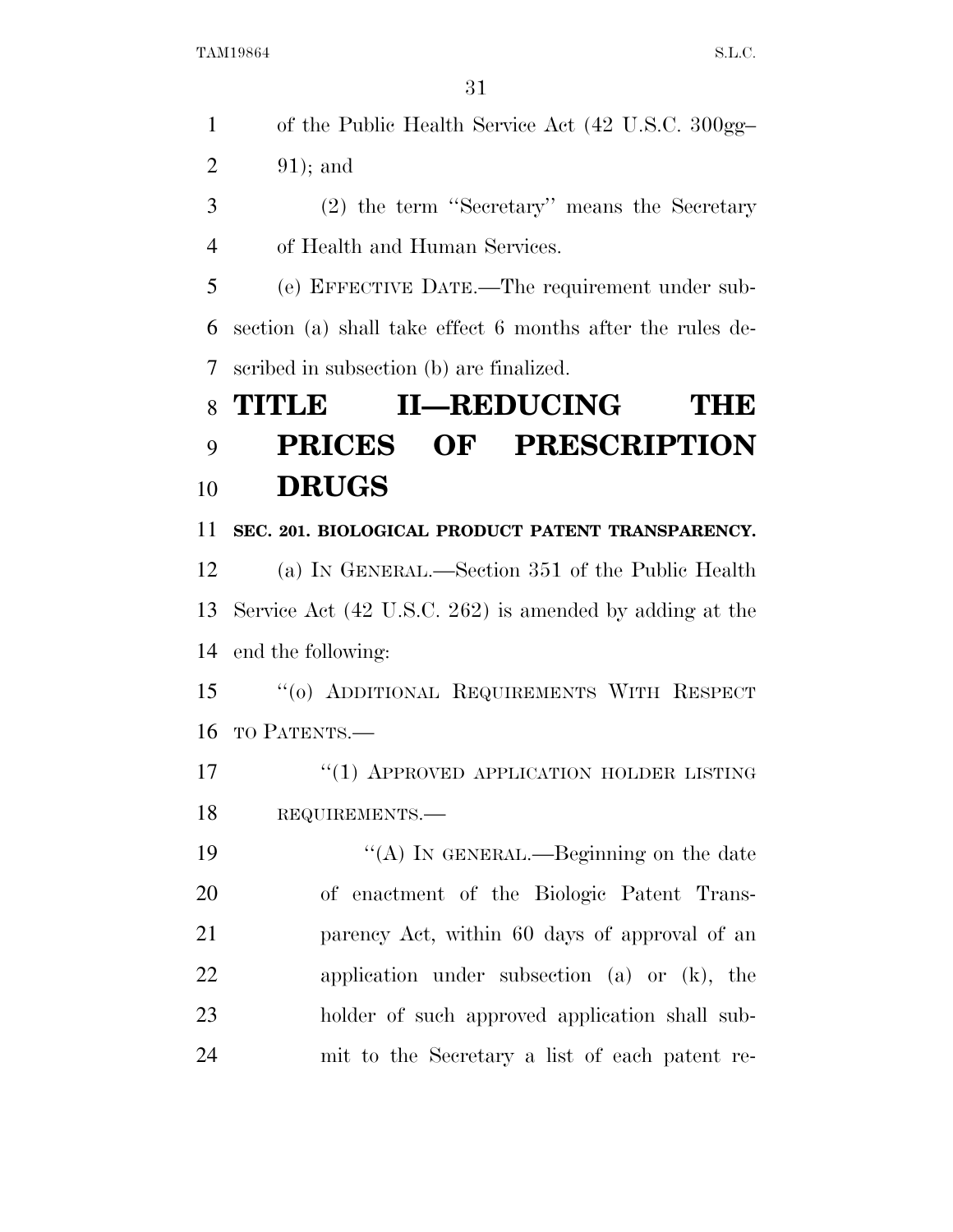| $\mathbf{1}$   | quired to be disclosed (as described in para-               |
|----------------|-------------------------------------------------------------|
| $\overline{2}$ | $graph(3)$ ).                                               |
| 3              | "(B) PREVIOUSLY APPROVED<br>$\overline{\text{OR}}$<br>$LI-$ |
| $\overline{4}$ | CENSED BIOLOGICAL PRODUCTS.-                                |
| 5              | "(i) PRODUCTS LICENSED<br><b>UNDER</b>                      |
| 6              | OF THE PHSA.—Not later<br>SECTION 351                       |
| 7              | than 30 days after the date of enactment                    |
| 8              | of the Biologic Patent Transparency Act,                    |
| 9              | the holder of a biological product license                  |
| 10             | that was approved under subsection (a) or                   |
| 11             | (k) before the date of enactment of such                    |
| 12             | Act shall submit to the Secretary a list of                 |
| 13             | each patent required to be disclosed (as de-                |
| 14             | scribed in paragraph $(3)$ ).                               |
| 15             | PRODUCTS APPROVED UNDER<br>``(ii)                           |
| 16             | SECTION 505 OF THE FFDCA.—Not later                         |
| 17             | than 30 days after March 23, 2020, the                      |
| 18             | holder of an approved application for a bio-                |
| 19             | logical product under section 505 of the                    |
| 20             | Federal Food, Drug, and Cosmetic Act                        |
| 21             | that is deemed to be a license for the bio-                 |
| 22             | logical product under this section<br>on                    |
| 23             | March 23, 2020, shall submit to the Sec-                    |
| 24             | retary a list of each patent required to be                 |
| 25             | disclosed (as described in paragraph $(3)$ ).               |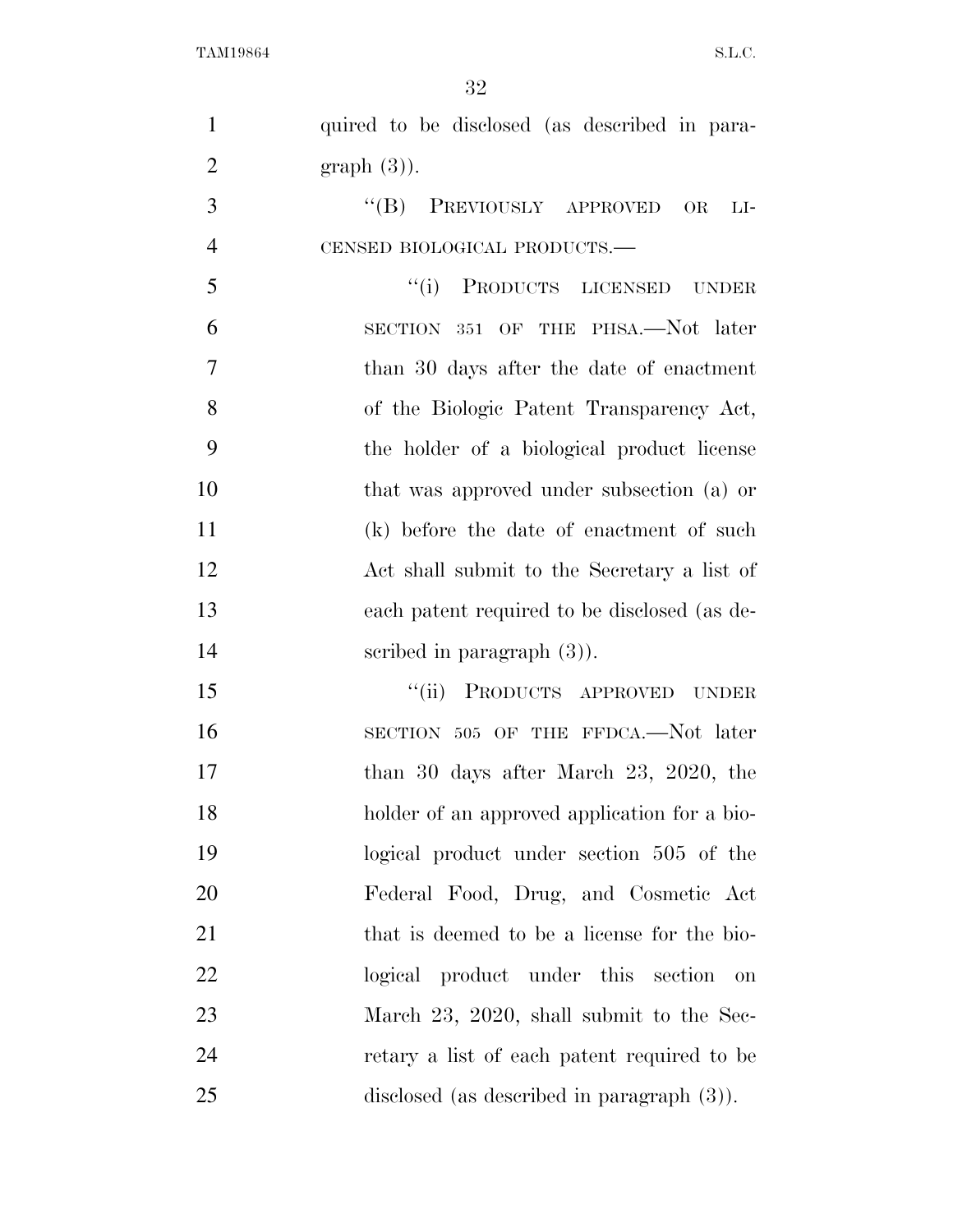| $\mathbf{1}$   | "(C) UPDATES.—The holder of a biological           |
|----------------|----------------------------------------------------|
| $\overline{2}$ | product license that is the subject of an applica- |
| 3              | tion under subsection (a) or (k) shall submit to   |
| $\overline{4}$ | the Secretary a list that includes—                |
| 5              | "(i) any patent not previously re-                 |
| 6              | quired to be disclosed (as described in            |
| 7              | paragraph $(3)$ ) under subparagraph $(A)$ or      |
| 8              | (B), as applicable, within 30 days of the          |
| 9              | earlier of-                                        |
| 10             | $\lq\lq$ (I) the date of issuance of such          |
| 11             | patent by the United States Patent                 |
| 12             | and Trademark Office; or                           |
| 13             | "(II) the date of approval of a                    |
| 14             | supplemental application for the bio-              |
| 15             | logical product; and                               |
| 16             | "(ii) any patent, or any claim with re-            |
| 17             | spect to a patent, included on the list pur-       |
| 18             | suant to this paragraph, that the Patent           |
| 19             | Trial and Appeal Board of the United               |
| 20             | States Patent and Trademark Office deter-          |
| 21             | mines in a decision to be invalid or unen-         |
| 22             | forceable, within 30 days of such decision.        |
| 23             | "(2) PUBLICATION OF INFORMATION.—                  |
| 24             | "(A) IN GENERAL.—Within 1 year of the              |
| 25             | date of enactment of the Biologic Patent Trans-    |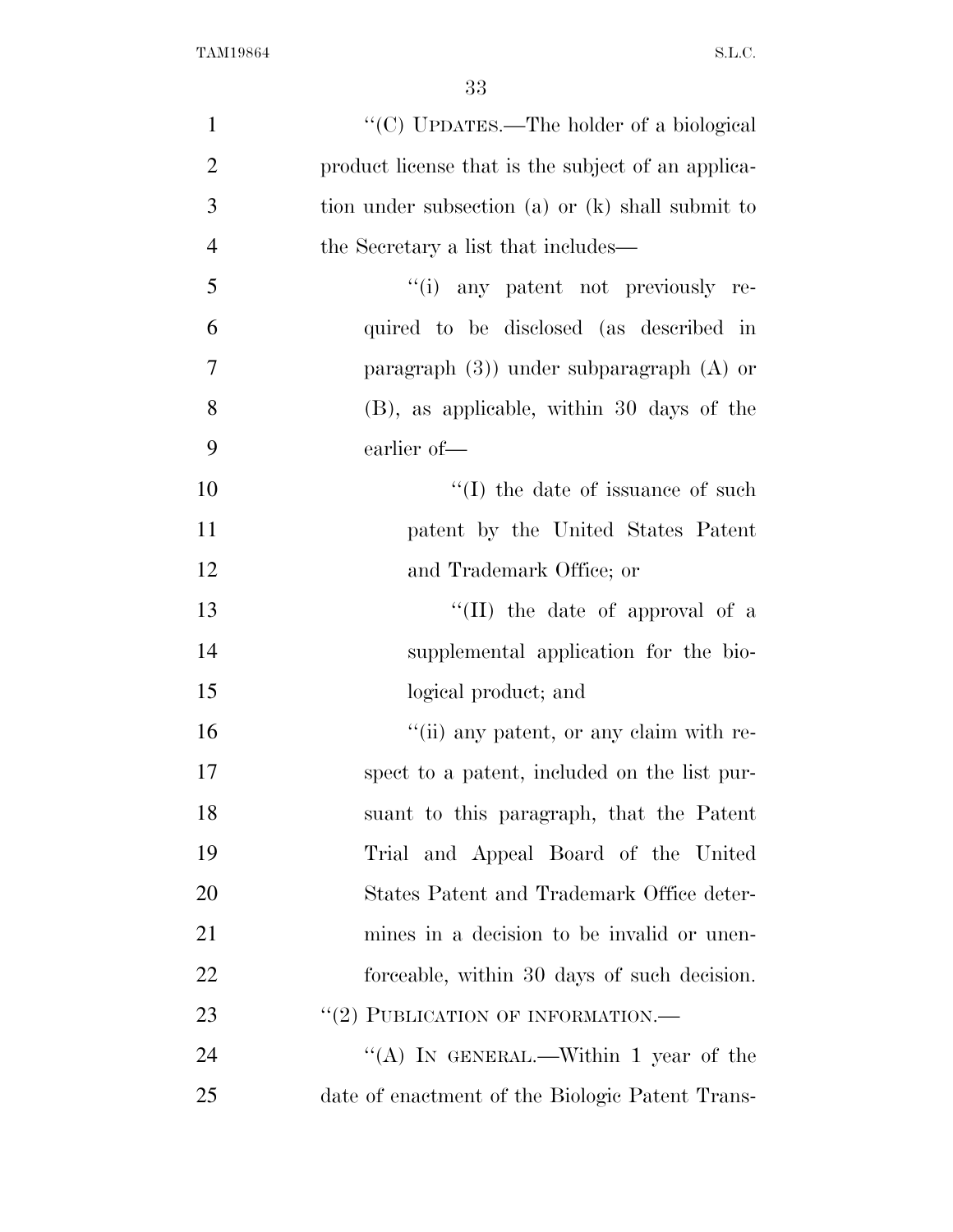| parency Act, the Secretary shall publish and<br>make available to the public a single, easily |
|-----------------------------------------------------------------------------------------------|
|                                                                                               |
|                                                                                               |
| searchable, list that includes—                                                               |
| "(i) the official and proprietary name                                                        |
| of each biological product licensed under                                                     |
| subsection (a) or (k), and of each biological                                                 |
| product application approved under section                                                    |
| 505 of the Federal Food, Drug, and Cos-                                                       |
| metic Act and deemed to be a license for                                                      |
| the biological product under this section on                                                  |
| March 23, 2020;                                                                               |
| "(ii) with respect to each biological                                                         |
| product described in clause (i), each patent                                                  |
| submitted in accordance with paragraph                                                        |
| (1);                                                                                          |
| "(iii) the date of licensure and appli-                                                       |
| cation number for each such biological                                                        |
| product;                                                                                      |
| "(iv) the marketing status, dosage                                                            |
| form, route of administration, strength,                                                      |
| and, if applicable, reference product, for                                                    |
| each such biological product;                                                                 |
| $f'(v)$ the licensure status for each such                                                    |
| biological product, including whether the li-                                                 |
|                                                                                               |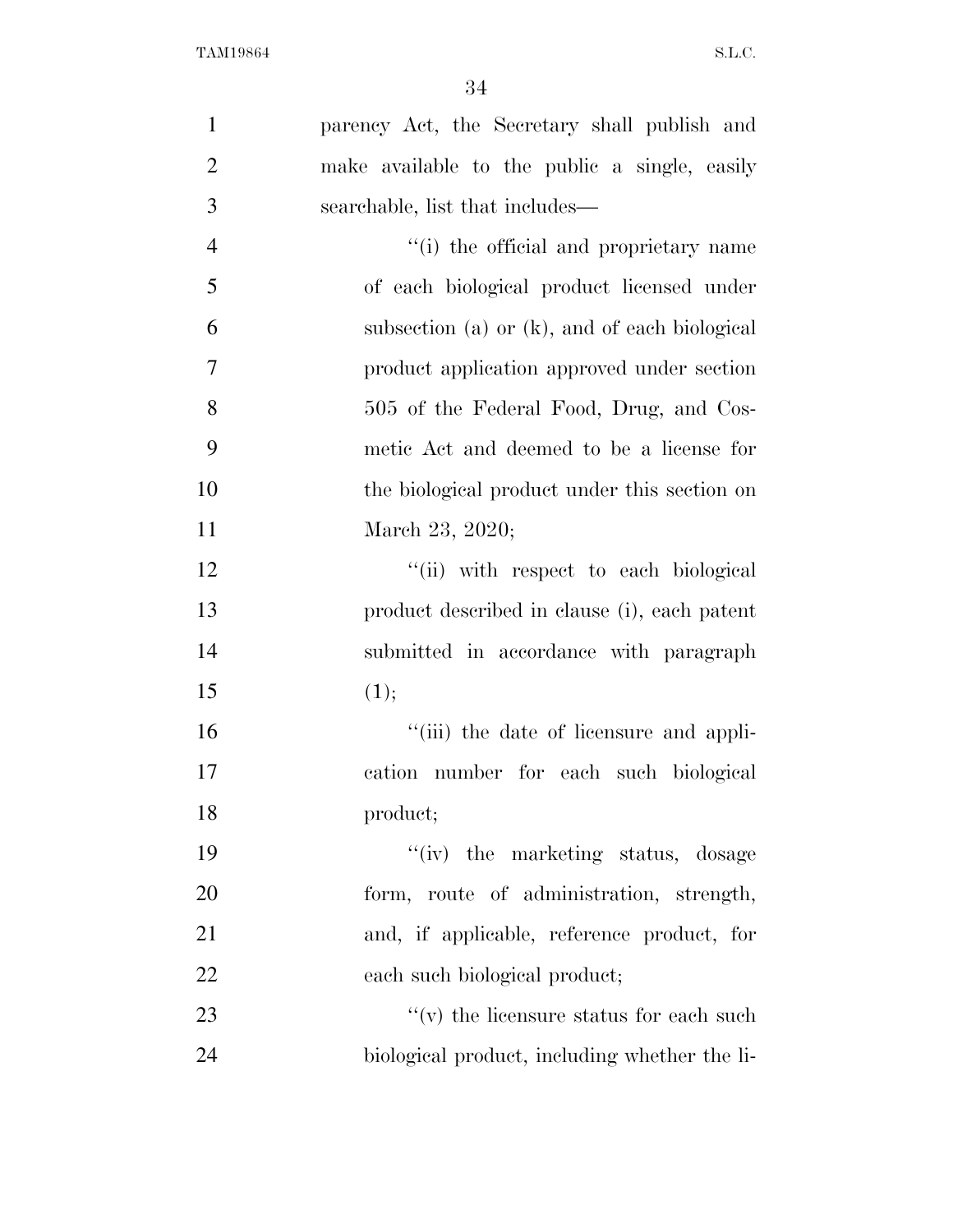| $\mathbf{1}$   | cense at the time of listing is approved,          |
|----------------|----------------------------------------------------|
| $\overline{2}$ | withdrawn, or revoked;                             |
| 3              | $\lq\lq$ (vi) with respect to each such bio-       |
| $\overline{4}$ | logical product, any period of any exclu-          |
| 5              | sivity under paragraph $(6)$ , $(7)(A)$ , or       |
| 6              | $(7)(B)$ of subsection (k) of this section or      |
| $\tau$         | section 527 of the Federal Food, Drug,             |
| 8              | and Cosmetic Act, and any extension of             |
| 9              | such period in accordance with subsection          |
| 10             | (m) of this section, for which the Secretary       |
| 11             | has determined such biological product to          |
| 12             | be eligible, and the date on which such ex-        |
| 13             | clusivity expires;                                 |
| 14             | "(vii) information regarding any de-               |
| 15             | termination of biosimilarity or interchange-       |
| 16             | ability for each such biological product;          |
| 17             | and                                                |
| 18             | "(viii) information regarding approved             |
| 19             | indications for each such biological prod-         |
| 20             | uct, in such manner as the Secretary de-           |
| 21             | termines appropriate.                              |
| 22             | "(B) UPDATES.—Every 30 days after the              |
| 23             | publication of the first list under subparagraph   |
| 24             | $(A)$ , the Secretary shall revise the list to in- |
| 25             | clude                                              |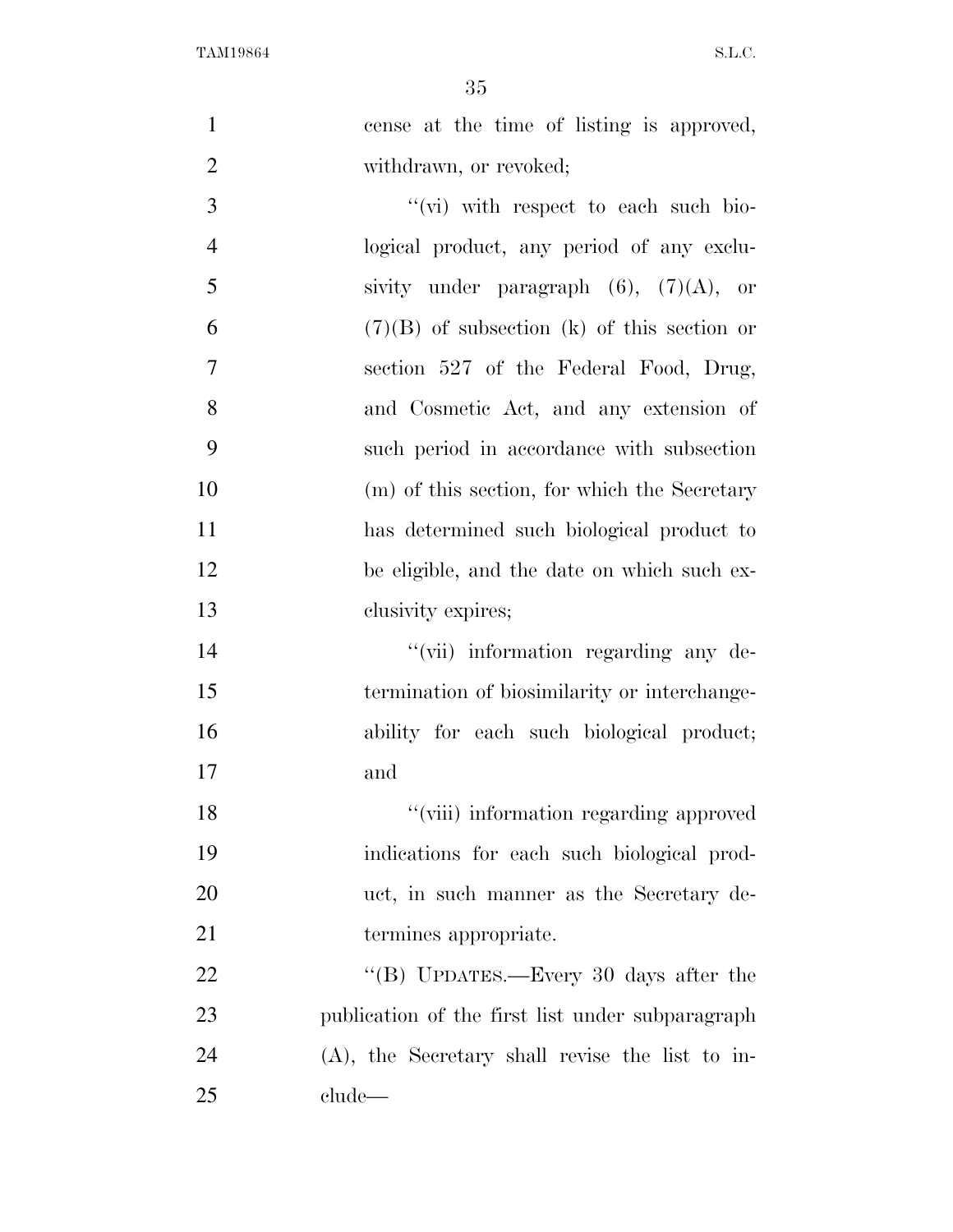| $\mathbf{1}$   | $``(i)(I)$ each biological product licensed       |
|----------------|---------------------------------------------------|
| $\overline{2}$ | under subsection (a) or $(k)$ during the 30-      |
| 3              | day period; and                                   |
| $\overline{4}$ | "(II) with respect to each biological             |
| 5              | product described in subclause (I), the in-       |
| 6              | formation described in clauses (i) through        |
| $\tau$         | (viii) of subparagraph $(A)$ ; and                |
| 8              | "(ii) any updates to information pre-             |
| 9              | viously published in accordance with sub-         |
| 10             | paragraph $(A)$ .                                 |
| 11             | "(C) NONCOMPLIANCE.—Beginning<br>18               |
| 12             | months after the date of enactment of the Bio-    |
| 13             | logic Patent Transparency Act, the Secretary,     |
| 14             | in consultation with the Director of the United   |
| 15             | States Patent and Trademark Office, shall pub-    |
| 16             | lish and make available to the public a list of   |
| 17             | any holders of biological product licenses, and   |
| 18             | the corresponding biological product or prod-     |
| 19             | ucts, that failed to submit information as re-    |
| 20             | quired under paragraph (1), including any up-     |
| 21             | dates required under paragraph $(1)(C)$ , in such |
| 22             | manner and format as the Secretary determines     |
| 23             | appropriate. If information required under        |
| 24             | paragraph (1) is submitted following publica-     |
| 25             | tion of such list, the Secretary shall remove     |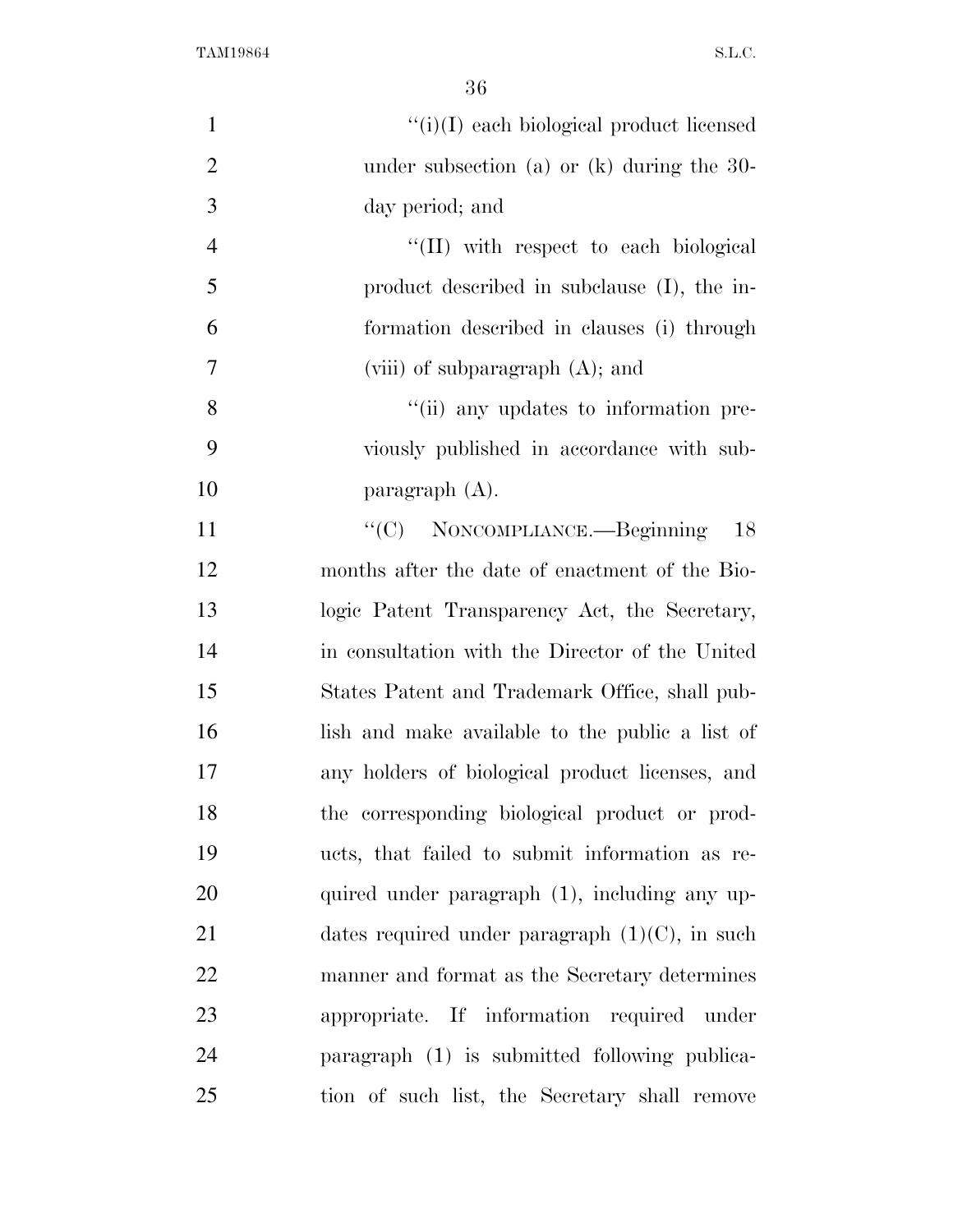such holders of such biological product licenses from the public list in a reasonable period of time.

4 "(3) PATENTS REQUIRED TO BE DISCLOSED.— In this section, a 'patent required to be disclosed' is any patent for which the holder of a biological prod- uct license approved under subsection (a) or (k), or a biological product application approved under sec- tion 505 of the Federal Food, Drug, and Cosmetic Act and deemed to be a license for a biological prod- uct under this section on March 23, 2020, believes a claim of patent infringement could reasonably be asserted by the holder, or by a patent owner that has granted an exclusive license to the holder with respect to the biological product that is the subject of such license, if a person not licensed by the holder engaged in the making, using, offering to sell, sell- ing, or importing into the United States of the bio- logical product that is the subject of such license.''. (b) DISCLOSURE OF PATENTS.—Section  $351(l)(3)(A)(i)$  of the Public Health Service Act  $(42)$ 22 U.S.C.  $262(1)(3)(A)(i)$  is amended by inserting "included" in the list provided by the reference product sponsor under 24 subsection  $(o)(1)$ " after "a list of patents".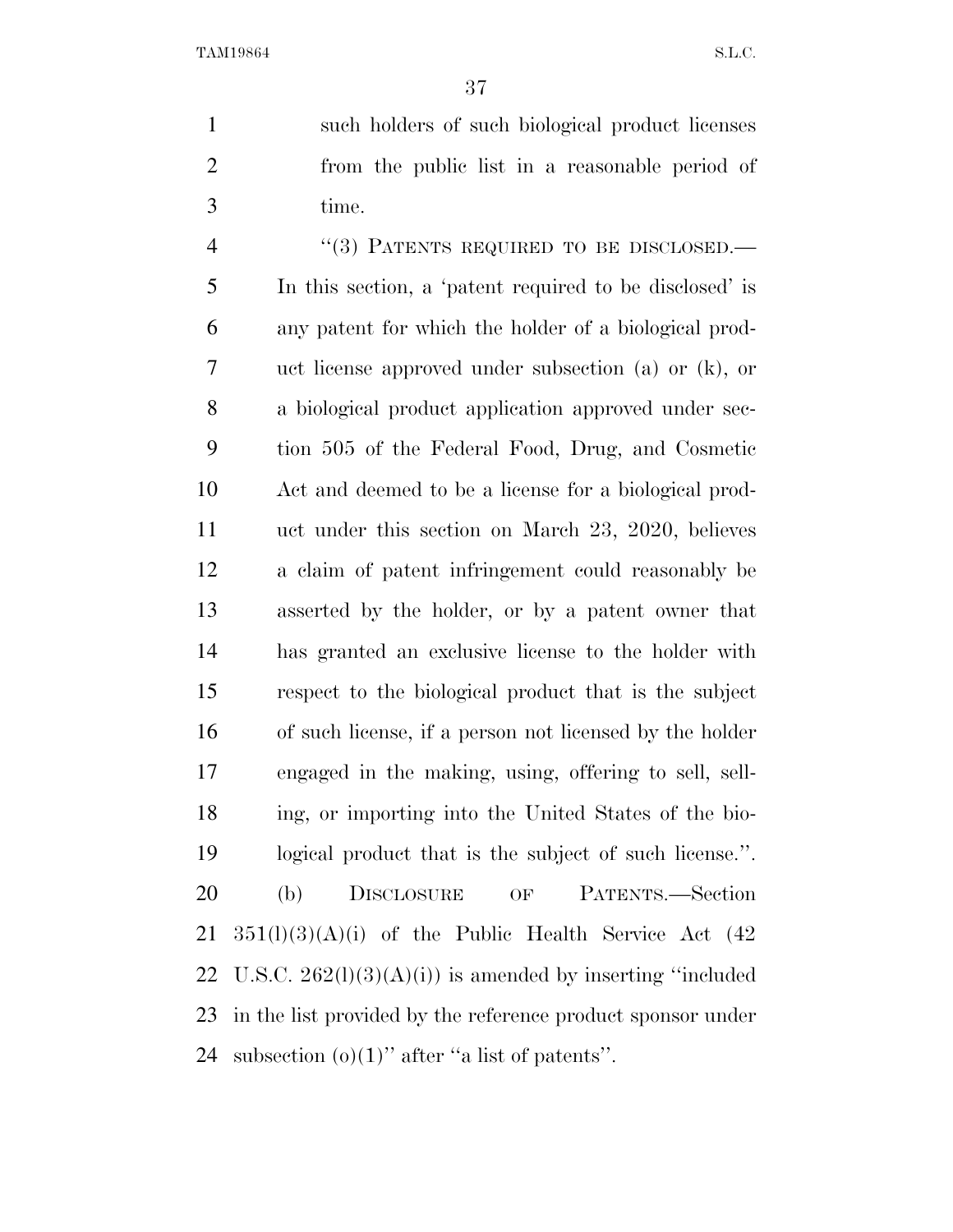(c) REVIEW AND REPORT ON NONCOMPLIANCE.— Not later than 30 months after the date of enactment of this Act, the Secretary shall—

 (1) solicit public comments regarding appro- priate remedies, in addition to the publication of the 6 list under subsection  $(o)(2)(C)$  of section 351 of the Public Health Service Act (42 U.S.C. 262), as added by subsection (a), with respect to holders of biologi- cal product licenses who fail to timely submit infor- mation as required under subsection (o)(1) of such section 351, including any updates required under 12 subparagraph  $(C)$  of such subsection  $(o)(1)$ ; and

 (2) submit to Congress an evaluation of com- ments received under paragraph (1) and the rec- ommendations of the Secretary concerning appro-priate remedies.

 (d) REGULATIONS.—The Secretary of Health and Human Services may promulgate regulations to carry out subsection (o) of section 351 of the Public Health Service 20 Act  $(42 \text{ U.S.C. } 262)$ , as added by subsection  $(a)$ .

 (e) RULE OF CONSTRUCTION.—Nothing in this Act, including an amendment made by this Act, shall be con- strued to require or allow the Secretary of Health and Human Services to delay the licensing of a biological prod-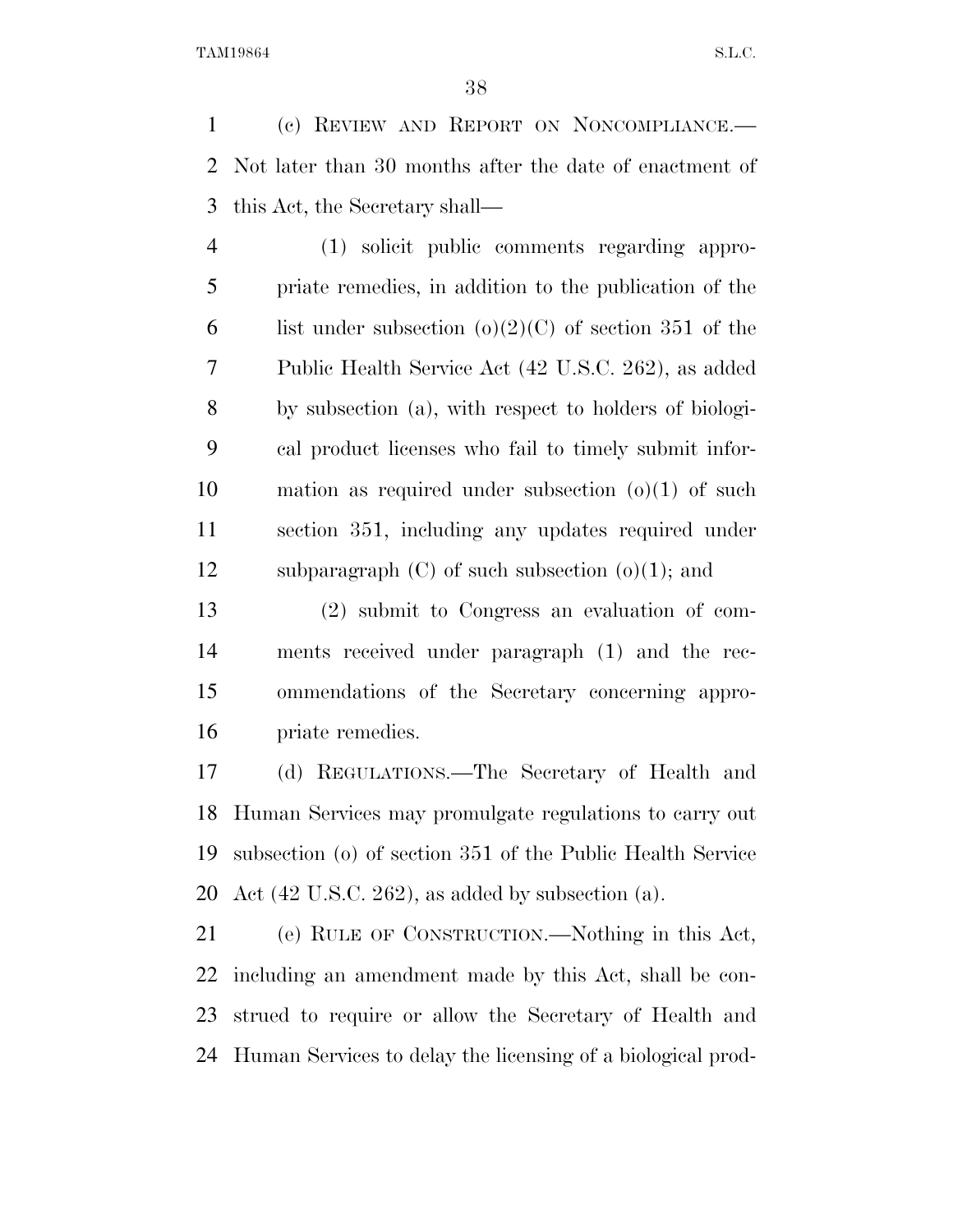uct under section 351 of the Public Health Service Act (42 U.S.C. 262).

#### **SEC. 202. ORANGE BOOK MODERNIZATION.**

 (a) SUBMISSION OF PATENT INFORMATION FOR BRAND NAME DRUGS.—Paragraph (1) of section 505(b) of the Federal Food, Drug, and Cosmetic Act (21 U.S.C. 355(b)) is amended to read as follows:

 $\qquad$  "(b)(1)(A) Any person may file with the Secretary an application with respect to any drug subject to the pro- visions of subsection (a). Such persons shall submit to the Secretary as part of the application—

12 ''(i) full reports of investigations which have been made to show whether or not such drug is safe for use and whether such drug is effective in use;

 ''(ii) a full list of the articles used as compo-nents of such drug;

17 ''(iii) a full statement of the composition of such drug;

 ''(iv) a full description of the methods used in, and the facilities and controls used for, the manufac-21 ture, processing, and packing of such drug;

22  $\langle \langle v \rangle \rangle$  such samples of such drug and of the arti- cles used as components thereof as the Secretary may require;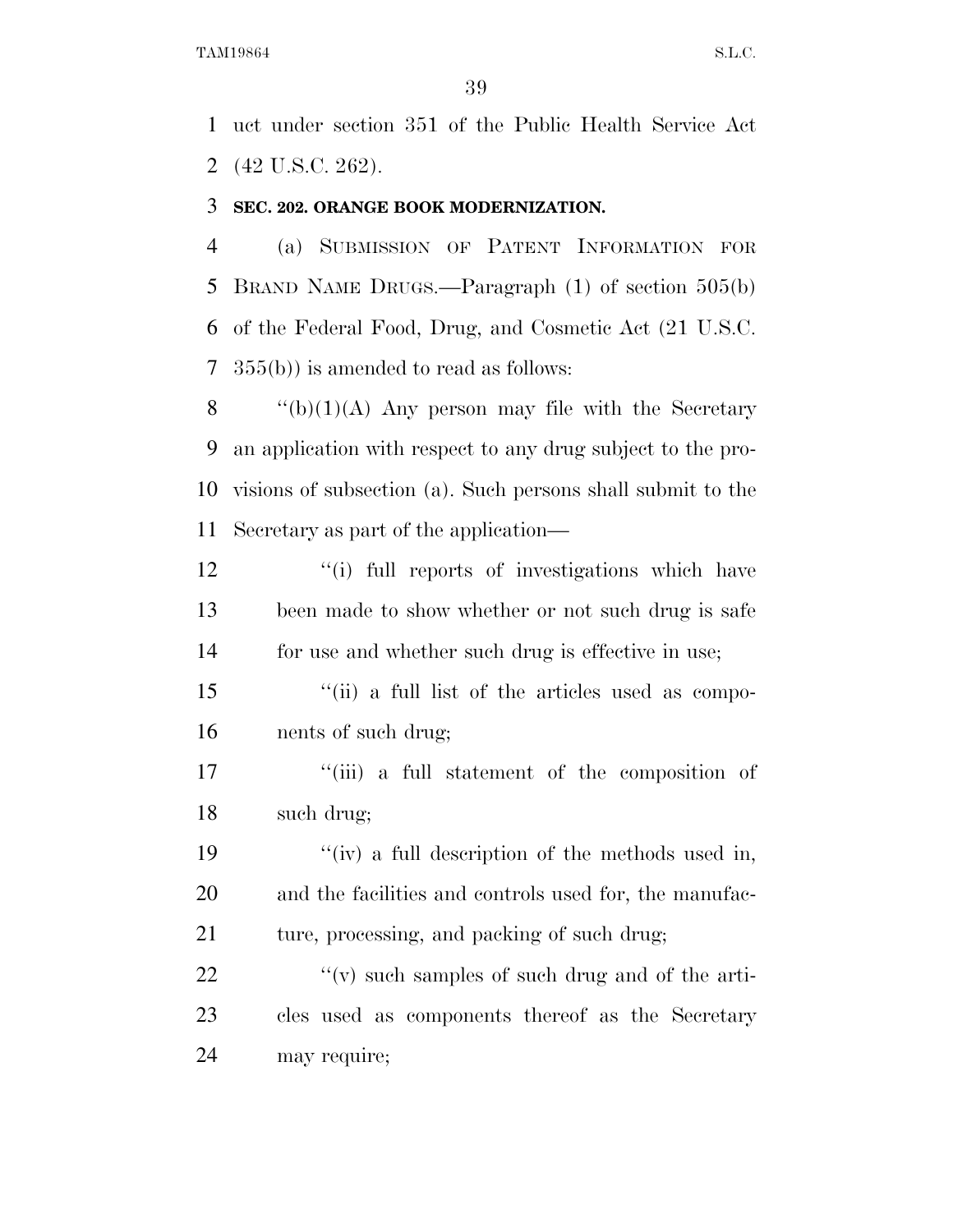| $\mathbf{1}$   | "(vi) specimens of the labeling proposed to be                            |
|----------------|---------------------------------------------------------------------------|
| $\overline{2}$ | used for such drug;                                                       |
| 3              | "(vii) any assessments required under section                             |
| $\overline{4}$ | $505B$ ; and                                                              |
| 5              | "(viii) the patent number and expiration date,                            |
| 6              | of each patent for which a claim of patent infringe-                      |
| 7              | ment could reasonably be asserted if a person not li-                     |
| 8              | censed by the owner engaged in the manufacture,                           |
| 9              | use, or sale of the drug, and that—                                       |
| 10             | $\lq\lq$ claims the drug for which the appli-                             |
| 11             | cant submitted the application and is a drug                              |
| 12             | substance patent or a drug product patent; or                             |
| 13             | $\lq\lq$ (II) claims the method of using the drug                         |
| 14             | for which approval is sought or has been grant-                           |
| 15             | ed in the application.                                                    |
| 16             | $\lq\lq$ . If an application is filed under this subsection               |
| 17             | for a drug, and a patent of the type described in subpara-                |
| 18             | graph $(A)(viii)$ that claims such drug or a method of using              |
| 19             | such drug is issued after the filing date but before ap-                  |
| 20             | proval of the application, the applicant shall amend the                  |
| 21             | application to include such patent information.                           |
| 22             | $\lq\lq$ <sup>c</sup> (C) Upon approval of the application, the Secretary |
| 23             | shall publish the information submitted under subpara-                    |

graph (A)(viii).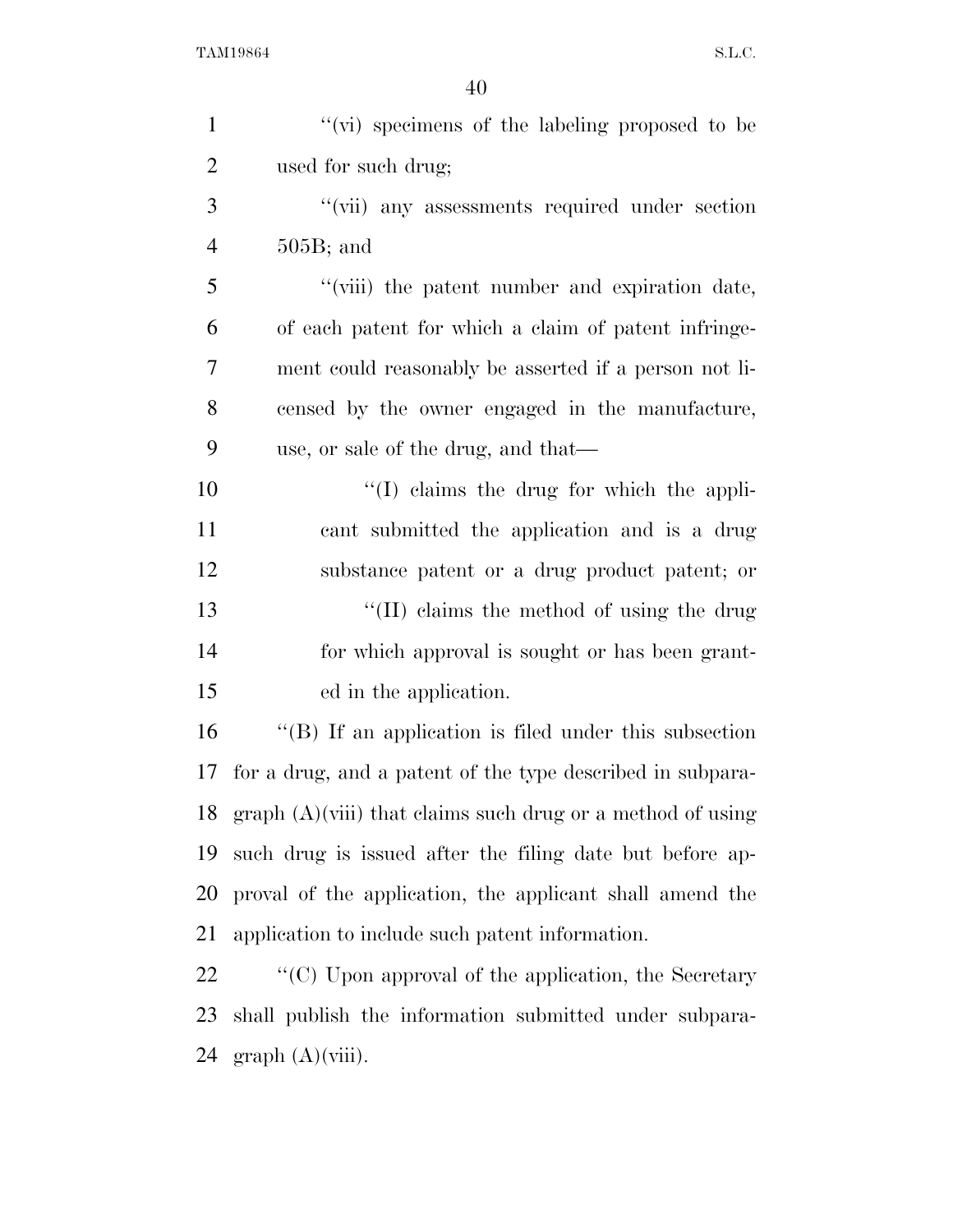''(D) The Secretary shall, in consultation with the Di- rector of the National Institutes of Health and with rep- resentatives of the drug manufacturing industry, review and develop guidance, as appropriate, on the inclusion of women and minorities in clinical trials required by sub-6 paragraph  $(A)(i)$ .".

 (b) CONFORMING CHANGES TO REQUIREMENTS FOR SUBSEQUENT SUBMISSION OF PATENT INFORMATION.— Section 505(c)(2) of the Federal Food, Drug, and Cos-10 metic Act  $(21 \text{ U.S.C. } 355(j)(7))$  is amended—

 (1) by inserting before the first sentence the following: ''Not later than 30 days after the date of approval of an application under subsection (b), the holder of the approved application shall file with the Secretary the patent number and the expiration date of any patent described in subclause (I) or (II) of 17 subsection  $(b)(1)(A)(viii)$ , except that a patent that claims a method of using such drug shall be filed only if approval for such use has been granted in the application. The holder of the approved application shall file with the Secretary the patent number and the expiration date of any patent described in sub-23 clause (I) or (II) of subsection  $(b)(1)(A)(viii)$  that is issued after the date of approval of the application, not later than 30 days of the date of issuance of the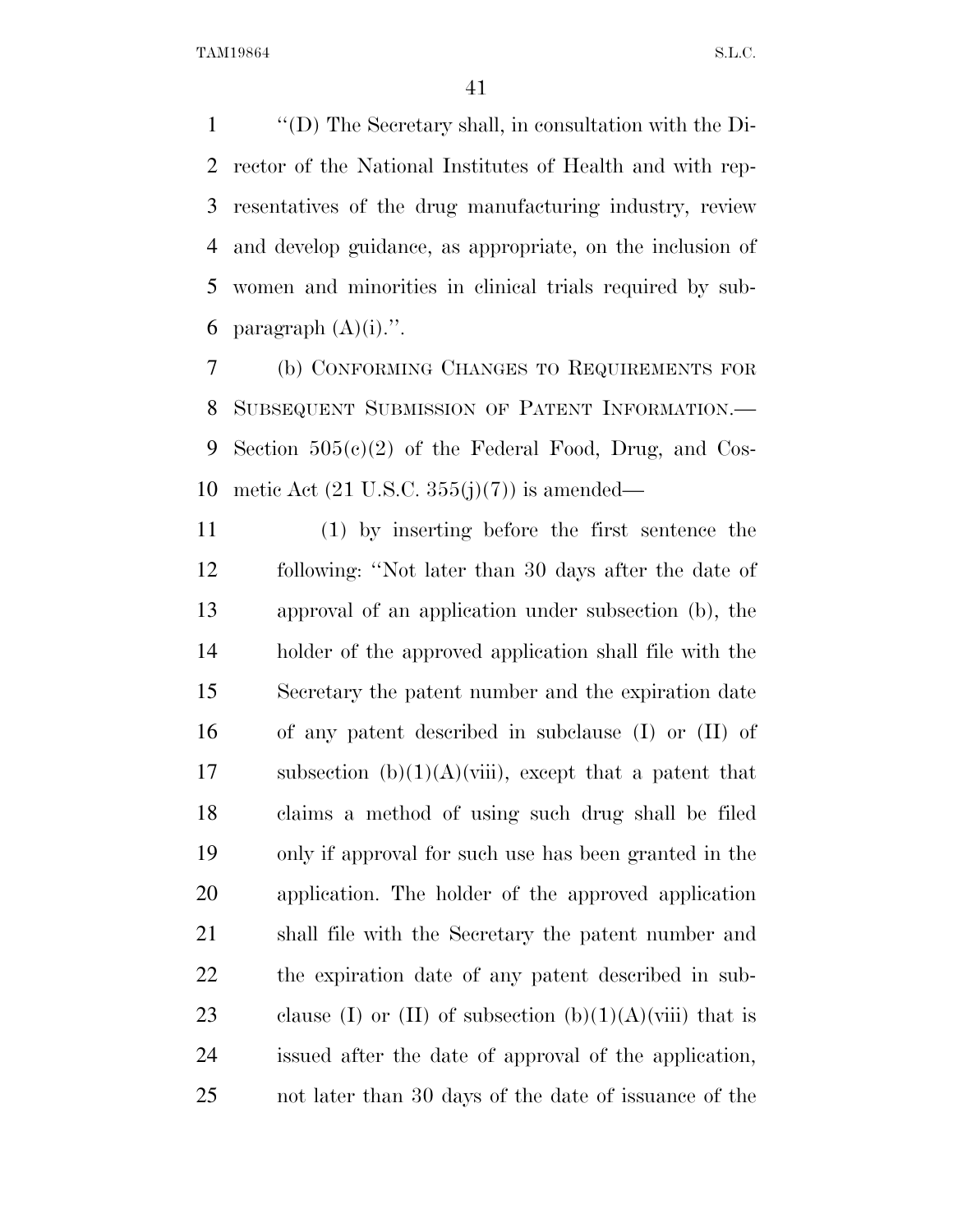| $\mathbf{1}$   | patent, except that a patent that claims a method of                  |
|----------------|-----------------------------------------------------------------------|
| $\overline{2}$ | using such drug shall be filed only if approval for                   |
| 3              | such use has been granted in the application.";                       |
| $\overline{4}$ | (2) by inserting after "the patent number and                         |
| 5              | the expiration date of any patent which" the fol-                     |
| 6              | lowing: "fulfills the criteria in subsection (b) and";                |
| 7              | (3) by inserting after the third sentence (as                         |
| 8              | amended by paragraph (1)) the following: "Patent                      |
| 9              | information that is not the type of patent informa-                   |
| 10             | tion required by subsection $(b)(1)(A)(viii)$ shall not               |
| 11             | be submitted under this paragraph."; and                              |
| 12             | (4) by inserting after "could not file patent in-                     |
| 13             | formation under subsection (b) because no patent"                     |
| 14             | the following: "of the type required to be submitted                  |
| 15             | in subsection $(b)$ ".                                                |
| 16             | (c) LISTING OF EXCLUSIVITIES.—Subparagraph (A)                        |
| 17             | of section $505(j)(7)$ of the Federal Food, Drug, and Cos-            |
|                | 18 metic Act $(21 \text{ U.S.C. } 355(j)(7))$ is amended by adding at |
| 19             | the end the following:                                                |
| 20             | "(iv) For each drug included on the list, the Sec-                    |
| 21             | retary shall specify any exclusivity period that is applica-          |
| 22             | ble, for which the Secretary has determined the expiration            |
| 23             | date, and for which such period has not yet expired                   |
|                |                                                                       |

under—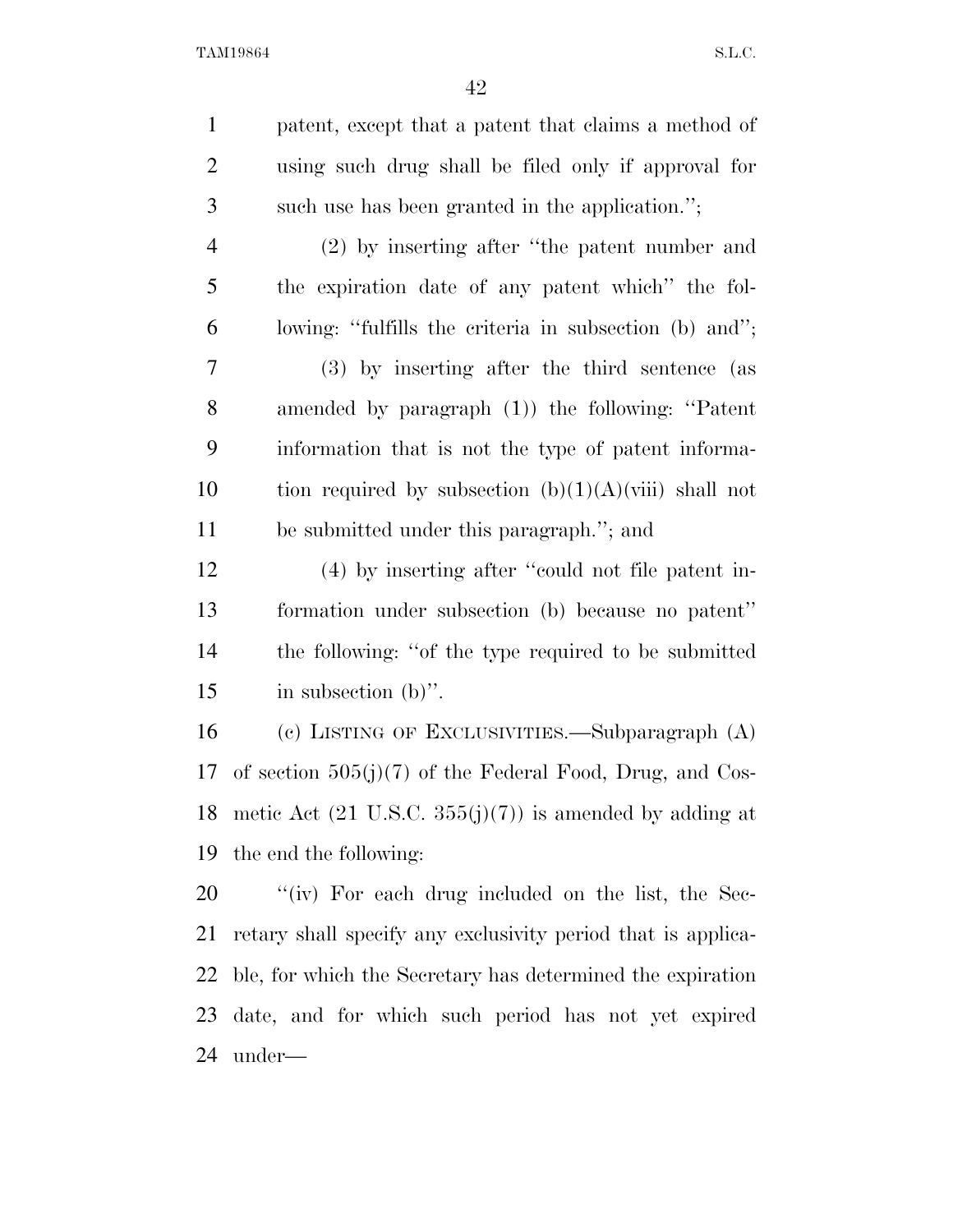| $\mathbf{1}$   | "(I) clause (ii), (iii), or (iv) of subsection           |
|----------------|----------------------------------------------------------|
| 2              | $(e)(3)(E)$ of this section;                             |
| 3              | "(II) clause (iv) or (v) of paragraph $(5)(B)$ of        |
| $\overline{4}$ | this subsection;                                         |
| 5              | "(III) clause (ii), (iii), or (iv) of paragraph          |
| 6              | $(5)(F)$ of this subsection;                             |
| 7              | "(IV) section 505A;                                      |
| 8              | "(V) section $505E$ ;                                    |
| 9              | "(VI) section 527(a); or                                 |
| 10             | "(VII) section $505(u)$ ".                               |
| 11             | (d) ORANGE BOOK UPDATES WITH RESPECT TO IN-              |
| 12             | VALIDATED PATENTS.-                                      |
| 13             | $(1)$ In GENERAL.—                                       |
| 14             | (A) AMENDMENTS.—Section $505(j)(7)(A)$                   |
| 15             | of the Federal Food, Drug, and Cosmetic Act              |
| 16             | $(21 \text{ U.S.C. } 355(j)(7)(A))$ , as amended by sub- |
| 17             | section (c), is further amended by adding at the         |
| 18             | end the following:                                       |
| 19             | "(v) In the case of a listed drug for which the          |
| 20             | list under clause (i) includes a patent or patent        |
| 21             | claim for the drug, or a patent or a patent claim for    |
| 22             | the use of such drug, and where the Under Sec-           |
| 23             | retary of Commerce for Intellectual Property and         |
| 24             | Director of the United States Patent and Trade-          |
| 25             | mark Office has cancelled any claim of the patent        |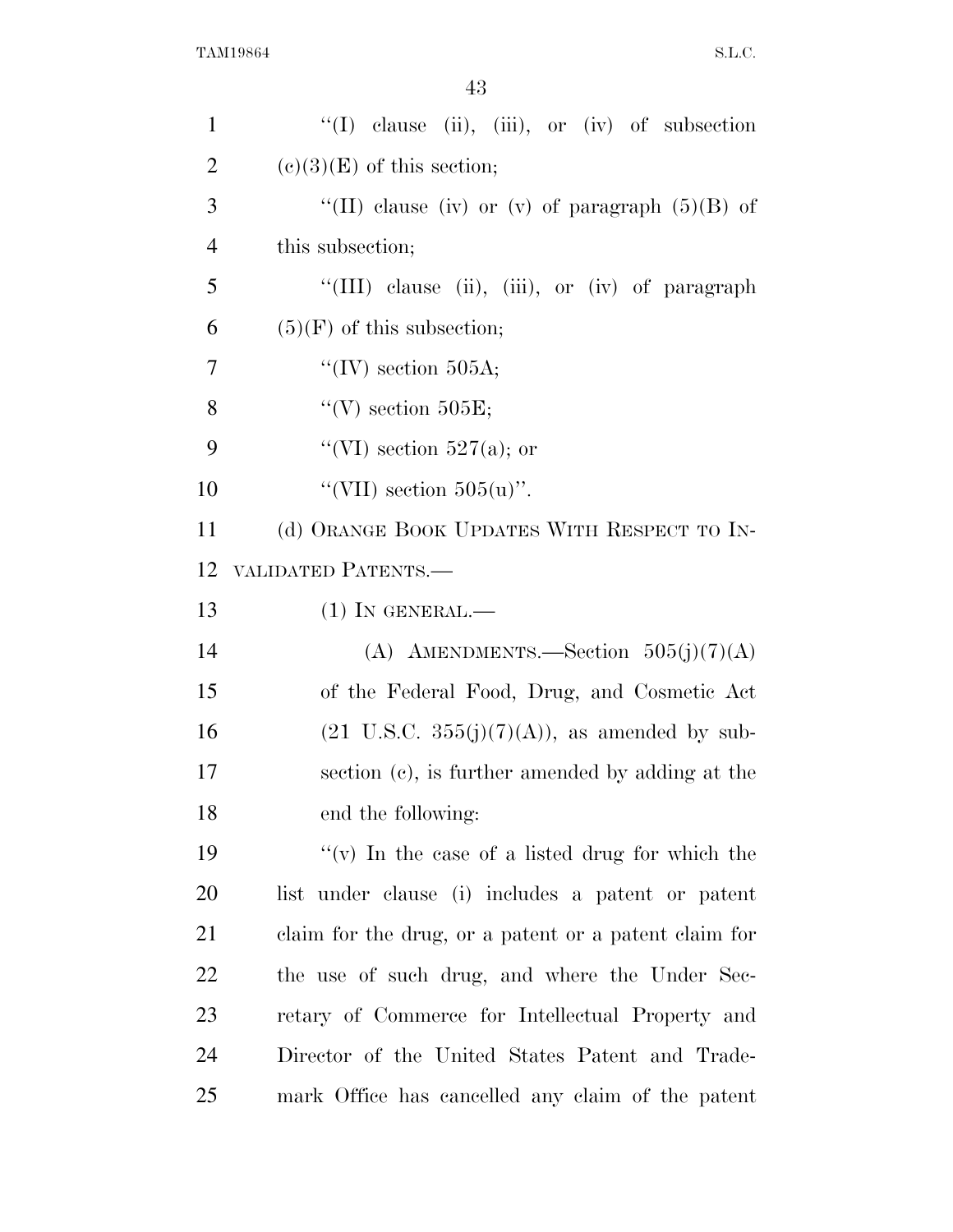relating to such drug or such use pursuant to a deci- sion by the Patent Trial and Appeal Board in an inter partes review conducted under chapter 31 of title 35, United States Code, or a post-grant review conducted under chapter 32 of that title, and from which no appeal has been taken, or can be taken, the holder of the applicable approved application shall notify the Secretary, in writing, within 14 days of such cancellation, and, if the patent has been deemed wholly inoperative or invalid, or if a patent claim has been cancelled, the revisions required under clause (iii) shall include striking the patent or information regarding such patent claim from the 14 list with respect to such drug.". (B) APPLICATION.—The amendment made

 by subparagraph (A) shall not apply with re- spect to any determination with respect to a patent or patent claim that is made prior to the date of enactment of this Act.

20 (2) NO EFFECT ON FIRST APPLICANT EXCLU-21 SIVITY PERIOD.—Section  $505(j)(5)(B)(iv)(I)$  is amended by adding at the end the following: ''This subclause shall apply even if a patent is stricken 24 from the list under paragraph  $(7)(A)$ , pursuant to 25 paragraph  $(7)(A)(v)$ , provided that, at the time that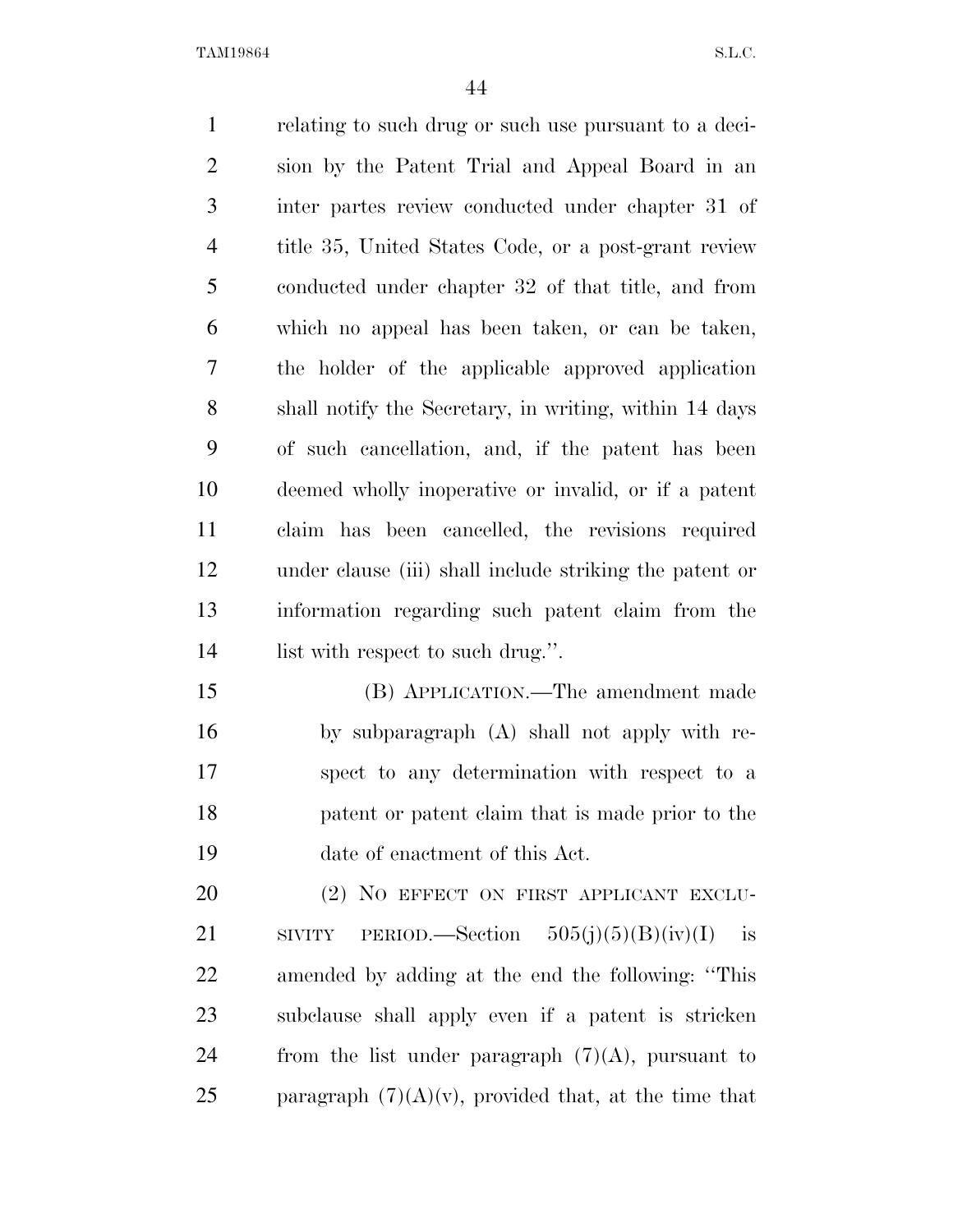| $\mathbf{1}$   | the first applicant submitted an application under                          |
|----------------|-----------------------------------------------------------------------------|
| $\overline{2}$ | this subsection containing a certification described in                     |
| 3              | paragraph $(2)(A)(\n{\text{vii}})(\n{\text{IV}})$ , the patent that was the |
| $\overline{4}$ | subject of such certification was included in such list                     |
| 5              | with respect to the listed drug.".                                          |
| 6              | SEC. 203. ENSURING TIMELY ACCESS TO GENERICS.                               |
| 7              | Section $505(q)$ of the Federal Food, Drug, and Cos-                        |
| 8              | metic Act $(21 \text{ U.S.C. } 355(q)(1))$ is amended—                      |
| 9              | $(1)$ in paragraph $(1)$ —                                                  |
| 10             | (A) in subparagraph $(A)(i)$ , by inserting ",                              |
| 11             | 10.31," after "10.30";                                                      |
| 12             | $(B)$ in subparagraph $(E)$ —                                               |
| 13             | (i) by striking "application and" and                                       |
| 14             | inserting "application or";                                                 |
| 15             | (ii) by striking "If the Secretary" and                                     |
| 16             | inserting the following:                                                    |
| 17             | "(i) IN GENERAL.—If the Secretary";                                         |
| 18             | (iii) by striking the second sentence                                       |
| 19             | and inserting the following:                                                |
| 20             | "(ii) PRIMARY PURPOSE OF DELAY-                                             |
| 21             | ING.                                                                        |
| 22             | "(I) IN GENERAL.—For purposes                                               |
| 23             | of this subparagraph, a petition or                                         |
| 24             | supplement to a petition may be con-                                        |
| 25             | sidered to be submitted with the pri-                                       |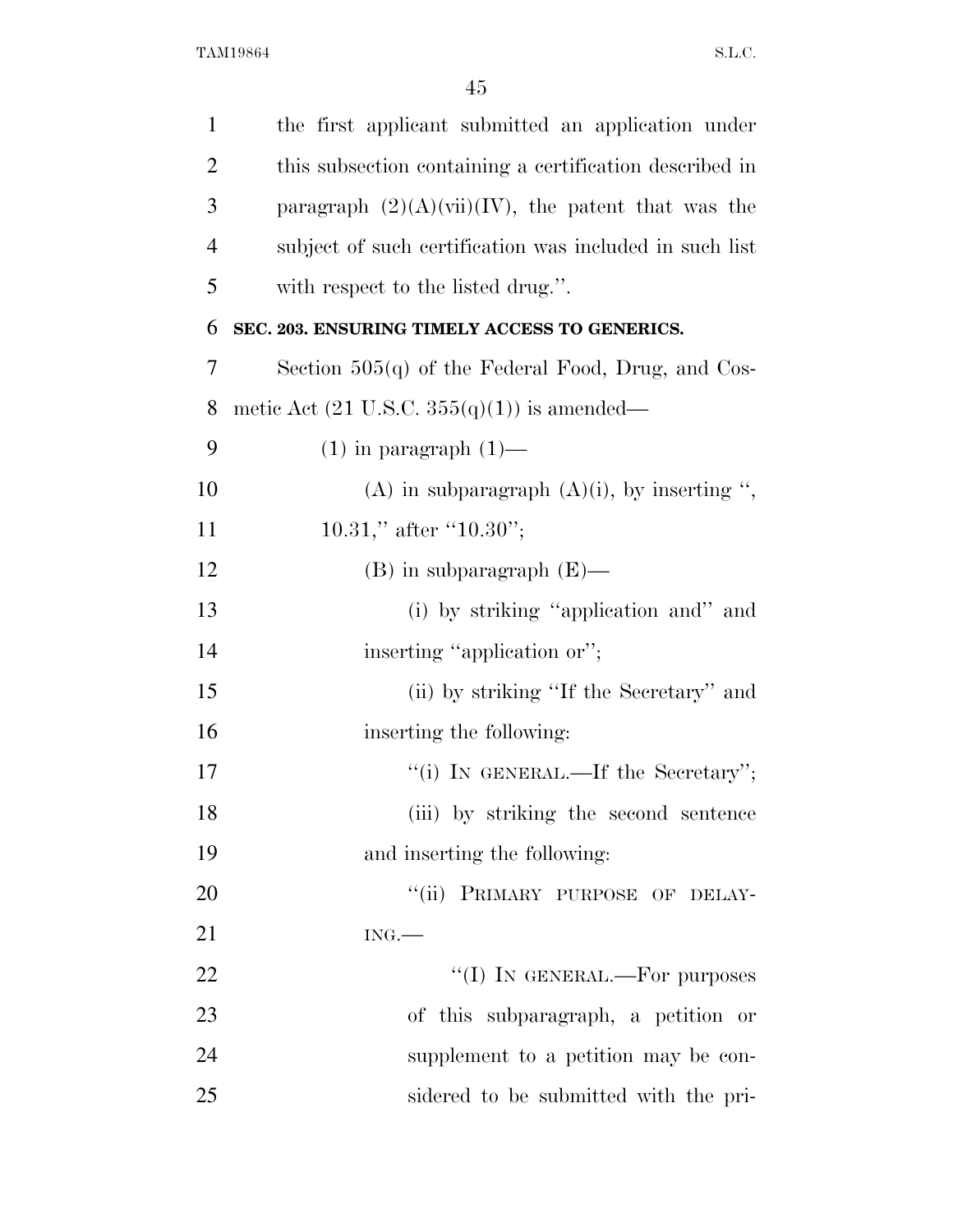| $\mathbf{1}$   | mary purpose of delaying an applica-    |
|----------------|-----------------------------------------|
| $\overline{2}$ | tion under subsection (b)(2) or (j) of  |
| 3              | this section or section $351(k)$ of the |
| $\overline{4}$ | Public Health Service Act, if the peti- |
| 5              | tioner has the purpose of setting       |
| 6              | aside, delaying, rescinding, with-      |
| $\overline{7}$ | drawing, or preventing submission, re-  |
| 8              | view, or the approval of such an appli- |
| 9              | cation.                                 |
| 10             | "(II) FACTORS.—In determining           |
| 11             | whether a petition was submitted with   |
| 12             | the primary purpose of delaying an      |
| 13             | application, the Secretary may con-     |
| 14             | sider the following factors:            |
| 15             | "(aa) Whether the petition              |
| 16             | was submitted in accordance with        |
| 17             | paragraph $(2)(B)$ , based on when      |
| 18             | the petitioner knew or reasonably       |
| 19             | should have known the relevant          |
| 20             | information relied upon to form         |
| 21             | the basis of such petition.             |
| 22             | "(bb) Whether the petitioner            |
| 23             | has submitted multiple or serial        |
| 24             | petitions raising issues that rea-      |
| 25             | sonably could have been known           |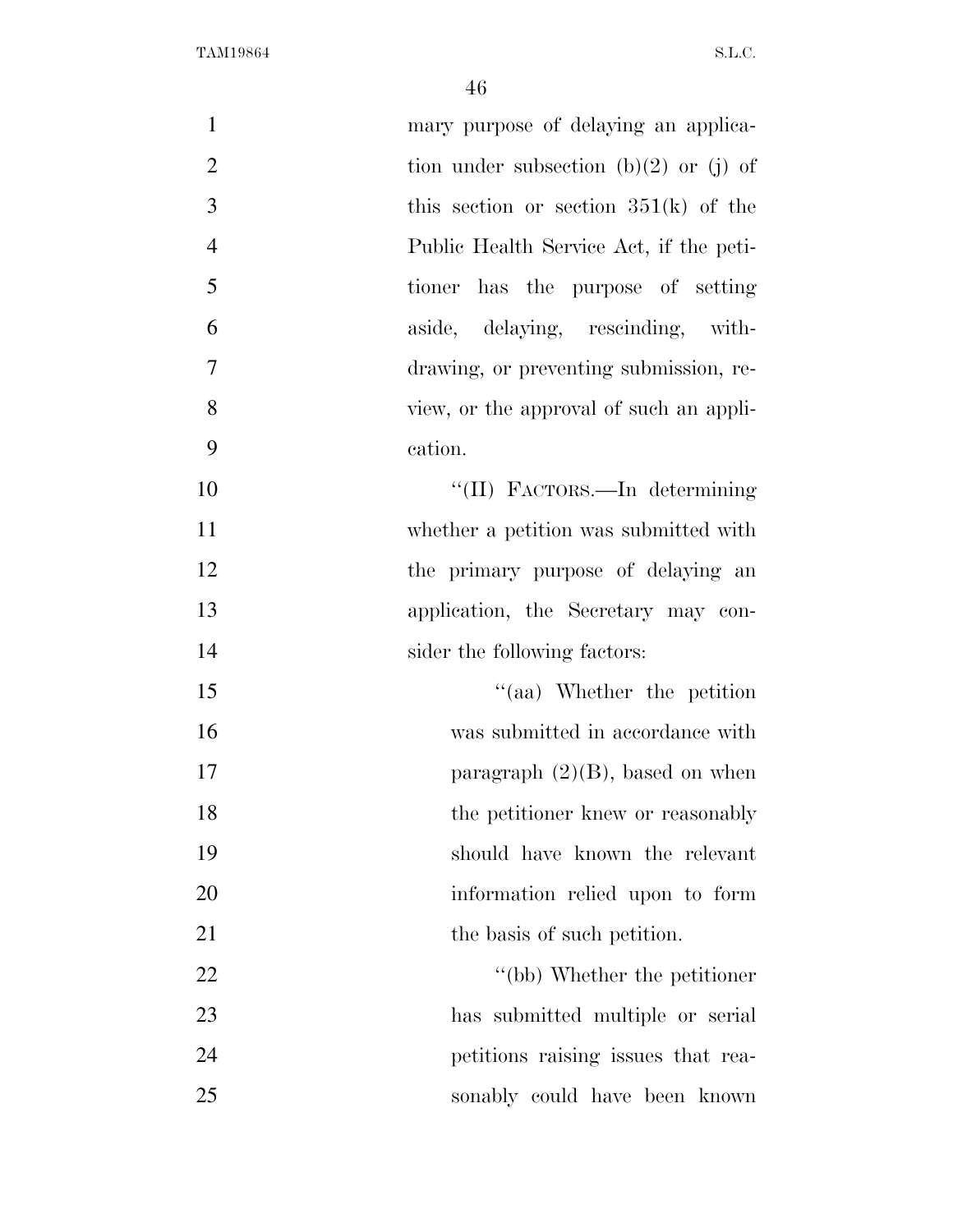to the petitioner at the time of submission of the earlier petition or petitions.

4 ''(cc) Whether the petition was submitted close in time to a known, first date upon which an application under subsection 8 (b)(2) or (j) of this section or section 351(k) of the Public Health Service Act could be ap-11 proved.

12 ''(dd) Whether the petition was submitted without any rel- evant data or information in sup-**port** of the scientific positions forming the basis of such peti-17 tion.

18 ''(ee) Whether the petition raises the same or substantially similar issues as a prior petition to which the Secretary has re-22 sponded substantively already, in-23 cluding if the subsequent submis- sion follows such response from 25 the Secretary closely in time.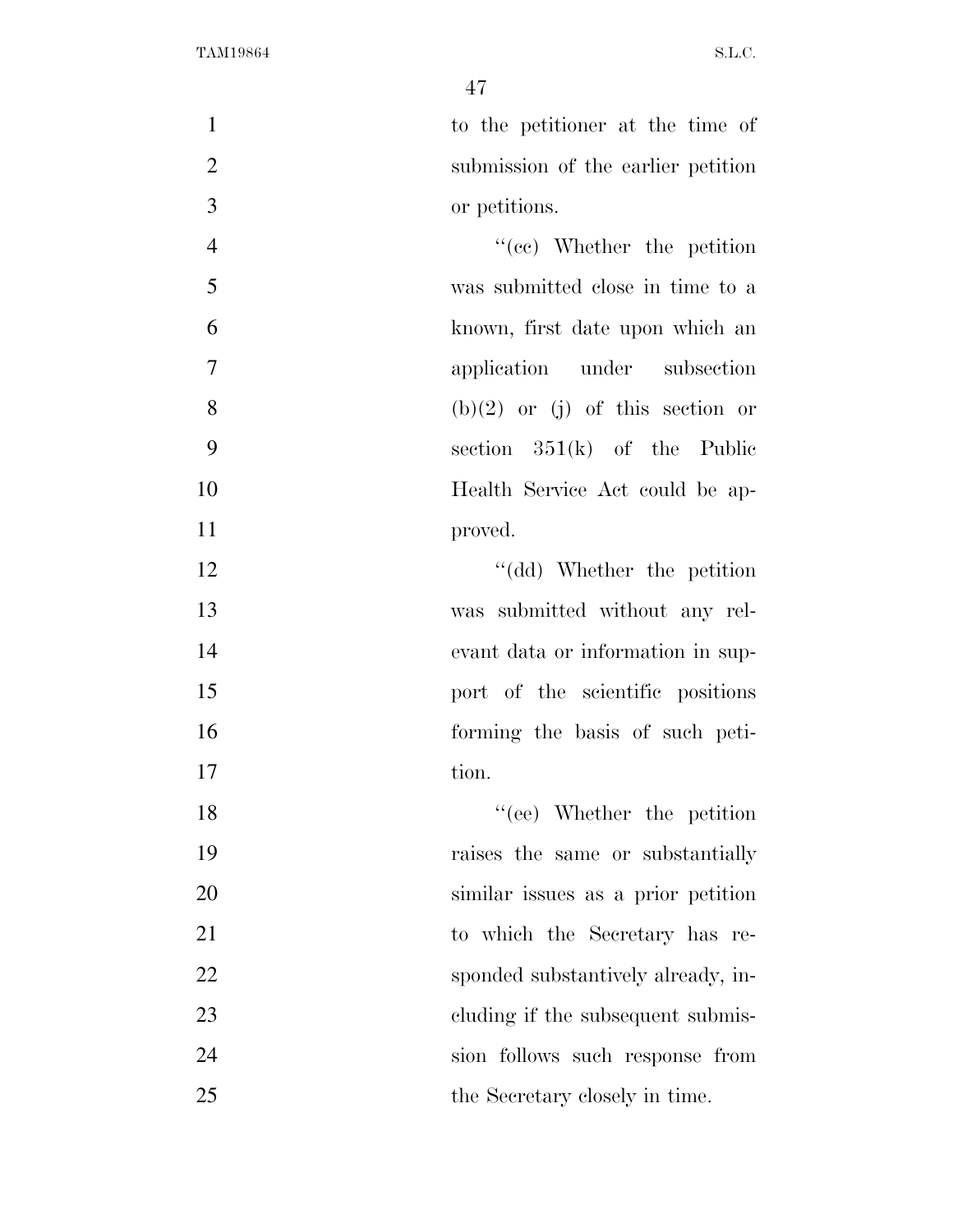| $\mathbf{1}$   | "(ff) Whether the petition              |
|----------------|-----------------------------------------|
| $\overline{2}$ | requests changing the applicable        |
| $\mathfrak{Z}$ | standards that other applicants         |
| $\overline{4}$ | are required to meet, including         |
| 5              | requesting testing, data, or label-     |
| 6              | ing standards that are more on-         |
| 7              | erous or rigorous than the stand-       |
| 8              | ards applicable to the listed drug,     |
| 9              | reference product, or petitioner's      |
| 10             | version of the same drug.               |
| 11             | "(gg) The petitioner's record           |
| 12             | of submitting petitions to the          |
| 13             | Food and Drug Administration            |
| 14             | that have been determined by the        |
| 15             | Secretary to have been submitted        |
| 16             | with the primary purpose<br>-of         |
| 17             | delay.                                  |
| 18             | $``(hh)$ Other relevant and             |
| 19             | appropriate factors, which the          |
| 20             | Secretary shall describe in guid-       |
| 21             | ance.                                   |
| 22             | ``(III)<br>GUIDANCE.—The<br>$\rm Sec-$  |
| 23             | retary may issue or update guidance,    |
| 24             | as appropriate, to describe factors the |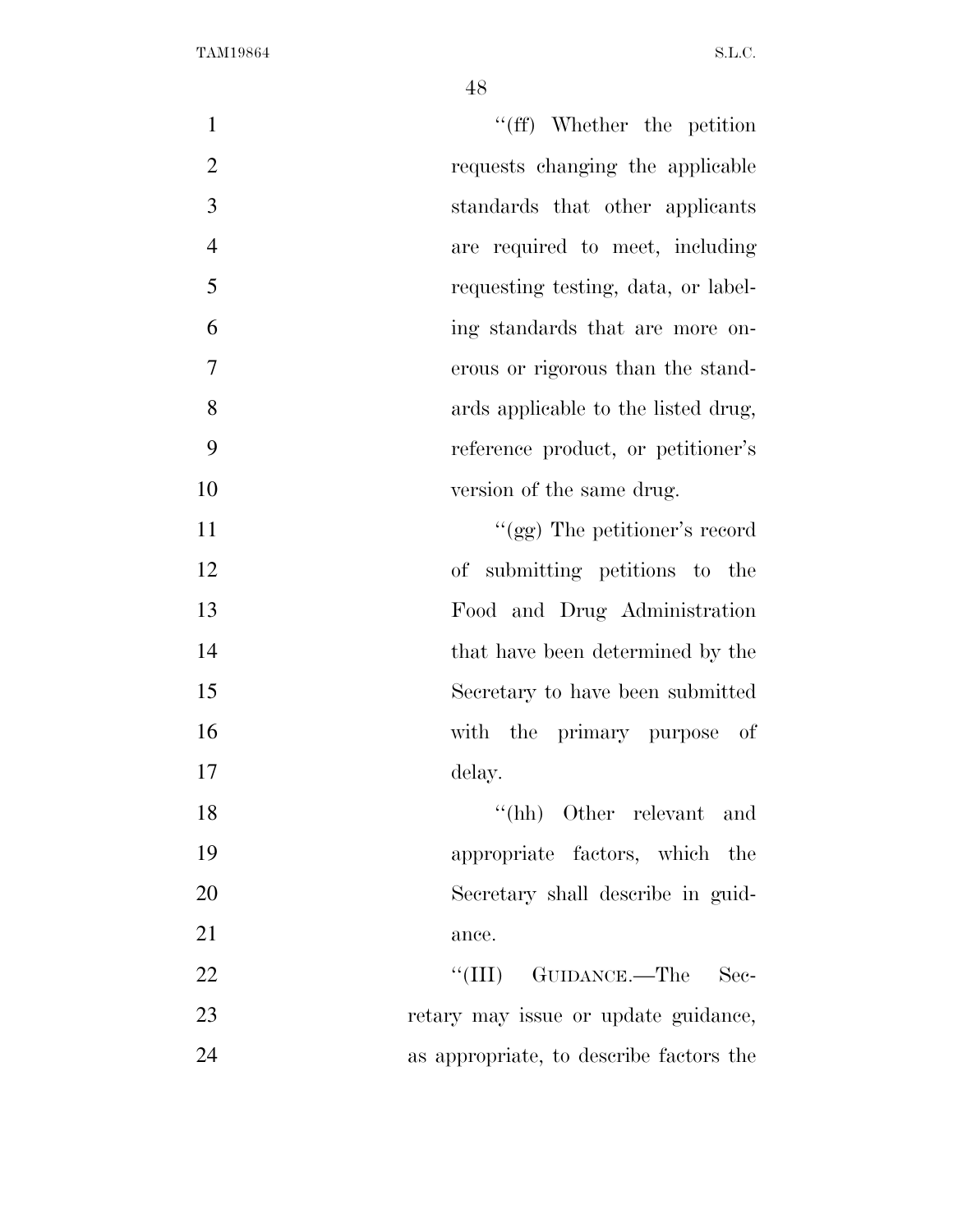| $\mathbf{1}$   | Secretary considers in accordance                    |
|----------------|------------------------------------------------------|
| $\overline{2}$ | with subclause $(II)$ .";                            |
| 3              | (C) by adding at the end the following:              |
| $\overline{4}$ | "(iii) REFERRAL TO THE FEDERAL                       |
| 5              | TRADE COMMISSION.—The Secretary shall                |
| 6              | establish procedures for referring to the            |
| 7              | Federal Trade Commission any petition or             |
| 8              | supplement to a petition that the Secretary          |
| 9              | determines was submitted with the primary            |
| 10             | purpose of delaying approval of an applica-          |
| 11             | tion. Such procedures shall include notifi-          |
| 12             | cation to the petitioner and an opportunity          |
| 13             | for judicial review after the issuance of an         |
| 14             | order by the Federal Trade Commission.";             |
| 15             | (D) by striking subparagraph $(F)$ ;                 |
| 16             | $(E)$ by redesignating subparagraphs $(G)$           |
| 17             | through $(I)$ as subparagraphs $(F)$ through $(H)$ , |
| 18             | respectively;                                        |
| 19             | $(F)$ in subparagraph $(H)$ , as so redesig-         |
| 20             | nated, by striking "submission of this petition"     |
| 21             | and inserting "submission of this document";         |
| 22             | $(2)$ in paragraph $(2)$ —                           |
| 23             | $(A)$ by redesignating subparagraphs $(A)$           |
| 24             | through $(C)$ as subparagraphs $(C)$ through $(E)$ , |
| 25             | respectively;                                        |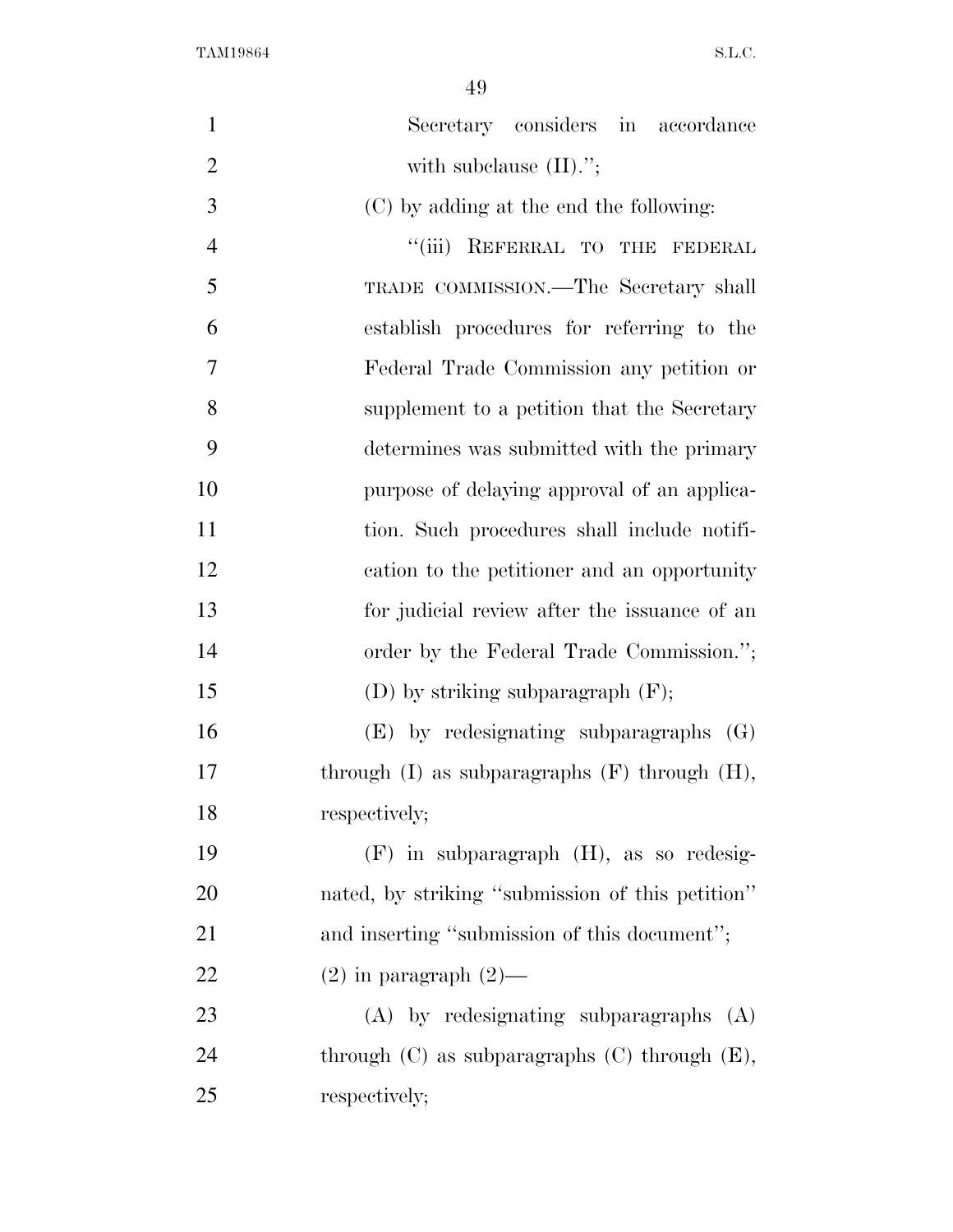(B) by inserting before subparagraph (C), as so redesignated, the following:

3 "(A) IN GENERAL.—A person shall submit a petition to the Secretary under paragraph (1) before filing a civil action in which the person seeks to set aside, delay, rescind, withdraw, or prevent submission, review, or approval of an application submitted under subsection (b)(2) or (j) of this section or section 351(k) of the Public Health Service Act. Such petition and any supplement to such a petition shall describe all information and arguments that form the basis of the relief requested in any civil action described in the previous sentence.

15 "(B) TIMELY SUBMISSION OF CITIZEN PE- TITION.—A petition and any supplement to a petition shall be submitted within 60 days after the person knew, or reasonably should have known, the information that forms the basis of 20 the request of the petition or supplement.";

 (C) in subparagraph (C), as so redesig-nated, by—

23 (i) in the heading, by striking "WITH-24 IN 150 DAYS';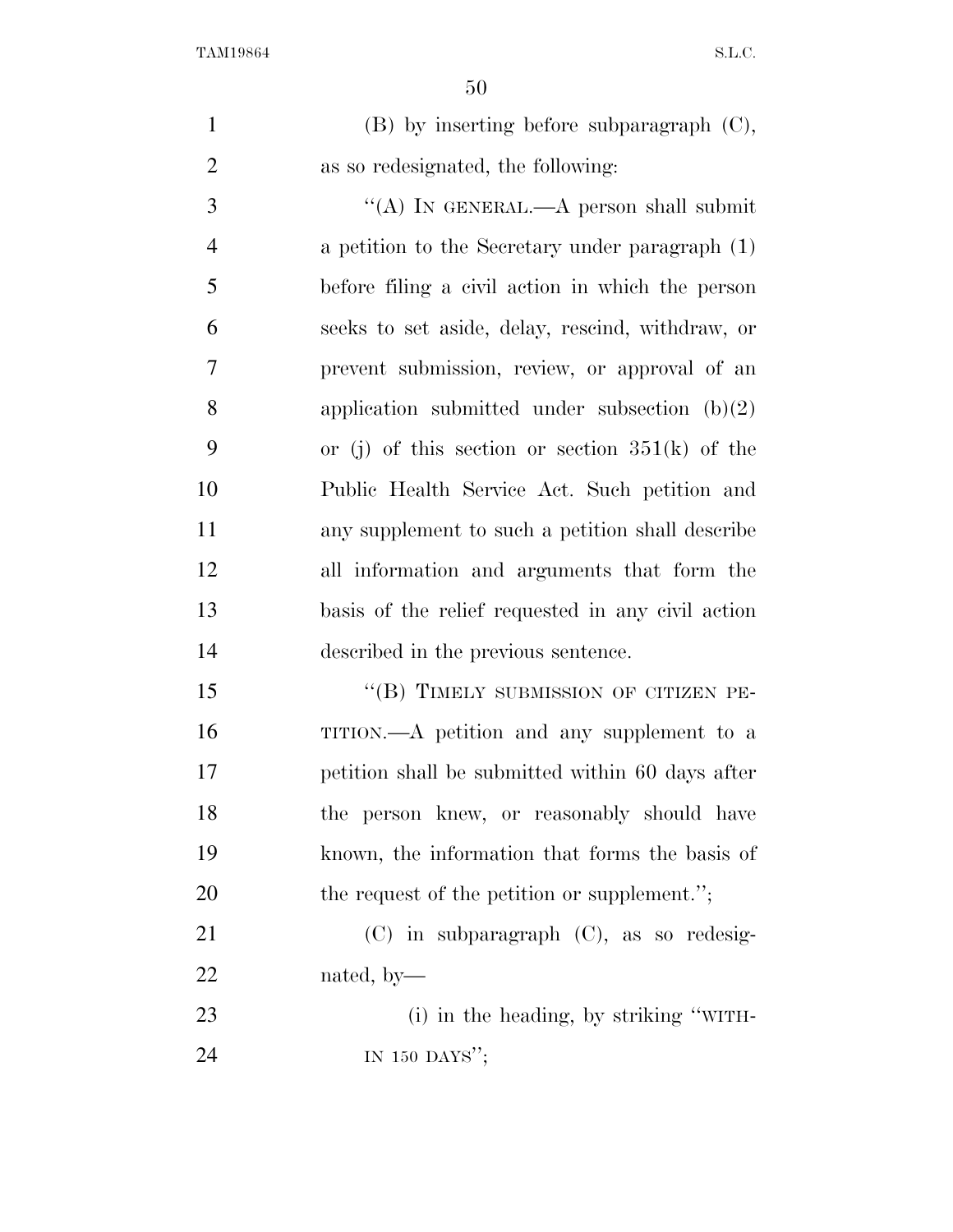| $\mathbf{1}$   | (ii) in clause (i), by striking "during"      |
|----------------|-----------------------------------------------|
| $\overline{2}$ | the 150-day period referred to in para-       |
| 3              | graph $(1)(F)$ ,"; and                        |
| $\overline{4}$ | (iii) by amending clause (ii) to read as      |
| 5              | follows:                                      |
| 6              | "(ii) on or after the date that is $151$      |
| $\tau$         | days after the date of submission of the      |
| 8              | petition, the Secretary approves or has ap-   |
| 9              | proved the application that is the subject    |
| 10             | of the petition without having made such a    |
| 11             | final decision.";                             |
| 12             | (D) by amending subparagraph $(D)$ , as so    |
| 13             | redesignated, to read as follows:             |
| 14             | "(D) DISMISSAL OF CERTAIN CIVIL AC-           |
| 15             | TIONS.                                        |
| 16             | "(i) PETITION.—If a person files a            |
| 17             | civil action against the Secretary in which   |
| 18             | a person seeks to set aside, delay, rescind,  |
| 19             | withdraw, or prevent submission, review, or   |
| 20             | approval of an application submitted under    |
| 21             | subsection (b)(2) or (j) of this section or   |
| 22             | section $351(k)$ of the Public Health Service |
| 23             | Act without complying with the require-       |
| 24             | ments of subparagraph $(A)$ , the court shall |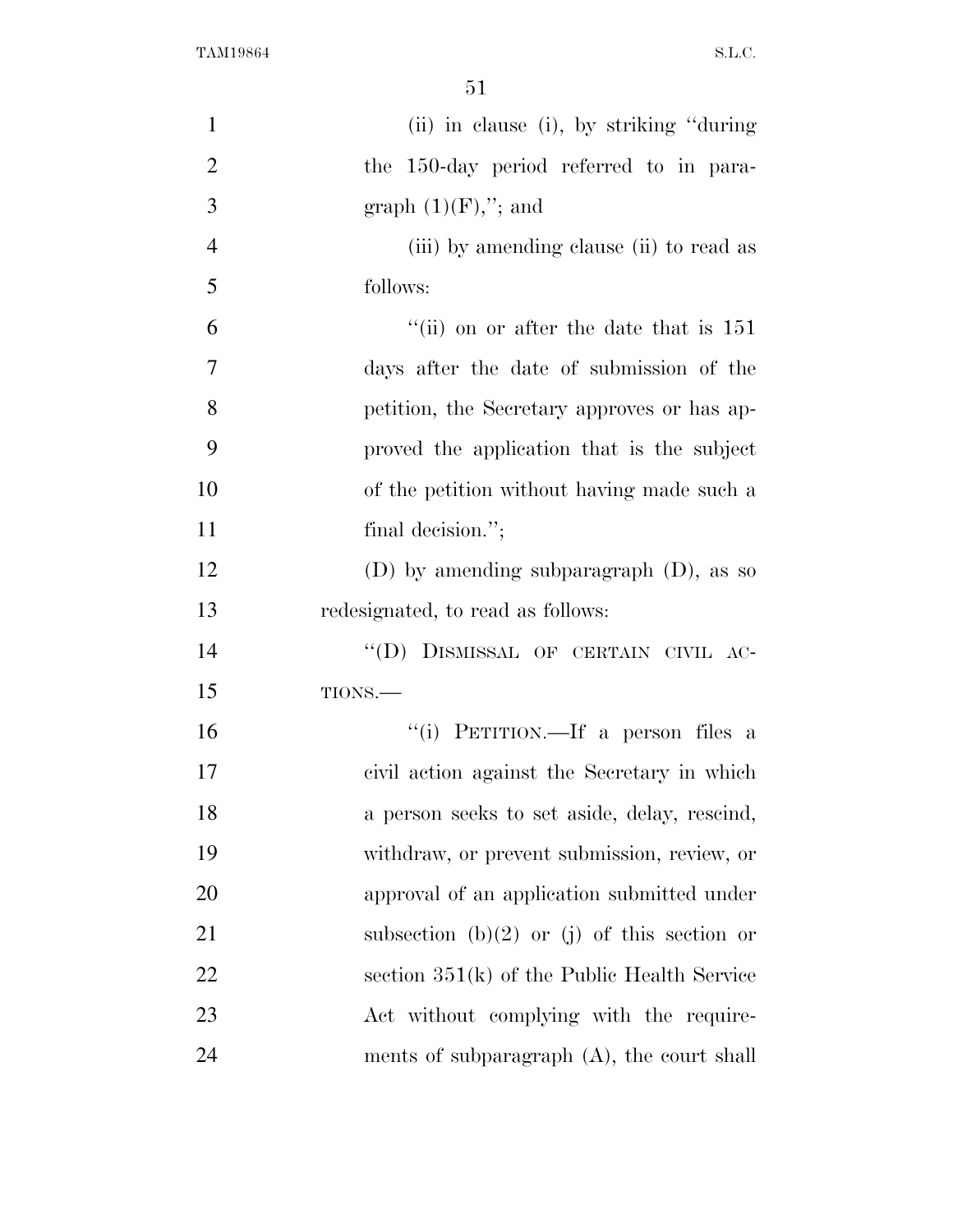| $\mathbf{1}$   | dismiss without prejudice the action for      |
|----------------|-----------------------------------------------|
| $\overline{2}$ | failure to exhaust administrative remedies.   |
| $\overline{3}$ | "(ii) TIMELINESS.—If a person files a         |
| $\overline{4}$ | civil action against the Secretary in which   |
| 5              | a person seeks to set aside, delay, rescind,  |
| 6              | withdraw, or prevent submission, review, or   |
| $\overline{7}$ | approval of an application submitted under    |
| 8              | subsection (b)(2) or (j) of this section or   |
| 9              | section $351(k)$ of the Public Health Service |
| 10             | Act without complying with the require-       |
| 11             | ments of subparagraph $(B)$ , the court shall |
| 12             | dismiss with prejudice the action for fail-   |
| 13             | ure to timely file a petition.                |
| 14             | "(iii) FINAL RESPONSE.—If a civil ac-         |
| 15             | tion is filed against the Secretary with re-  |
| 16             | spect to any issue raised in a petition time- |
| 17             | ly filed under paragraph (1) in which the     |
| 18             | petitioner requests that the Secretary take   |
| 19             | any form of action that could, if taken, set  |
| 20             | aside, delay, rescind, withdraw, or prevent   |
| 21             | submission, review, or approval of an appli-  |
| 22             | cation submitted under subsection $(b)(2)$    |
| 23             | or (j) of this section or section $351(k)$ of |
| 24             | the Public Health Service Act before the      |
| 25             | Secretary has issued a final response to      |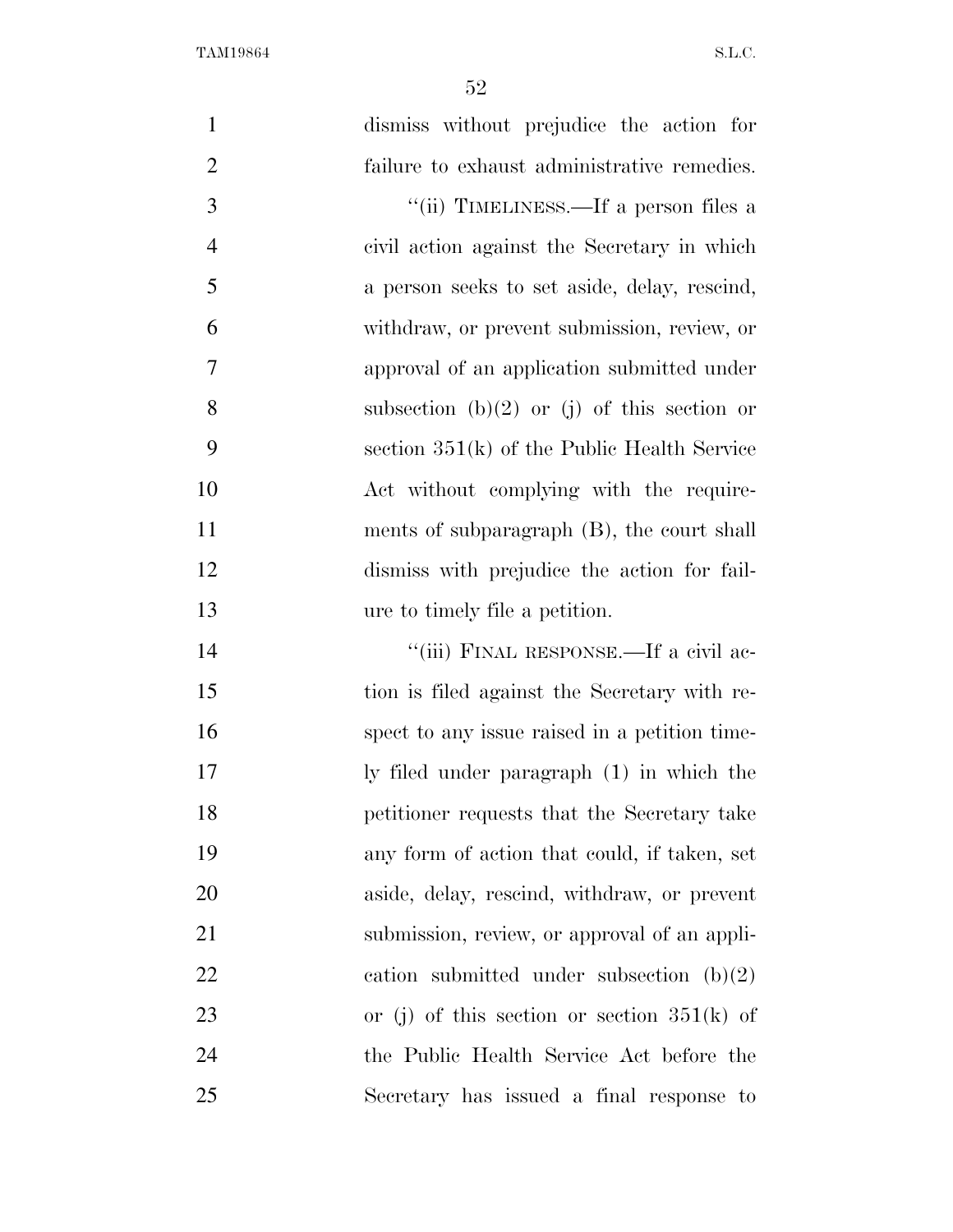| $\mathbf{1}$   | any such petition submitted, the court                                  |
|----------------|-------------------------------------------------------------------------|
| $\overline{2}$ | shall dismiss without prejudice the action                              |
| 3              | for failure to exhaust administrative rem-                              |
| $\overline{4}$ | edies."; and                                                            |
| 5              | (E) in subparagraph (E), as so redesig-                                 |
| 6              | nated—                                                                  |
| $\overline{7}$ | (i) in clause (ii), by striking ", if                                   |
| 8              | issued"; and                                                            |
| 9              | (ii) in clause (iii), by striking "final"                               |
| 10             | agency action as defined under subpara-                                 |
| 11             | graph $(2)(A)$ " and inserting "the final re-                           |
| 12             | sponse to the petitioner"; and                                          |
| 13             | $(3)$ in paragraph $(4)$ —                                              |
| 14             | (A) by striking "EXCEPTIONS" and all that                               |
| 15             | follows through "This subsection does" and in-                          |
| 16             | serting "EXCEPTIONS—This subsection does";                              |
| 17             | (B) by striking subparagraph (B); and                                   |
| 18             | (C) by redesignating clauses (i) and (ii) as                            |
| 19             | subparagraphs (A) and (B), respectively, and                            |
| 20             | adjusting the margins accordingly.                                      |
| 21             | SEC. 204. PROTECTING ACCESS TO BIOLOGICAL PRODUCTS.                     |
| 22             | Section $351(k)(7)$ of the Public Health Service Act                    |
| 23             | $(42 \text{ U.S.C. } 262(\text{k})(7))$ is amended by adding at the end |
| 24             | the following:                                                          |
| 25             | $\lq\lq$ (D) DEEMED LICENSES.—                                          |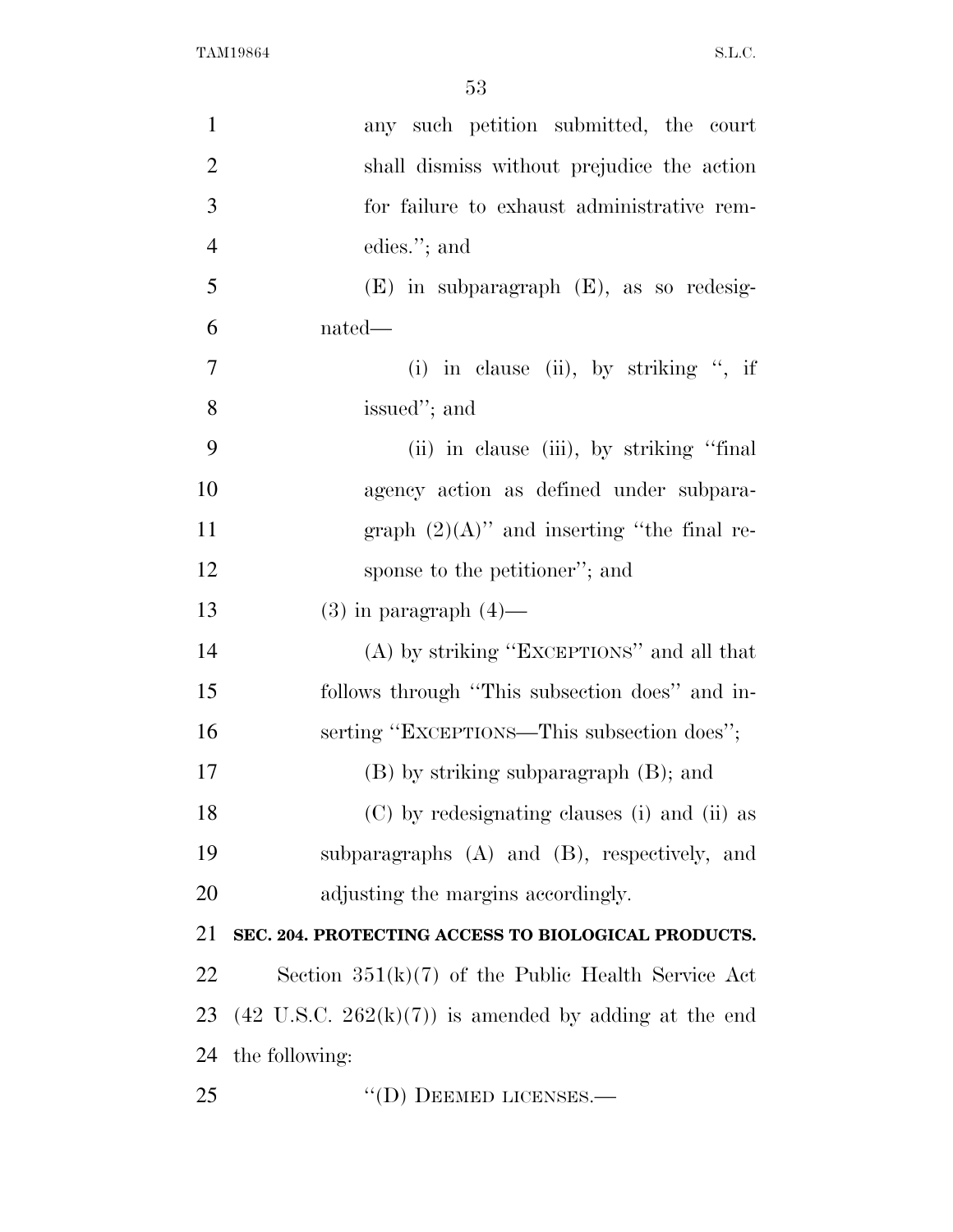| $\mathbf{1}$   | "(i) NO ADDITIONAL EXCLUSIVITY               |
|----------------|----------------------------------------------|
| $\overline{2}$ | THROUGH DEEMING.—An approved appli-          |
| 3              | cation that is deemed to be a license for a  |
| $\overline{4}$ | biological product under this section pursu- |
| 5              | ant to section $7002(e)(4)$ of the Biologies |
| 6              | Price Competition and Innovation Act of      |
| $\tau$         | 2009 shall not be treated as having been     |
| 8              | first licensed under subsection (a) for pur- |
| 9              | poses of subparagraphs $(A)$ and $(B)$ .     |
| 10             | "(ii) LIMITATION ON EXCLUSIVITY.-            |
| 11             | Subparagraph $(C)$ shall apply to any ref-   |
| 12             | erence product, without regard to wheth-     |
| 13             | $er$ —                                       |
| 14             | "(I) such product was first li-              |
| 15             | censed under subsection (a); or              |
| 16             | $\lq\lq$ (II) the approved application for   |
| 17             | such product was deemed to be a li-          |
| 18             | cense for a biological product as de-        |
| 19             | scribed in clause (i).                       |
| 20             | "(iii) APPLICABILITY.—Any unexpired          |
| 21             | period of exclusivity under section 527 or   |
| 22             | section $505A(c)(1)(A)(ii)$ of the Federal   |
| 23             | Food, Drug, and Cosmetic Act with re-        |
| 24             | spect to a biological product shall continue |
| 25             | to apply to such biological product after an |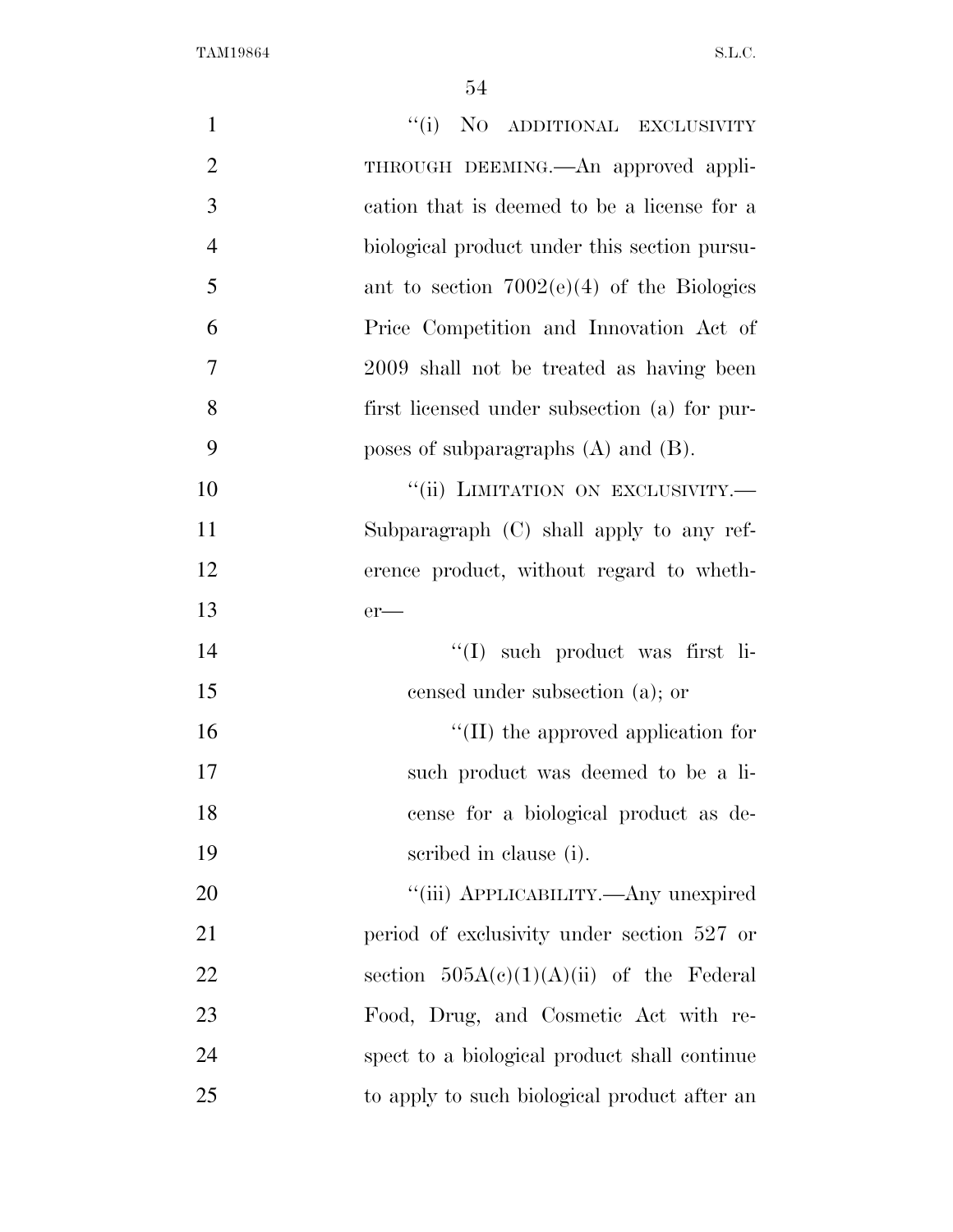| $\mathbf{1}$   | approved application for the biological                           |
|----------------|-------------------------------------------------------------------|
| $\overline{2}$ | product is deemed to be a license for the                         |
| 3              | biological product as described in clause                         |
| $\overline{4}$ | $(i)$ .".                                                         |
| 5              | SEC. 205. PREVENTING BLOCKING OF GENERIC DRUGS.                   |
| 6              | Section $505(j)(5)(B)(iv)(I)$ of the Federal Food,                |
| 7              | Drug, and Cosmetic Act $(21 \text{ U.S.C. } 355(j)(5)(B)(iv)(I))$ |
| 8              | is amended—                                                       |
| 9              | $(1)$ by striking "180 days after the date" and                   |
| 10             | inserting "180 days after the earlier of the fol-                 |
| 11             | lowing:                                                           |
| 12             | "(aa) The date"; and                                              |
| 13             | $(2)$ by adding at the end the following:                         |
| 14             | "(bb) The date on which all of the fol-                           |
| 15             | lowing conditions are first met.                                  |
| 16             | "(AA) An application for the                                      |
| 17             | drug submitted by an applicant other                              |
| 18             | than a first applicant could receive                              |
| 19             | approval, if no first applicant were eli-                         |
| 20             | gible for 180-day exclusivity under                               |
| 21             | this clause.                                                      |
| 22             | $\lq\lq(BB)$<br>Thirty months<br>have                             |
| 23             | passed since the date of submission of                            |
| 24             | an application for the drug by at least                           |
| 25             | one first applicant.                                              |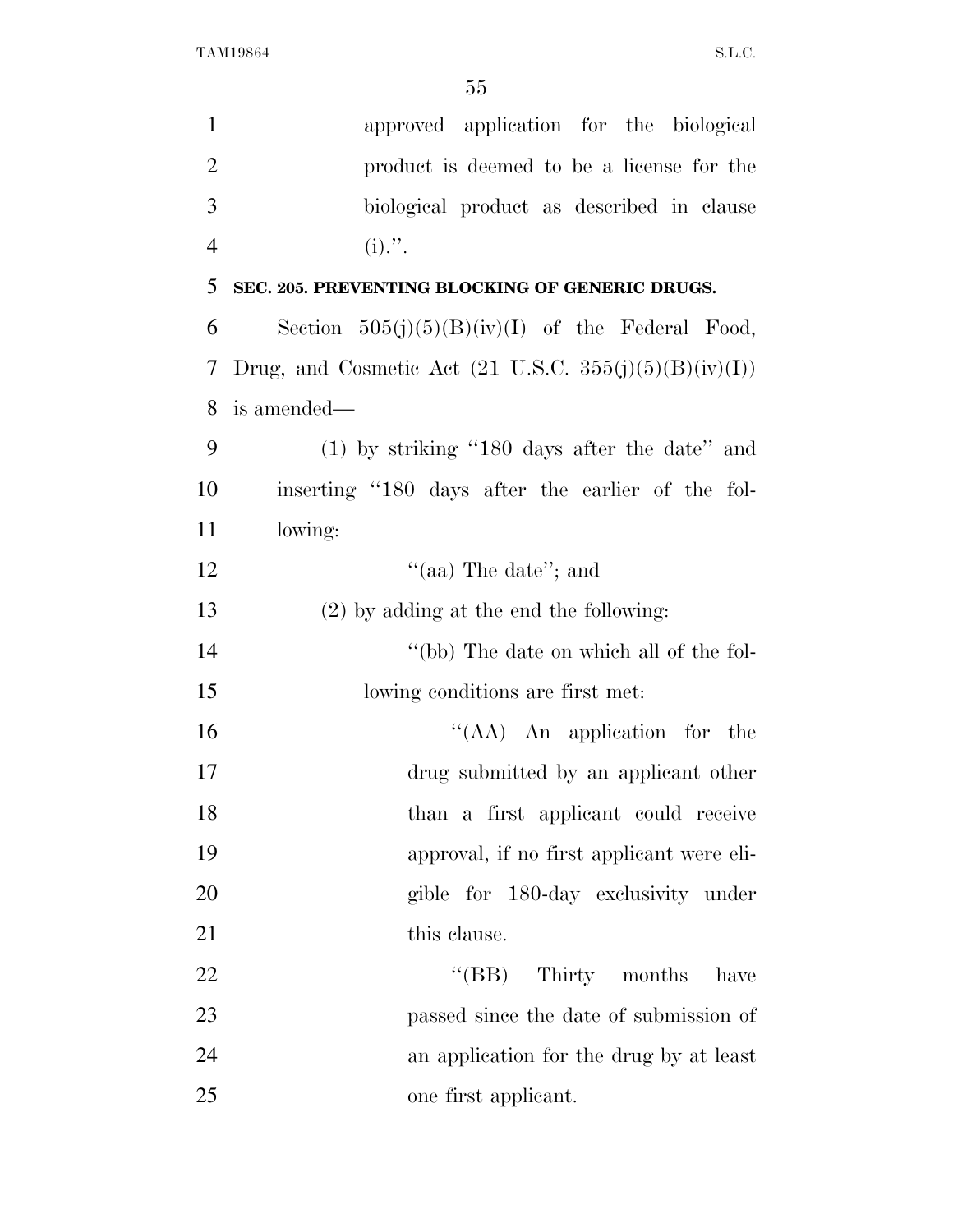1 ''(CC) Approval of an application for the drug submitted by at least one first applicant would not be precluded under clause (iii).

| -5  | $\lq\lq$ (DD) No application for the        |
|-----|---------------------------------------------|
| 6   | drug submitted by any first applicant       |
| - 7 | is approved at the time the conditions      |
| - 8 | under subitems $(AA)$ , $(BB)$ , and $(CC)$ |
| -9  | are all met, regardless of whether          |
| 10  | such an application is subsequently         |
| 11  | approved.".                                 |

## **SEC. 206. EDUCATION ON BIOLOGICAL PRODUCTS.**

 Subpart 1 of part F of title III of the Public Health Service Act (42 U.S.C. 262 et seq.) is amended by adding at the end the following:

## **''SEC. 352A. EDUCATION ON BIOLOGICAL PRODUCTS.**

17 <sup>"</sup>(a) INTERNET WEBSITE.

18 "(1) IN GENERAL.—The Secretary may estab- lish, maintain, and operate an internet website to provide educational materials for health care pro- viders, patients, and caregivers, regarding the mean- ing of the terms, and the standards for review and licensing of, biosimilar biological products and inter-changeable biological products.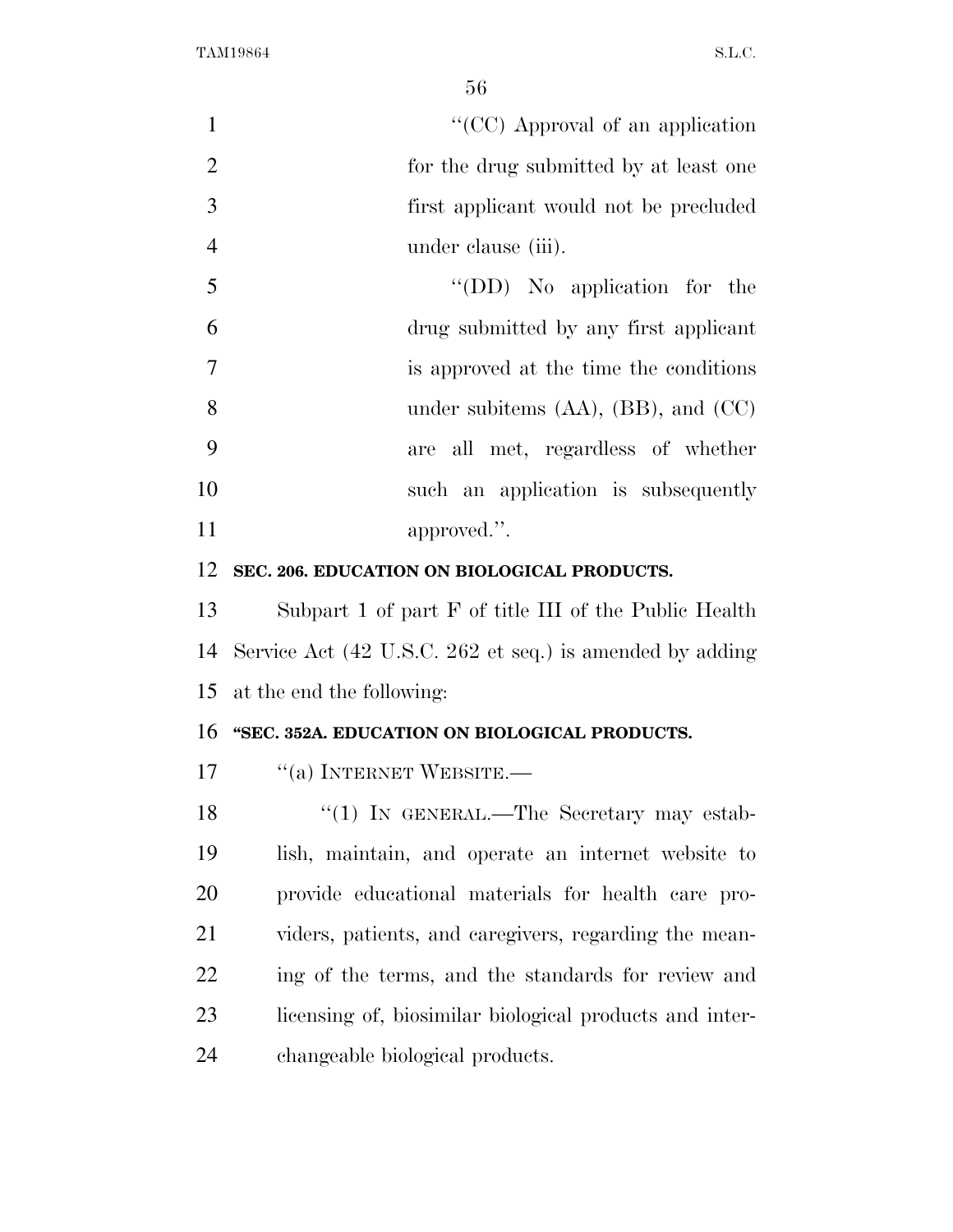| $\mathbf{1}$   | "(2) CONTENT.—Educational materials pro-           |
|----------------|----------------------------------------------------|
| $\overline{2}$ | vided under paragraph (1) may include explanations |
| 3              | $of$ —                                             |
| $\overline{4}$ | "(A) key statutory and regulatory terms,           |
| 5              | including 'biosimilar' and 'interchangeable', and  |
| 6              | clarification regarding the appropriate use of     |
| 7              | interchangeable biosimilar biological products;    |
| 8              | "(B) information related to the develop-           |
| 9              | ment program for biosimilar biological products    |
| 10             | and relevant clinical considerations for pre-      |
| 11             | scribers;                                          |
| 12             | $\lq\lq$ (C) the process for reporting adverse     |
| 13             | events for biological products, including bio-     |
| 14             | similar and interchangeable biological products;   |
| 15             | and                                                |
| 16             | $\lq\lq$ the relationship between biosimilar       |
| 17             | biological products licensed under section         |
| 18             | $351(k)$ and the applicable reference products     |
| 19             | (as defined in section $351(i)$ );                 |
| 20             | "(3) FORMAT.—The educational materials pro-        |
| 21             | vided under paragraph (1) may be—                  |
| 22             | "(A) in formats such as webinars, con-             |
| 23             | tinuing medical education modules, videos, fact    |
| 24             | sheets, infographics, stakeholder toolkits,<br>or  |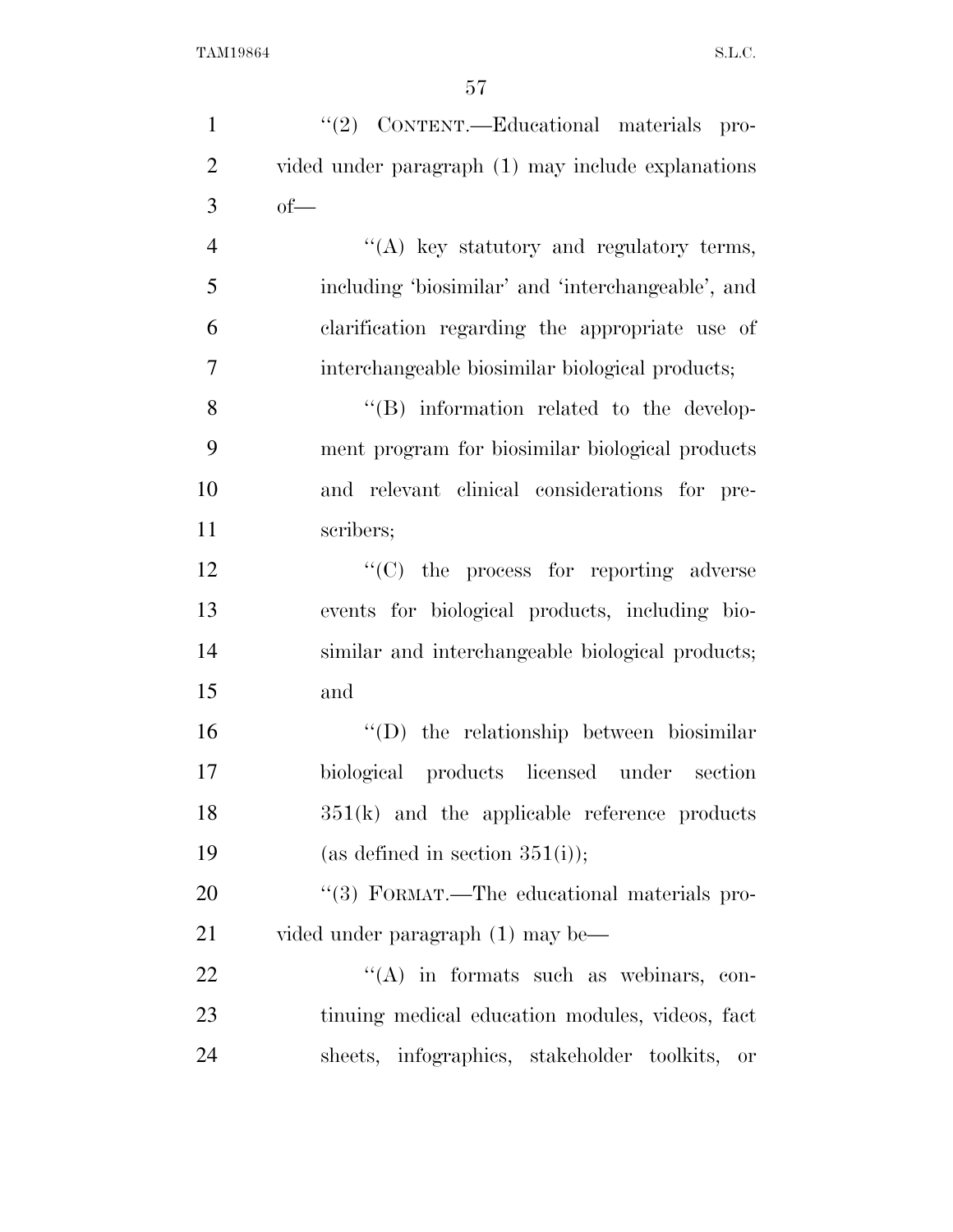| $\mathbf{1}$   | other formats as appropriate and applicable;            |
|----------------|---------------------------------------------------------|
| $\overline{2}$ | and                                                     |
| 3              | $\lq\lq$ tailored for the unique needs of               |
| $\overline{4}$ | health care providers, patients, caregivers, and        |
| 5              | other audiences, as the Secretary determines            |
| 6              | appropriate.                                            |
| $\overline{7}$ | "(4) OTHER INFORMATION.—In addition to the              |
| 8              | information described in paragraph $(2)$ , the internet |
| 9              | website established under paragraph (1) shall in-       |
| 10             | clude the following information, as a single, search-   |
| 11             | able database:                                          |
| 12             | "(A) The action package of each biological              |
| 13             | product licensed under subsection (a) or (k),           |
| 14             | within 30 days of licensure, or, in the case of         |
| 15             | a biological product licensed before the date of        |
| 16             | enactment of the Lower Health Care Costs Act,           |
| 17             | not later than 1 year after such date of enact-         |
| 18             | ment.                                                   |
| 19             | "(B) The summary review of each biologi-                |
| 20             | cal product licensed under subsection (a) or $(k)$ ,    |
| 21             | within 7 days of licensure, except where such           |
| 22             | materials require redaction by the Secretary, or,       |
| 23             | in the case of a biological product licensed be-        |
| 24             | fore the date of enactment of the Lower Health          |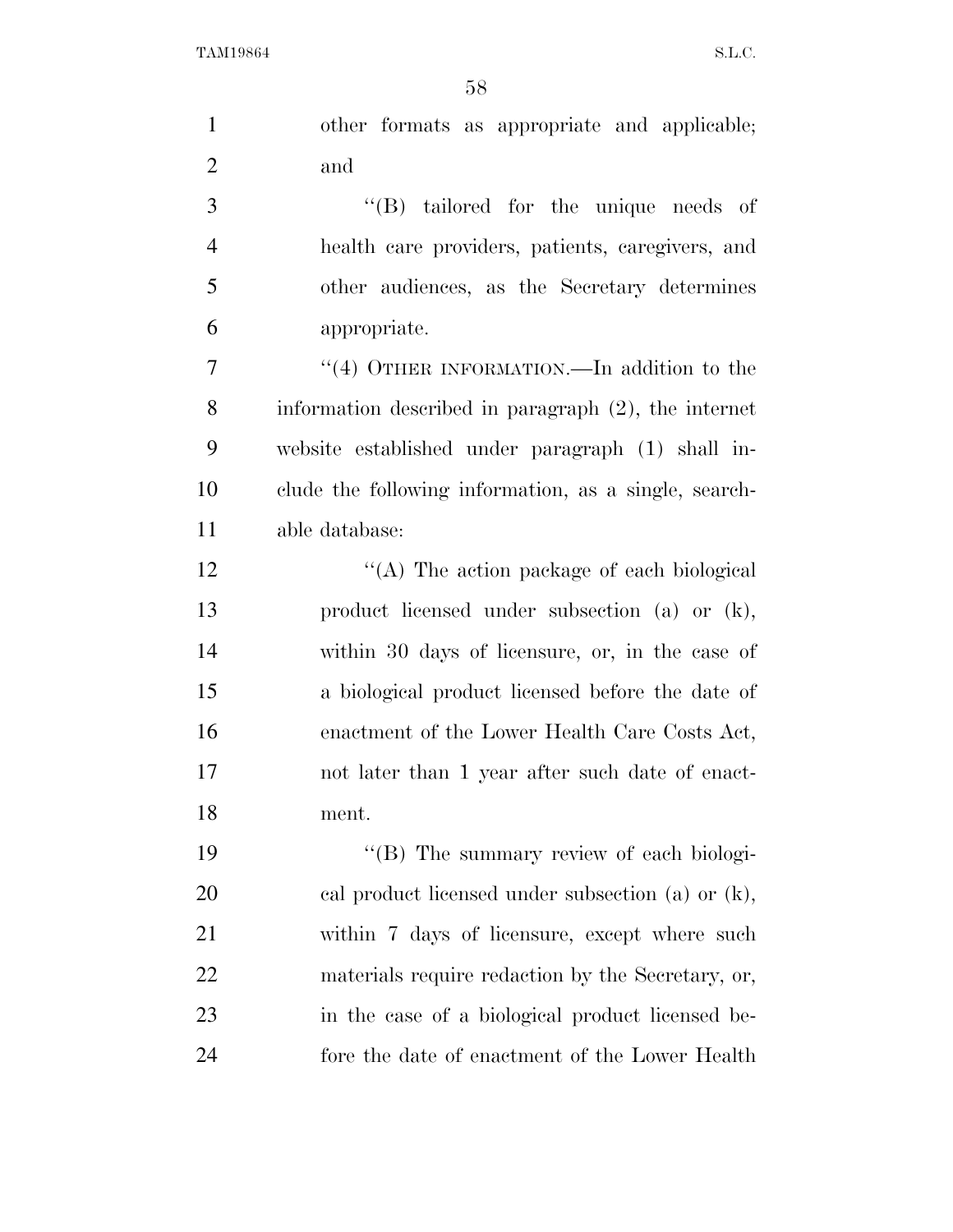| Care Costs Act, not later than 1 year after such |
|--------------------------------------------------|
| date of enactment.                               |

3 "(5) CONFIDENTIAL AND TRADE SECRET IN- FORMATION.—This subsection does not authorize the disclosure of any trade secret, confidential com- mercial or financial information, or other matter de-scribed in section 552(b) of title 5.

8 "(b) CONTINUING MEDICAL EDUCATION.—The Sec- retary shall advance education and awareness among health care providers regarding biosimilar biological prod- ucts, as appropriate, including by developing or improving continuing medical education programs that advance the education of such providers on the prescribing of, and rel- evant clinical considerations with respect to, biosimilar bi-ological products.''.

## **SEC. 207. BIOLOGICAL PRODUCT INNOVATION.**

 Section 351(j) of the Public Health Service Act (42 18 U.S.C.  $262(j)$  is amended—

 (1) by striking ''except that a product'' and in-serting ''except that—

21  $\frac{1}{2}$   $\frac{1}{2}$  a product'';

 (2) by striking ''Act.'' and inserting ''Act; and''; and

(3) by adding at the end the following: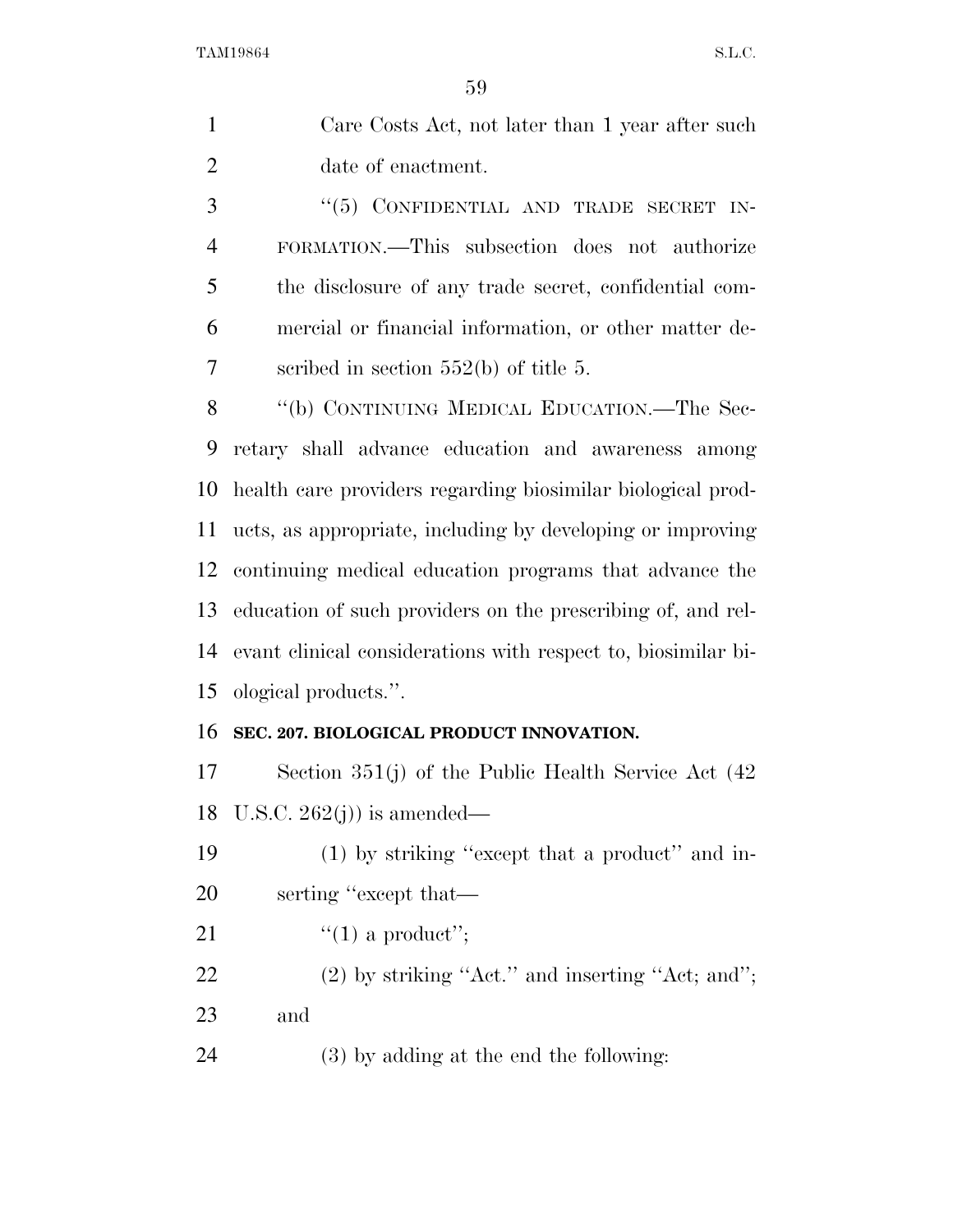| $\mathbf{1}$   | "(2) no requirement under such Act regarding             |
|----------------|----------------------------------------------------------|
| $\overline{2}$ | an official compendium (as defined in section $201(j)$ ) |
| 3              | of such Act), or other reference in such Act to an       |
| $\overline{4}$ | official compendium (as so defined), shall apply with    |
| 5              | respect to a biological product subject to regulation    |
| 6              | under this section.".                                    |
| 7              | SEC. 208. CLARIFYING THE MEANING OF NEW CHEMICAL         |
| 8              | ENTITY.                                                  |
| 9              | Chapter V of the Federal Food, Drug, and Cosmetic        |
| 10             | Act is amended—                                          |
| 11             | $(1)$ in section 505 (21 U.S.C. 355)—                    |
| 12             | (A) in subsection $(e)(3)(E)$ —                          |
| 13             | (i) in clause (ii), by striking "active"                 |
| 14             | ingredient (including any ester or salt of               |
| 15             | the active ingredient)" and inserting "ac-               |
| 16             | tive moiety (as defined by the Secretary in              |
| 17             | section 314.3 of title 21, Code of Federal               |
| 18             | Regulations (or any successor regula-                    |
| 19             | $\text{tions})$ "; and                                   |
| 20             | (ii) in clause (iii), by striking "active"               |
| 21             | ingredient (including any ester or salt of               |
| 22             | the active ingredient)" and inserting "ac-               |
| 23             | tive moiety (as defined by the Secretary in              |
| 24             | section 314.3 of title 21, Code of Federal               |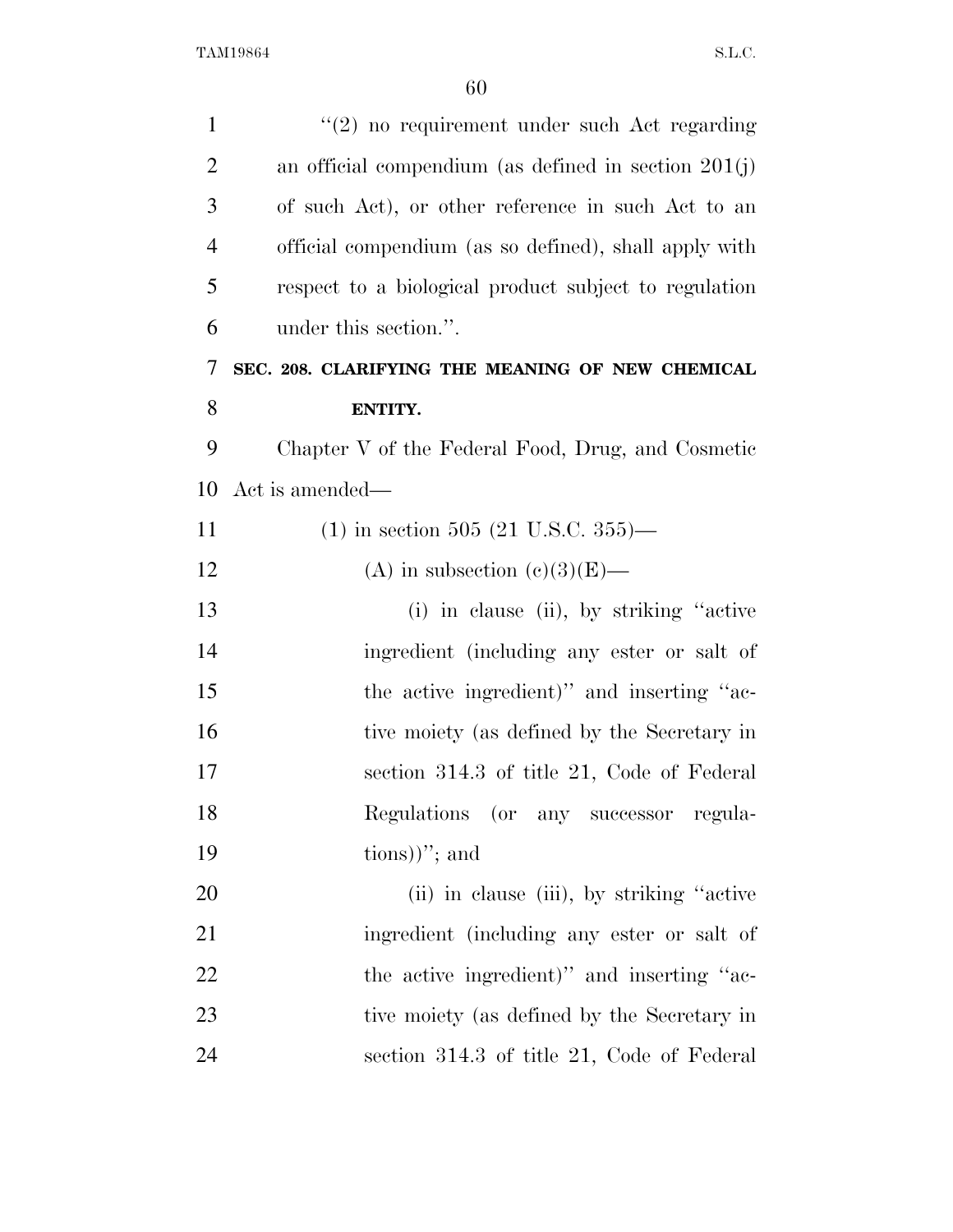| $\mathbf{1}$   | Regulations (or any successor regula-              |
|----------------|----------------------------------------------------|
| $\overline{2}$ | $\text{tions})$ "; and                             |
| 3              | (B) in subsection $(j)(5)(F)$ —                    |
| $\overline{4}$ | (i) in clause (ii), by striking "active"           |
| 5              | ingredient (including any ester or salt of         |
| 6              | the active ingredient)" and inserting "ac-         |
| $\tau$         | tive moiety (as defined by the Secretary in        |
| 8              | section 314.3 of title 21, Code of Federal         |
| 9              | Regulations (or any successor regula-              |
| 10             | $\{tions)$ "; and                                  |
| 11             | (ii) in clause (iii), by striking "active"         |
| 12             | ingredient (including any ester or salt of         |
| 13             | the active ingredient)" and inserting "ac-         |
| 14             | tive moiety (as defined by the Secretary in        |
| 15             | section 314.3 of title 21, Code of Federal         |
| 16             | Regulations (or any successor regula-              |
| 17             | $\{\text{tions})\}$ ";                             |
| 18             | (C) in subsection $(l)(2)(A)(i)$ , by striking     |
| 19             | "active ingredient (including any ester or salt of |
| 20             | the active ingredient)" and inserting "active      |
| 21             | moiety (as defined by the Secretary in section     |
| 22             | 314.3 of title 21, Code of Federal Regulations     |
| 23             | (or any successor regulations))";                  |
| 24             | $(D)$ in subsection (s), in the matter pre-        |
| 25             | eeding paragraph (1), by striking "active ingre-   |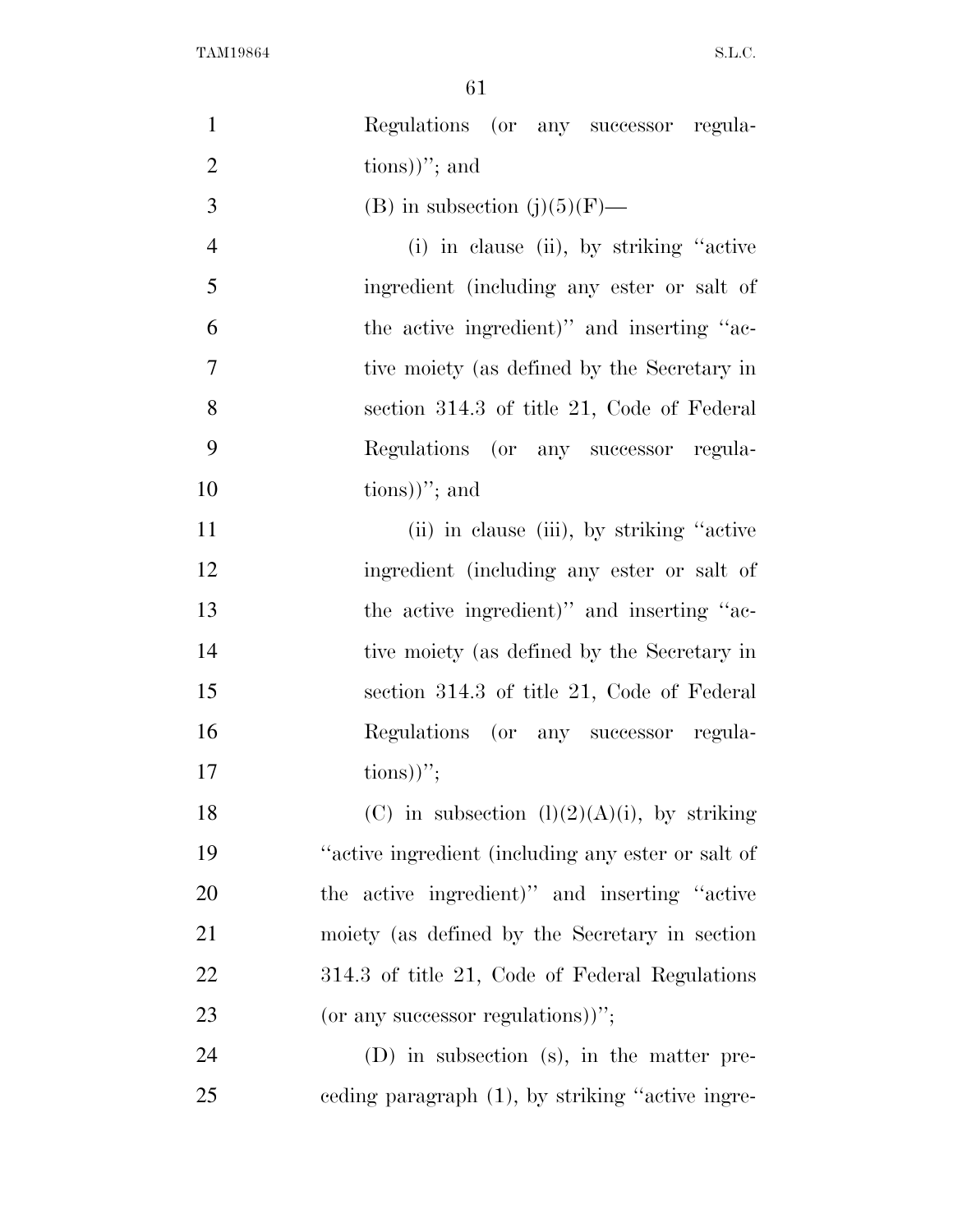| $\mathbf{1}$   | dient (including any ester or salt of the active  |
|----------------|---------------------------------------------------|
| $\overline{2}$ | ingredient)" and inserting "active moiety (as     |
| 3              | defined by the Secretary in section 314.3 of      |
| $\overline{4}$ | title 21, Code of Federal Regulations (or any     |
| 5              | successor regulations)";                          |
| 6              | $(E)$ in subsection $(u)(1)$ , in the matter pre- |
| $\overline{7}$ | ceding subparagraph $(A)$ —                       |
| 8              | (i) by striking "active ingredient (in-           |
| 9              | cluding any ester or salt of the active in-       |
| 10             | gredient)" and inserting "active moiety (as       |
| 11             | defined by the Secretary in section 314.3         |
| 12             | of title 21, Code of Federal Regulations (or      |
| 13             | any successor regulations)"; and                  |
| 14             | (ii) by striking "same active ingre-              |
| 15             | dient" and inserting "same active moiety";        |
| 16             | in section $512(e)(2)(F)$ (21 U.S.C.<br>(2)       |
| 17             | $360b(c)(2)(F)$ —                                 |
| 18             | $(A)$ in clause (i), by striking "active ingre-   |
| 19             | dient (including any ester or salt of the active  |
| 20             | ingredient)" and inserting "active moiety (as     |
| 21             | defined by the Secretary in section 314.3 of      |
| 22             | title 21, Code of Federal Regulations (or any     |
| 23             | successor regulations)";                          |
| 24             | (B) in clause (ii), by striking "active ingre-    |
| 25             | dient (including any ester or salt of the active  |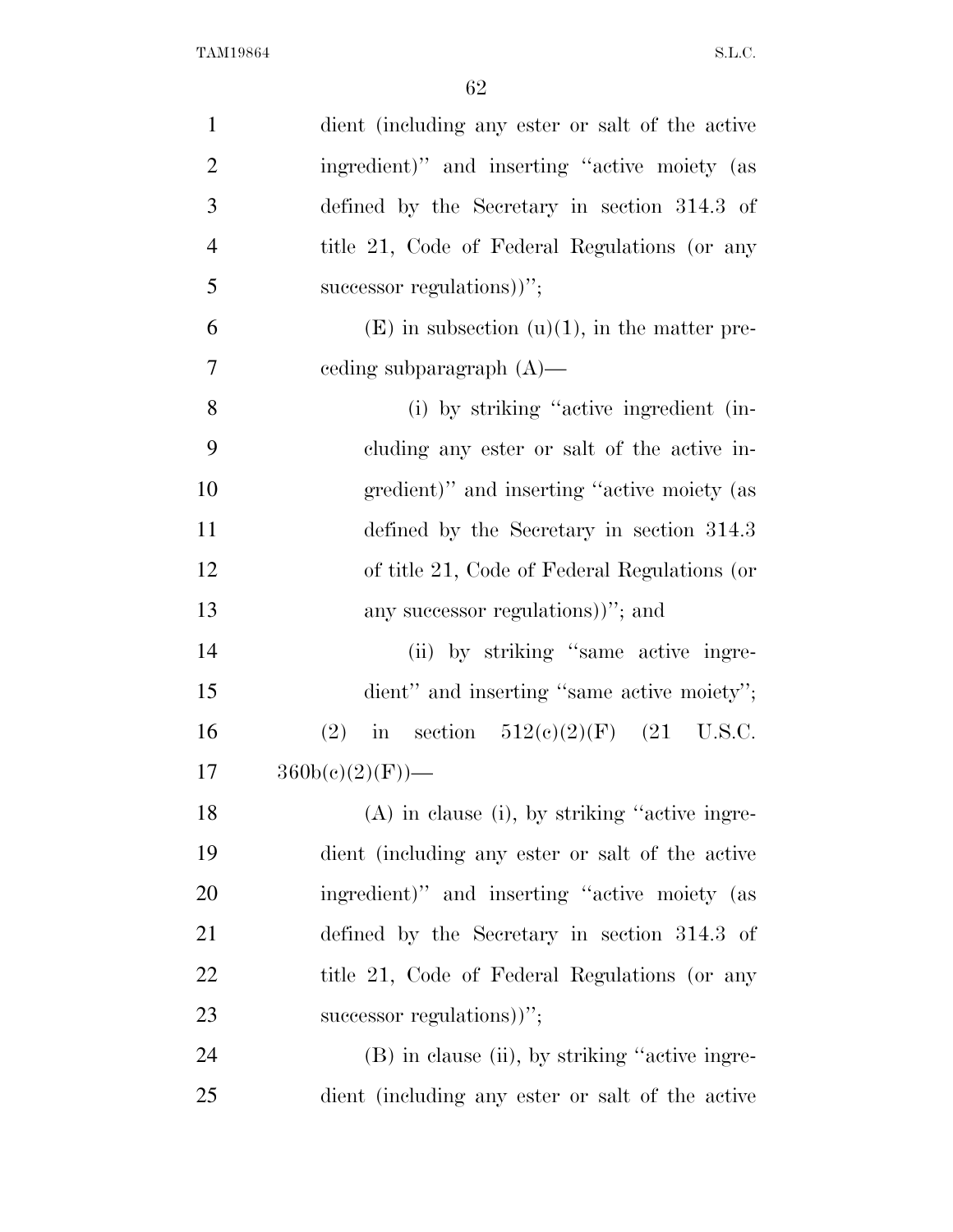| $\mathbf{1}$   | ingredient)" and inserting "active moiety (as                   |
|----------------|-----------------------------------------------------------------|
| $\overline{2}$ | defined by the Secretary in section 314.3 of                    |
| 3              | title 21, Code of Federal Regulations (or any                   |
| $\overline{4}$ | successor regulations)"; and                                    |
| 5              | $(C)$ in clause $(v)$ , by striking "active ingre-              |
| 6              | dient (including any ester or salt of the active                |
| 7              | ingredient)" and inserting "active moiety (as                   |
| 8              | defined by the Secretary in section 314.3 of                    |
| 9              | title 21, Code of Federal Regulations (or any                   |
| 10             | successor regulations))";                                       |
| 11             | (3) in section $524(a)(4)(C)$ (21 U.S.C.                        |
| 12             | $360n(a)(4)(C)$ , by striking "active ingredient (in-           |
| 13             | cluding any ester or salt of the active ingredient)"            |
| 14             | and inserting "active moiety (as defined by the Sec-            |
| 15             | retary in section 314.3 of title 21, Code of Federal            |
| 16             | Regulations (or any successor regulations))";                   |
| 17             | (4) in section $529(a)(4)(A)(ii)$ (21 U.S.C. 21                 |
| 18             | U.S.C. $360\text{ff}(a)(4)(A)(ii)$ , by striking "active ingre- |
| 19             | dient (including any ester or salt of the active ingre-         |
| 20             | dient)" and inserting "active moiety (as defined by             |
| 21             | the Secretary in section $314.3$ of title 21, Code of           |
| <u>22</u>      | Federal Regulations (or any successor regula-                   |
| 23             | $\{tions)$ "; and                                               |
| 24             | (5) in section $565A(a)(4)(D)$ (21 U.S.C.                       |
|                |                                                                 |

25 360bbb–4a(a)(4)(D)), by striking "active ingredient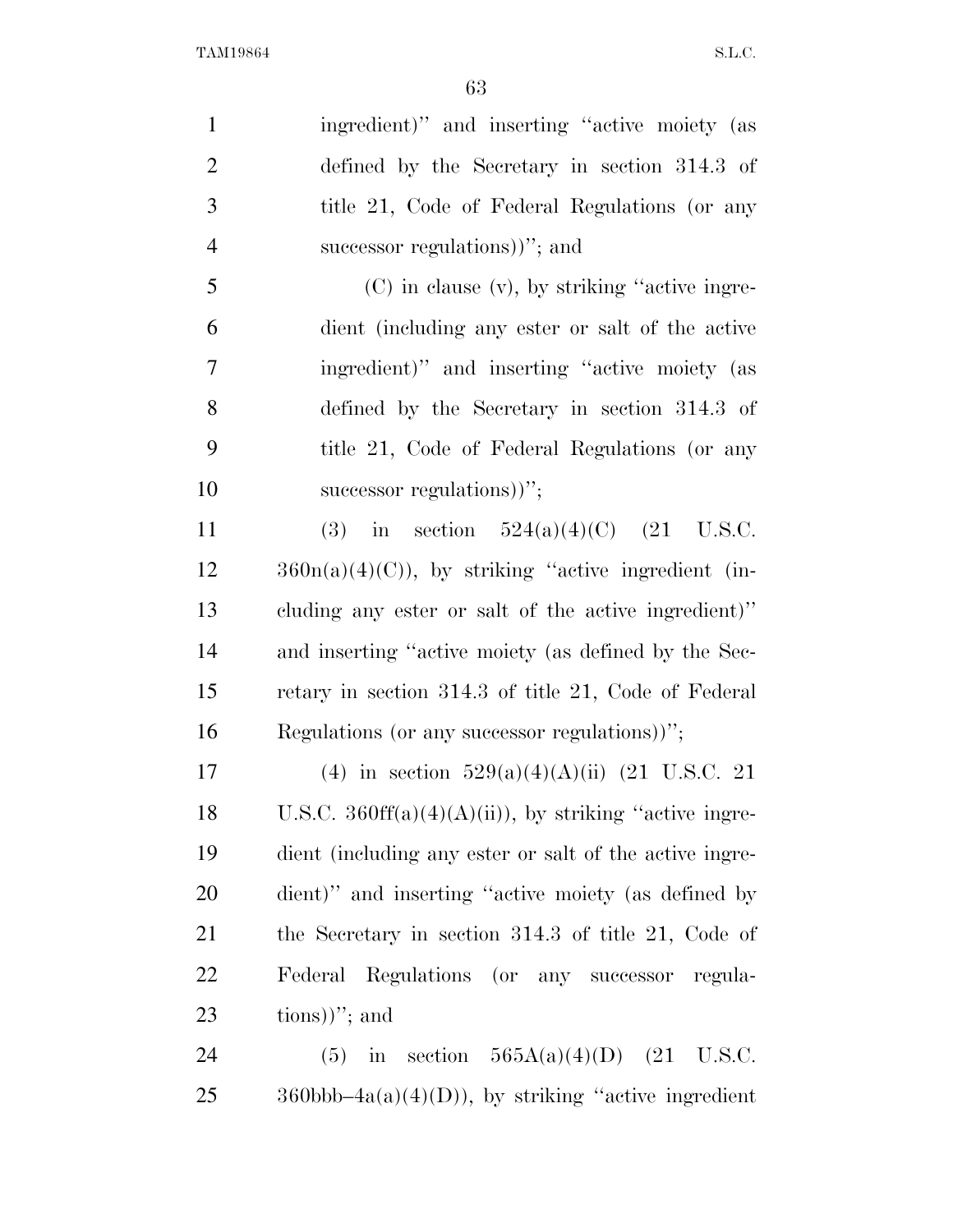(including any ester or salt of the active ingredient)'' and inserting ''active moiety (as defined by the Sec- retary in section 314.3 of title 21, Code of Federal Regulations (or any successor regulations))''.

## **SEC. 209. STREAMLINING THE TRANSITION OF BIOLOGICAL**

**PRODUCTS.** 

 Section 7002(e)(4) of the Biologics Price Competition and Innovation Act of 2009 (Public Law 111–148) is amended by adding at the end the following: ''With respect to an application for a biological product under section 505 of the Federal Food, Drug, and Cosmetic Act (21 U.S.C. 355) with a filing date that is not later than Sep- tember 23, 2019, the Secretary shall continue to review and approve such application under section 505 of the Federal Food, Drug, and Cosmetic Act (21 U.S.C. 355), even if such review and approval process continues after March 23, 2020. Effective on the later of March 23, 2020, or the date of approval of such application under such sec- tion 505, such approved application shall be deemed to be a license for the biological product under section 351 of the Public Health Service Act.''.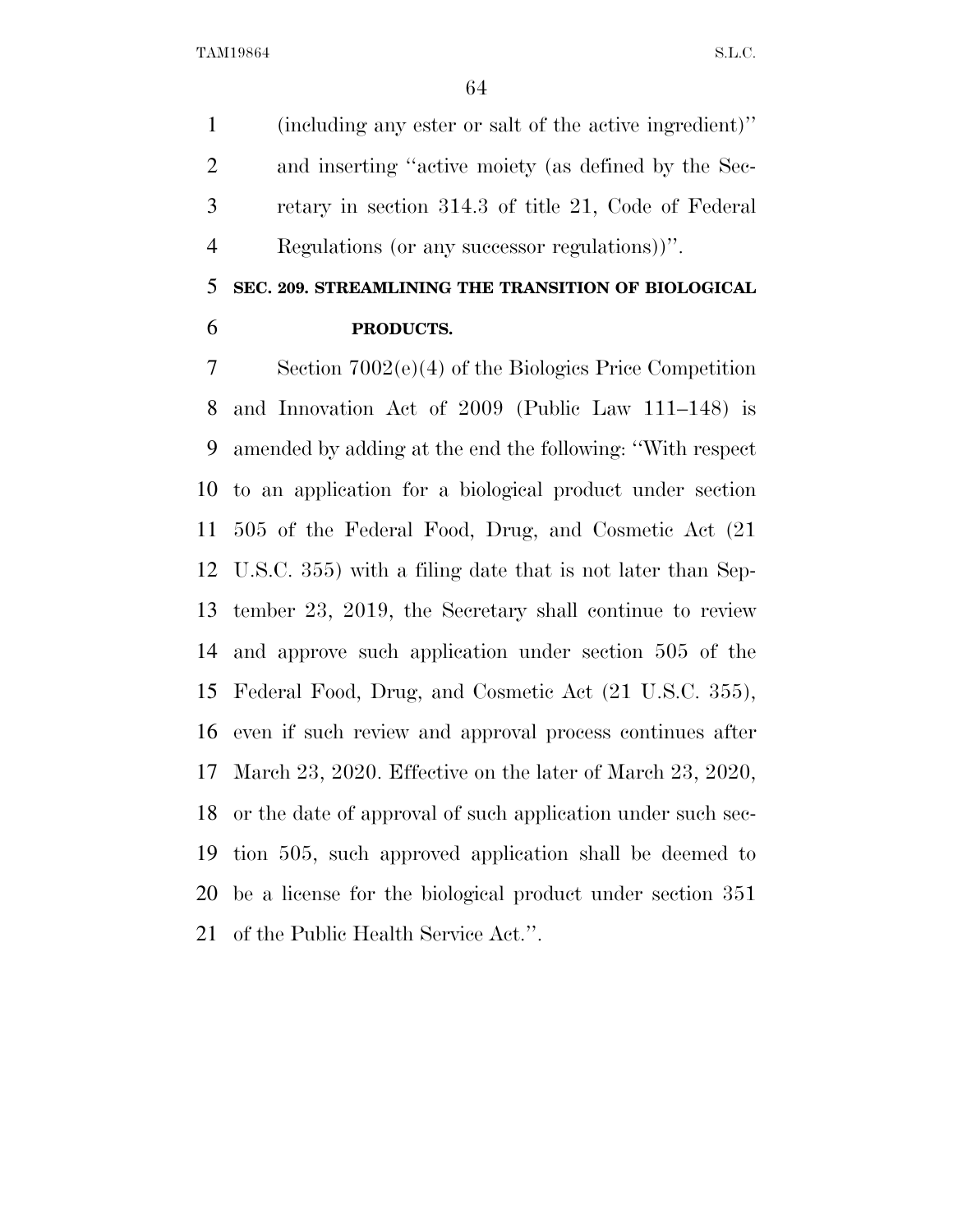# **TITLE III—IMPROVING TRANS-PARENCY IN HEALTH CARE**

**SEC. 301. INCREASING TRANSPARENCY BY REMOVING GAG** 

 **CLAUSES ON PRICE AND QUALITY INFORMA-TION.** 

 Subpart II of part A of title XXVII of the Public Health Service Act (42 U.S.C. 300gg–11 et seq.), as amended by section 103, is amended by adding at the end the following:

 **''SEC. 2729B. INCREASING TRANSPARENCY BY REMOVING GAG CLAUSES ON PRICE AND QUALITY IN-FORMATION.** 

 ''(a) INCREASING PRICE AND QUALITY TRANS-PARENCY FOR PLAN SPONSORS AND CONSUMERS.—

15 "(1) GROUP HEALTH PLANS.—A group health plan or a health insurance issuer offering group health insurance coverage may not enter into an agreement with a health care provider, network or association of providers, or other service provider of- fering access to a network of providers that would directly or indirectly restrict a group health plan or health insurance issuer from—

23  $\langle (A)$  providing provider-specific cost or quality of care information, through a consumer engagement tool or any other means, to refer-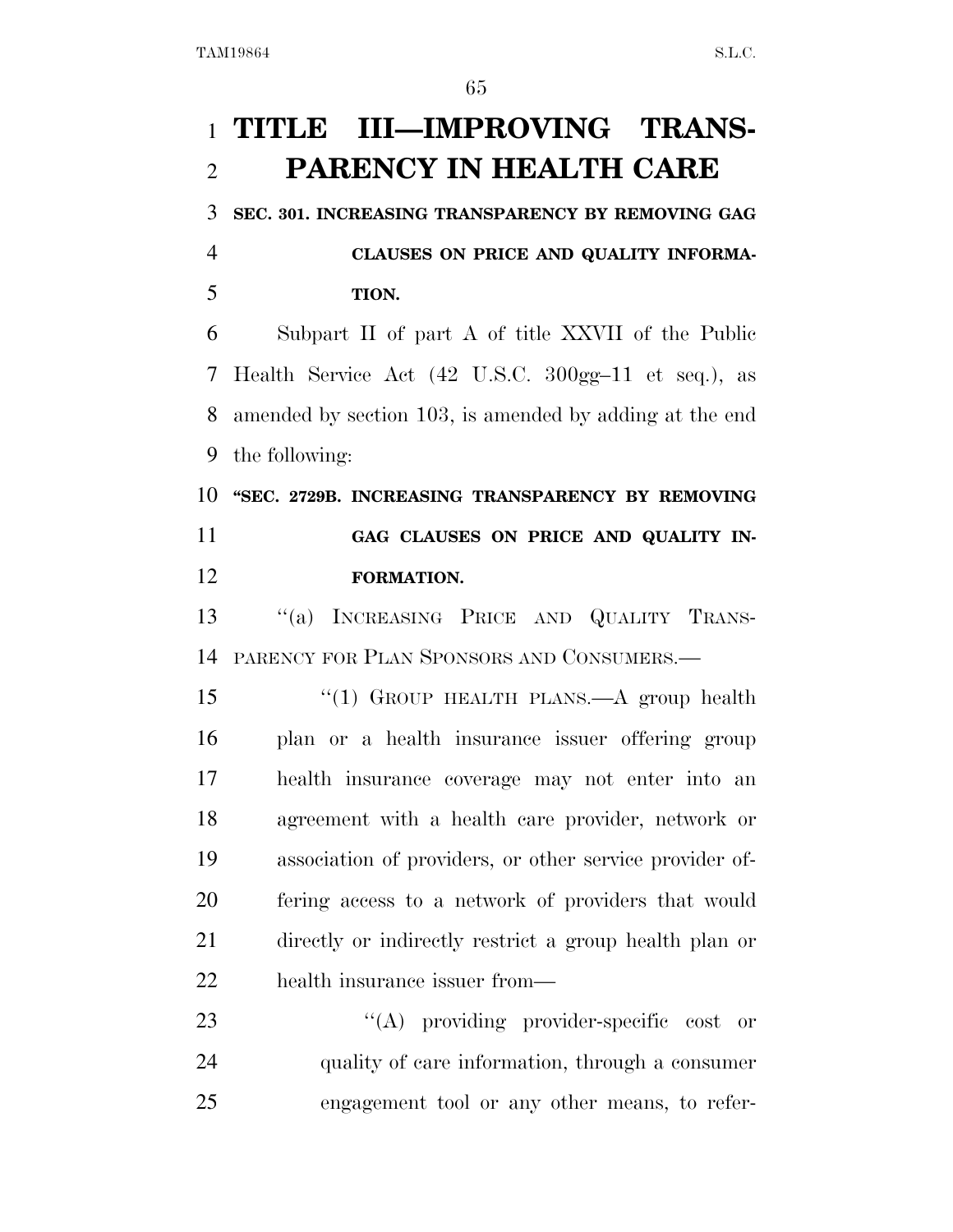| $\mathbf{1}$   | ring providers, the plan sponsor, enrollees, or   |
|----------------|---------------------------------------------------|
| $\overline{2}$ | eligible enrollees of the plan or coverage;       |
| $\mathfrak{Z}$ | "(B) electronically accessing de-identified       |
| $\overline{4}$ | claims and encounter data for each enrollee in    |
| 5              | the plan or coverage, upon request and con-       |
| 6              | sistent with the privacy regulations promul-      |
| 7              | gated pursuant to section $264(c)$ of the Health  |
| 8              | Insurance Portability and Accountability Act,     |
| 9              | the amendments to this Act made by the Ge-        |
| 10             | netic Information Nondiscrimination Act of        |
| 11             | 2008, and the Americans with Disabilities Act     |
| 12             | of 1990, with respect to the applicable health    |
| 13             | plan or health insurance coverage, including, on  |
| 14             | a per claim basis—                                |
| 15             | "(i) financial information, such as the           |
| 16             | allowed amount;                                   |
| 17             | "(ii) provider information, including             |
| 18             | name and clinical designation; or                 |
| 19             | "(iii) service codes; or                          |
| 20             | "(C) sharing data described in subpara-           |
| 21             | graph $(A)$ or $(B)$ with a business associate as |
| 22             | defined in section $160.103$ of title 45, Code of |
| 23             | Federal Regulations (or successor regulations),   |
| 24             | consistent with the privacy regulations promul-   |
| 25             | gated pursuant to section $264(c)$ of the Health  |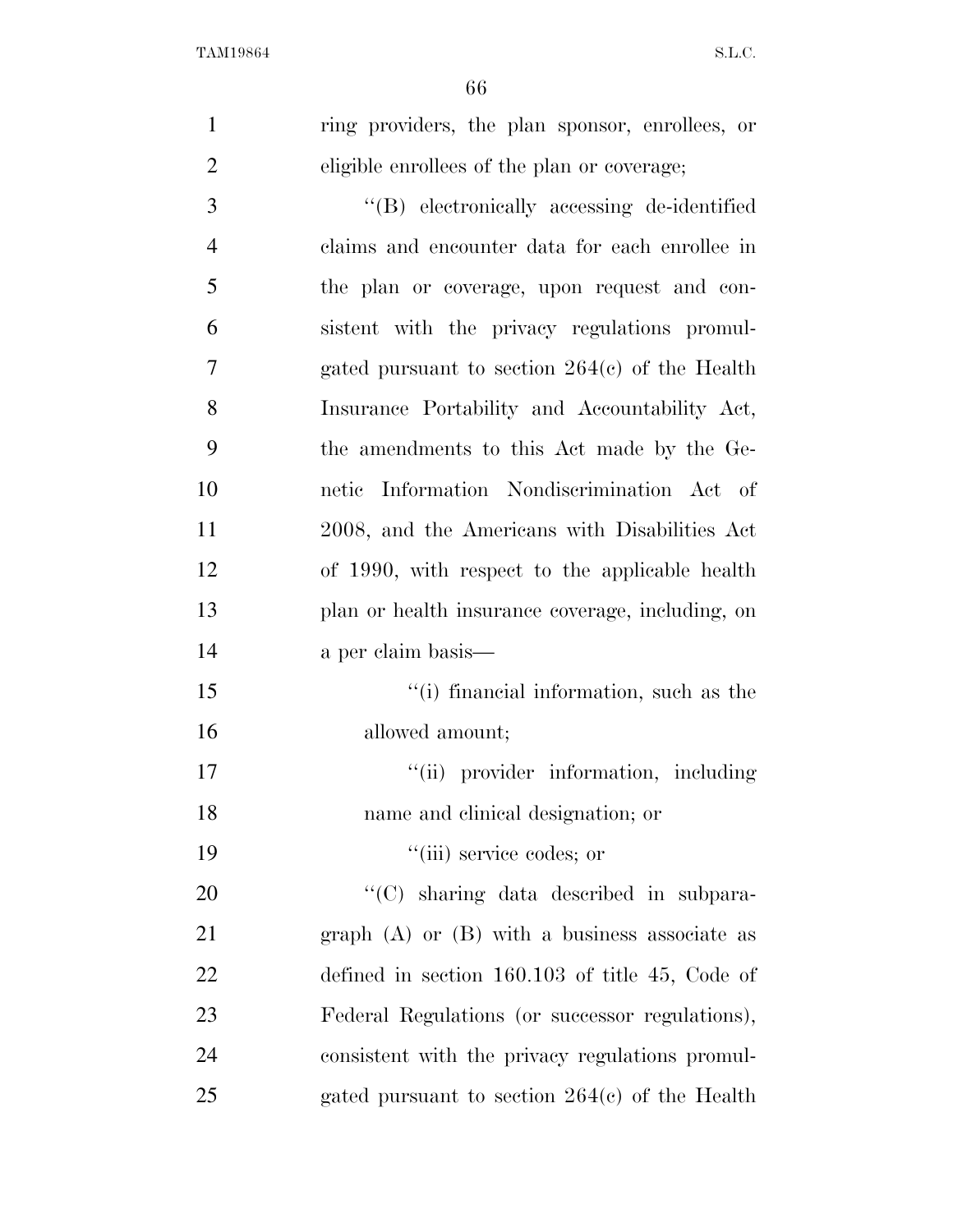Insurance Portability and Accountability Act, the amendments to this Act made by the Ge- netic Information Nondiscrimination Act of 2008, and the Americans with Disabilities Act of 1990. 6 "(2) INDIVIDUAL HEALTH INSURANCE COV-ERAGE.—A health insurance issuer offering indi-

 vidual health insurance coverage may not enter into an agreement with a health care provider, network or association of providers, or other service provider offering access to a network of providers that would, directly or indirectly restrict the health insurance issuer from—

 $((A)$  providing provider-specific price or quality of care information, through a consumer engagement tool or any other means, to refer- ring providers or the plan sponsor, enrollees, or eligible enrollees of the plan or coverage; or

 ''(B) sharing data described in subpara- graph (A) with a business associate as defined in section 160.103 of title 45, Code of Federal Regulations (or successor regulations), con- sistent with the privacy regulations promul- gated pursuant to section 264(c) of the Health Insurance Portability and Accountability Act,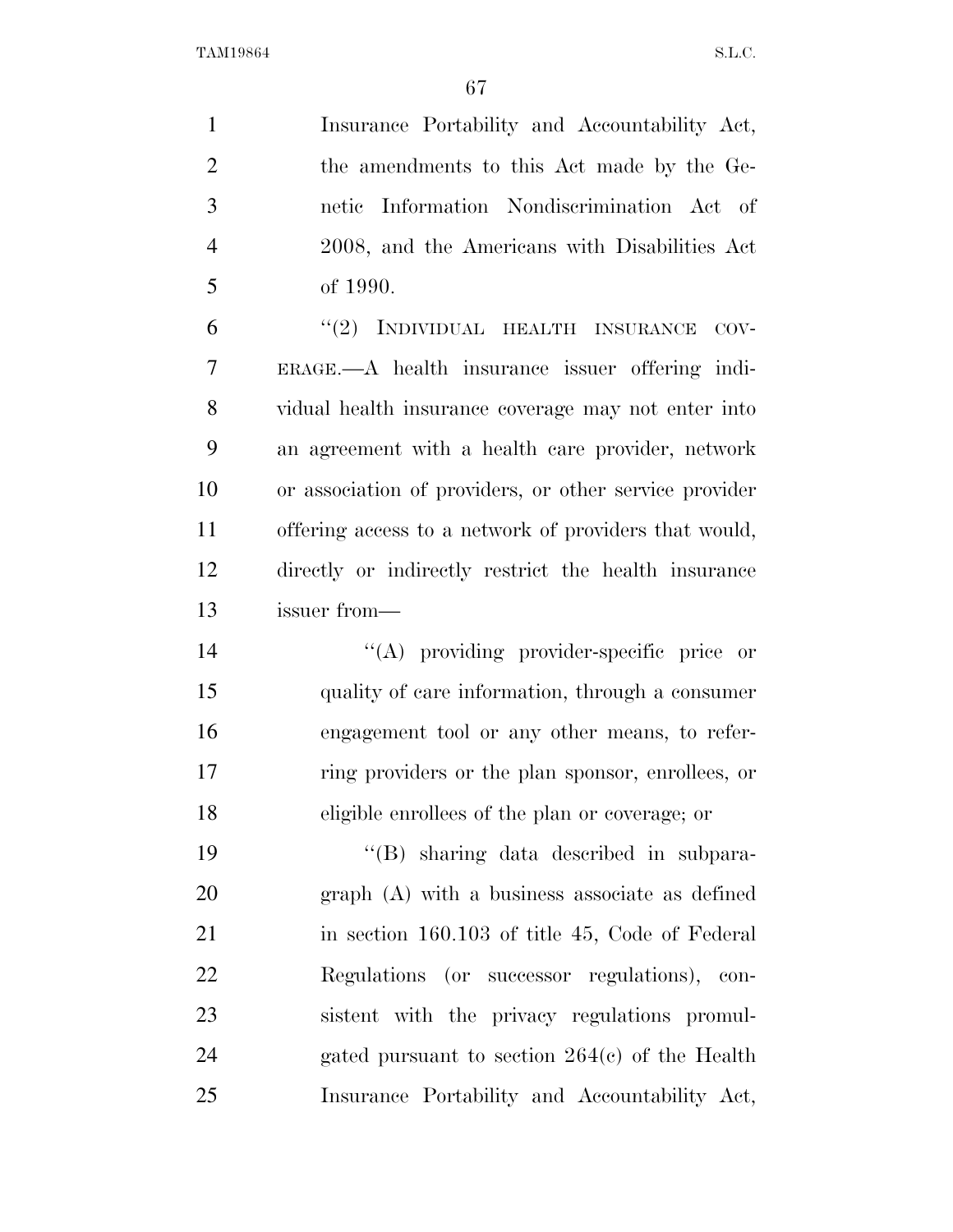| $\mathbf{1}$   | the amendments to this Act made by the Ge-              |
|----------------|---------------------------------------------------------|
| $\overline{2}$ | netic Information Nondiscrimination Act of              |
| 3              | 2008, and the Americans with Disabilities Act           |
| $\overline{4}$ | of 1990, for plan design, plan administration,          |
| 5              | and plan, financial, legal, and quality improve-        |
| 6              | ment activities.                                        |
| 7              | "(3) CLARIFICATION REGARDING PUBLIC DIS-                |
| 8              | CLOSURE OF INFORMATION.—Nothing in paragraph            |
| 9              | $(1)(A)$ or $(2)(A)$ prevents a health care provider,   |
| 10             | network or association of providers, or other service   |
| 11             | provider from placing reasonable restrictions on the    |
| 12             | public disclosure of the information described in       |
| 13             | such paragraphs $(1)$ and $(2)$ .".                     |
| 14             | SEC. 302. BANNING ANTICOMPETITIVE TERMS IN FACILITY     |
| 15             | AND INSURANCE CONTRACTS THAT LIMIT AC-                  |
| 16             | CESS TO HIGHER QUALITY, LOWER COST                      |
| 17             | CARE.                                                   |
| 18             | (a) IN GENERAL.—Section 2729B of the Public             |
| 19             | Health Service Act, as added by section 301, is amended |
| 20             | by adding at the end the following:                     |
| 21             | "(b) PROTECTING HEALTH PLANS NETWORK DE-                |
| 22             | SIGN FLEXIBILITY.—                                      |
| 23             | "(1) IN GENERAL.—A group health plan or a               |
| 24             | health insurance issuer offering group or individual    |
| 25             | health insurance coverage shall not enter into an       |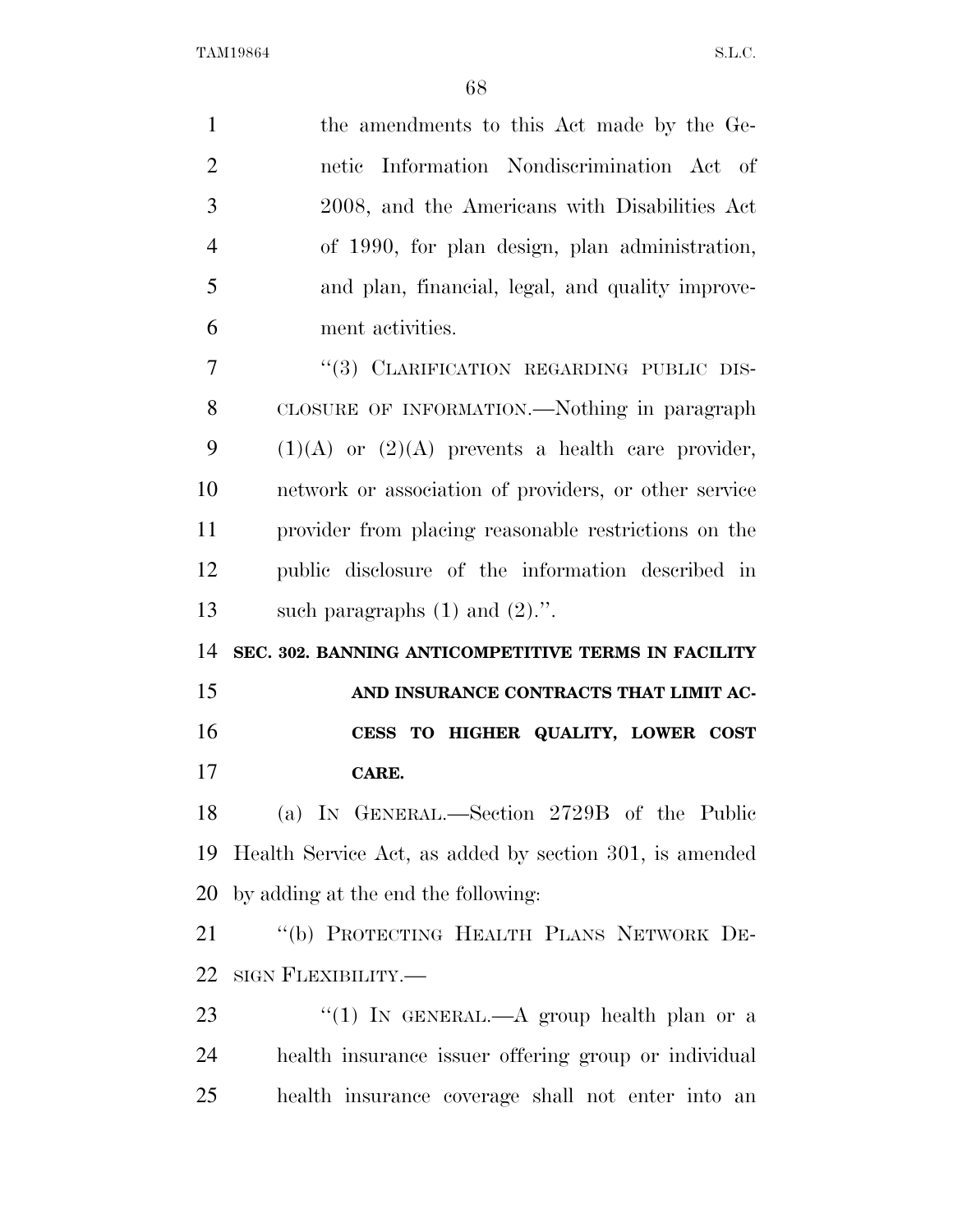| $\mathbf{1}$   | agreement with a provider, network or association of   |
|----------------|--------------------------------------------------------|
| $\overline{2}$ | providers, third-party administrator, or other service |
| 3              | provider if such agreement, directly or indirectly—    |
| $\overline{4}$ | "(A) restricts the group health plan or                |
| 5              | health insurance issuer from—                          |
| 6              | "(i) directing or steering enrollees to                |
| $\tau$         | other health care providers; or                        |
| 8              | "(ii) offering incentives to encourage                 |
| 9              | enrollees to utilize specific health care pro-         |
| 10             | viders; or                                             |
| 11             | "(B) requires the group health plan or                 |
| 12             | health insurance issuer to enter into any addi-        |
| 13             | tional contract with an affiliate of the provider      |
| 14             | as a condition of entering into a contract with        |
| 15             | such provider;                                         |
| 16             | " $(C)$ requires the group health plan or              |
| 17             | health insurance issuer to agree to payment            |
| 18             | rates or other terms for any affiliate not party       |
| 19             | to the contract of the provider involved;              |
| 20             | $\lq\lq$ restricts other group health plans or         |
| 21             | health insurance issuers not party to the con-         |
| 22             | tract, from paying a lower rate for items or           |
| 23             | services than the contracting plan or issuer           |
| 24             | pays for such items or services; and                   |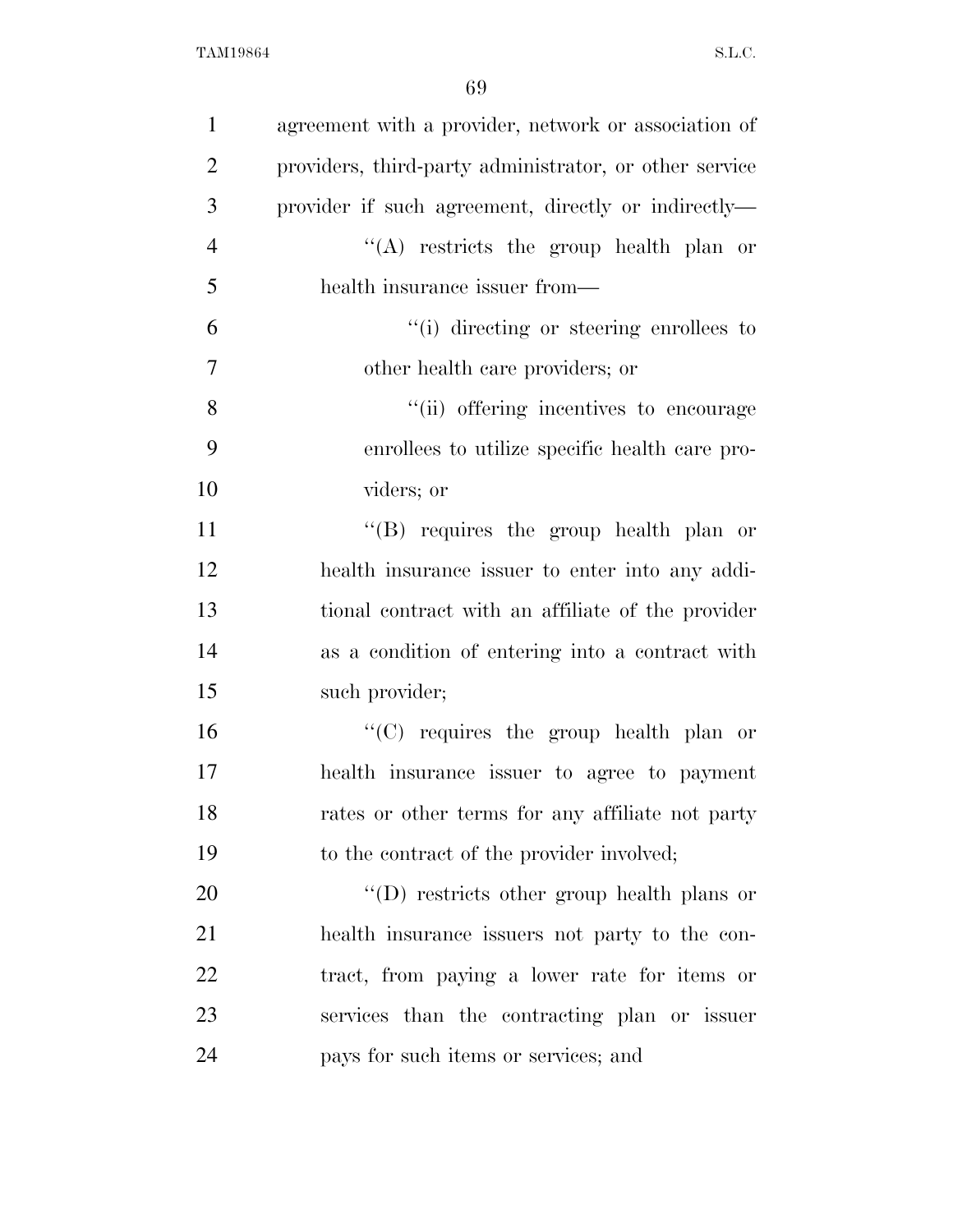1 "(2) ADDITIONAL REQUIREMENT FOR SELF-IN- SURED PLANS.—A self-insured group health plan shall not enter into an agreement with a provider, network or association of providers, third-party ad- ministrator, or other service provider offering access to a network of providers if such agreement, directly or indirectly requires the group health plan to cer- tify, attest, or otherwise confirm in writing that the group health plan is bound by the terms of the con- tract between the service provider and a third-party administrator that the group health plan is not party to and is not allowed to review.

 ''(c) MAINTENANCE OF EXISTING HIPAA, GINA, AND ADA PROTECTIONS.—Nothing in this section shall modify, reduce, or eliminate the existing privacy protec- tions and standards provided by reason of State and Fed- eral law, including the requirements of parts 160 and 164 of title 45, Code of Federal Regulations (or any successor regulations).

 ''(d) REGULATIONS.—The Secretary, in coordination with the Secretary of Labor and the Secretary of the Treasury, not later than 1 year after the date of enact- ment of the Lower Health Care Costs Act, shall promul-gate regulations to carry out this section.''.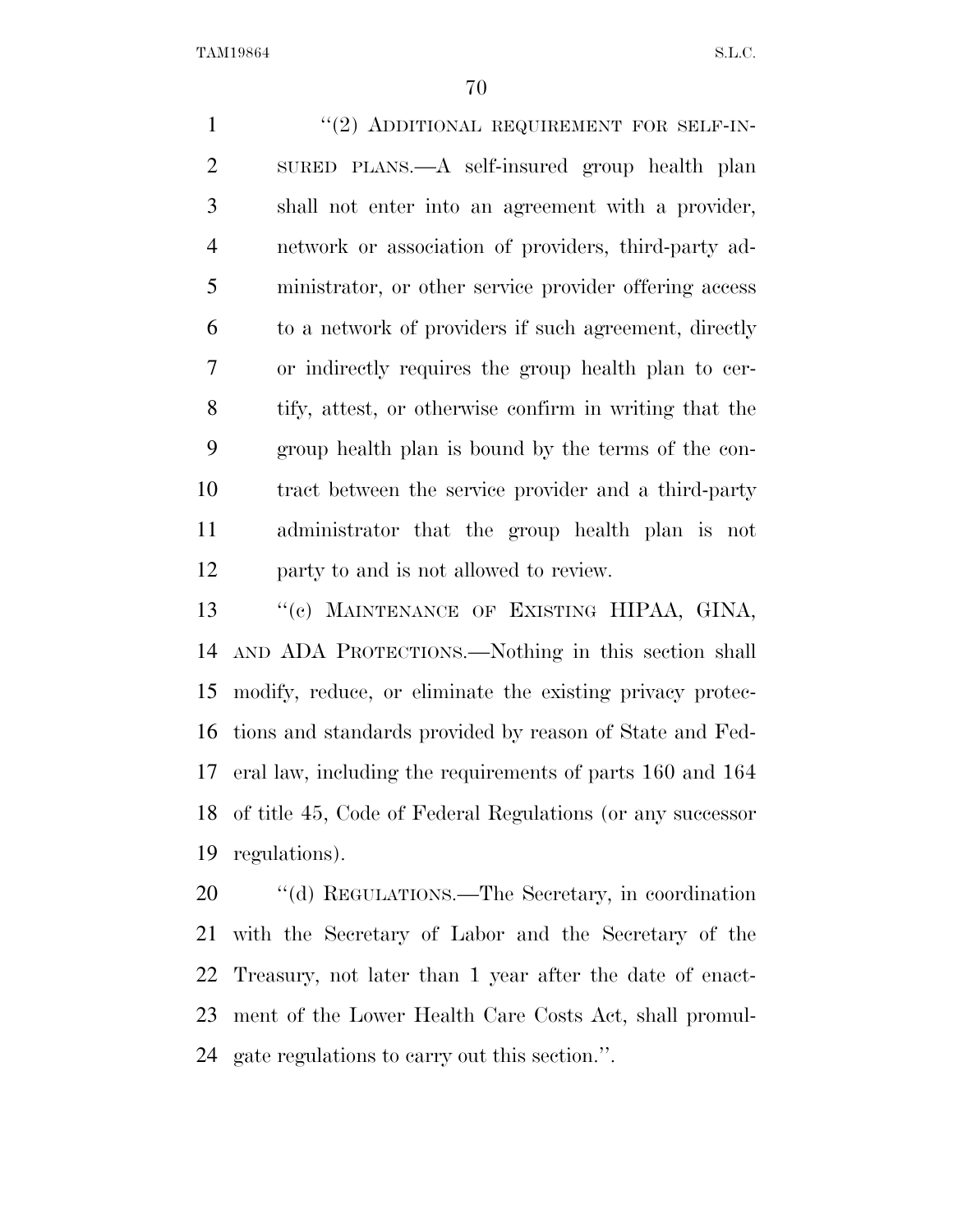(b) EFFECTIVE DATE.—Section 2729B of the Public Health Service Act (as added by section 301 and amended by subsection (a)) shall apply with respect to any contract entered into after the date of enactment of this Act. With respect to an applicable contract that is in effect on the date of enactment of this Act, such section 2729B shall apply on the earlier of the date of renewal of such contract or 3 years after such date of enactment.

## **SEC. 303. DESIGNATION OF A NONGOVERNMENTAL, NON- PROFIT TRANSPARENCY ORGANIZATION TO LOWER AMERICANS' HEALTH CARE COSTS.**

 (a) IN GENERAL.—Subpart C of part 7 of subtitle B of title I of the Employee Retirement Income Security Act of 1974 (29 U.S.C. 1191 et seq.) is amended by add-ing at the end the following:

**''SEC. 735. DESIGNATION OF A NONGOVERNMENTAL, NON-**

**PROFIT TRANSPARENCY ORGANIZATION TO** 

## **LOWER AMERICANS' HEALTH CARE COSTS.**

 ''(a) IN GENERAL.—The Secretary, in consultation with the Secretary of Health and Human Services, not later than 6 months after the date of enactment of the Lower Health Care Costs Act, shall have in effect a con- tract with a nonprofit entity to support the establishment and maintenance of a database that receives and utilizes health care claims information and related information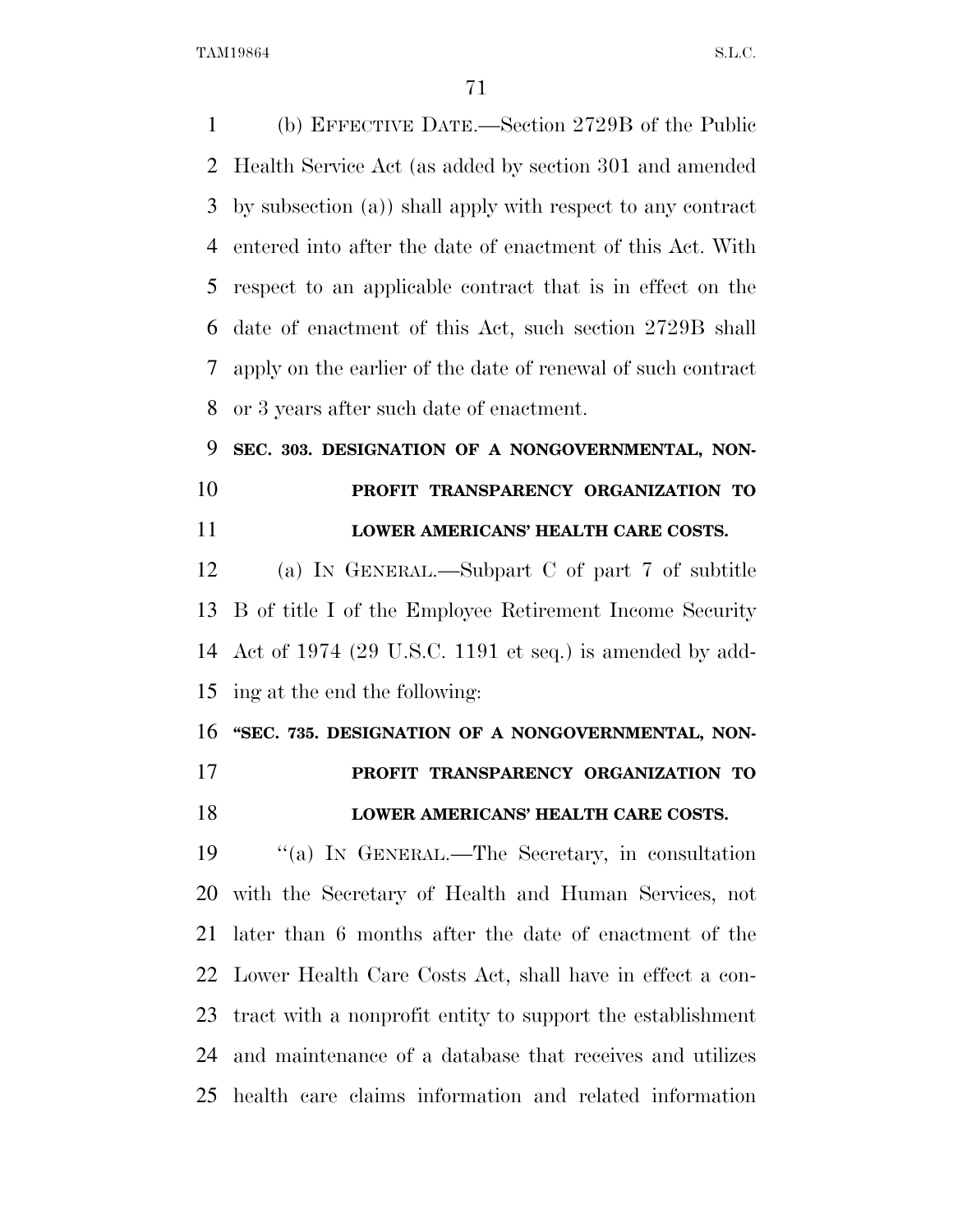| $\mathbf{1}$   | and issues reports that are available to the public and au- |
|----------------|-------------------------------------------------------------|
| 2              | thorized users, and are submitted to the Department of      |
| 3              | Labor.                                                      |
| $\overline{4}$ | "(b) REQUIREMENTS.—                                         |
| 5              | "(1) IN GENERAL.—The database established                   |
| 6              | under subsection (a) shall—                                 |
| 7              | "(A) improve transparency by using de-                      |
| 8              | identified health care data to-                             |
| 9              | "(i) inform patients about the cost                         |
| 10             | and quality of their care;                                  |
| 11             | "(ii) assist providers and hospitals, as                    |
| 12             | they work with patients, to make informed                   |
| 13             | choices about care;                                         |
| 14             | "(iii) enable providers, hospitals, and                     |
| 15             | communities to improve services and out-                    |
| 16             | comes for patients by benchmarking their                    |
| 17             | performance against that of other pro-                      |
| 18             | viders, hospitals, and communities;                         |
| 19             | "(iv) enable purchasers, including em-                      |
| 20             | ployers, employee organizations, and health                 |
| 21             | plans, to develop value-based purchasing                    |
| 22             | models, improve quality, and reduce the                     |
| 23             | cost of health care and insurance coverage                  |
| 24             | for enrollees;                                              |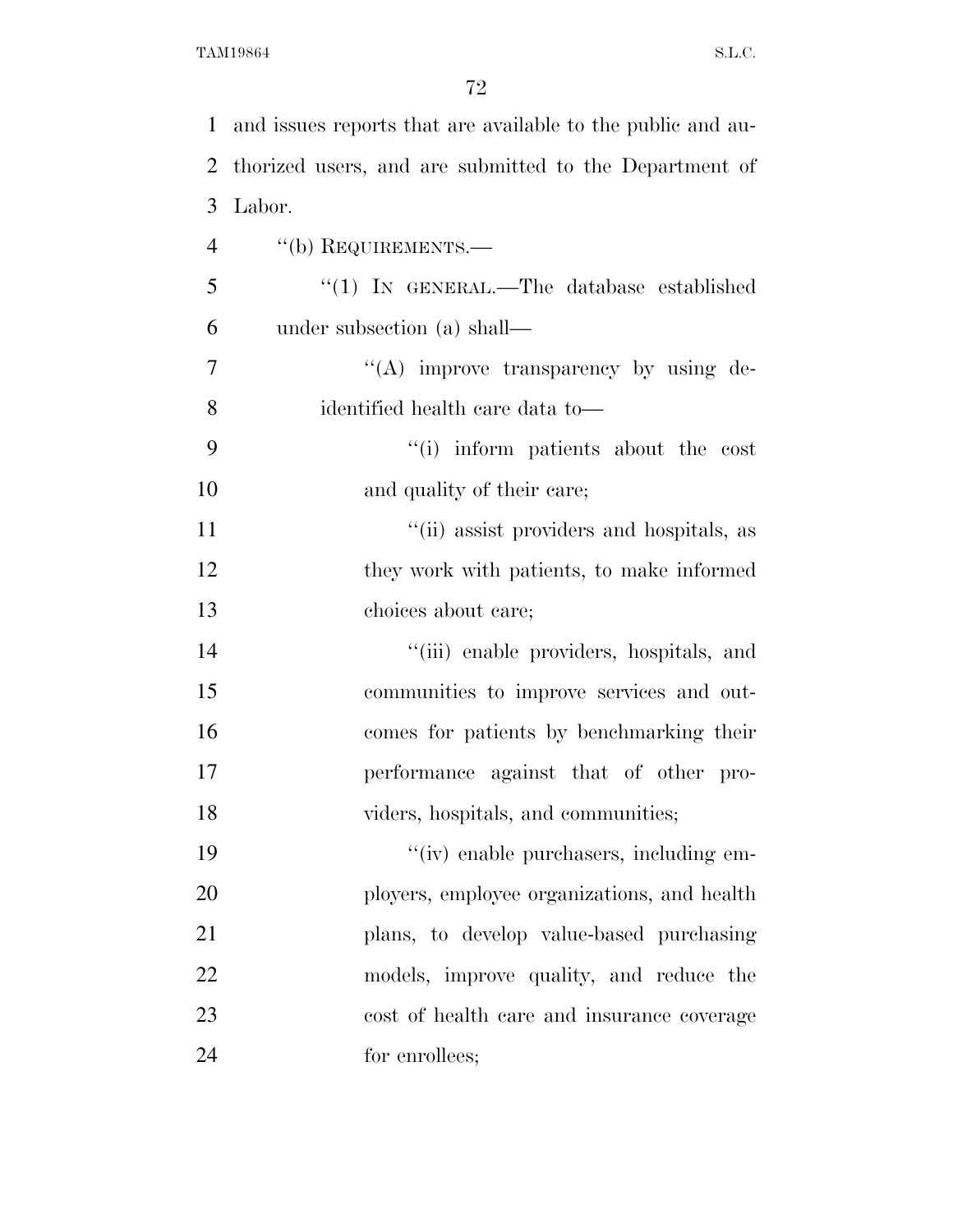| $\mathbf{1}$   | "(v) enable employers and employee                |
|----------------|---------------------------------------------------|
| $\overline{2}$ | organizations to evaluate network design          |
| 3              | and construction, and the cost of care for        |
| $\overline{4}$ | enrollees;                                        |
| 5              | "(vi) facilitate State-led initiatives to         |
| 6              | lower health care costs and improve qual-         |
| 7              | ity; and                                          |
| 8              | "(vii) promote competition based on               |
| 9              | quality and cost;                                 |
| 10             | "(B) collect medical claims, prescription         |
| 11             | drug claims, and remittance data consistent       |
| 12             | with the protections and requirements of sub-     |
| 13             | section $(d)$ ;                                   |
| 14             | $\lq\lq$ (C) be established in such a manner that |
| 15             | allows the data collected pursuant to subpara-    |
| 16             | graph (B) to be shared with State all-payer       |
| 17             | claims databases at cost, using a standardized    |
| 18             | format, if such State databases also submit       |
| 19             | claims data to the database established under     |
| 20             | this section; and                                 |
| 21             | "(D) be available to-                             |
| 22             | "(i) the Director of the Congressional            |
| 23             | Budget Office, the Comptroller General of         |
| 24             | the United States, the Executive Director         |
| 25             | of the Medicare Payment Advisory Com-             |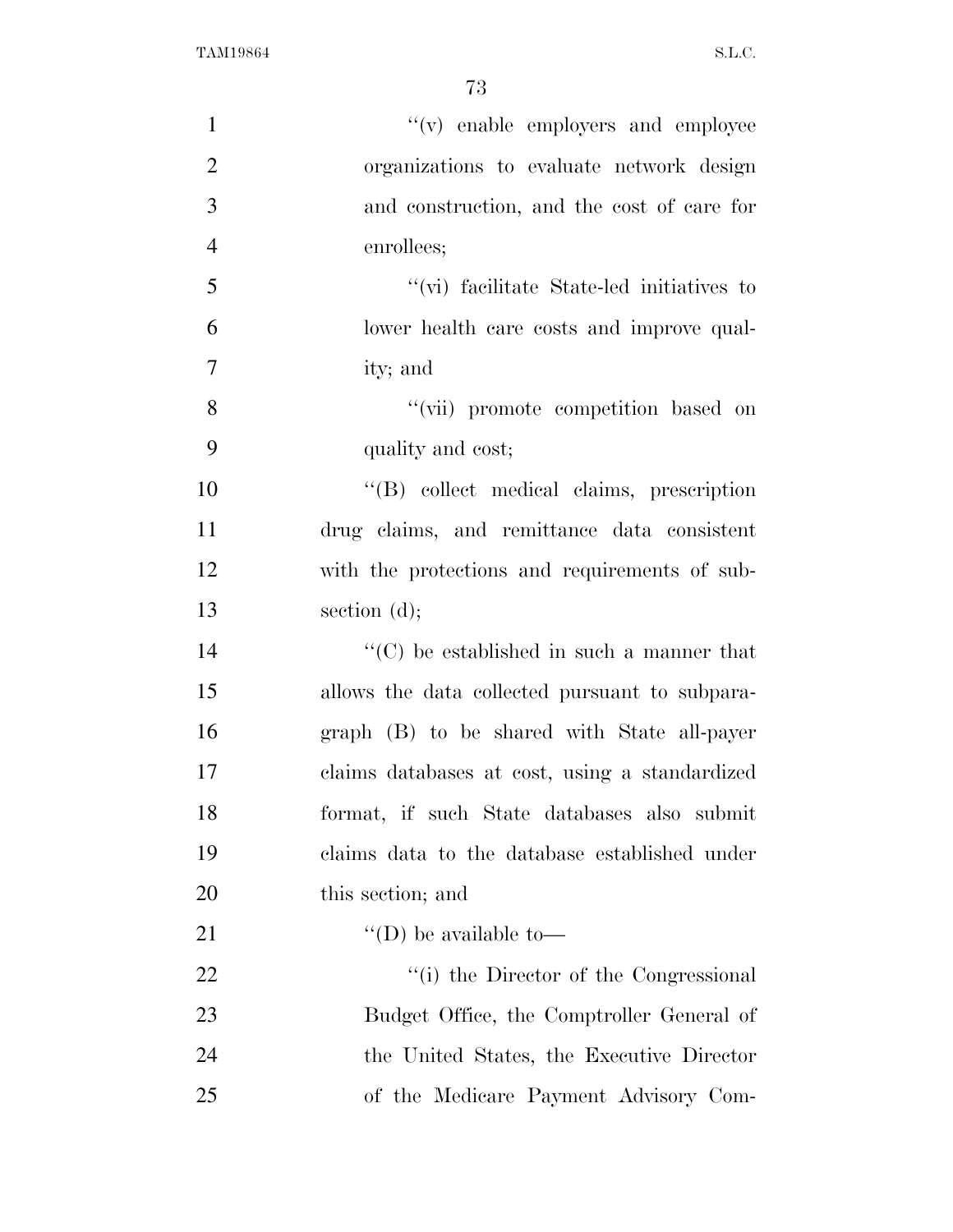| $\mathbf{1}$   | mission, and the Executive Director of the            |
|----------------|-------------------------------------------------------|
| $\overline{2}$ | Medicaid and CHIP Payment Advisory                    |
| 3              | Commission, upon request, subject to the              |
| $\overline{4}$ | privacy and security requirements of au-              |
| 5              | thorized users under subsection $(e)(2)$ ; and        |
| 6              | "(ii) authorized users, including em-                 |
| $\overline{7}$ | ployers, employee organizations, research-            |
| 8              | ers and policymakers, subject to subsection           |
| 9              | (e).                                                  |
| 10             | "(2) PRIVACY AND SECURITY.—The entity re-             |
| 11             | ceiving a contract under subsection (a) shall, in ac- |
| 12             | cordance with the regulations promulgated under       |
| 13             | section $264(c)$ of the Health Insurance Portability  |
| 14             | and Accountability Act of 1996—                       |
| 15             | $\lq\lq$ ensure that the database under sub-          |
| 16             | section (a) is capable of $-$                         |
| 17             | "(i) receiving data under subsection                  |
| 18             | (d);                                                  |
| 19             | "(ii) providing data access to author-                |
| 20             | ized users; and                                       |
| 21             | "(iii) storing data on secure servers in              |
| 22             | a manner that is consistent with the pri-             |
| 23             | vacy, security, and data breach regulations           |
| 24             | promulgated under section $264(e)$ of the             |
| 25             | Health Insurance Portability and Account-             |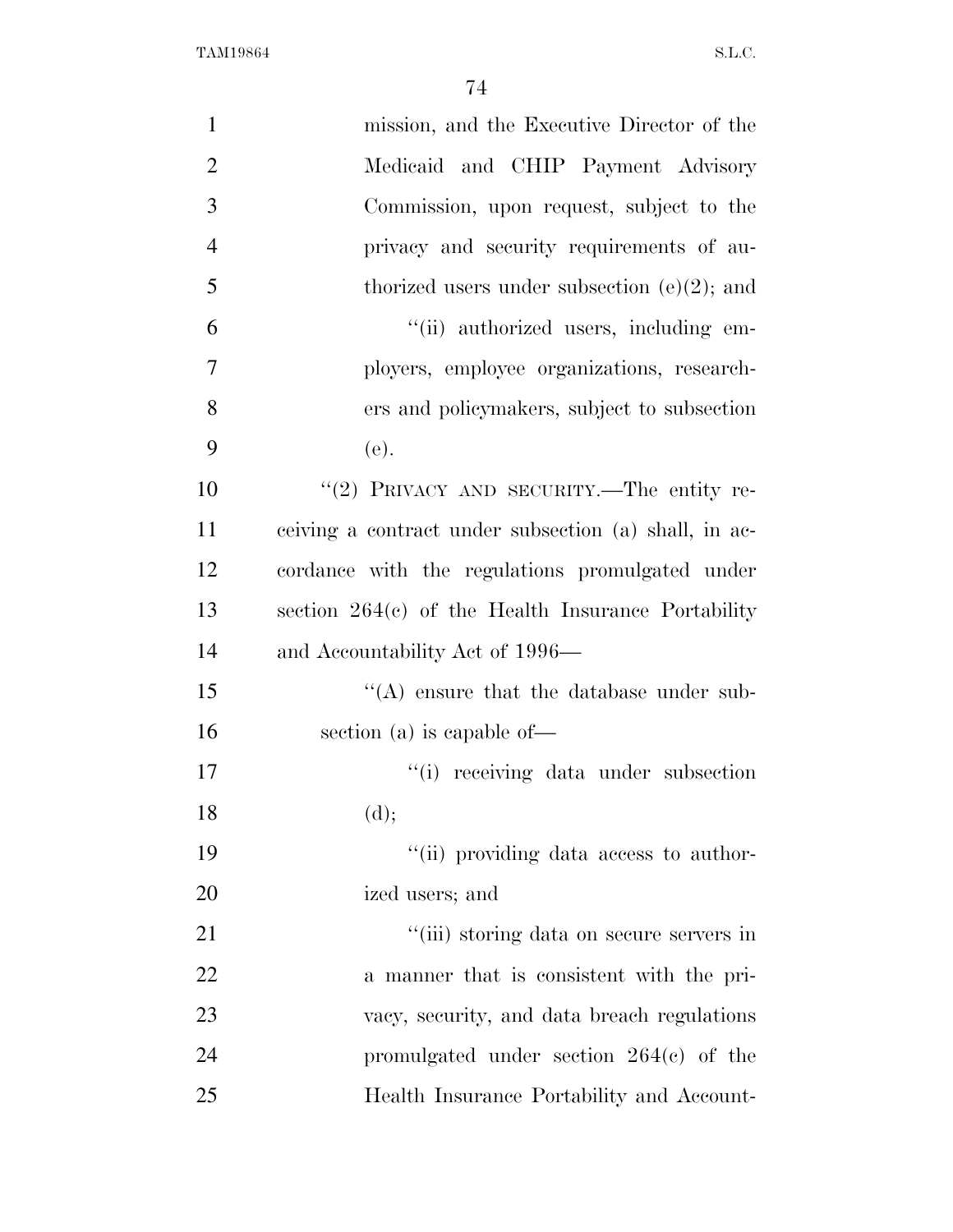| $\mathbf{1}$   | ability Act of 1996 (or successor regula-         |
|----------------|---------------------------------------------------|
| $\overline{2}$ | tions);                                           |
| 3              | $\lq\lq (B)$ not disclose to the public any pro-  |
| $\overline{4}$ | tected health information or proprietary finan-   |
| 5              | cial information;                                 |
| 6              | "(C) strictly limit staff access to the data      |
| 7              | to staff with appropriate training, clearance,    |
| 8              | and background checks;                            |
| 9              | "(D) maintain effective security standards        |
| 10             | for transferring data or making data available    |
| 11             | to authorized users;                              |
| 12             | " $(E)$ develop a process for providing access"   |
| 13             | to data to authorized users, in a secure manner   |
| 14             | that maintains privacy and confidentiality of     |
| 15             | data;                                             |
| 16             | $\lq\lq(F)$ adhere to current best security prac- |
| 17             | tices with respect to the management and use      |
| 18             | of such data for health services research, in ac- |
| 19             | cordance with applicable Federal privacy law;     |
| 20             | and                                               |
| 21             | $\lq\lq(G)$ report on the security methods of the |
| 22             | entity to the Secretary, the Committee<br>on      |
| 23             | Health, Education, Labor, and Pensions of the     |
| 24             | Senate, and the Committee on Education and        |
| 25             | Labor of the House of Representatives             |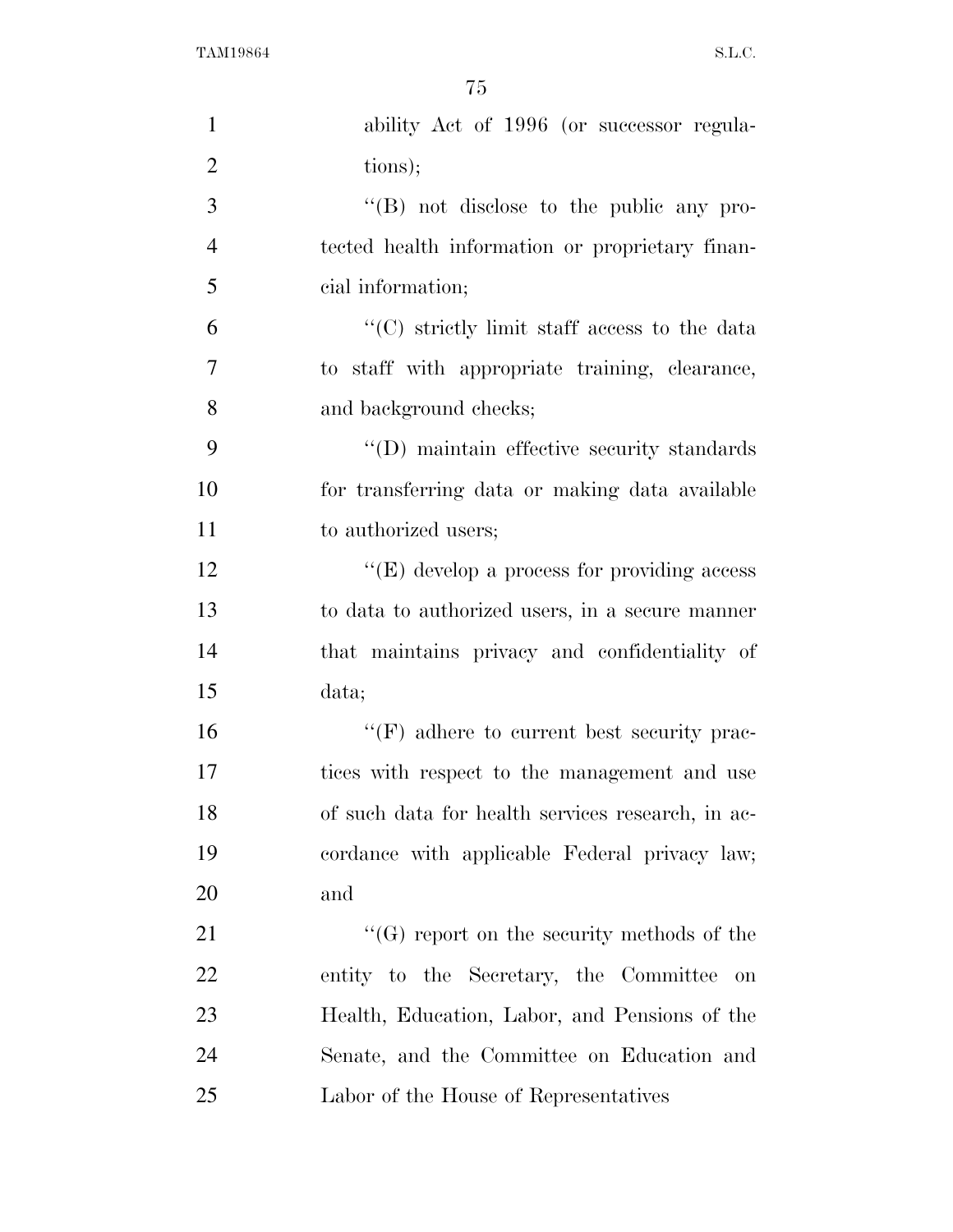| 1              | $``(3)$ CONSULTATION.—                                    |
|----------------|-----------------------------------------------------------|
| $\overline{2}$ | "(A) ADVISORY COMMITTEE.—Not later                        |
| 3              | than 180 days after the date of enactment of              |
| $\overline{4}$ | the Lower Health Care Costs Act, the Secretary            |
| 5              | shall convene an Advisory Committee (referred             |
| 6              | to in this section as the 'Committee'), con-              |
| 7              | sisting of 11 members, to advise the Secretary,           |
| 8              | the contracting entity, and Congress on the es-           |
| 9              | tablishment, operations, and use of the data-             |
| 10             | base established under this section.                      |
| 11             | $\lq\lq (B)$ MEMBERSHIP.—                                 |
| 12             | "(i) APPOINTMENT.—The Secretary,                          |
| 13             | consultation with the Secretary of<br>$\operatorname{in}$ |
| 14             | Health and Human Services, shall, not                     |
| 15             | later than 1 year after the date of enact-                |
| 16             | ment of the Lower Health Care Costs Act,                  |
| 17             | appoint members to the Committee who                      |
| 18             | have distinguished themselves in the fields               |
| 19             | of health services research, health econom-               |
| 20             | ics, health informatics, or the governance                |
| 21             | of State all-payer claims databases, or who               |
| 22             | represent organizations likely to submit                  |
| 23             | data to or use the database, including pa-                |
| 24             | tients, employers, or employee organiza-                  |
| 25             | tions that sponsor group health plans,                    |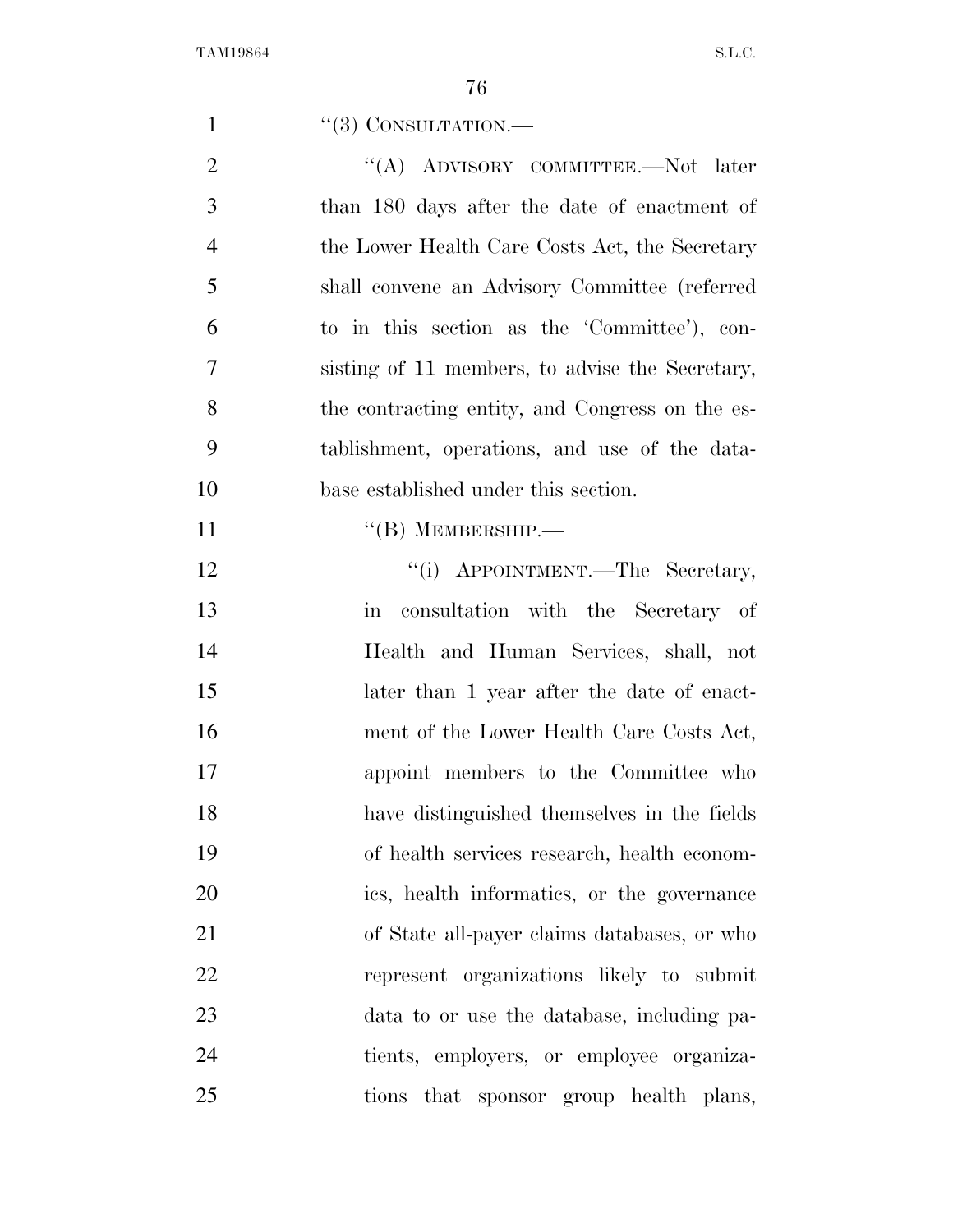| $\mathbf{1}$   | health care providers, health insurance    |
|----------------|--------------------------------------------|
| $\overline{2}$ | issuers, and third-party administrators of |
| 3              | group health plans. Such members shall     |
| $\overline{4}$ | serve 3-year terms on a staggered basis.   |
| 5              | Vacancies on the Committee shall be filled |
| 6              | by appointment consistent with this sub-   |
| $\overline{7}$ | section not later than 3 months after the  |
| 8              | vacancy arises.                            |
| 9              | "(ii) COMPOSITION.—The members             |
| 10             | appointed to the Committee under clause    |
| 11             | (i) shall include—                         |
| 12             | $\lq\lq (I)$ 1 member selected by the      |
| 13             | Secretary, in coordination with the        |
| 14             | Secretary of Health and Human Serv-        |
| 15             | ices, to serve as the chair of the Com-    |
| 16             | mittee;                                    |
| 17             | $\lq\lq$ (II) the Assistant Secretary for  |
| 18             | Planning and Evaluation of the De-         |
| 19             | partment of Health and Human Serv-         |
| 20             | ices;                                      |
| 21             | $``(III)$ 1 representative of the          |
| 22             | Centers for Medicare & Medicaid            |
| 23             | Services;                                  |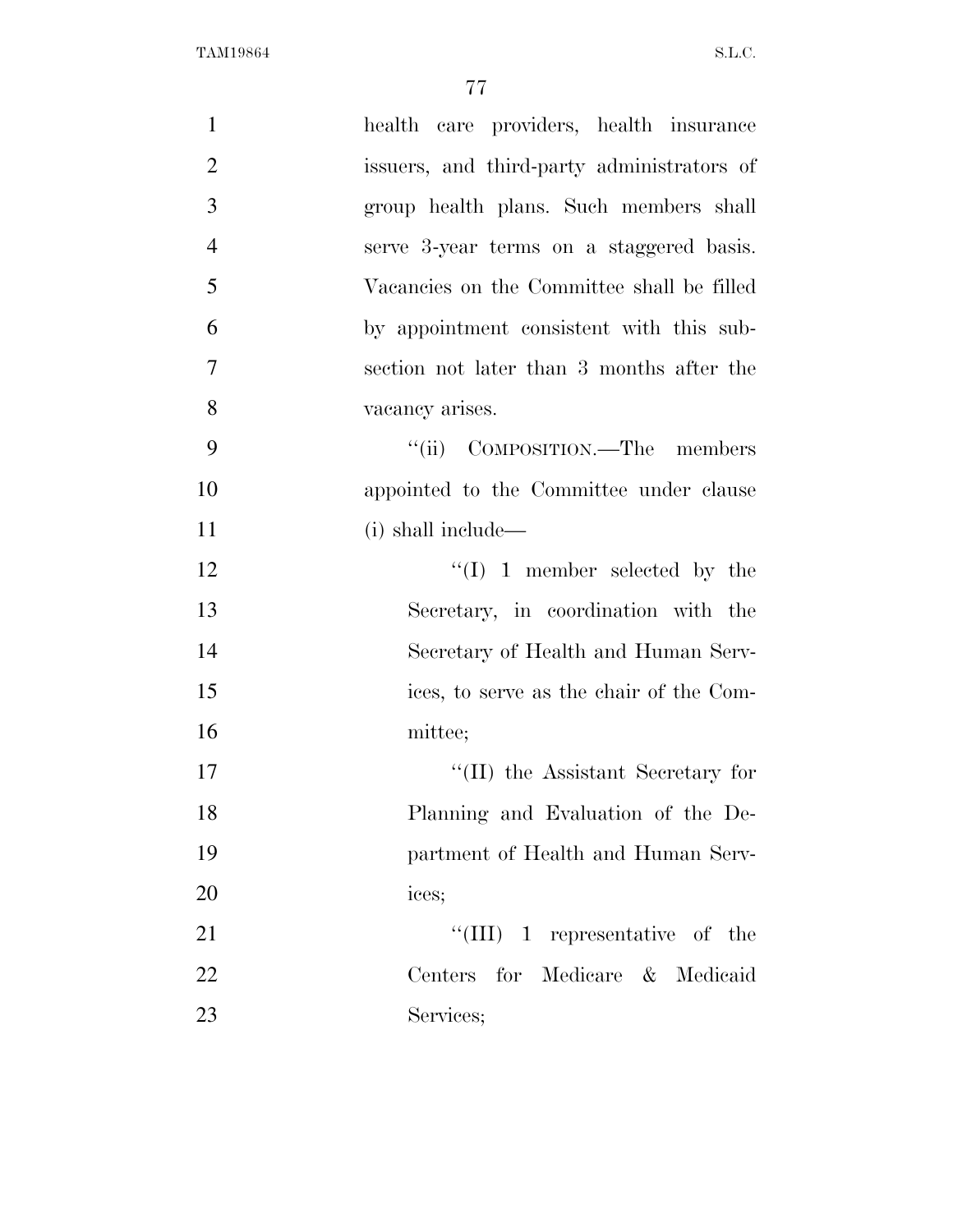| $\mathbf{1}$   | $\lq\lq (IV)$ 1 representative of the     |
|----------------|-------------------------------------------|
| $\overline{2}$ | Agency for Health Research and            |
| 3              | Quality;                                  |
| $\overline{4}$ | "(V) 1 representative of the Of-          |
| 5              | fice for Civil Rights of the Depart-      |
| 6              | ment of Health and Human Services         |
| 7              | with expertise in data privacy and se-    |
| 8              | curity;                                   |
| 9              | "(VI) 1 representative of the Na-         |
| 10             | tional Center for Health Statistics;      |
| 11             | "(VII) 1 representative of an em-         |
| 12             | ployer that sponsors a group health       |
| 13             | plan;                                     |
| 14             | "(VIII) $1$ representative of an          |
| 15             | employee organization that sponsors a     |
| 16             | group health plan;                        |
| 17             | "(IX) 1 academic researcher with          |
| 18             | expertise in health economics or          |
| 19             | health services research; and             |
| 20             | "(X) 2 additional members.                |
| 21             | $\lq\lq (C)$ DUTIES.—The Committee shall— |
| 22             | "(i) assist and advise the Secretary on   |
| 23             | the management of the contract under sub- |
| 24             | section $(a)$ ;                           |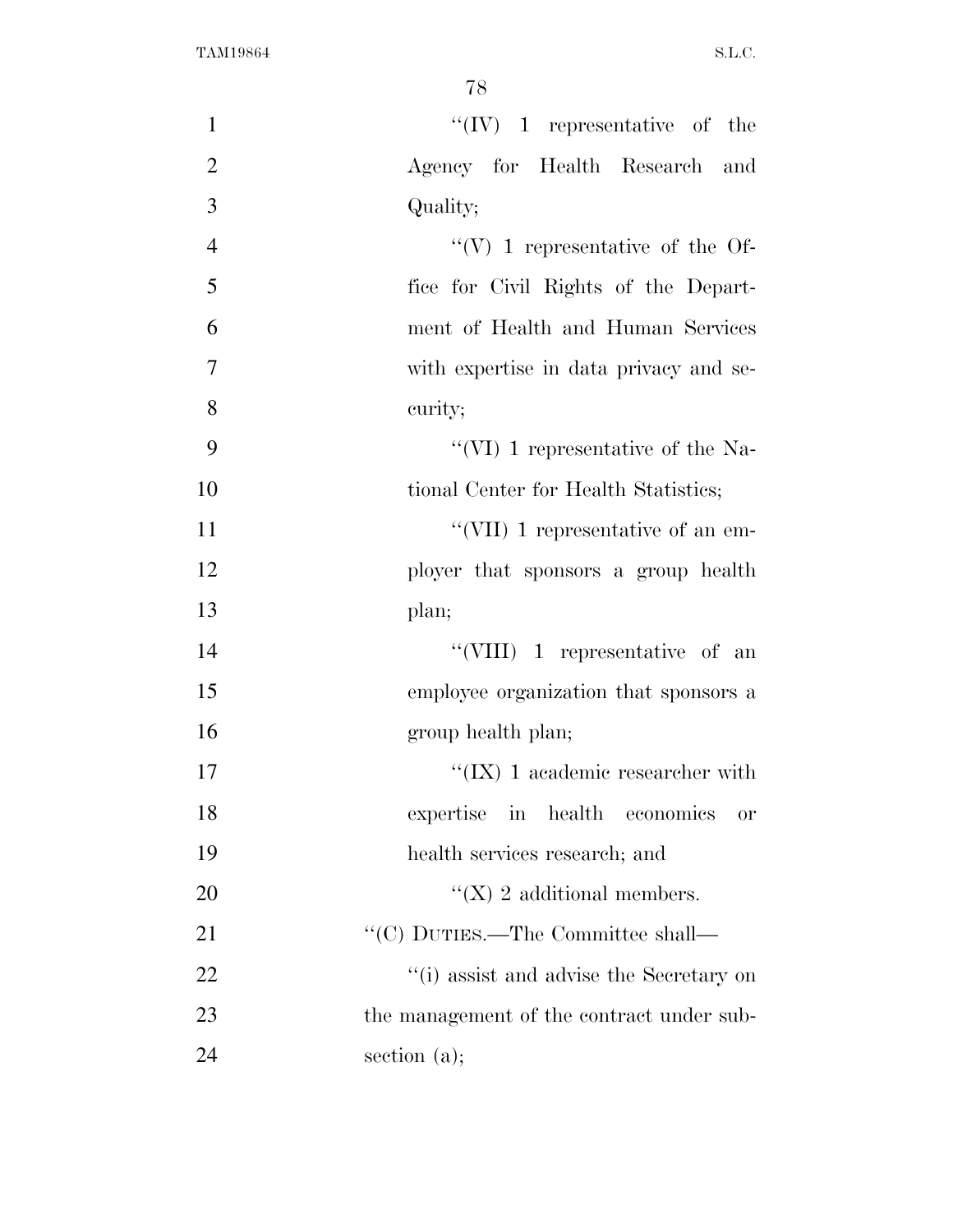| $\mathbf{1}$   | "(ii) assist and advise the entity re-             |
|----------------|----------------------------------------------------|
| $\overline{2}$ | ceiving the contract under subsection (a) in       |
| 3              | establishing—                                      |
| $\overline{4}$ | $``(I)$ the scope and format of the                |
| 5              | data to be submitted under subsection              |
| 6              | (d);                                               |
| 7              | $``(II)$ the appropriate uses of                   |
| 8              | data by authorized users, including                |
| 9              | developing standards for the approval              |
| 10             | of requests by organizations to access             |
| 11             | and use the data; and                              |
| 12             | "(III) the appropriate formats                     |
| 13             | and methods for making reports and                 |
| 14             | analyses based on the database to the              |
| 15             | public;                                            |
| 16             | "(iii) make reports, as appropriate, to            |
| 17             | the Secretary and Congress on the oper-            |
| 18             | ation of the database and opportunities to         |
| 19             | better achieve the objectives of this section;     |
| 20             | and                                                |
| 21             | "(iv) establish objectives for research            |
| 22             | and public reporting.                              |
| 23             | "(4) STATE REQUIREMENTS.—A State may re-           |
| 24             | quire health insurance issuers and other payers to |
| 25             | submit claims data to the database established     |
|                |                                                    |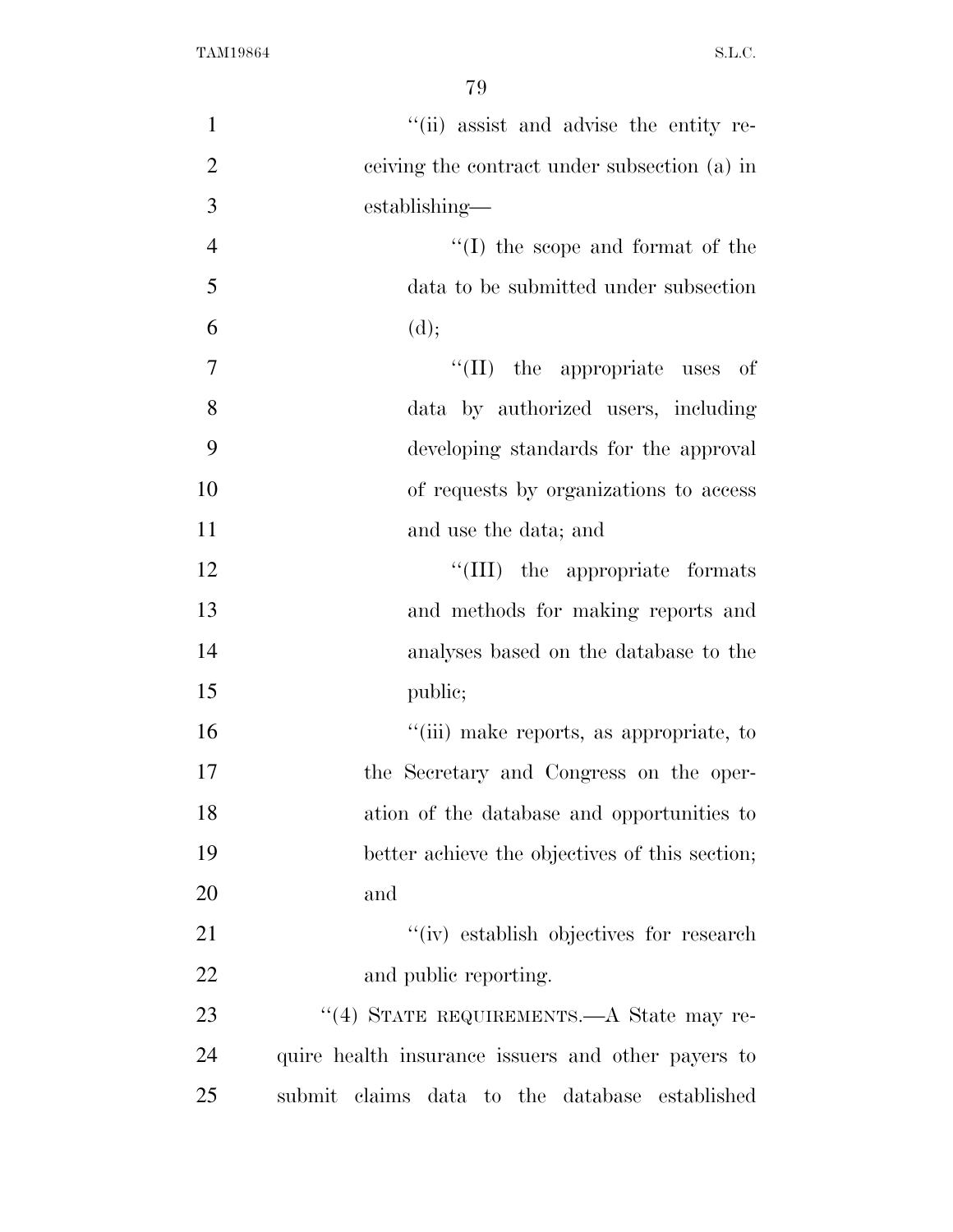| $\mathbf{1}$   | under this section, provided that such data is sub-   |
|----------------|-------------------------------------------------------|
| $\overline{2}$ | mitted in a form and manner established by the Sec-   |
| 3              | retary, and pursuant to subsection $(d)(4)(B)$ .      |
| $\overline{4}$ | "(c) CONTRACT REQUIREMENTS.—                          |
| 5              | $\cdot$ (1) COMPETITIVE PROCEDURES.—The<br>- Sec-     |
| 6              | retary shall enter into the contract under subsection |
| 7              | (a) using full and open competition procedures pur-   |
| 8              | suant to chapter 33 of title 41, United States Code.  |
| 9              | "(2) ELIGIBLE ENTITIES.—To be eligible to             |
| 10             | enter into a contract described in subsection (a), an |
| 11             | entity shall—                                         |
| 12             | $\lq\lq$ be a private nonprofit entity governed       |
| 13             | by a board that includes representatives of the       |
| 14             | academic research community and individuals           |
| 15             | with expertise in employer-sponsored insurance,       |
| 16             | research using health care claims data and ac-        |
| 17             | tuarial analysis;                                     |
| 18             | $\lq\lq (B)$ conduct its business in an open and      |
| 19             | transparent manner that provides the oppor-           |
| 20             | tunity for public comment on its activities; and      |
| 21             | $\lq\lq$ (C) hold an active certification as a quali- |
| 22             | fied entity under section 1874(e) of the Social       |
| 23             | Security Act (or any successor program).              |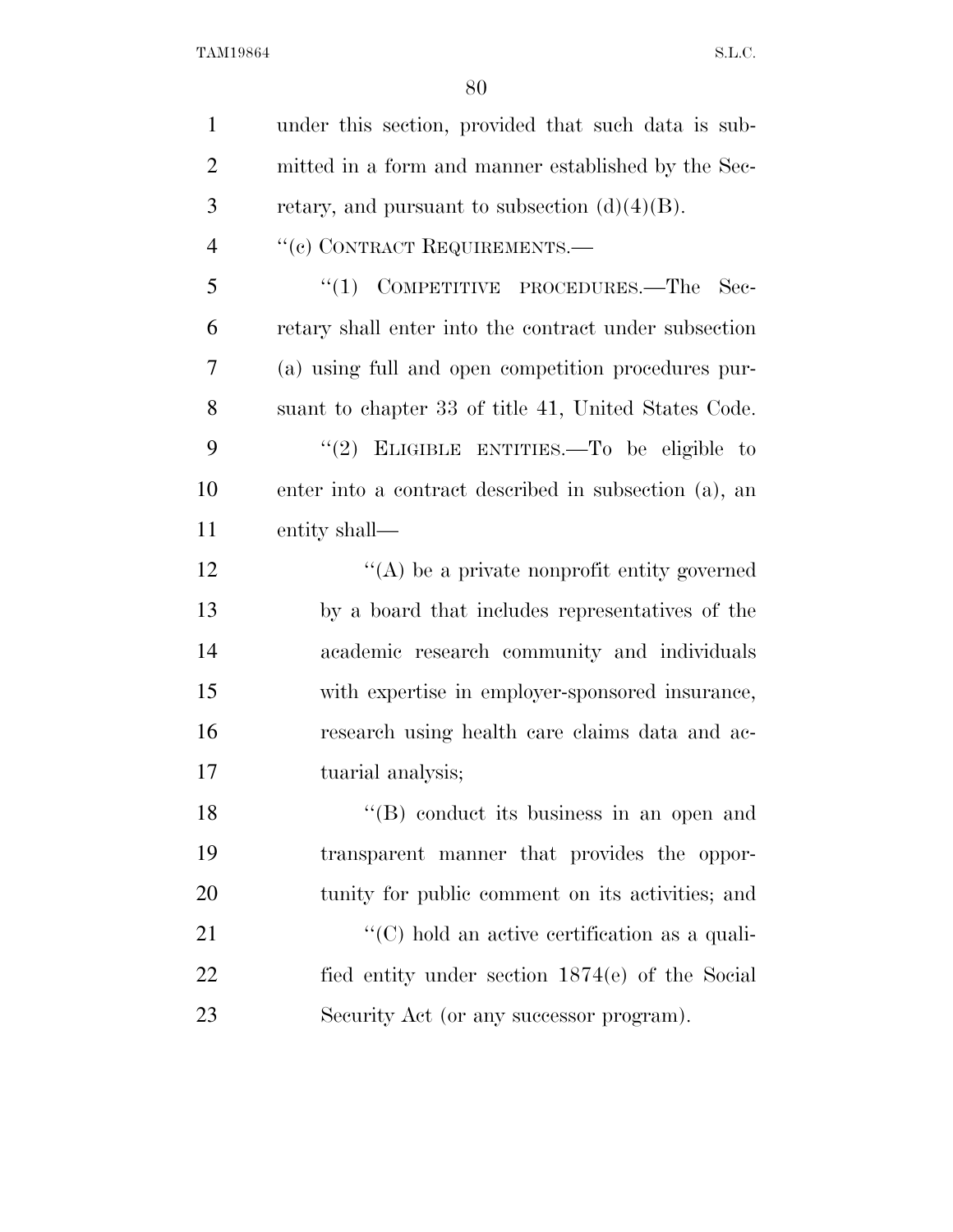| $\mathbf{1}$   | "(3) CONSIDERATIONS.—In awarding the con-             |
|----------------|-------------------------------------------------------|
| $\overline{2}$ | tract under subsection (a), the Secretary shall con-  |
| 3              | sider an entity's experience in—                      |
| $\overline{4}$ | "(A) health care claims data collection, ag-          |
| 5              | gregation, quality assurance, analysis, and secu-     |
| 6              | rity;                                                 |
| 7              | "(B) supporting academic research<br>on               |
| 8              | health costs, spending, and utilization for and       |
| 9              | by privately insured patients;                        |
| 10             | "(C) working with large health insurance              |
| 11             | issuers and third-party administrators to as-         |
| 12             | semble a national claims database;                    |
| 13             | "(D) effectively collaborating with and en-           |
| 14             | gaging stakeholders to develop reports;               |
| 15             | $\lq\lq(E)$ meeting budgets and timelines, in-        |
| 16             | cluding in connection with report generation;         |
| 17             | and                                                   |
| 18             | $``(F)$ facilitating the creation of, or sup-         |
| 19             | porting, State all-payer claims databases.            |
| 20             | "(4) CONTRACT TERM.—A contract awarded                |
| 21             | under this section shall be for a period of 5 years,  |
| 22             | and may be renewed after a subsequent competitive     |
| 23             | bidding process under this section.                   |
| 24             | "(5) TRANSITION OF CONTRACT.—If the Sec-              |
| 25             | retary, following a competitive process at the end of |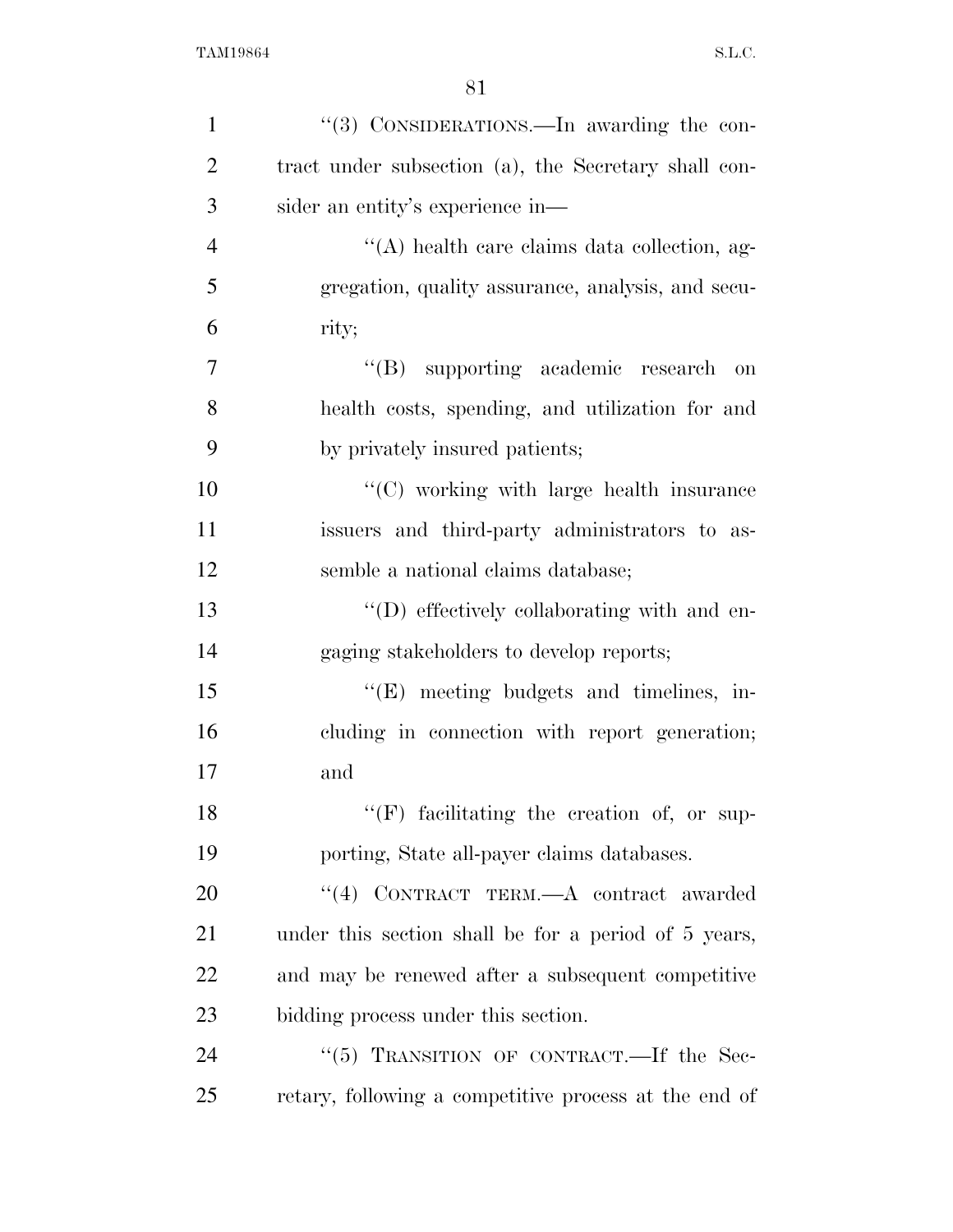| $\mathbf{1}$   | the contract period, selects a new entity to maintain  |
|----------------|--------------------------------------------------------|
| $\overline{2}$ | the database, all data shall be transferred to the new |
| 3              | entity according to a schedule and process to be de-   |
| $\overline{4}$ | termined by the Secretary. Upon termination of a       |
| 5              | contract, no entity may keep data held by the data-    |
| 6              | base or disclose such data to any entity other than    |
| 7              | the entity so designated by the Secretary. The Sec-    |
| 8              | retary shall include enforcement terms in any con-     |
| 9              | tract with an organization chosen under this section,  |
| 10             | to ensure the timely transfer of all data to a new en- |
| 11             | tity in the event of contract termination.             |
| 12             | "(d) RECEIVING HEALTH INFORMATION.—                    |
| 13             | $f'(1)$ REQUIREMENTS.—                                 |
| 14             | "(A) IN GENERAL.—An applicable self-in-                |
| 15             | sured group health plan shall, through its             |
| 16             | health insurance issuer, third-party adminis-          |
| 17             | trator, pharmacy benefit manager, or other en-         |
| 18             | tity designated by the group health plan, elec-        |
| 19             | tronically submit all claims data required pur-        |
| 20             | suant to subparagraph (B) with respect to the          |
| 21             | plan.                                                  |
| 22             | "(B) SCOPE OF INFORMATION AND FOR-                     |
| 23             | MAT OF SUBMISSION.—The entity awarded the              |
| 24             | contract under subsection (a), in consultation         |
| 25             | with the Committee described in subsection             |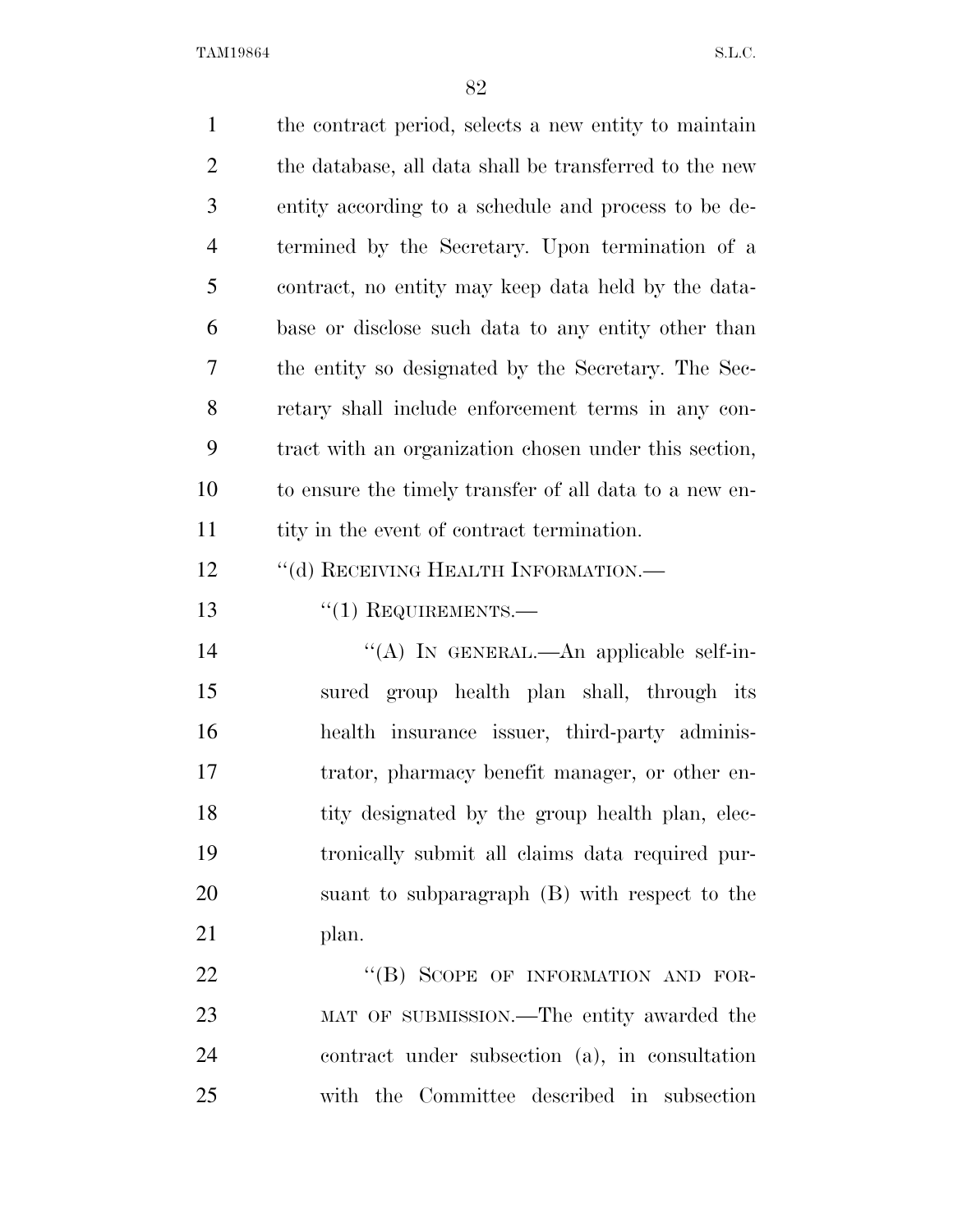(b)(3), and pursuant to the privacy and security 2 requirements of subsection  $(b)(2)$ , shall speci- fy— 4 ''(i) the data elements required to be submitted under subparagraph (A), which shall include all data related to trans- actions described in subparagraphs (A) 8 and  $(E)$  of section 1173(a)(2) of the Social Security Act, including all data elements normally present in such transactions when adjudicated, and enrollment information; and

13 ''(ii) the form and manner for such submissions, including the frequency of 15 such submissions.

16 "(C) DE-IDENTIFICATION OF DATA.—The entity awarded the contract under subsection (a) shall—

 ''(i) establish a process under which data is de-identified in accordance with section 164.514(a) of title 45, Code of Federal Regulations (or any successor reg- ulations), while retaining the ability to link data longitudinally for the purposes of re-search on cost and quality, and the ability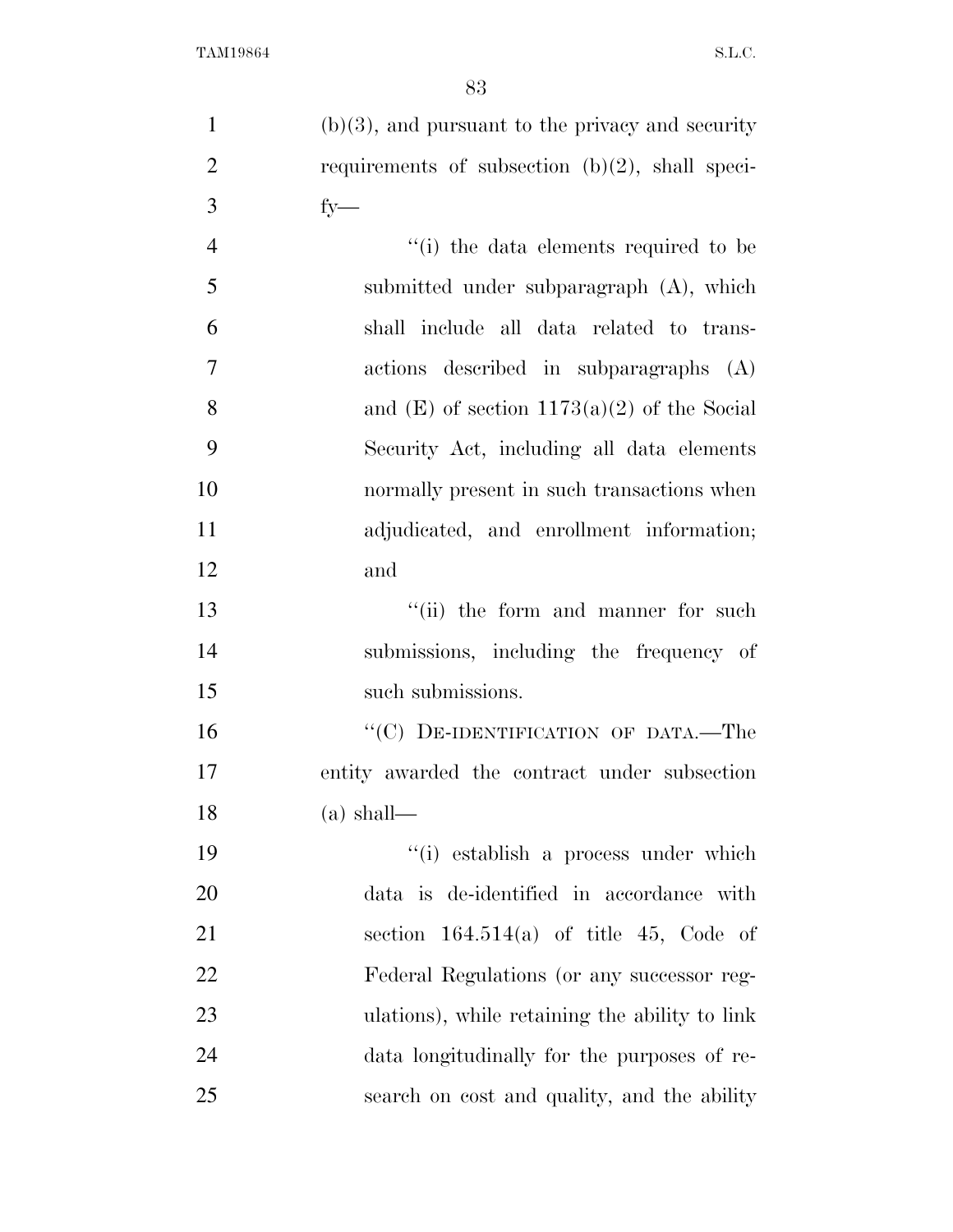| $\mathbf{1}$   | complete risk adjustment and geo-<br>to               |
|----------------|-------------------------------------------------------|
| $\overline{2}$ | graphic analysis;                                     |
| 3              | "(ii) ensure that any third-party sub-                |
| $\overline{4}$ | contractors who perform the de-identifica-            |
| 5              | tion process described in clause (i) retain           |
| 6              | the minimum necessary information to per-             |
| $\overline{7}$ | form such a process, and adhere to effec-             |
| 8              | tive security and encryption practices in             |
| 9              | data storage and transmission;                        |
| 10             | "(iii) store claims and other data col-               |
| 11             | lected under this subsection only in de-              |
| 12             | identified form, in accordance with section           |
| 13             | $164.514(a)$ of title 45, Code of Federal             |
| 14             | Regulations (or any successor regulations);           |
| 15             | and                                                   |
| 16             | "(iv) ensure that data is encrypted, in               |
| 17             | accordance with the regulations promul-               |
| 18             | gated under section $264(c)$ of the Health            |
| 19             | Insurance Portability and Accountability              |
| 20             | Act of 1996.                                          |
| 21             | APPLICABLE SELF-INSURED<br>(2)<br><b>GROUP</b>        |
| 22             | HEALTH PLAN.—For purposes of paragraph (1), a         |
| 23             | self-insured group health plan is an applicable self- |
| 24             | insured group health plan if such plan is self-admin- |
| 25             | istered, or is administered by a health insurance     |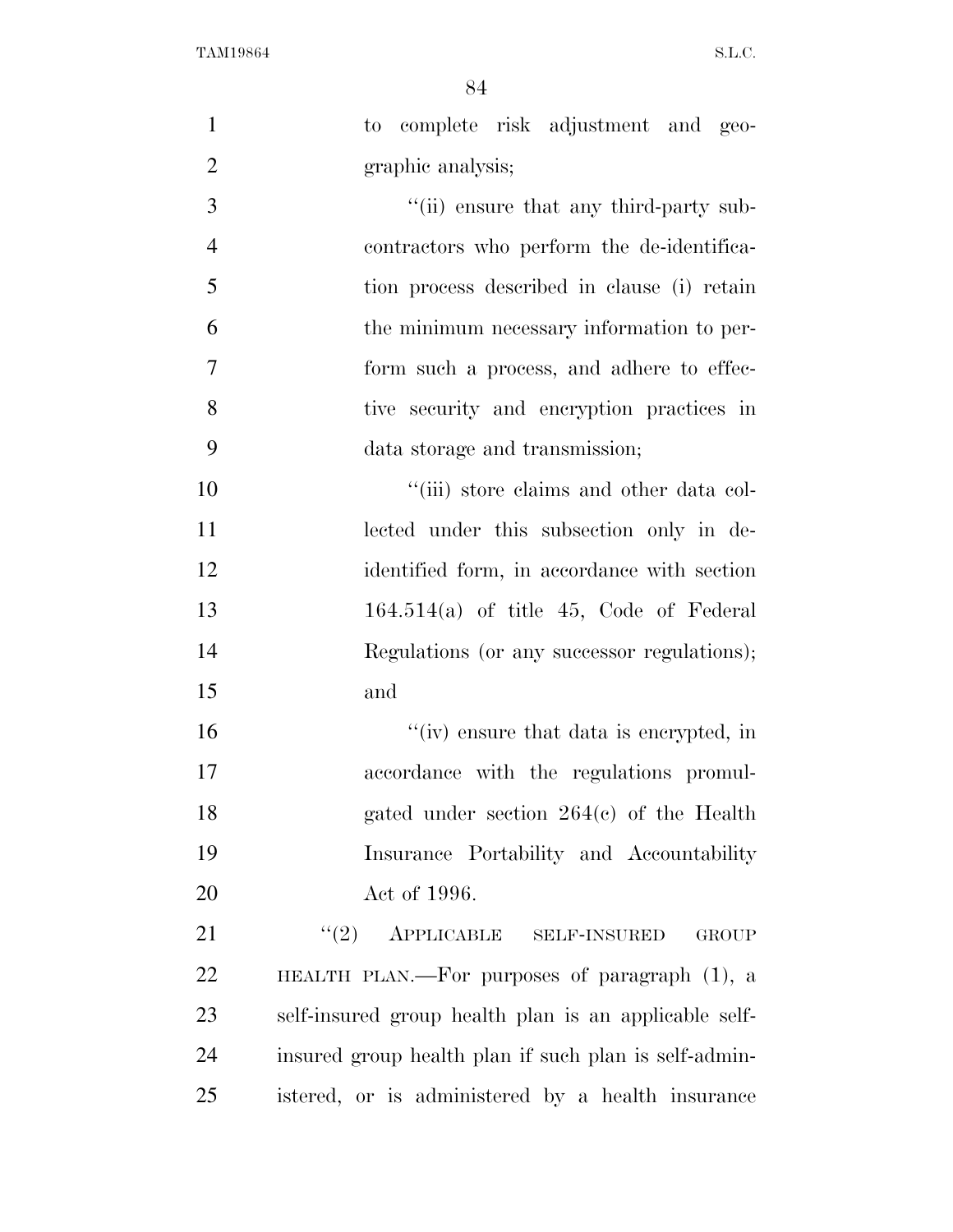| $\mathbf{1}$   | issuer or third-party administrator that meets 1 or    |
|----------------|--------------------------------------------------------|
| $\overline{2}$ | both of the following criteria:                        |
| 3              | $\lq\lq$ . Administers health benefits for more        |
| $\overline{4}$ | than $50,000$ enrollees.                               |
| 5              | "(B) Is one of the 5 largest administrators            |
| 6              | or issuers of self-insured group health plans in       |
| $\overline{7}$ | a State in which such administrator operates,          |
| 8              | as measured by the number of enrollees.                |
| 9              | "(3) ISSUERS AND THIRD-PARTY ADMINISTRA-               |
| 10             | TORS.—In the case of a health insurance issuer or      |
| 11             | third-party administrator that is required under this  |
| 12             | subsection to submit claims data with respect to an    |
| 13             | applicable self-insured group health plan, such issuer |
| 14             | or administrator shall submit claims data with re-     |
| 15             | spect to all self-insured group health plans that the  |
| 16             | issuer or administrator administers, including such    |
| 17             | plans that are not applicable self-insured group       |
| 18             | health plans, as described in paragraph (2).           |
| 19             | $``(4)$ RECEIVING OTHER INFORMATION.—                  |
| 20             | "(A) MEDICARE DATA.—The entity award-                  |
| 21             | ed the contract under subsection (a) shall main-       |
| 22             | tain active certification as a qualified entity        |
| 23             | pursuant to section $1874(e)$ of the Social Secu-      |
| 24             | rity Act for the term of the contract awarded          |
| 25             | under subsection (a).                                  |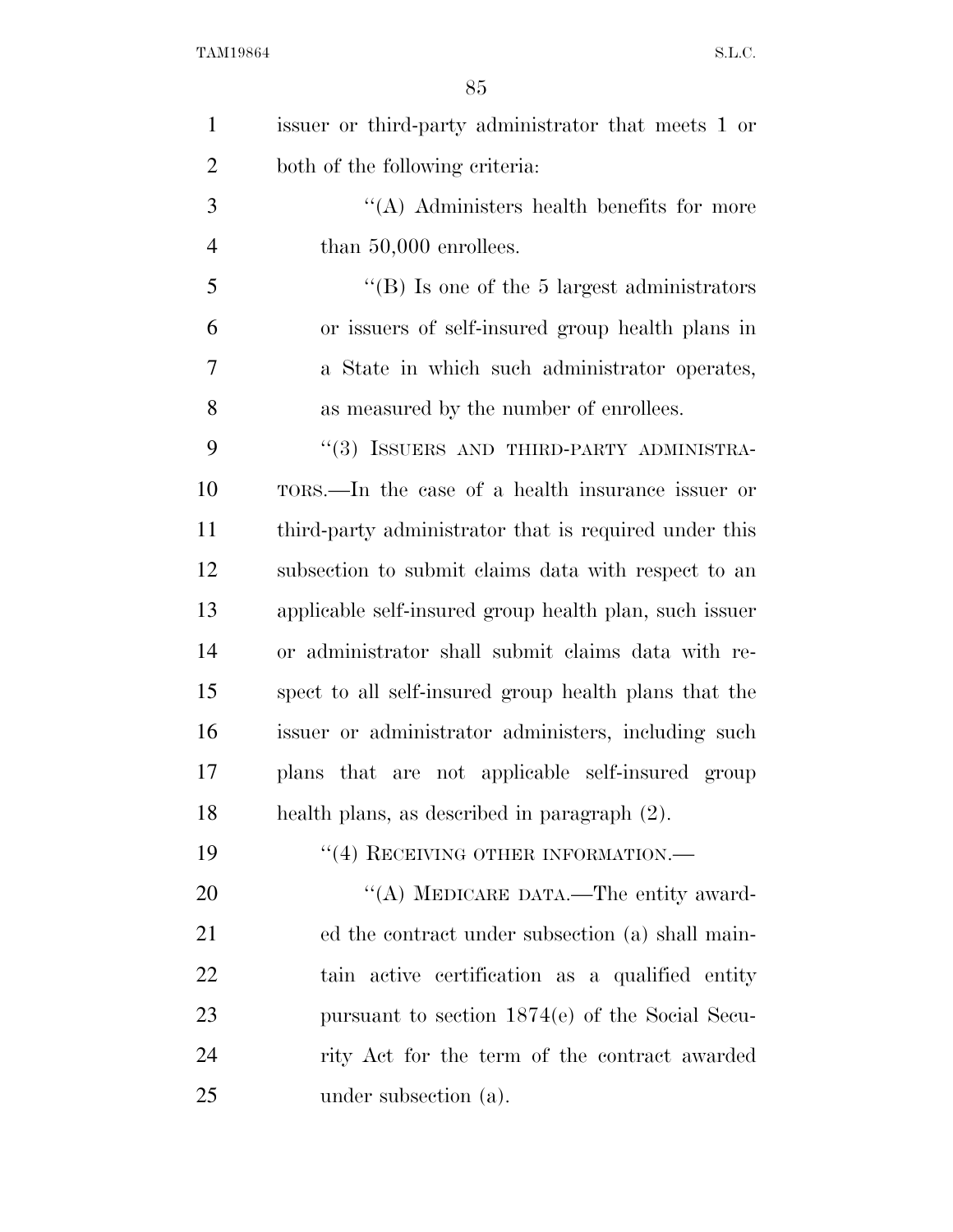| $\mathbf{1}$   | "(B) STATE DATA.—The entity awarded                   |
|----------------|-------------------------------------------------------|
| $\overline{2}$ | the contract under subsection (a) shall collect       |
| 3              | data from State all payer claims databases that       |
| $\overline{4}$ | seek access to the database established under         |
| 5              | this section.                                         |
| 6              | "(5) AVAILABILITY OF DATA.—An entity re-              |
| 7              | quired to submit data under this subsection may not   |
| 8              | place any restrictions on the use of such data by au- |
| 9              | thorized users.                                       |
| 10             | "(e) USES OF INFORMATION.-                            |
| 11             | "(1) IN GENERAL.—The entity awarded the               |
| 12             | contract under subsection (a) shall make the data-    |
| 13             | base available to users who are authorized under      |
| 14             | this subsection, at cost, and reports and analyses    |
| 15             | based on the data available to the public with no     |
| 16             | charge.                                               |
| 17             | $``(2)$ AUTHORIZATION OF USERS.—                      |
| 18             | "(A) IN GENERAL.—An entity may request                |
| 19             | authorization by the entity awarded the con-          |
| 20             | tract under subsection (a) for access to the          |
| 21             | database in accordance with this paragraph.           |
| 22             | APPLICATION. An entity desiring<br>$\lq\lq (B)$       |
| 23             | authorization under this paragraph shall submit       |
| 24             | to the entity awarded the contract an applica-        |
| 25             | tion for such access, which shall include—            |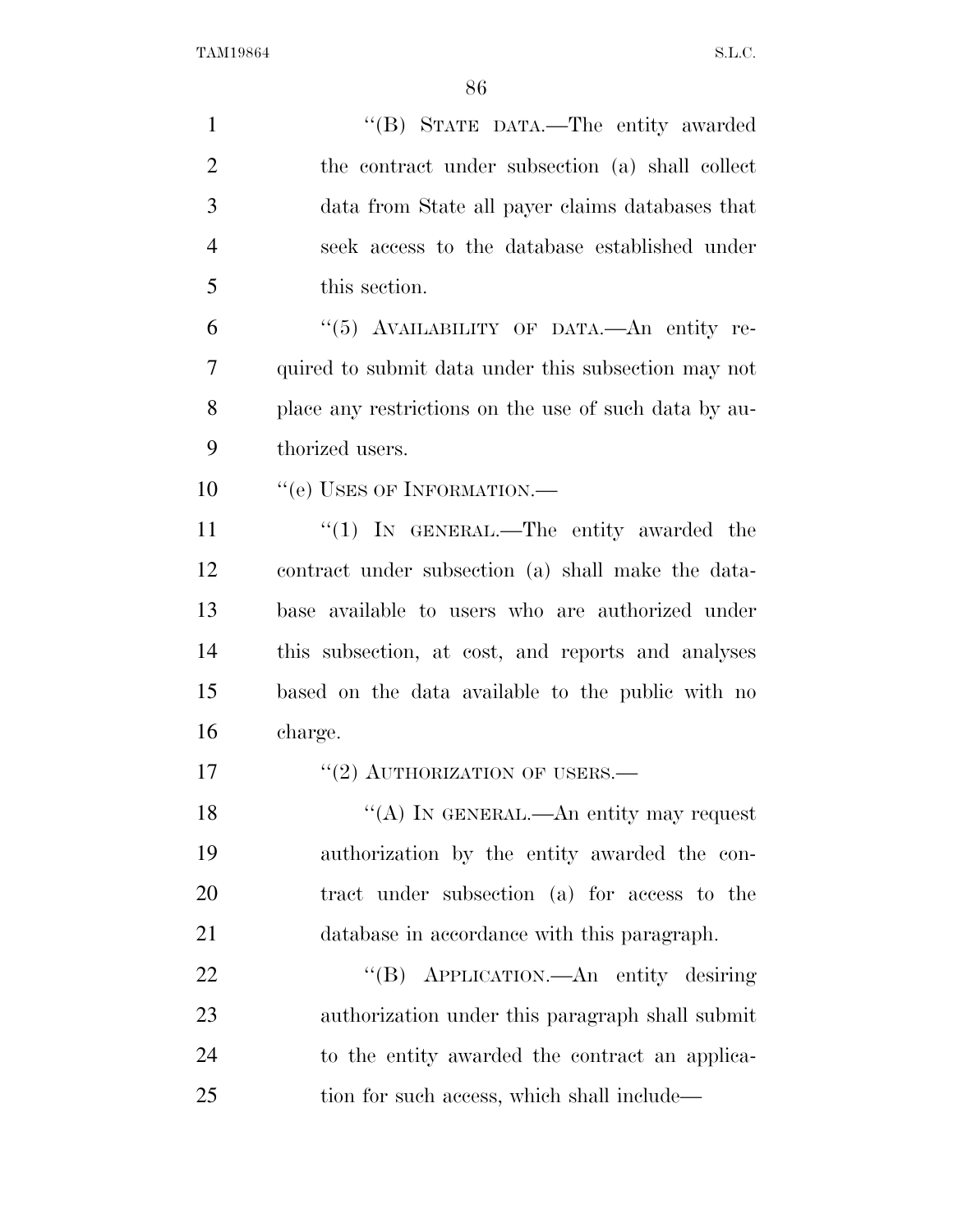| $\mathbf{1}$   | "(i) in the case of an entity requesting    |
|----------------|---------------------------------------------|
| $\overline{2}$ | access for research purposes—               |
| 3              | $\lq\lq$ (I) a description of the uses and  |
| $\overline{4}$ | methodologies for evaluating health         |
| 5              | system performance using such data;         |
| 6              | and                                         |
| 7              | "(II) documentation of approval             |
| 8              | of the research by an institutional re-     |
| 9              | view board, if applicable for a par-        |
| 10             | ticular plan of research; or                |
| 11             | "(ii) in the case of an entity such as      |
| 12             | employer, health insurance issuer,<br>an    |
| 13             | third-party administrator, or health care   |
| 14             | provider, requesting access for the purpose |
| 15             | of quality improvement or cost-contain-     |
| 16             | ment, a description of the intended uses    |
| 17             | for such data.                              |
| 18             | $``$ (C) REQUIREMENTS.—                     |
| 19             | "(i) RESEARCH.—Upon approval of             |
| 20             | an application for research purposes under  |
| 21             | subparagraph $(B)(i)$ , the authorized user |
| 22             | shall enter into a data use and confiden-   |
| 23             | tiality agreement with the entity awarded   |
| 24             | the contract under subsection (a), which    |
| 25             | shall include a prohibition on the disclo-  |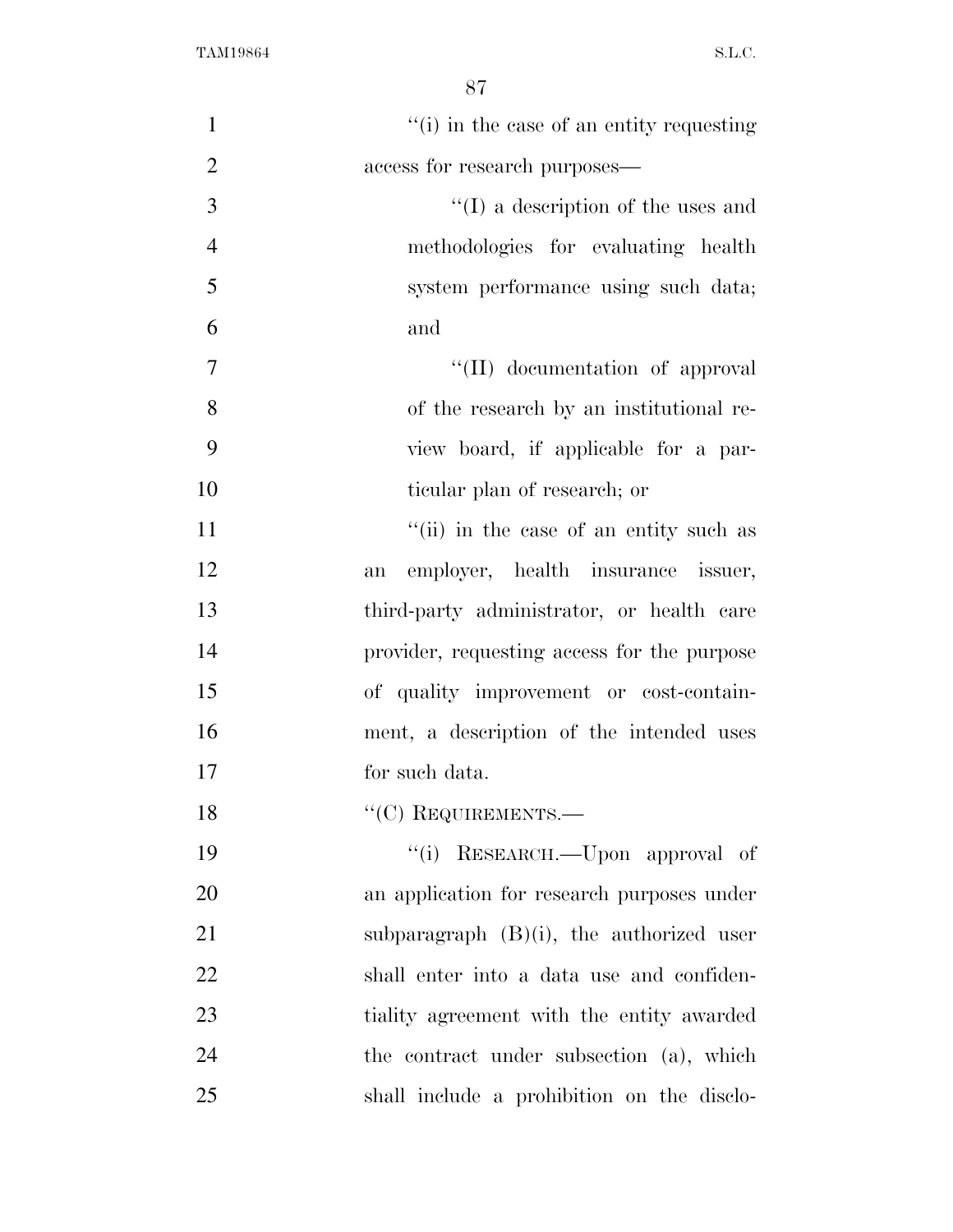| $\mathbf{1}$   | sure of protected health information and      |
|----------------|-----------------------------------------------|
| $\overline{2}$ | proprietary financial information.            |
| 3              | ``(ii)<br><b>QUALITY IMPROVEMENT</b><br>AND   |
| 4              | COST-CONTAINMENT.—In consultation with        |
| 5              | the Committee described in subsection         |
| 6              | $(b)(3)$ , the Secretary shall, through rule- |
| 7              | making, establish the form and manner in      |
| 8              | which authorized users described in sub-      |
| 9              | paragraph (B)(ii) may access data. Data       |
| 10             | provided to such authorized users shall be    |
| 11             | provided in a form and manner such that       |
| 12             | users may not obtain individually identifi-   |
| 13             | able price information with respect to di-    |
| 14             | rect competitors. Upon approval, such au-     |
| 15             | thorized user shall enter into a data use     |
| 16             | and confidentiality agreement with the en-    |
| 17             | tity.                                         |
| 18             | "(iii) CUSTOMIZED REPORTS.—Em-                |
| 19             | ployers and employer organizations may        |
| 20             | request customized reports from the entity    |
| 21             | awarded the contract under subsection (a),    |
| 22             | at cost, subject to the requirements of this  |
| 23             | section with respect to privacy, security,    |
| 24             | and proprietary financial information.        |
| 25             | "(f) FUNDING.—                                |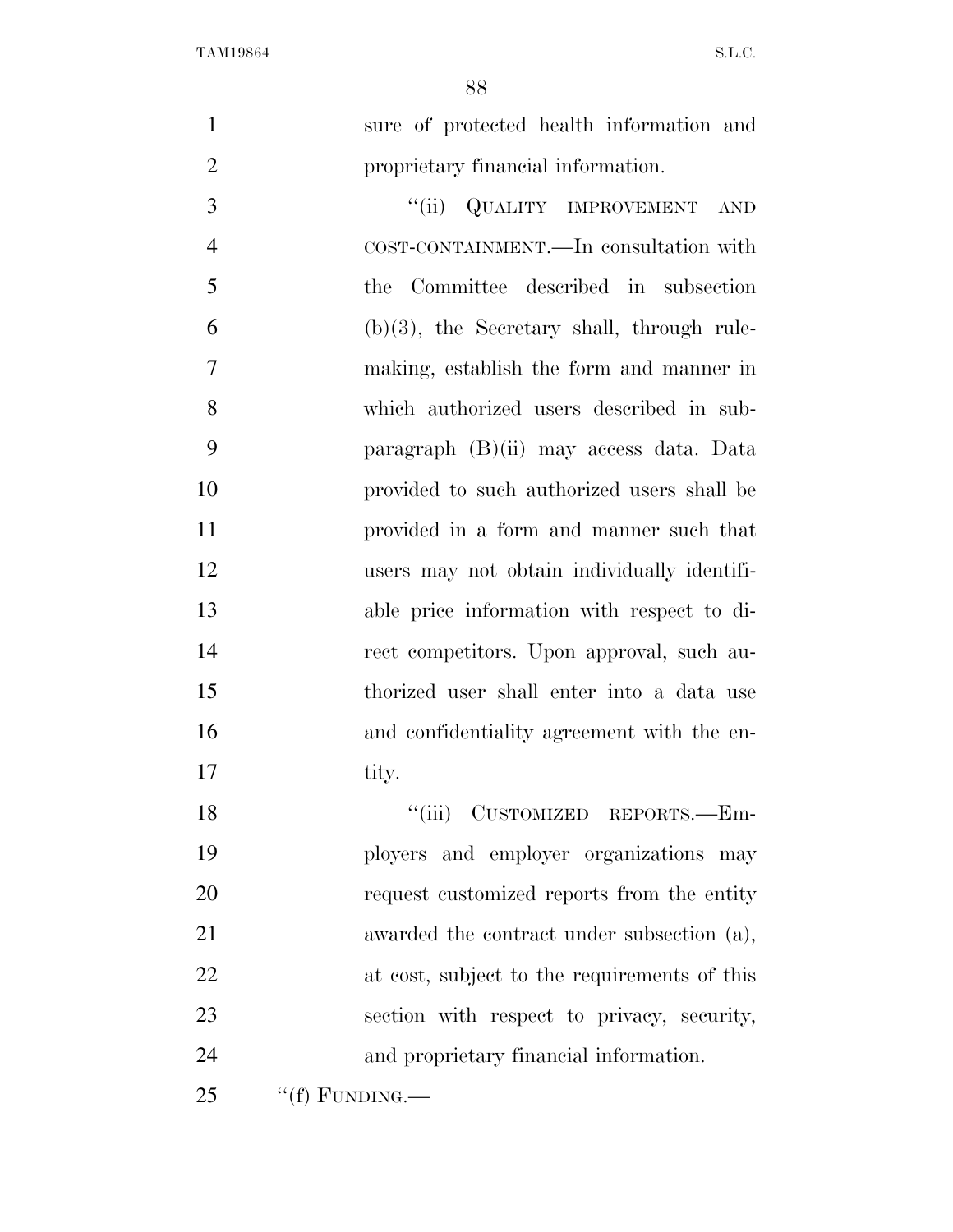| $\mathbf{1}$   | "(1) INITIAL FUNDING.—There are authorized             |
|----------------|--------------------------------------------------------|
| $\overline{2}$ | to be appropriated, and there are appropriated, out    |
| 3              | of monies in the Treasury not otherwise appro-         |
| $\overline{4}$ | priated, $$20,000,000$ for fiscal year 2020, for the   |
| 5              | implementation of the initial contract and establish-  |
| 6              | ment of the database under this section.               |
| 7              | "(2) ONGOING FUNDING.—There are author-                |
| 8              | ized to be appropriated $$15,000,000$ for each of fis- |
| 9              | cal years 2021 through 2025, for purposes of car-      |
| 10             | rying out this section (other than the grant program   |
| 11             | under subsection $(h)$ ).                              |
| 12             | "(g) ANNUAL REPORT.—                                   |
| 13             | "(1) SUBMISSION.—Not later than March 1,               |
| 14             | 2021, and March 1 of each year thereafter, the enti-   |
| 15             | ty receiving the contract under subsection (a) shall   |
| 16             | submit to Congress, the Secretary of Labor, and the    |
| 17             | Secretary of Health and Human Services, and pub-       |
| 18             | lish online for access by the general public, a report |
| 19             | containing a description of-                           |
| 20             | $\lq\lq$ trends in the price, utilization, and         |
| 21             | total spending on health care services, including      |
| 22             | a geographic analysis of differences in such           |
| 23             | trends;                                                |
| 24             | "(B) progress towards the objectives of                |
| 25             | this section; and                                      |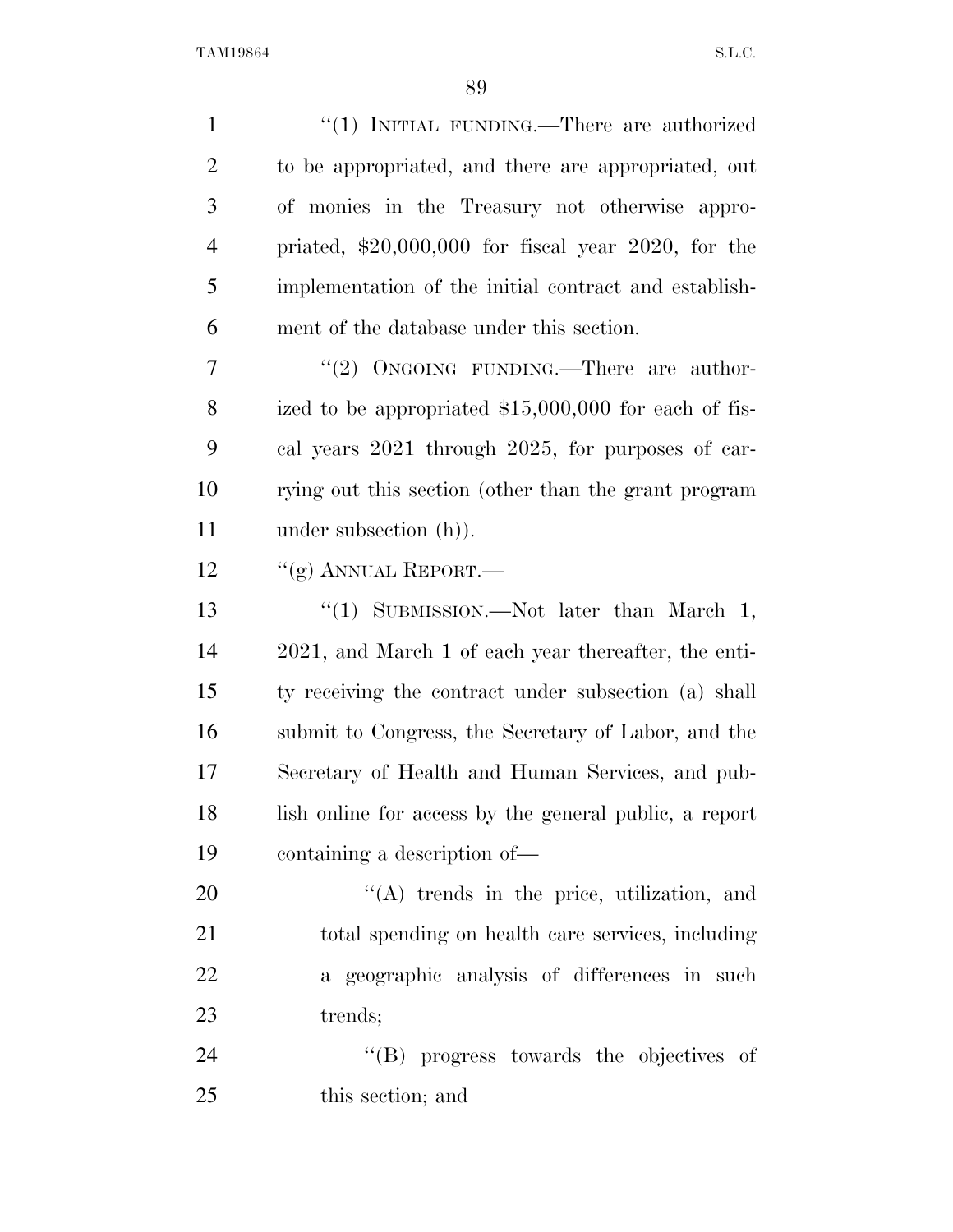| $\mathbf{1}$   | $\lq\lq$ (C) the performance by the entity of the      |
|----------------|--------------------------------------------------------|
| $\overline{2}$ | duties required under such contract.                   |
| 3              | "(2) PUBLIC REPORTS AND RESEARCH.—The                  |
| 4              | entity receiving a contract under subsection (a)       |
| 5              | shall, in coordination with authorized users, make     |
| 6              | analyses and research available to the public on an    |
| 7              | ongoing basis to promote the objectives of this sec-   |
| 8              | tion.                                                  |
| 9              | "(h) GRANTS TO STATES.-                                |
| 10             | "(1) IN GENERAL.—The Secretary, in consulta-           |
| 11             | tion with the Secretary of Health and Human Serv-      |
| 12             | ices, may award grants to States for the purpose of    |
| 13             | establishing and maintaining State all-payer claims    |
| 14             | databases that improve transparency of data in         |
| 15             | order to meet the goals of subsection $(a)(1)$ .       |
| 16             | "(2) REQUIREMENT.—To be eligible to receive            |
| 17             | the funding under paragraph (1), a State shall sub-    |
| 18             | mit data to the database as described in subsection    |
| 19             | $(b)(1)(C)$ , using the format described in subsection |
| 20             | (d)(1).                                                |
| 21             | "(3) FUNDING.—There is authorized to be ap-            |
| <u>22</u>      | propriated \$100,000,000 for the period of fiscal      |
| 23             | years 2020 through 2029 for purposes of carrying       |
| 24             | out the grant program under this subsection.           |
| 25             | "(i) EXEMPTION FROM PUBLIC DISCLOSURE.-                |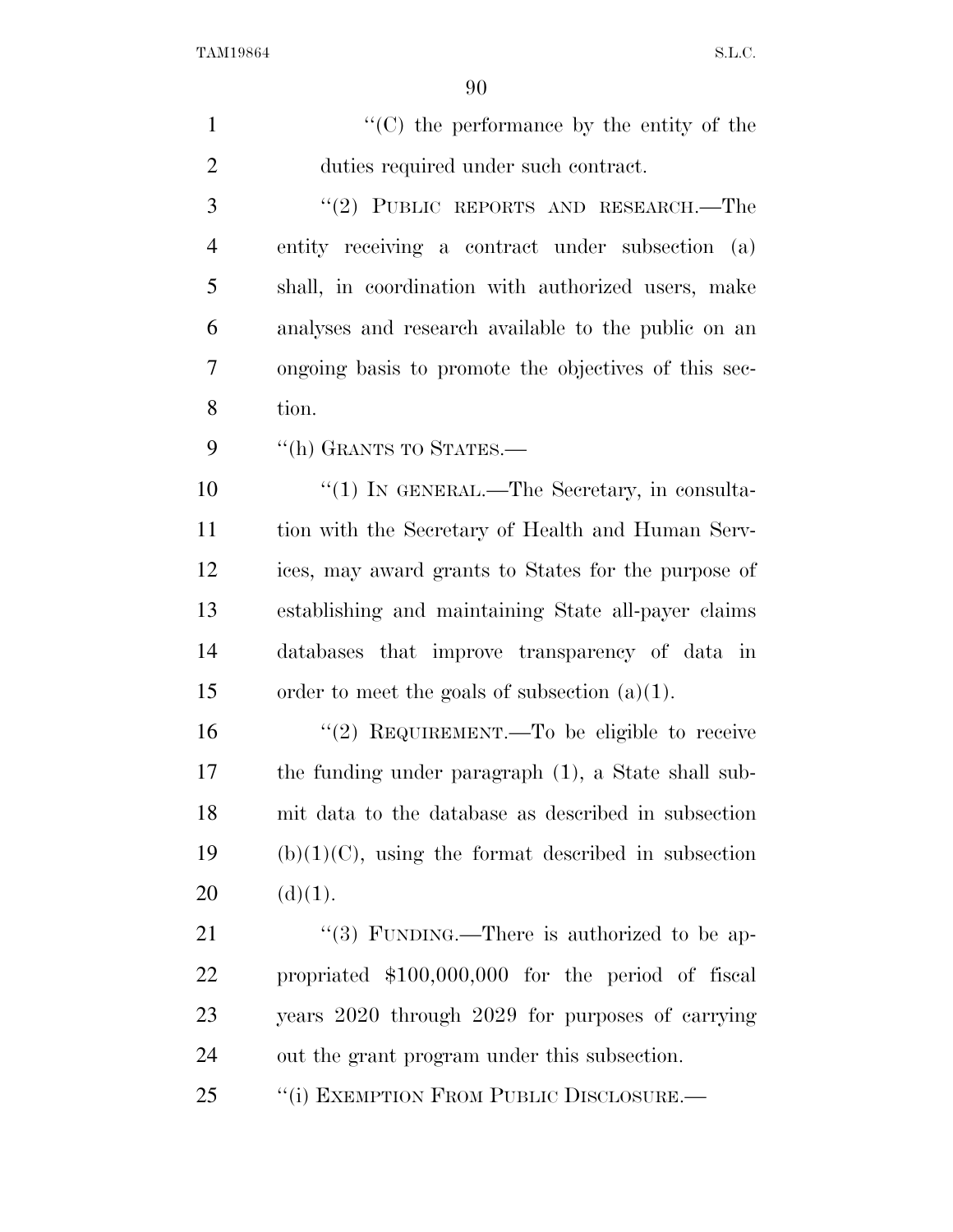1 "(1) IN GENERAL.—Claims data provided to the database, and the database itself shall not be considered public records and shall be exempt from public disclosure requirements.

5 "(2) RESTRICTIONS ON USES FOR CERTAIN PROCEEDINGS.—Data disclosed to authorized users shall not be subject to discovery or admission as public information, or evidence in judicial or admin- istrative proceedings without consent of the affected parties.

11 "(j) DEFINITIONS.—

 ''(1) PROTECTED HEALTH INFORMATION.—The term 'protected health information' has the meaning given such term in section 160.103 of title 45, Code of Federal Regulations (or any successor regula-tions).

17 "(2) PROPRIETARY FINANCIAL INFORMATION.— The term 'proprietary financial information' means data that would disclose the terms of a specific con- tract between an individual health care provider or facility and a specific group health plan, Medicaid managed care organization or other managed care entity, or health insurance issuer offering group or individual coverage.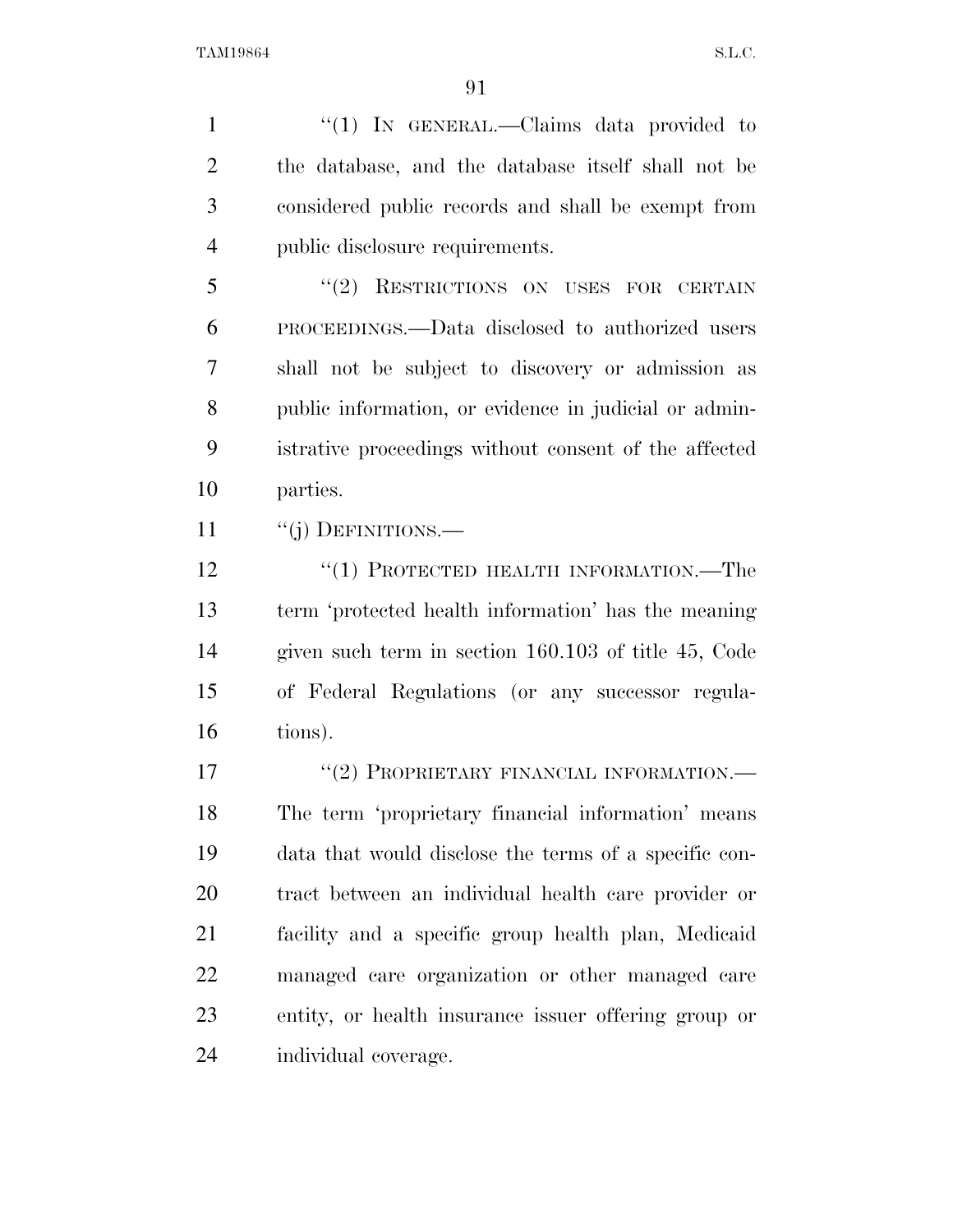| $\mathbf{1}$ | "(k) RULE OF CONSTRUCTION.—Nothing in this sec-             |
|--------------|-------------------------------------------------------------|
| 2            | tion shall be construed to affect or modify enforcement     |
| 3            | of the privacy, security, or breach notification rules pro- |
| 4            | mulgated under section $264(e)$ of the Health Insurance     |
| 5            | Portability and Accountability Act of 1996 (or successor    |
| 6            | regulations).".                                             |
| 7            | (b) GAO REPORT.-                                            |
| 8            | (1) IN GENERAL.—The Comptroller General of                  |
| 9            | the United States shall conduct a study on—                 |
| 10           | (A) the performance of the entity awarded                   |
| 11           | a contract under section $735(a)$ of the Em-                |
| 12           | ployee Retirement Income Security Act of 1974,              |
| 13           | as added by subsection (a), under such con-                 |
| 14           | tract;                                                      |
| 15           | (B) the privacy and security of the infor-                  |
| 16           | mation reported to the entity; and                          |
| 17           | (C) the costs incurred by such entity in                    |
| 18           | performing such duties.                                     |
| 19           | (2) REPORTS.—Not later than 2 years after the               |
| 20           | effective date of the first contract entered into under     |
| 21           | section $735(a)$ of the Employee Retirement Income          |
| 22           | Security Act of 1974, as added by subsection $(a)$ ,        |
| 23           | and again not later than 4 years after such effective       |
| 24           | date, the Comptroller General of the United States          |
| 25           | shall submit to Congress a report containing the re-        |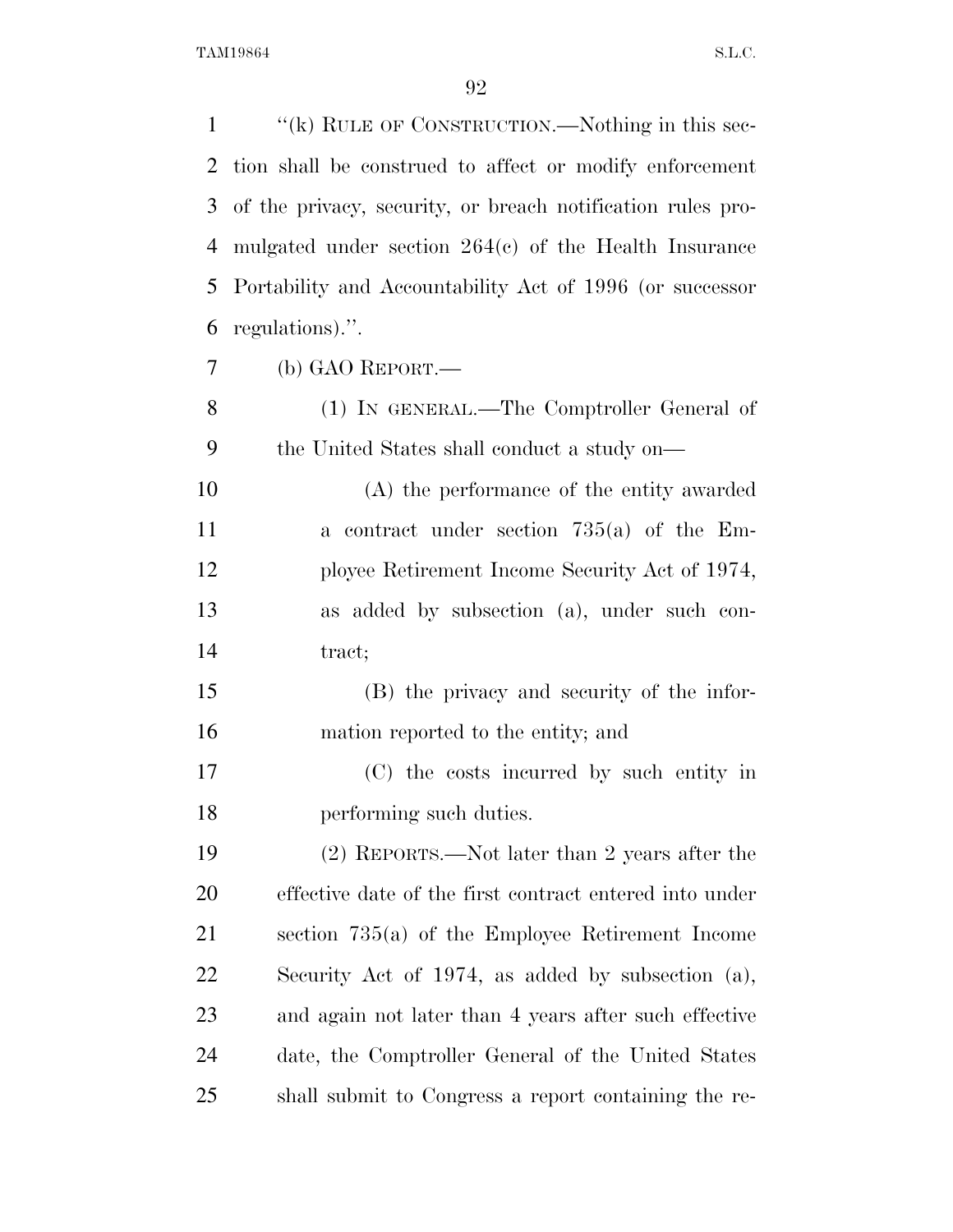sults of the study conducted under paragraph (1), together with recommendations for such legislation and administrative action as the Comptroller Gen- eral determines appropriate. (c) CLERICAL AMENDMENT.—The table of contents in section 1 of the Employee Retirement Income Security Act of 1974 is amended by inserting after the item relat- ing to section 734 the following new item: ''Sec. 735. Designation of a nongovernmental, nonprofit transparency organization to lower Americans' health care costs.''. **SEC. 304. PROTECTING PATIENTS AND IMPROVING THE AC-CURACY OF PROVIDER DIRECTORY INFOR-**

### **MATION.**

 Subpart II of part A of title XXVII of the Public Health Service Act (42 U.S.C. 300gg-11 et seq.), as amended by sections 301 and 302, is further amended by adding at the end the following:

**''SEC. 2729C. PROTECTING PATIENTS AND IMPROVING THE** 

 **ACCURACY OF PROVIDER DIRECTORY INFOR-MATION.** 

 ''(a) PATIENT PROTECTIONS.—Beginning on the date that is one year after the date of enactment of this section, a group health plan or a health insurance issuer offering coverage in the individual or group market shall—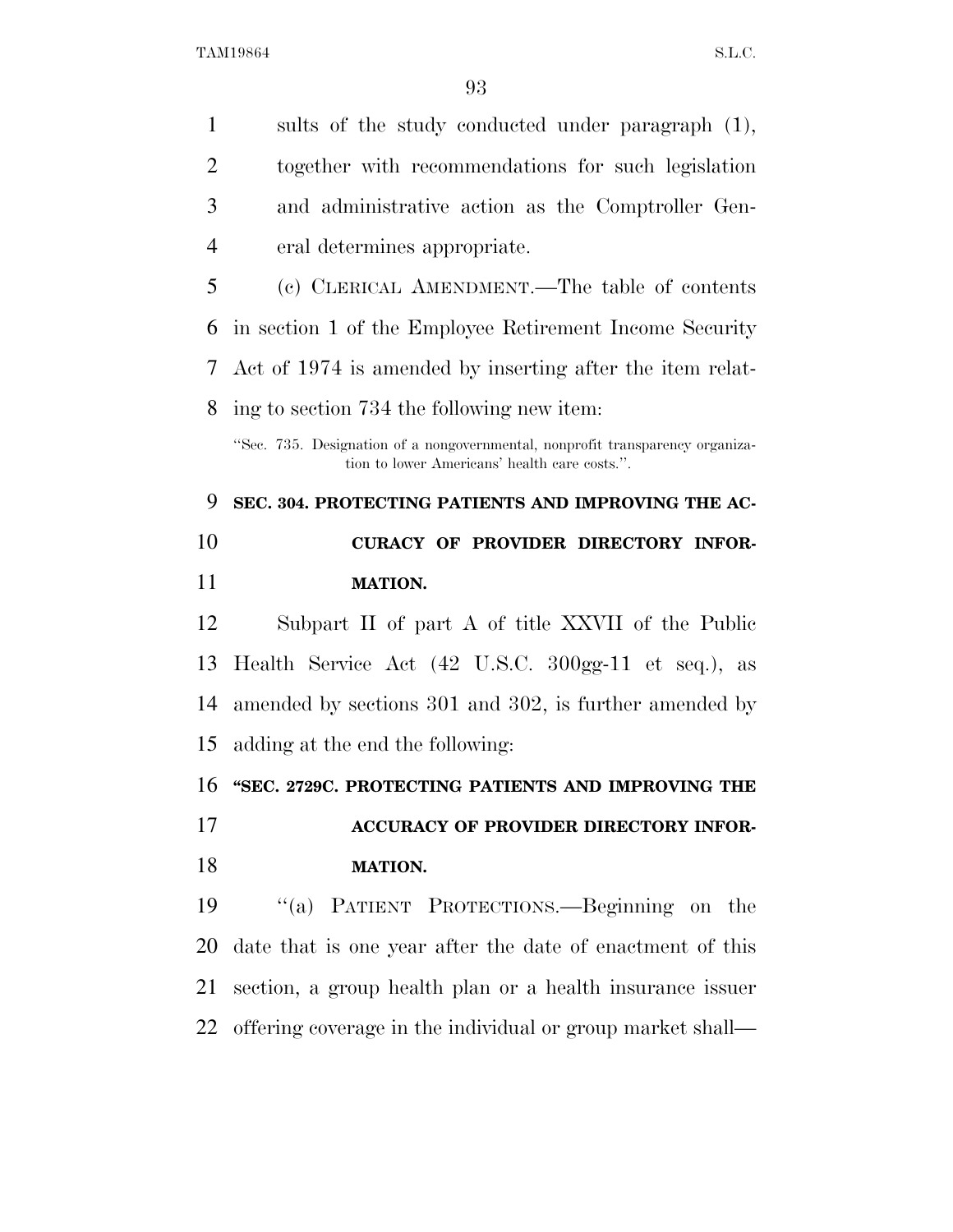| $\mathbf{1}$   | $\cdot$ (1) establish business processes to ensure that |
|----------------|---------------------------------------------------------|
| $\overline{2}$ | all enrollees in such plan or coverage receive proof    |
| 3              | of a health care provider's network status—             |
| $\overline{4}$ | $\lq\lq$ through a written electronic commu-            |
| 5              | nication from the plan or issuer to the enrollee,       |
| 6              | not later than 24 hours after a telephone in-           |
| $\overline{7}$ | quiry is made by such enrollee for such infor-          |
| 8              | mation; and                                             |
| 9              | $\lq\lq (B)$ in real-time through an online health      |
| 10             | care provider directory search tool maintained          |
| 11             | by the plan or issuer; and                              |
| 12             | $\lq(2)$ not apply cost-sharing to an enrollee for      |
| 13             | treatment or services provided by a health care pro-    |
| 14             | vider in excess of the normal cost-sharing applied for  |
| 15             | in-network care (including any balance bill issued by   |
| 16             | the health care provider involved), if such enrollee,   |
| 17             | or health care provider referring such enrollee, can    |
| 18             | demonstrate (based on the electronic information de-    |
| 19             | scribed in paragraph $(1)(A)$ or a copy of the online   |
| 20             | provider directory described in paragraph $(1)(B)$ on   |
| 21             | the date the enrollee attempted to obtain the pro-      |
| 22             | vider's network status) that the enrollee relied on     |
| 23             | the information described in this subsection, regard-   |
| 24             | less of whether the provider's network status or di-    |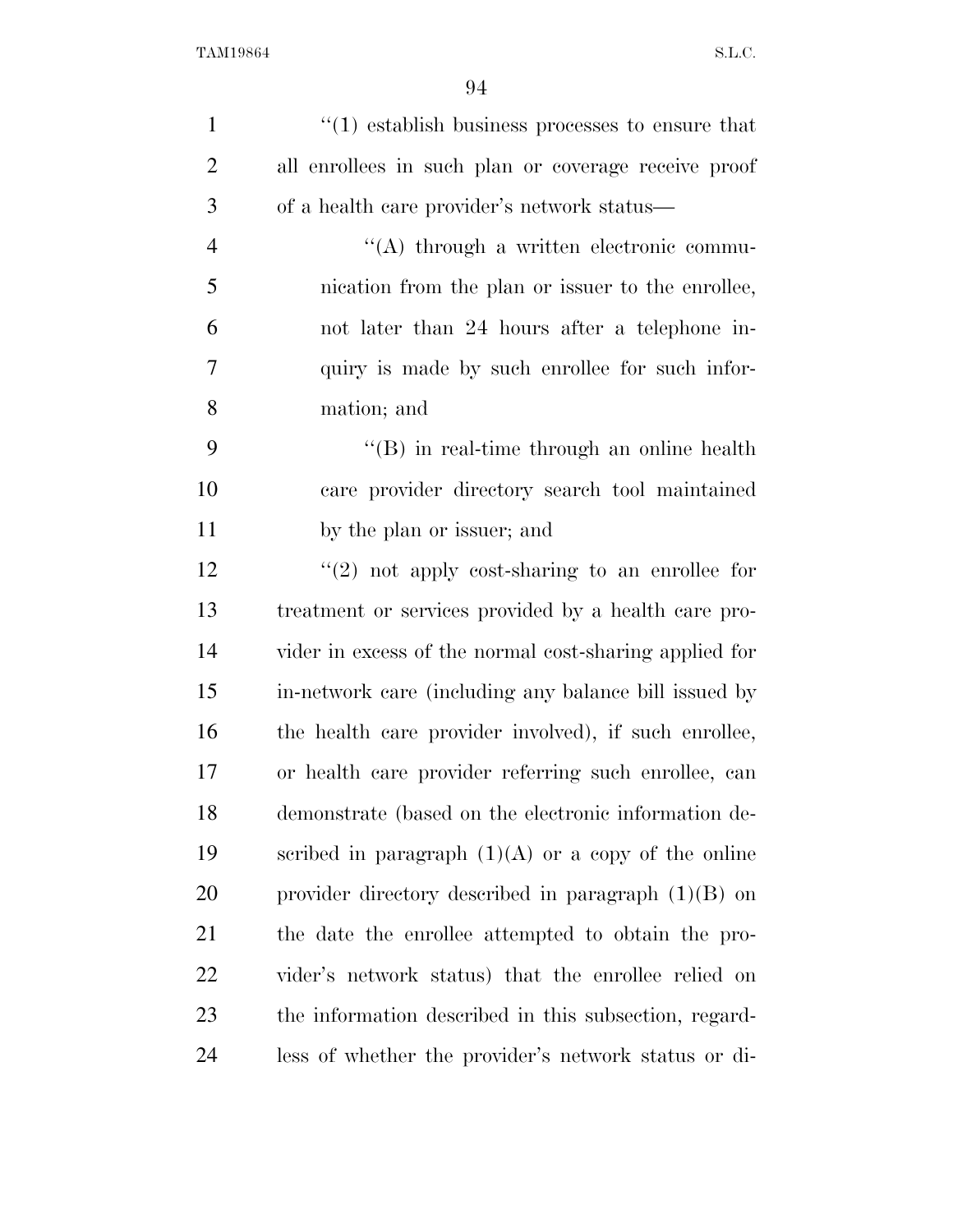rectory information is incorrect, at the time the 2 treatment or services involved was provided.

 ''(b) REFUNDS TO ENROLLEES.—If a health care provider submits a bill to an enrollee in violation of sub- section (a)(2), and the enrollee pays such bill, the provider shall reimburse the enrollee for the full amount paid by the enrollee in excess of the in-network cost-sharing amount for the treatment or services involved, plus inter-est, at an interest rate determined by the Secretary.

10 "(c) ENFORCEMENT.—

 $\frac{1}{2}$  (1) In GENERAL.—Subject to paragraph (2), a health care provider that violates a requirement under subsection (a) or (b) shall be subject to a civil monetary penalty of not more than \$10,000 for each act constituting such violation.

16 "(2) SAFE HARBOR.—The Secretary may waive the penalty described under paragraph (1) with re- spect to a health care provider that unknowingly vio- lates subsection (a) with respect to an enrollee if such provider rescinds the bill involved and, if appli- cable, reimburses the enrollee within 30 days of the date on which the provider billed the enrollee in vio-lation of such subsection.

24 "(3) PROCEDURE.—The provisions of section 1128A of the Social Security Act, other than sub-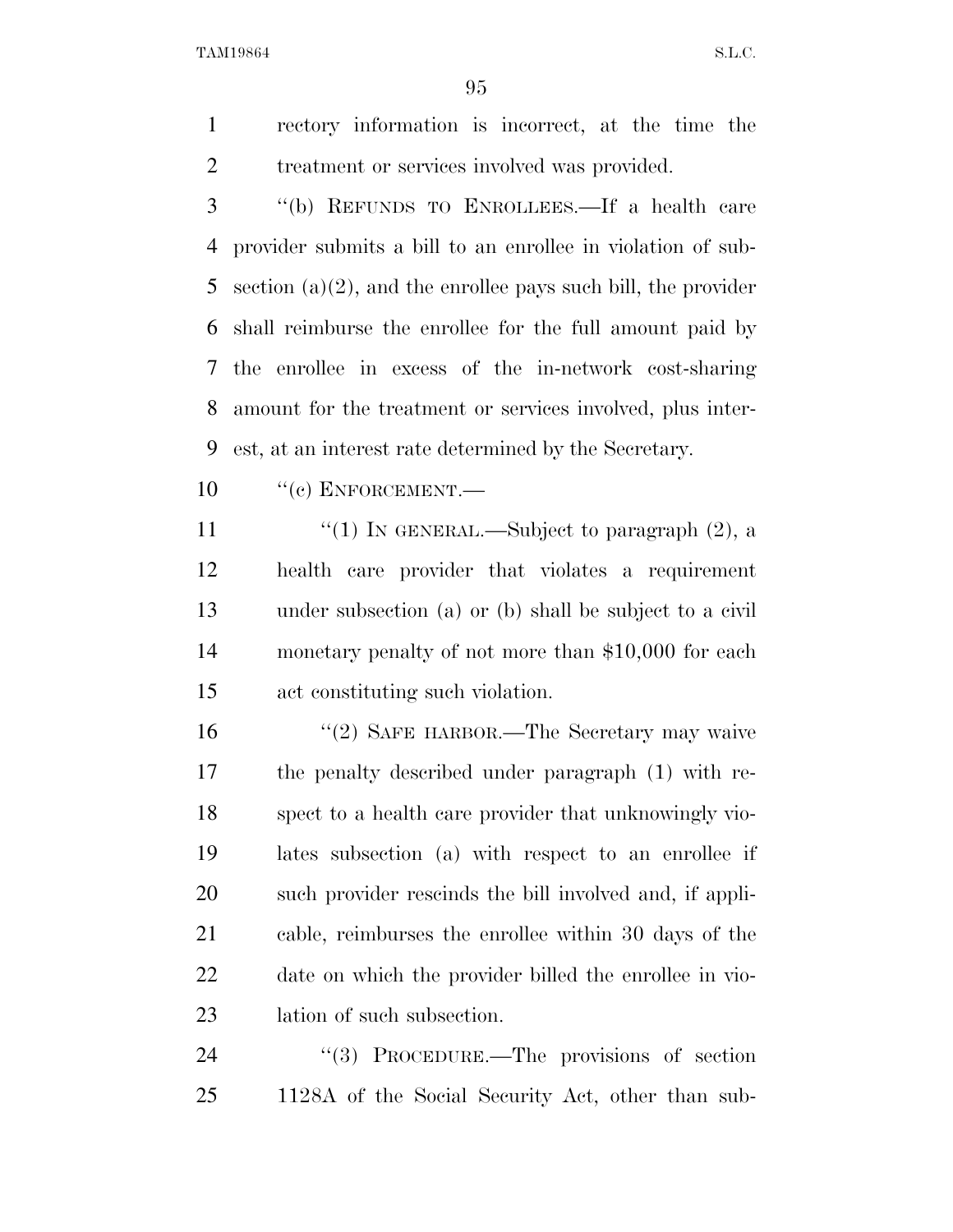sections (a) and (b) and the first sentence of sub-2 section  $(c)(1)$ , shall apply to civil money penalties under this subsection in the same manner as such provisions apply to a penalty or proceeding under section 1128A of the Social Security Act.

 ''(d) BUSINESS PROCESSES.—Beginning on the date that is one year after the date of enactment of this section, a group health plan or a health insurance issuer offering coverage in the individual or group market shall establish business processes to—

 $\frac{1}{2}$  (1) verify and update, at least once every 90 days, an online, core set of health care provider di- rectory information (as defined in subsection (e)) for all network providers; and

15 ''(2) remove network providers from the online directory described in paragraph (1) if such pro- viders have not verified the directory information within the previous 6 months.

 ''(e) PROVIDER DIRECTORY INFORMATION DE- FINED.—For purposes of this section, the term 'provider directory information' shall include the names, addresses, specialty, and telephone numbers of individual health care providers, and the names, addresses, and telephone num-bers of each medical group, clinic, or facility contracted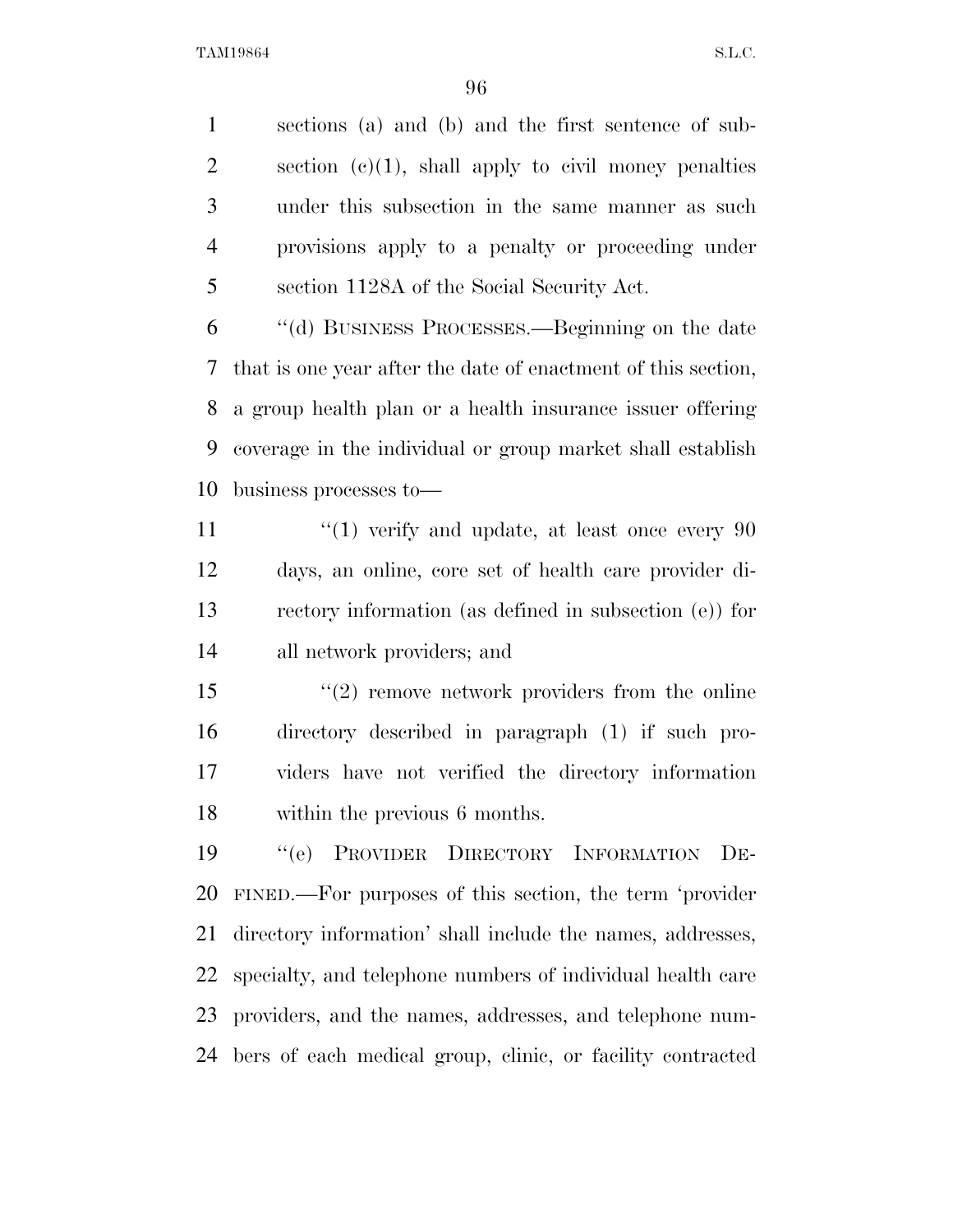to participate in any of the networks of the group health plan or health insurance issuer involved.

 ''(f) RULE OF CONSTRUCTION.—Nothing in this sec- tion shall be construed to preempt or limit any provision of State law relating to health care provider directories or network adequacy.''.

### **SEC. 305. TIMELY BILLS FOR PATIENTS.**

 Part P of title III of the Public Health Service Act (42 U.S.C. 280g et seq.) is amended by adding at the end the following:

#### **''SEC. 399V–7. TIMELY BILLS FOR PATIENTS.**

12 "(a) In GENERAL.—The Secretary shall require—

 ''(1) health care facilities and practitioners to provide to patients a list of services rendered during the visit to such facility or practitioner upon dis-charge; and

17 ''(2) health care facilities and practitioners to send all bills to the patient within 30 business days. ''(b) PAYMENT AFTER BILLING.—No patient may be required to pay a bill for health care services any earlier than 30 business days after receipt of a bill for such serv-ices.

23 "(c) EFFECT OF VIOLATION.

24 "(1) NOTIFICATION AND REFUND REQUIRE-MENTS.—If a facility or practitioner bills a patient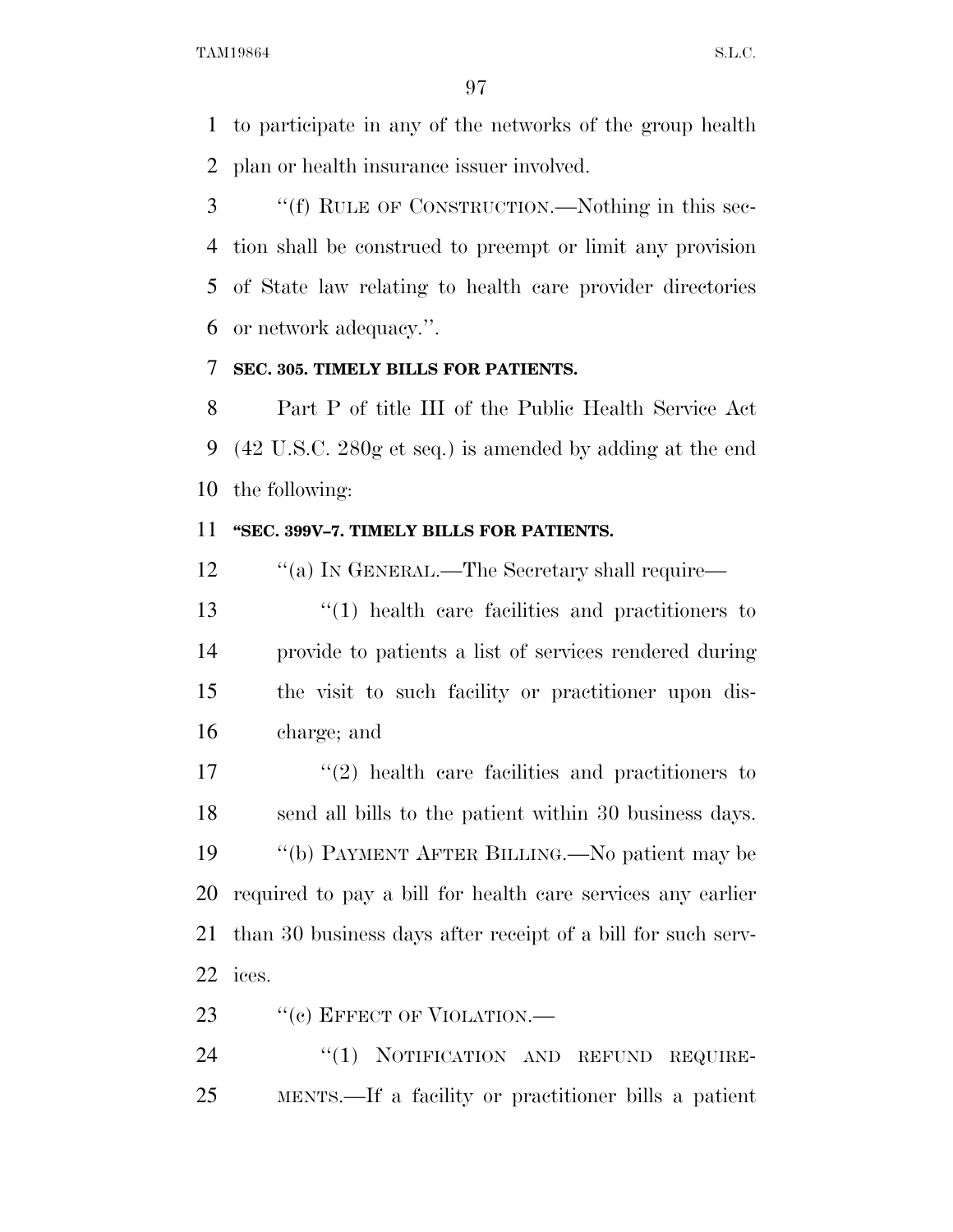| $\mathbf{1}$   | after the 30-business-day period described in sub-   |
|----------------|------------------------------------------------------|
| $\overline{2}$ | section (a)(2), such facility or practitioner shall— |
| 3              | "(A) report such bill to the Secretary; and          |
| $\overline{4}$ | $\lq\lq (B)$ refund the patient for the<br>full      |
| 5              | amount paid in response to such bill with inter-     |
| 6              | est, at a rate determined by the Secretary.          |
| $\overline{7}$ | $``(2)$ CIVIL MONETARY PENALTIES.—                   |
| 8              | "(A) IN GENERAL.—The Secretary may                   |
| 9              | impose civil monetary penalties of up to             |
| 10             | $$10,000$ a day on any facility or practitioner      |
| 11             | that submits more than 10 bills outside of the       |
| 12             | period described in subsection $(a)(2)$ , beginning  |
| 13             | on the date on which such facility or practi-        |
| 14             | tioner sends the tenth such bill.                    |
| 15             | "(B) PROCEDURE.—The provisions of sec-               |
| 16             | tion 1128A of the Social Security Act, other         |
| 17             | than subsections (a) and (b) and the first sen-      |
| 18             | tence of subsection $(c)(1)$ of such section, shall  |
| 19             | apply to civil money penalties under this sub-       |
| 20             | section in the same manner as such provisions        |
| 21             | apply to a penalty or proceeding under section       |
| 22             | 1128A of the Social Security Act.".                  |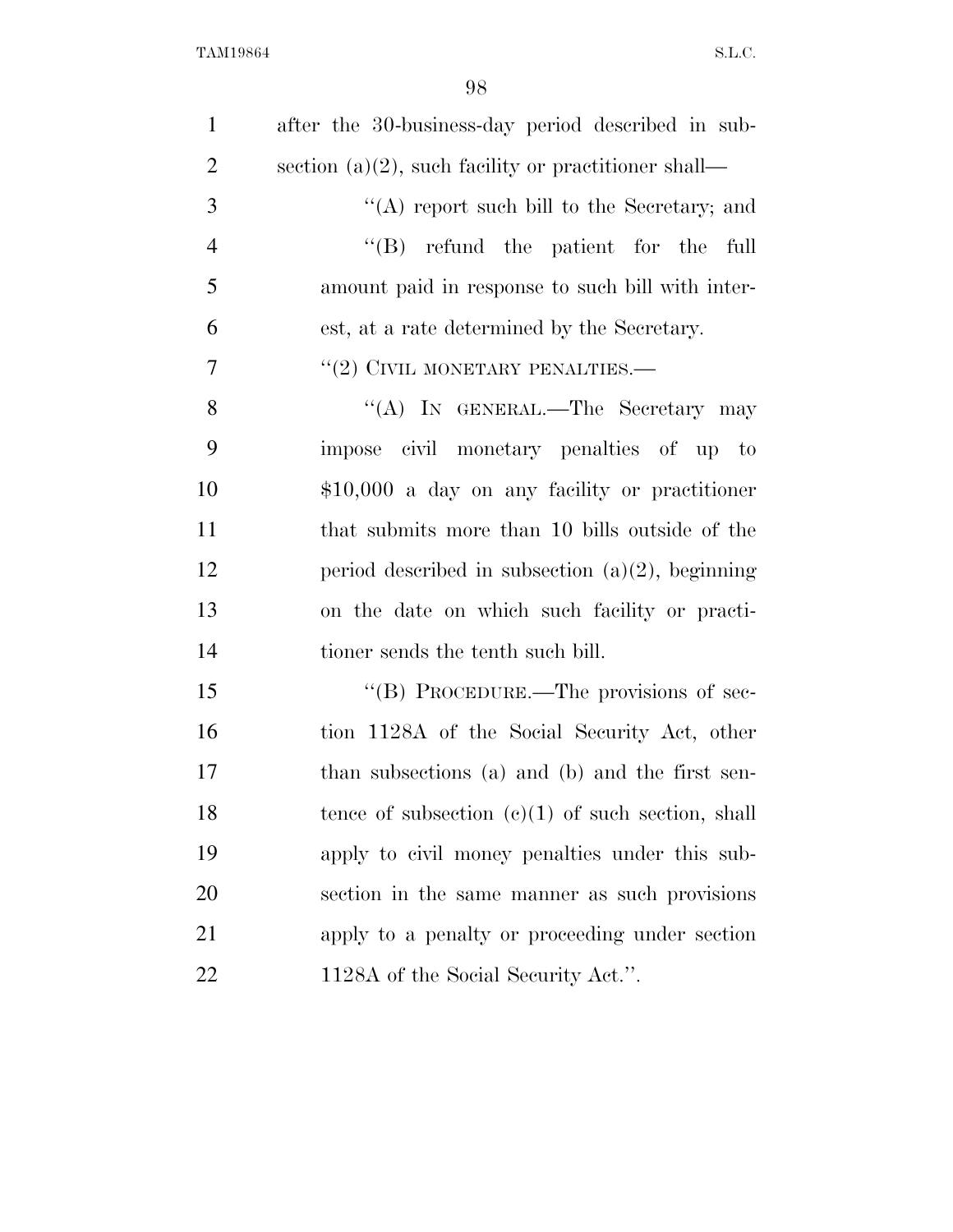# **SEC. 306. HEALTH PLAN OVERSIGHT OF PHARMACY BEN-EFIT MANAGER SERVICES.**

 Subpart II of part A of title XXVII of the Public Health Service Act (42 U.S.C. 300gg–11 et seq.), as amended by section 304, is further amended by adding at the end the following:

# **''SEC. 2729D. HEALTH PLAN OVERSIGHT OF PHARMACY BENEFIT MANAGER SERVICES.**

 ''(a) IN GENERAL.—A group health plan or health insurance issuer offering group or individual health insur- ance coverage or an entity or subsidiary providing phar- macy benefits management services shall not enter into a contract with a drug manufacturer, distributor, whole- saler, subcontractor, rebate aggregator, or any associated third party that limits the disclosure of information to plan sponsors in such a manner that prevents the plan or coverage, or an entity or subsidiary providing pharmacy benefits management services on behalf of a plan or cov-erage from making the reports described in subsection (b).

20 "(b) REPORTS TO GROUP PLAN SPONSORS.—

21 "(1) In GENERAL.—Beginning with the first plan year that begins after the date of enactment of the Lower Health Care Costs Act, not less fre- quently than once per plan quarter, a health insur- ance issuer offering group health insurance coverage or an entity providing pharmacy benefits manage-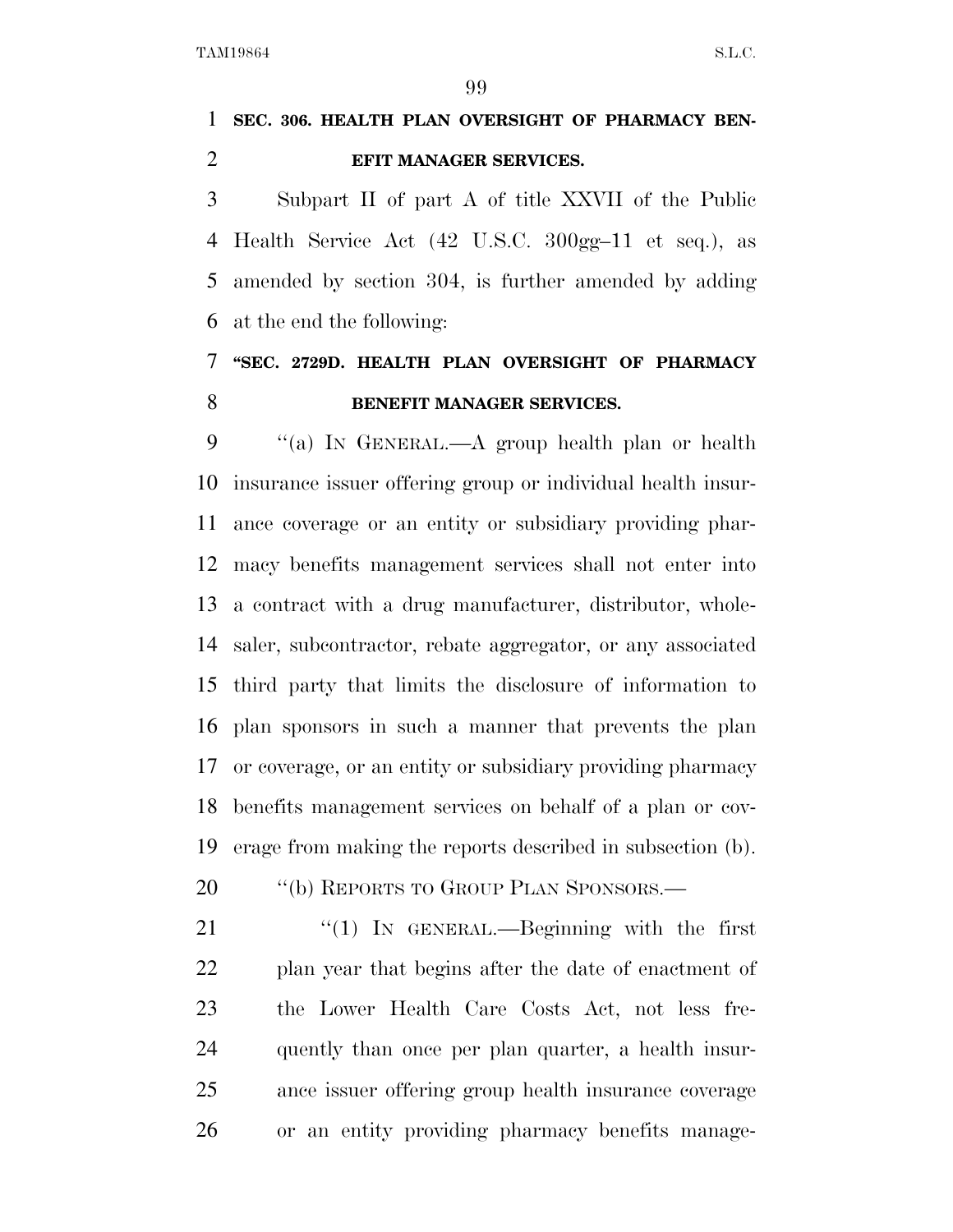| $\mathbf{1}$   | ment services on behalf of a group health plan shall  |
|----------------|-------------------------------------------------------|
| $\overline{2}$ | submit to the plan sponsor (as defined in section     |
| 3              | $3(16)(B)$ of the Employee Retirement Income Secu-    |
| $\overline{4}$ | rity Act of 1974) of such group health plan or        |
| 5              | health insurance coverage a report in accordance      |
| 6              | with this subsection, in a machine-readable format.   |
| 7              | Each such report shall include, with respect to the   |
| 8              | applicable group health plan or health insurance cov- |
| 9              | erage-                                                |
| 10             | $\lq\lq$ (A) a description of all formulary tiers     |
| 11             | and the utilization mechanisms (such as prior         |
| 12             | authorization or step therapy) employed for           |
| 13             | each therapeutic class within such tier; and          |
| 14             | "(B) a list of each covered drug dispensed            |
| 15             | during the reporting period, including, with re-      |
| 16             | spect to each such drug during the reporting          |
| 17             | period—                                               |
| 18             | "(i) the brand name, chemical entity,                 |
| 19             | and National Drug Code;                               |
| 20             | "(ii) the number of enrollees<br>for                  |
| 21             | whom the drug was filled during the plan              |
| 22             | year, the total number of prescription fills          |
| 23             | for the drug (including original prescrip-            |
| 24             | tions and refills), and the total number of           |
| 25             | dosage units of the drug dispensed across             |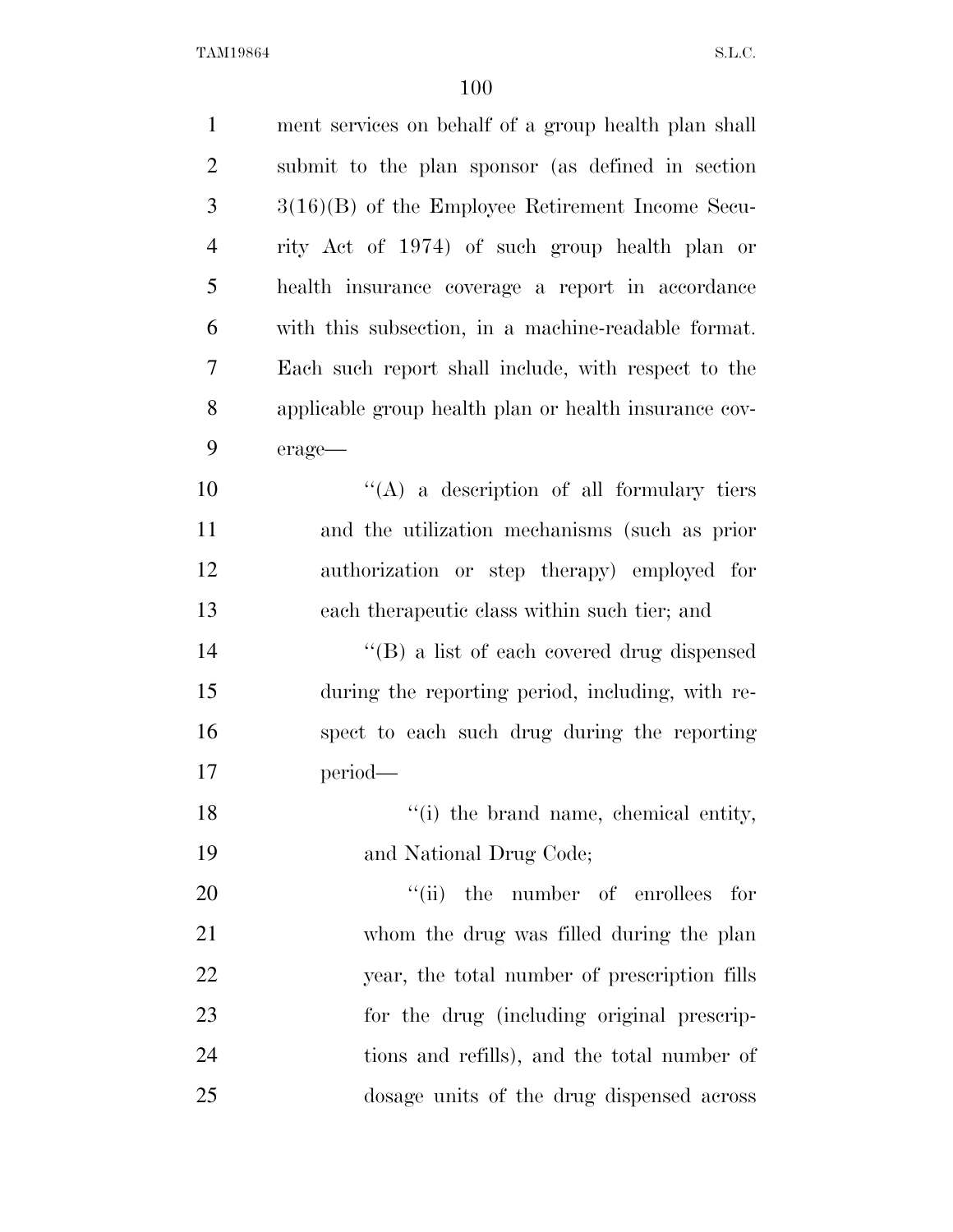| $\mathbf{1}$   | the plan year, including whether the dis-  |
|----------------|--------------------------------------------|
| $\overline{2}$ | pensing channel was by retail, mail order, |
| 3              | or specialty pharmacy;                     |
| $\overline{4}$ | "(iii) cost and price information, list-   |
| 5              | ed as cost per days supply and cost per    |
| 6              | pill, or in the case of a drug in another  |
| 7              | form, per dose, on the date of dispensing, |
| 8              | including—                                 |
| 9              | $\lq\lq$ (I) the list unit price;          |
| 10             | "(II) the usual and customary              |
| 11             | cost; and                                  |
| 12             | "(III) the net unit price (after all       |
| 13             | discounts, rebates, and fees tied to the   |
| 14             | list price or sales volume of the drug)    |
| 15             | paid by the plan or coverage;              |
| 16             | "(iv) amount received from drug man-       |
| 17             | ufacturers in rebates due to be paid by    |
| 18             | drug manufacturers for claims incurred     |
| 19             | during the reporting period, fees, alter-  |
| 20             | native discounts, and all other remunera-  |
| 21             | tion received from any third party related |
| 22             | to utilization of that drug under such     |
| 23             | health plan or health insurance coverage;  |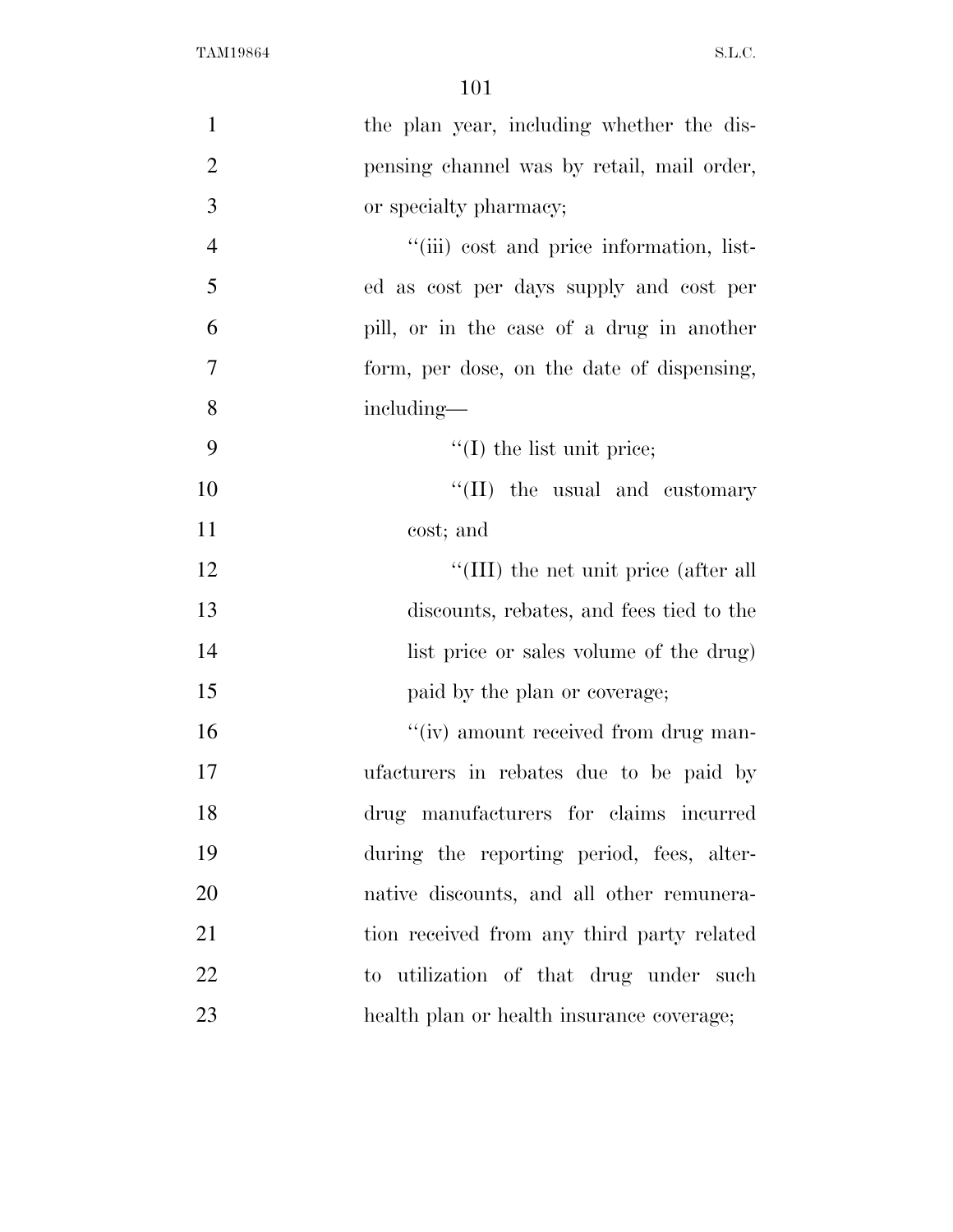| $\mathbf{1}$   | $f'(v)$ the total net spending by the         |
|----------------|-----------------------------------------------|
| $\overline{2}$ | health plan or health insurance coverage      |
| 3              | on the drug;                                  |
| $\overline{4}$ | " $(vi)$ total gross spending by the          |
| 5              | health plan or health insurance coverage      |
| 6              | on the drug, before rebates and fees;         |
| $\overline{7}$ | "(vii) the total out-of-pocket spending       |
| 8              | by enrollees, including copayments, coin-     |
| 9              | surance, and deductibles that are pending;    |
| 10             | "(viii) amount paid to the coverage in        |
| 11             | rebates and fees;                             |
| 12             | "(ix) amounts paid directly or indi-          |
| 13             | rectly in rebates, fees, or any other type of |
| 14             | remuneration to brokers, consultants, advi-   |
| 15             | sors, or any other individual or firm who     |
| 16             | referred the group health plan's or health    |
| 17             | insurance issuer's business to the phar-      |
| 18             | macy benefit manager; and                     |
| 19             | " $(x)$ the total amount of copayment"        |
| 20             | assistance dollars paid, or copayment cards   |
| 21             | applied, with respect to the drug that were   |
| 22             | funded by the drug manufacturer or other      |
| 23             | nongovernmental entities to reduce an en-     |
| 24             | rollee's cost-sharing amount with respect     |
| 25             | to the drug;                                  |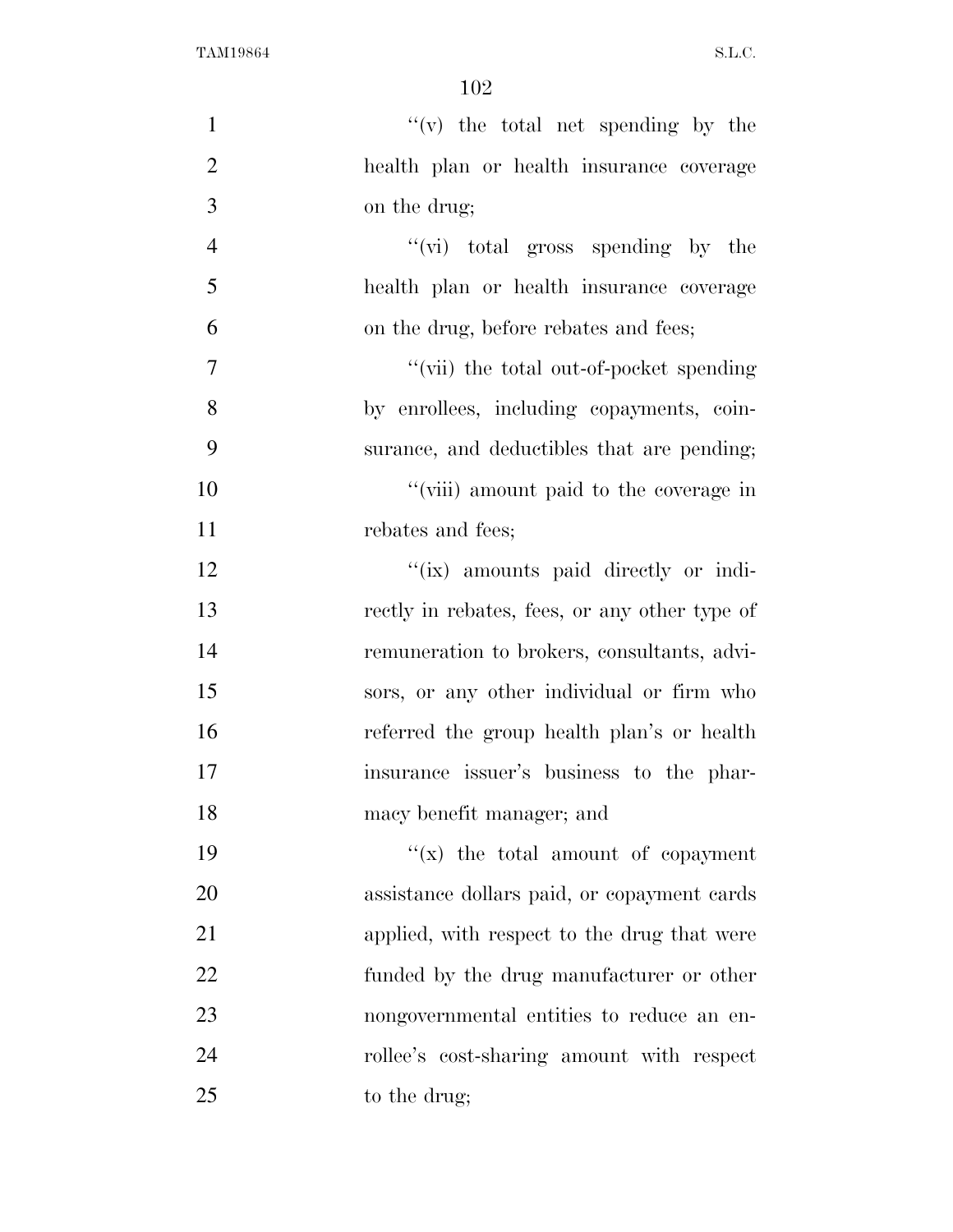| $\mathbf{1}$   | " $(C)$ for any drug on which the plan or         |
|----------------|---------------------------------------------------|
| $\overline{2}$ | issuer, with respect to the applicable health in- |
| 3              | surance coverage, spent more than \$1,000 dur-    |
| $\overline{4}$ | ing the reporting period—                         |
| 5              | "(i) a list of all other drugs, including         |
| 6              | brand name drugs and biological products          |
| 7              | and the generic drugs or biosimilar biologi-      |
| 8              | cal products that are in the same thera-          |
| 9              | peutic category or class of such brand            |
| 10             | name drugs or biological products;                |
| 11             | "(ii) the formulary tier and utilization          |
| 12             | mechanism for each such potential sub-            |
| 13             | stitute drug; and                                 |
| 14             | "(iii) the list price on the date of dis-         |
| 15             | pensing for each such potential substitute        |
| 16             | drug, as reported in publically-available         |
| 17             | databases; and                                    |
| 18             | $\lq\lq$ the total net spending on prescription   |
| 19             | drugs by the health plan or health insurance      |
| 20             | coverage;                                         |
| 21             | $\lq\lq(E)$ the total gross spending on prescrip- |
| 22             | tion drugs, before rebates and fees, by the       |
| 23             | health plan or health insurance coverage; and     |
| 24             | $``(F)$ for a therapeutic class with more         |
| 25             | than one drug, the net spending and gross         |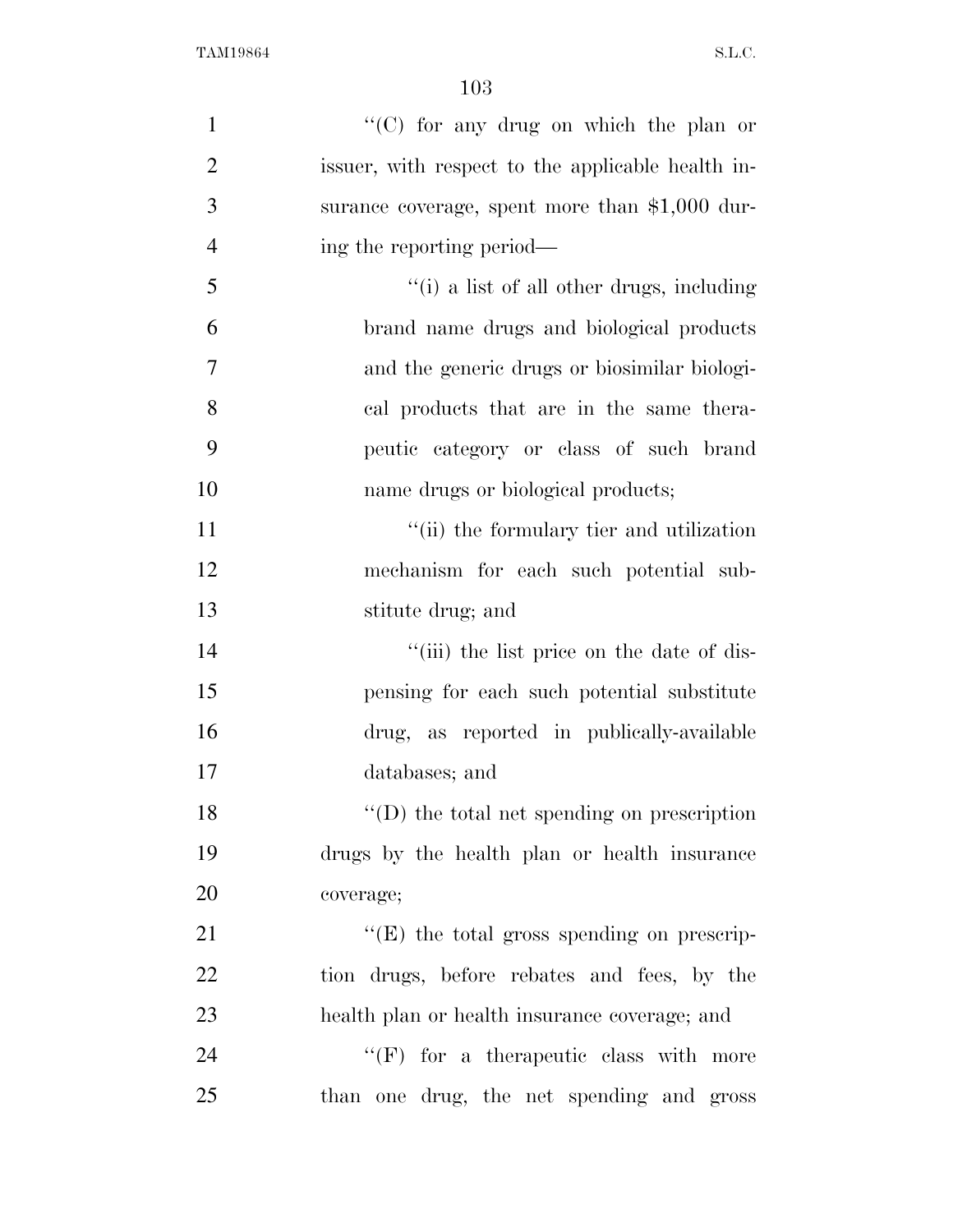spending, before rebates and fees, on drugs in such class.

3 "(2) PRIVACY REQUIREMENTS.—Health insur- ance issuers offering group health insurance cov- erage and entities providing pharmacy benefits man- agement services on behalf of a group health plan shall provide information under paragraph (1) in a manner consistent with the privacy, security, and breach notification regulations promulgated under section 264(c) of the Health Insurance Portability and Accountability Act of 1996 (or successor regula- tions), and shall restrict the use and disclosure of such information according to such privacy regula-tions.

15 "(3) DISCLOSURE AND REDISCLOSURE.—

16 "(A) LIMITATION TO BUSINESS ASSOCI- ATES.—A group health plan receiving a report under paragraph (1) may disclose such informa- tion only to business associates of such plan as defined in section 160.103 of title 45, Code of Federal Regulations (or successor regulations).

22 "(B) CLARIFICATION REGARDING PUBLIC DISCLOSURE OF INFORMATION.—Nothing in this section prevents a health insurance issuer offering group health insurance coverage or an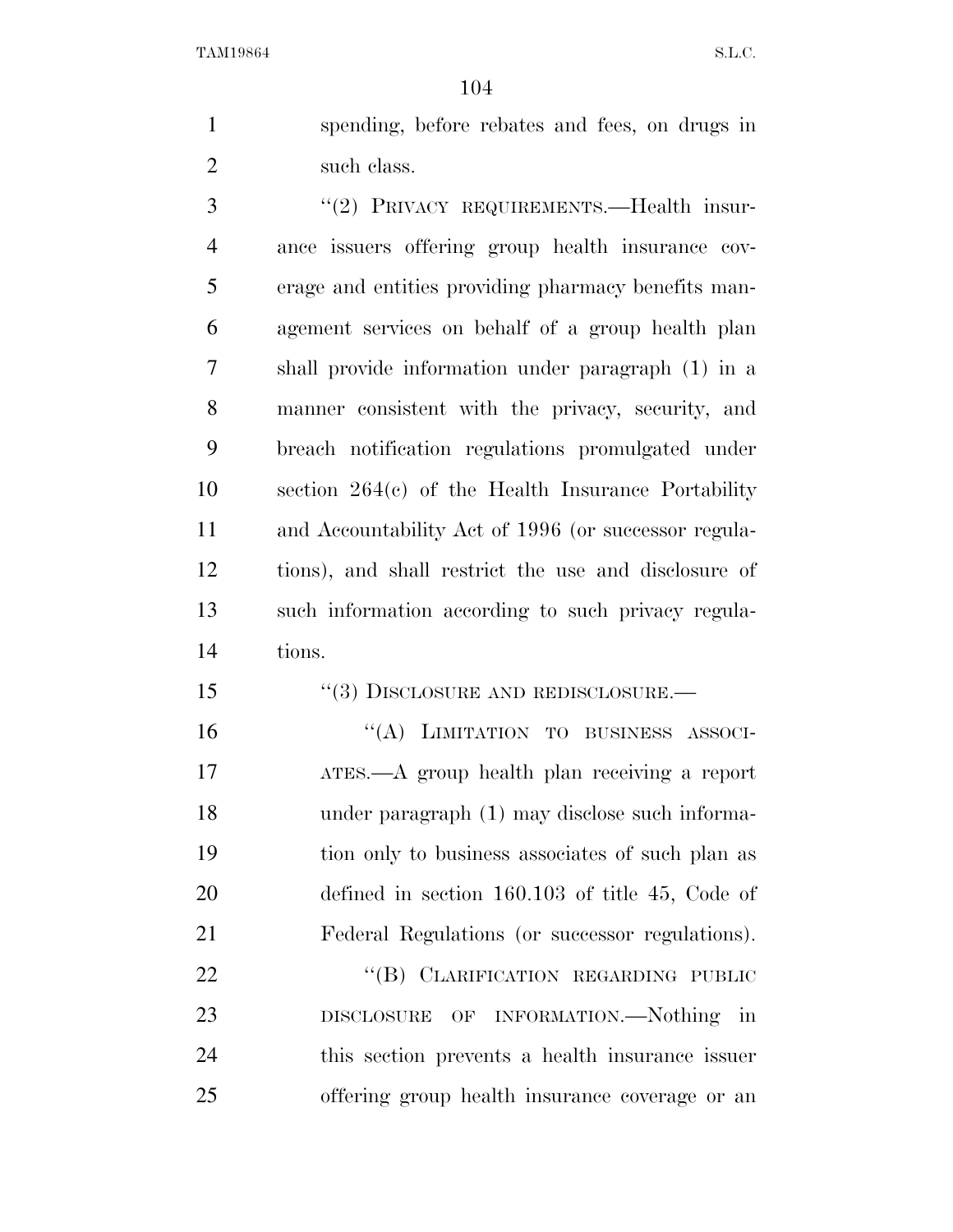entity providing pharmacy benefits management services on behalf of a group health plan from placing reasonable restrictions on the public dis- closure of the information contained in a report described in paragraph (1).

''(c) LIMITATIONS ON SPREAD PRICING.—

 ''(1) IN GENERAL.—A group health plan, a health insurance issuer offering group or individual health insurance coverage, or an entity providing pharmacy benefits management services under such health plan or health insurance coverage may not charge the group health plan, health insurance issuer, or enrollee a price for a prescription drug dis- pensed to an enrollee that exceeds the actual price paid by the group health plan or health insurance issuer to the pharmacy for the drug, including amounts paid by such plan, coverage, or entity and cost-sharing amounts paid directly by the enrollee, and excluding penalties paid by pharmacies to such plan, coverage, or entity.

21 "(2) LIMITATIONS ON SPREAD PRICING.—The price charged to a group health plan or health insur- ance issuer offering group or individual health insur- ance coverage for a prescription drug that is dis-pensed by a pharmacy that is wholly owned by the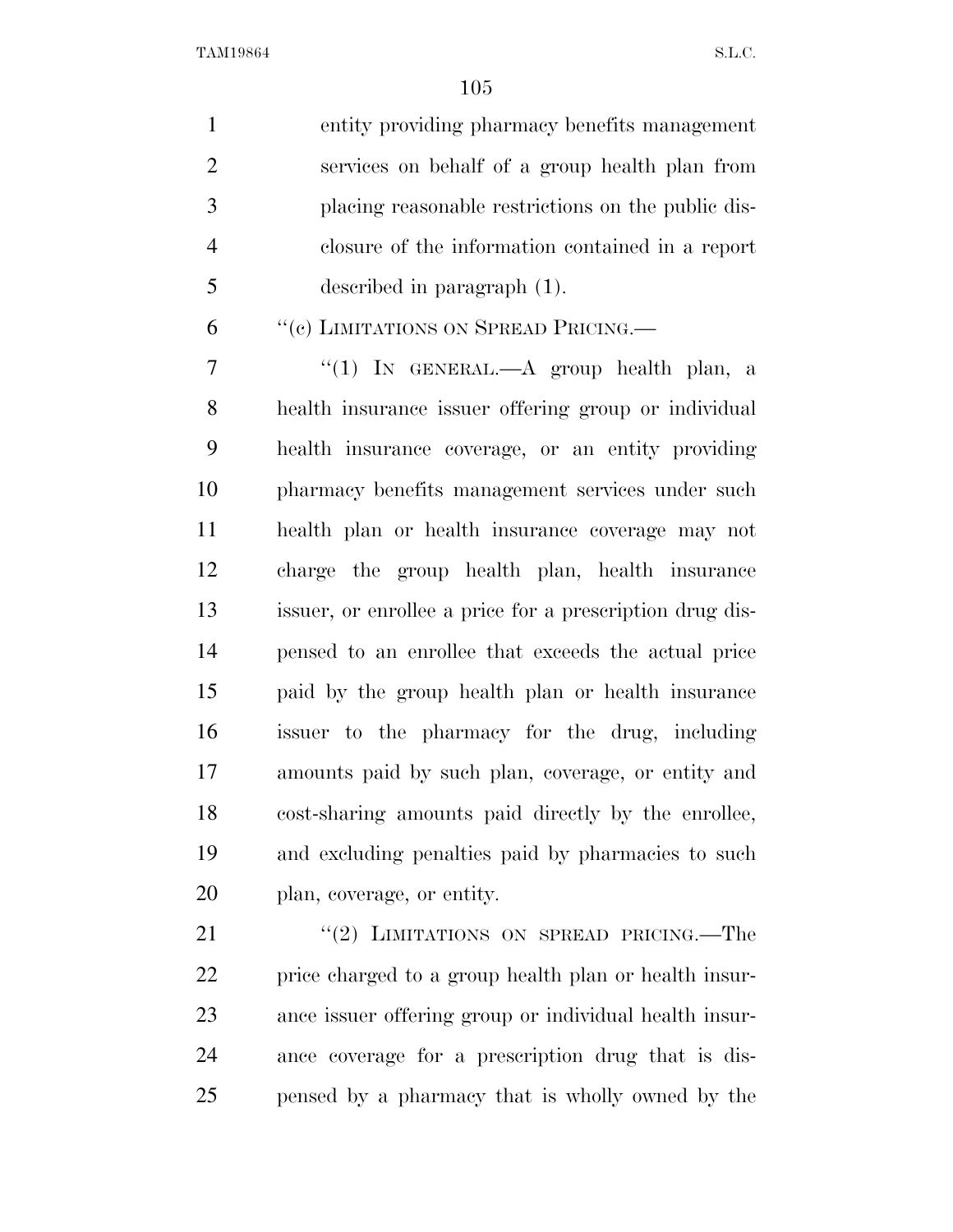| $\mathbf{1}$   | group health plan, health insurance issuer, or the    |
|----------------|-------------------------------------------------------|
| $\overline{2}$ | prescription benefits manager or other pharmacy       |
| 3              | benefits administrator of such plan or coverage, to   |
| $\overline{4}$ | an enrollee in the plan or coverage may not exceed    |
| 5              | the lesser of-                                        |
| 6              | $\lq\lq$ the wholesale acquisition cost of the        |
| 7              | drug paid by the pharmacy, plus clearly docu-         |
| 8              | mented dispensing costs, including pharmacy           |
| 9              | profit; or                                            |
| 10             | $\lq\lq$ the price charged to the group health        |
| 11             | plan or health insurance issuer when the same         |
| 12             | drug is dispensed by another similarly-situated       |
| 13             | pharmacy not wholly owned by the group health         |
| 14             | plan, health insurance issuer, or the prescrip-       |
| 15             | tion benefits manager or other pharmacy bene-         |
| 16             | fits administrator of such plan or coverage.          |
| 17             | "(d) FULL REBATE PASS-THROUGH TO PLAN.-               |
| 18             | $\lq(1)$ IN GENERAL.—A pharmacy benefits man-         |
| 19             | ager, a third-party administrator of a group health   |
| 20             | plan, a health insurance issuer offering group health |
| 21             | insurance coverage, or an entity providing pharmacy   |
| 22             | benefits management services under such health        |
| 23             | plan or health insurance coverage shall remit 100     |
| 24             | percent of rebates, fees, alternative discounts, and  |
| 25             | other remuneration received from a pharma-<br>all     |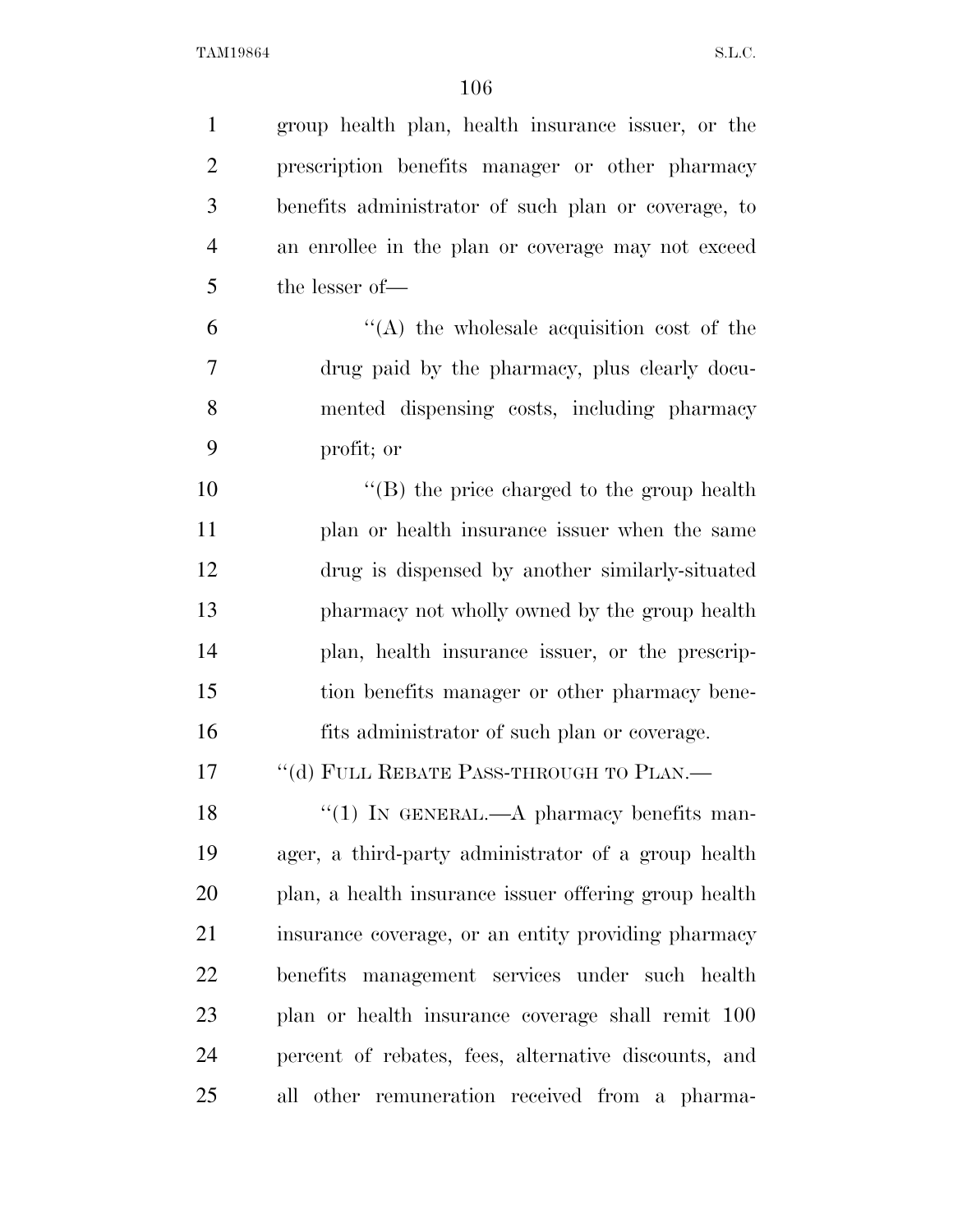| $\mathbf{1}$   | equal manufacturer, distributor or any other third      |
|----------------|---------------------------------------------------------|
| $\overline{2}$ | party, that are related to utilization of drugs under   |
| 3              | such health plan or health insurance coverage, to the   |
| $\overline{4}$ | group health plan.                                      |
| 5              | "(2) FORM AND MANNER OF REMITTANCE.-                    |
| 6              | Such rebates, fees, alternative discounts, and other    |
| 7              | remuneration shall be—                                  |
| 8              | "(A) remitted to the group health plan in               |
| 9              | a timely fashion after the period for which such        |
| 10             | rebates, fees, or other remuneration is cal-            |
| 11             | culated, and in no case later than 90 days after        |
| 12             | the end of such period;                                 |
| 13             | "(B) fully disclosed and enumerated to the              |
| 14             | group health plan sponsor, as described in              |
| 15             | $(b)(2)(D);$ and                                        |
| 16             | "(C) available for audit by the plan spon-              |
| 17             | sor, or a third-party designated by a plan spon-        |
| 18             | sor no less than once per plan year.                    |
| 19             | $``$ (e) ENFORCEMENT.—                                  |
| 20             | "(1) FAILURE TO PROVIDE TIMELY INFORMA-                 |
| 21             | TION.—A group health plan, a health insurance           |
| 22             | issuer offering group health insurance coverage, or     |
| 23             | an entity providing pharmacy benefit management         |
| 24             | services that violates subsection (a), fails to provide |
| 25             | information required under subsection (b), engages      |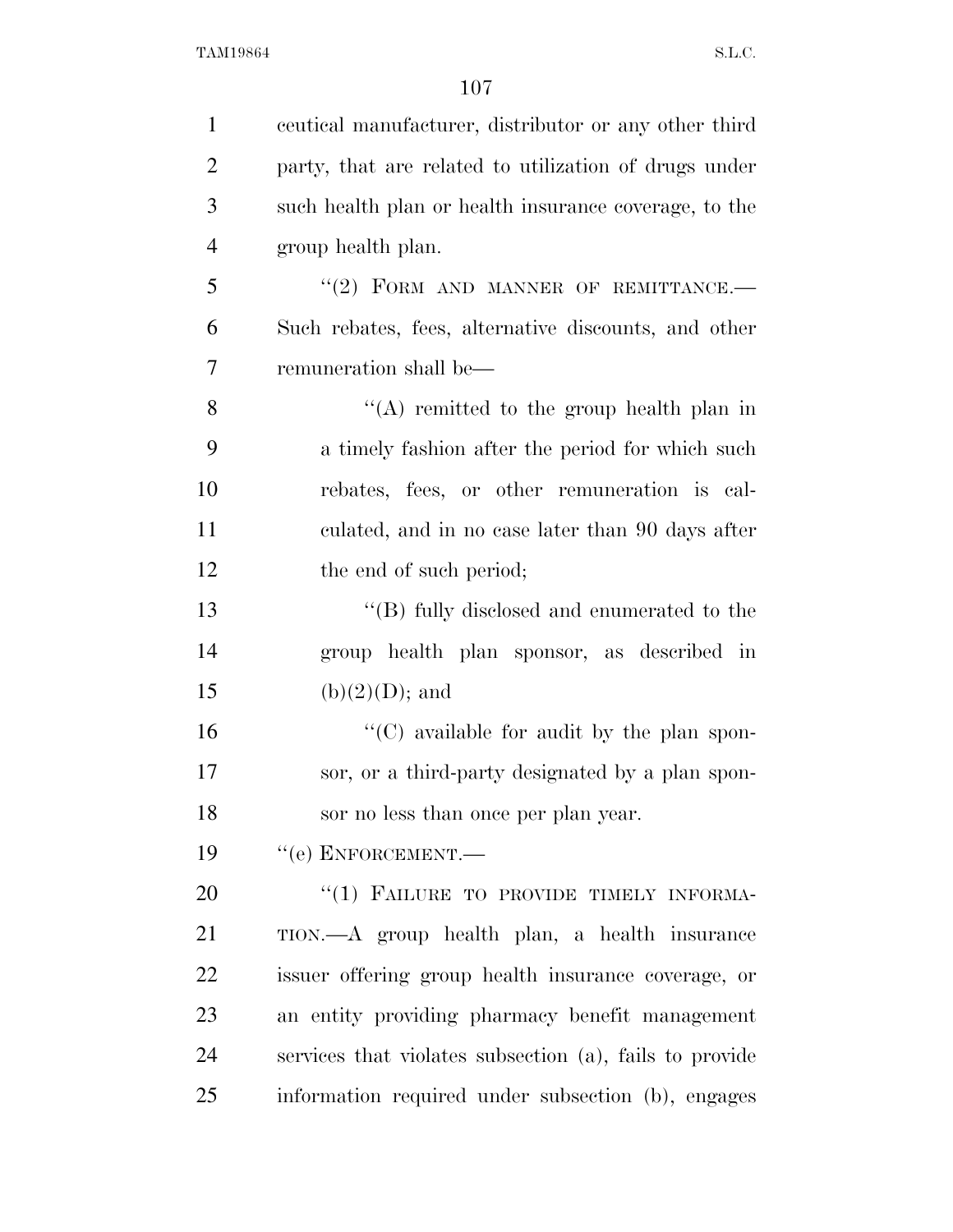in spread pricing as defined in subsection (c), or fails to comply with the requirements of subsection (d) in a timely manner shall be subject to a civil monetary penalty in the amount of \$10,000 for each day during which such violation continues or such information is not disclosed or reported.

 ''(2) FALSE INFORMATION.—An entity pro- viding pharmacy benefit management services that knowingly provides false information under this sec- tion shall be subject to a civil money penalty in an amount not to exceed \$100,000 for each item of false information. Such civil money penalty shall be in addition to other penalties as may be prescribed by law.

 ''(3) PROCEDURE.—The provisions of section 1128A of the Social Security Act, other than sub- section (a) and (b) and the first sentence of sub- section (c)(1) of such section shall apply to civil monetary penalties under this subsection in the same manner as such provisions apply to a penalty or proceeding under section 1128A of the Social Se-curity Act.

23 ""(f) DEFINITIONS.—In this section—

24 ''(1) the term 'similarly situated pharmacy' means, with respect to a particular pharmacy, an-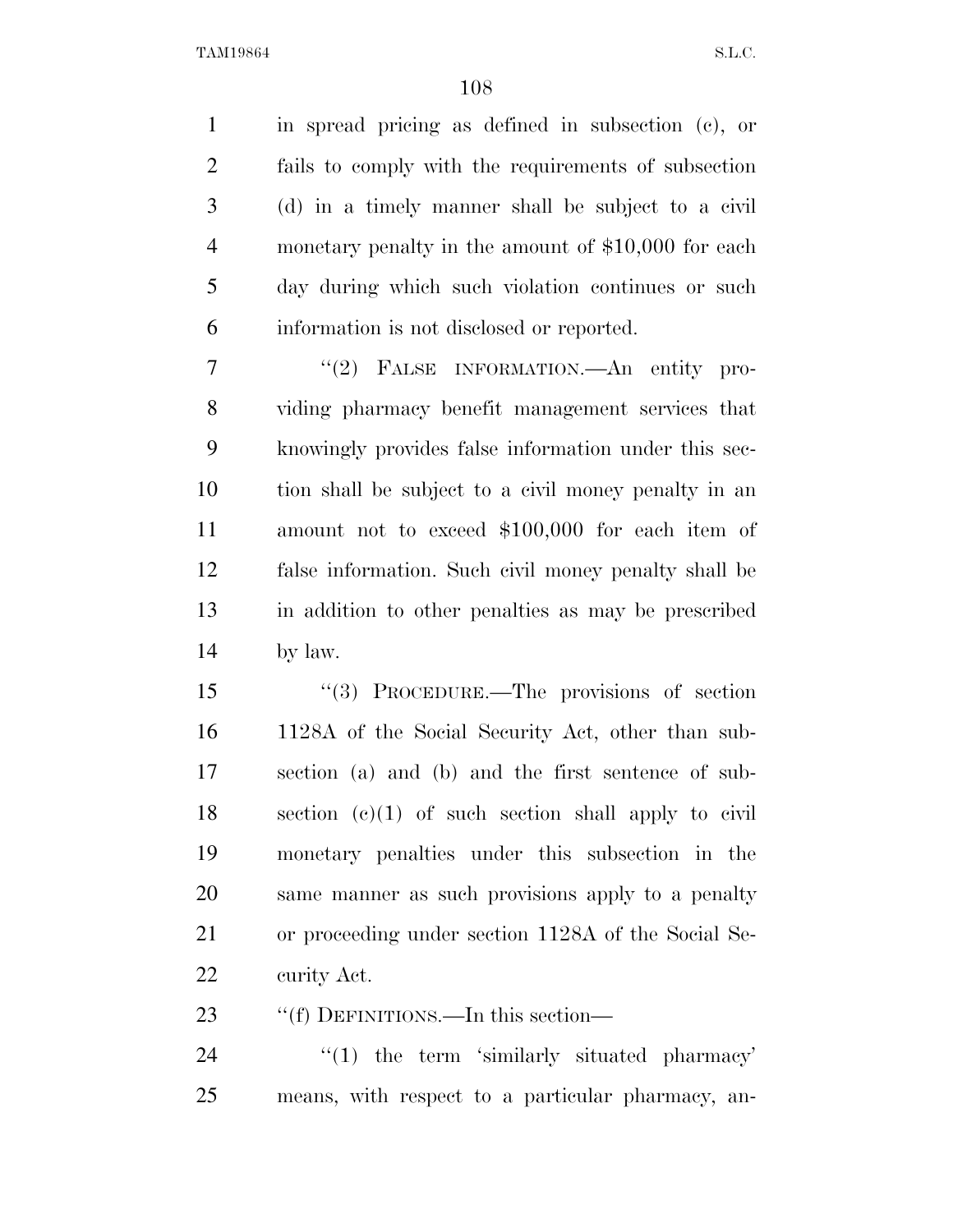| $\mathbf{1}$   | other pharmacy that is approximately the same size       |
|----------------|----------------------------------------------------------|
| $\overline{2}$ | (as measured by the number of prescription drugs)        |
| 3              | dispensed), and that serves patients in the same geo-    |
| $\overline{4}$ | graphical area, whether through physical locations or    |
| 5              | mail order; and                                          |
| 6              | $\lq(2)$ the term 'wholesale acquisition cost' has       |
| 7              | the<br>meaning given such<br>term<br>in                  |
| 8              | sectionb1847A $(c)(6)(B)$ of the Social Security Act.".  |
| 9              | SEC. 307. GOVERNMENT ACCOUNTABILITY OFFICE STUDY         |
| 10             | PROFIT- AND<br><b>REVENUE-SHARING</b><br><b>ON</b><br>IN |
| 11             | HEALTH CARE.                                             |
| 12             | (a) STUDY.—Not later than 1 year after the date of       |
| 13             | enactment of this Act, the Comptroller General of the    |
| 14             | United States shall conduct a study to—                  |
| 15             | (1) describe what is known about profit- and             |
| 16             | revenue-sharing relationships in the commercial          |
| 17             | health care markets, including those relationships       |
| 18             | that-                                                    |
| 19             | (A) involve one or more—                                 |
| 20             | physician groups that practice<br>(i)                    |
| 21             | within a hospital included in the profit- or             |
| 22             | revenue-sharing relationship, or refer pa-               |
| 23             | tients to such hospital;                                 |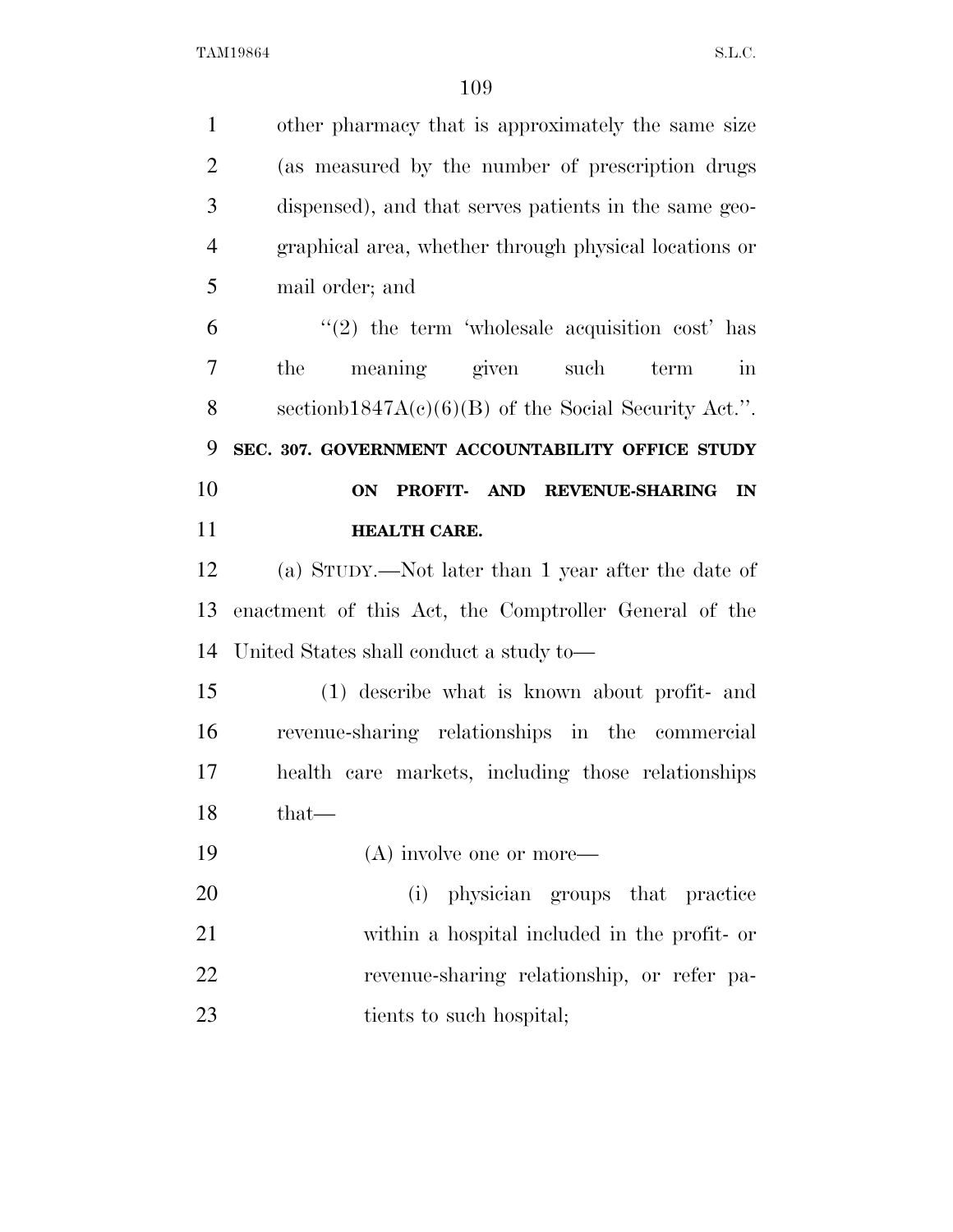| $\mathbf{1}$   | (ii) laboratory, radiology, or pharmacy                  |
|----------------|----------------------------------------------------------|
| $\overline{2}$ | services that are delivered to privately in-             |
| 3              | sured patients of such hospital;                         |
| $\overline{4}$ | (iii) surgical services; or                              |
| 5              | (iv) rehabilitation or physical therapy                  |
| 6              | facilities or services; and                              |
| $\overline{7}$ | include revenue- or profit-sharing<br>(B)                |
| 8              | whether through a joint venture, management              |
| 9              | or professional services agreement, or other             |
| 10             | form of gain-sharing contract;                           |
| 11             | (2) describe Federal oversight of such relation-         |
| 12             | ships, including authorities of the Department of        |
| 13             | Health and Human Services and the Federal Trade          |
| 14             | Commission to review such relationships and their        |
| 15             | potential to increase costs for patients, and identify   |
| 16             | limitations in such oversight; and                       |
| 17             | (3) as appropriate, make recommendations to              |
| 18             | improve Federal oversight of such relationships.         |
| 19             | (b) REPORT.—Not later than 1 year after the date         |
| 20             | of enactment of this Act, the Comptroller General of the |
| 21             | United States shall prepare and submit a report on the   |
| 22             | study conducted under subsection (a) to the Committee    |
| 23             | on Health, Education, Labor, and Pensions of the Senate  |
| 24             | and the Committee on Education and Labor and Com-        |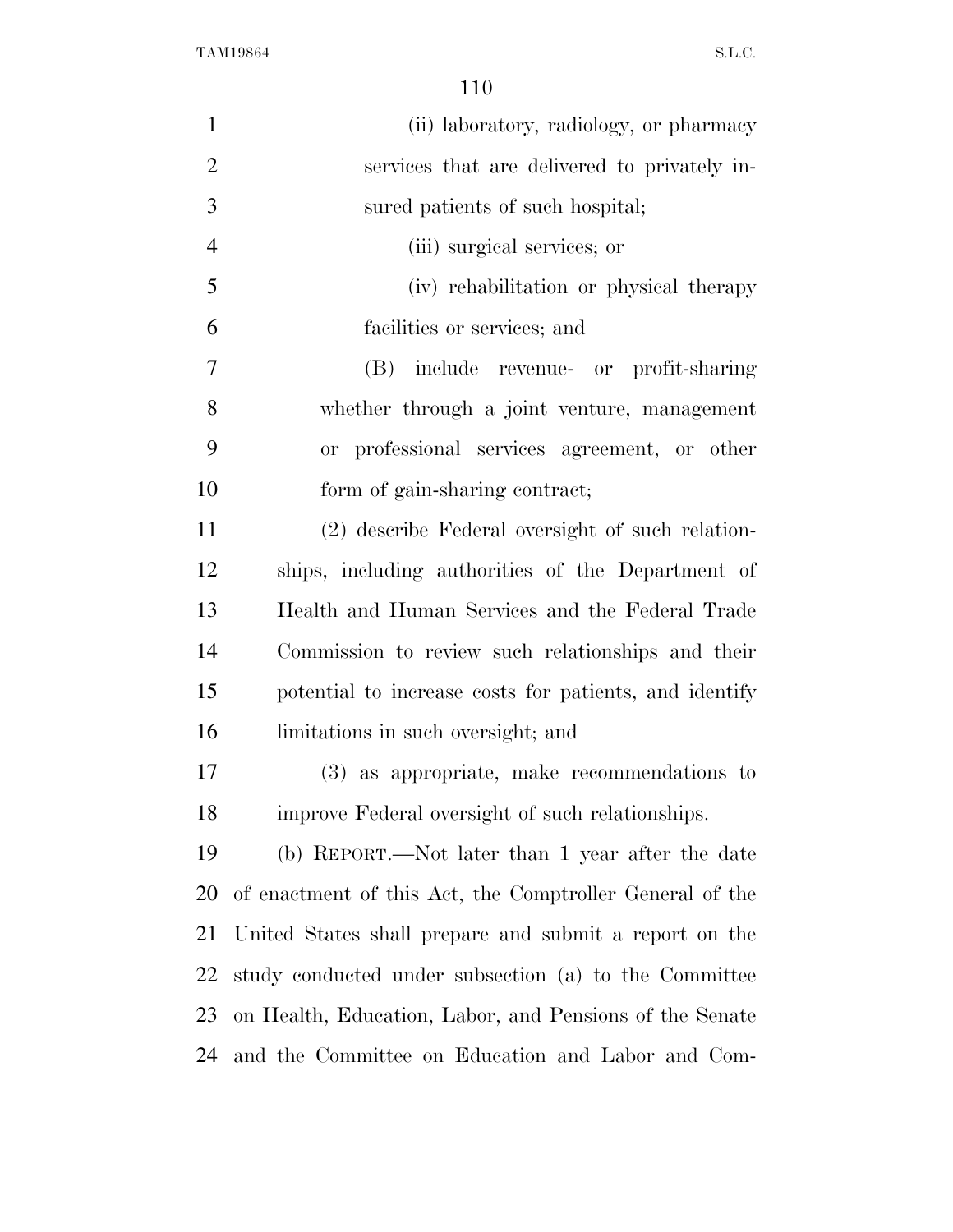mittee on Energy and Commerce of the House of Rep-resentatives.

 **SEC. 308. DISCLOSURE OF DIRECT AND INDIRECT COM- PENSATION FOR BROKERS AND CONSULT- ANTS TO EMPLOYER-SPONSORED HEALTH PLANS AND ENROLLEES IN PLANS ON THE IN- DIVIDUAL MARKET.**  (a) GROUP HEALTH PLANS.—Section 408(b)(2) of the Employee Retirement Income Security Act of 1974 (29 U.S.C. 1108(b)(2)) is amended—

11 (1) by striking "(2) Contracting or making" 12 and inserting  $(2)(A)$  Contracting or making''; and (2) by adding at the end the following:

 ''(B)(i) No contract or arrangement for services between a covered plan and a covered service pro- vider, and no extension or renewal of such a contract or arrangement, is reasonable within the meaning of this paragraph unless the requirements of this clause are met.

20  $\frac{((ii)(I) \text{ For purposes of this subparagraph:}}{}$ 

21 "(aa) The term 'covered plan' means a group health plan as defined section 733(a).

23 "(bb) The term 'covered service provider' means a service provider that enters into a con-tract or arrangement with the covered plan and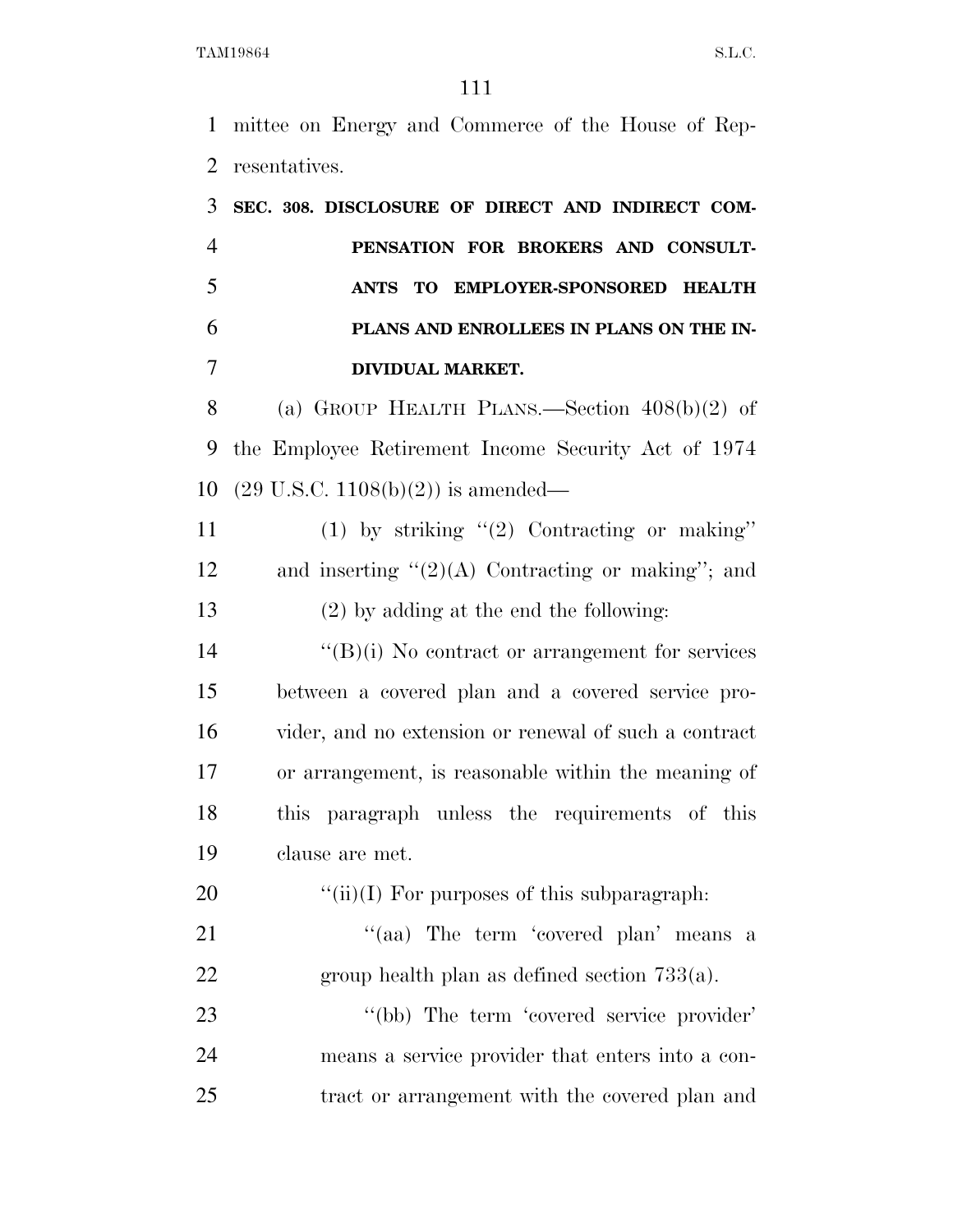reasonably expects \$1,000 (or such amount as the Secretary may establish in regulations to account for inflation since the date of enact- ment of the Lower Health Care Costs Act, as appropriate) or more in compensation, direct or indirect, to be received in connection with pro- viding one or more of the following services, pursuant to the contract or arrangement, re- gardless of whether such services will be per- formed, or such compensation received, by the covered service provider, an affiliate, or a sub- contractor: ''(AA) Brokerage services, for which the covered service provider, an affiliate, or

 a subcontractor reasonably expects to re- ceive indirect compensation or direct com- pensation described in item (dd), provided to a covered plan with respect to selection of insurance products (including vision and dental), recordkeeping services, medical management vendor, benefits administra-22 tion (including vision and dental), stop-loss insurance, pharmacy benefit management services, wellness services, transparency tools and vendors, group purchasing orga-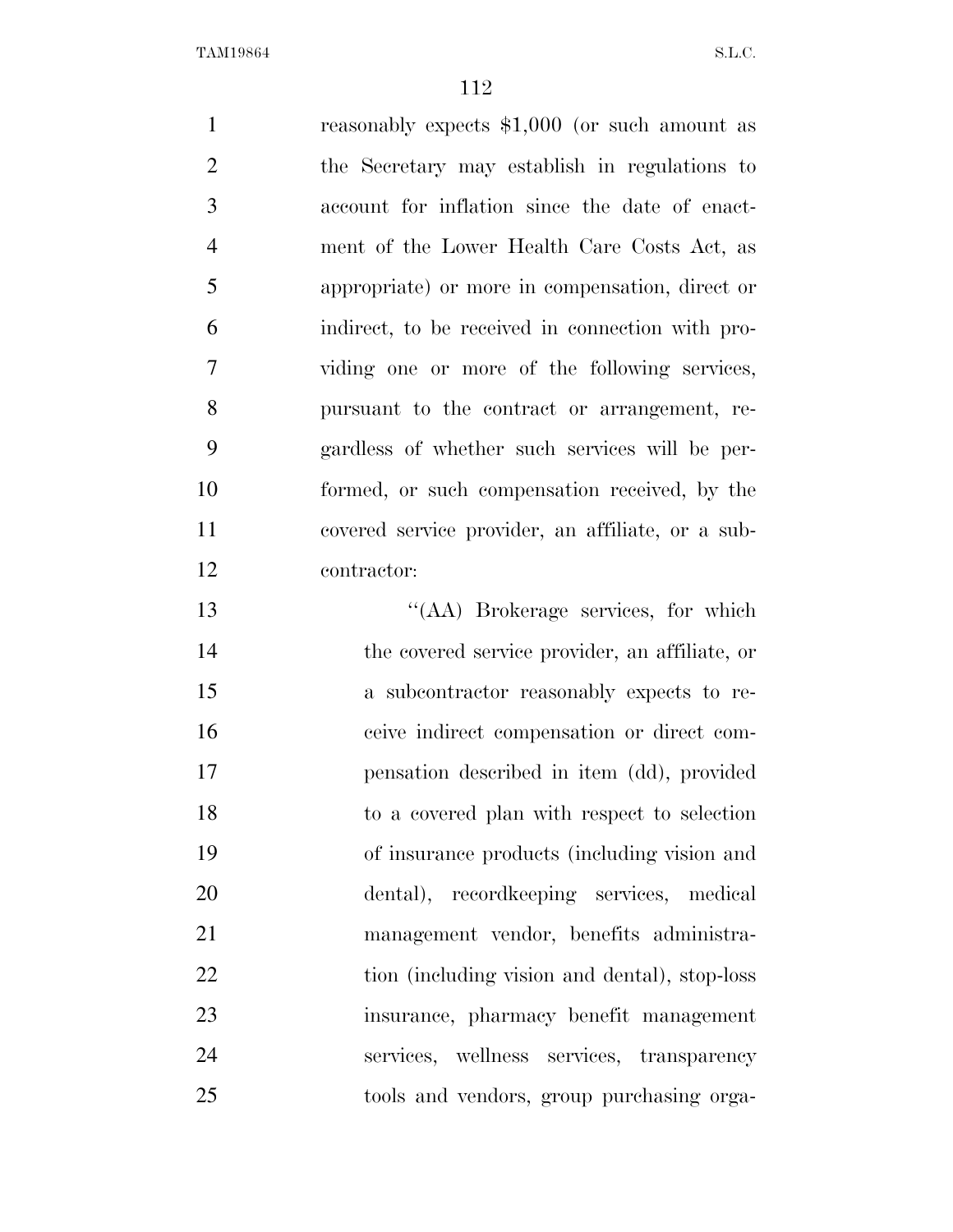| $\mathbf{1}$   | nization preferred vendor panels, disease      |
|----------------|------------------------------------------------|
| $\mathfrak{2}$ | management vendors and products, compli-       |
| 3              | services, employee assistance pro-<br>ance     |
| $\overline{4}$ | grams, or third party administration serv-     |
| 5              | ices.                                          |
| 6              | "(BB) Consulting, for which the cov-           |
| 7              | ered service provider, an affiliate, or a sub- |
| 8              | contractor reasonably expects to receive in-   |
| 9              | direct compensation or direct compensation     |
| 10             | described in item (dd), related to the devel-  |
| 11             | opment or implementation of plan design,       |
| 12             | insurance or insurance product selection       |
| 13             | (including vision and dental), record-         |
| 14             | keeping, medical management, benefits ad-      |
| 15             | ministration selection (including vision and   |
| 16             | dental), stop-loss insurance, pharmacy ben-    |
| 17             | efit management services, wellness design      |
| 18             | and management services, transparency          |
| 19             | tools, group purchasing organization agree-    |
| 20             | ments and services, participation in and       |
| 21             | services from preferred vendor panels, dis-    |
| 22             | ease management, compliance services, em-      |
| 23             | ployee assistance programs, or third party     |
| 24             | administration services.                       |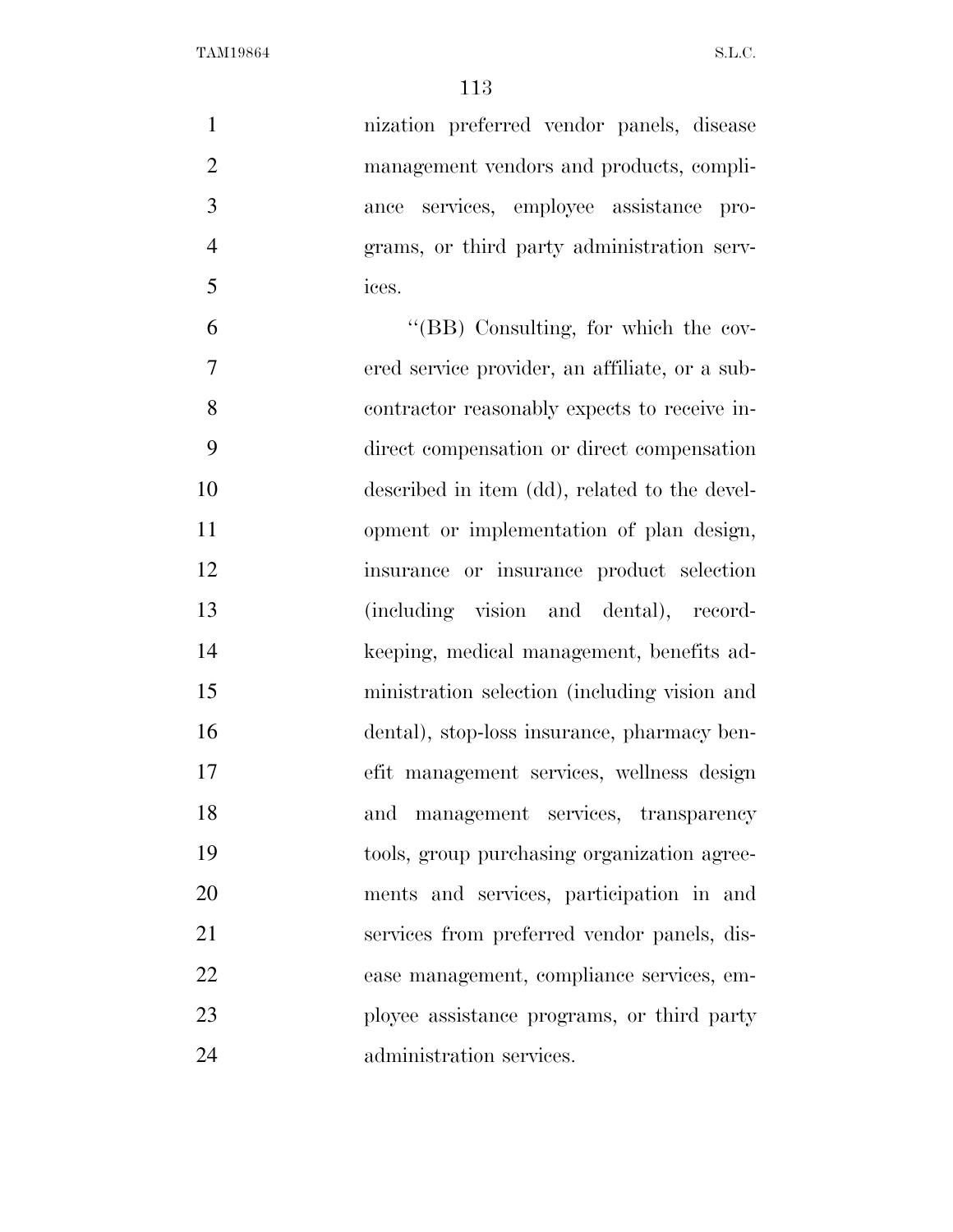$\lq(ce)$  The term 'affiliate', with respect to a covered service provider, means an entity that directly or indirectly (through one or more intermediaries) controls, is controlled by, or is under common control with, such provider, or is an officer, director, or employee of, or partner 7 in, such provider. 8 ''(dd)(AA) The term 'compensation' means anything of monetary value, but does not in- clude non-monetary compensation valued at  $$250$  (or such amount as the Secretary may es- tablish in regulations to account for inflation since the date of enactment of the Lower Health Care Costs Act, as appropriate) or less, in the aggregate, during the term of the con- tract or arrangement. 17 "'(BB) The term 'direct compensation' means compensation received directly from a covered plan.  $\text{``(CC)}$  The term 'indirect compensation' means compensation received from any source other than the covered plan, the plan sponsor, the covered service provider, or an affiliate. Compensation received from a subcontractor is

indirect compensation, unless it is received in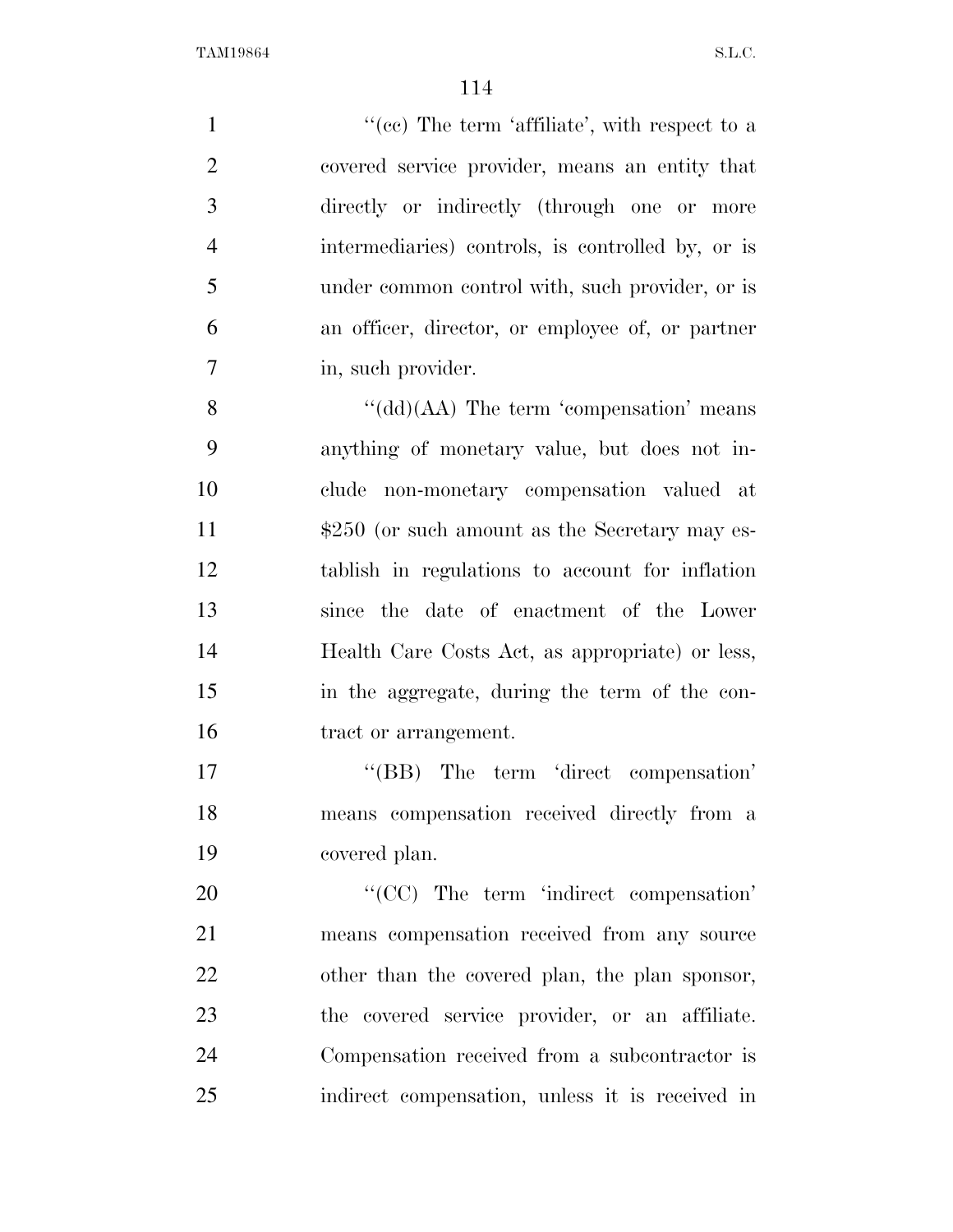| $\mathbf{1}$   | connection with services performed under a con-       |
|----------------|-------------------------------------------------------|
| $\overline{2}$ | tract or arrangement with a subcontractor.            |
| 3              | "(ee) The term 'responsible plan fiduciary'           |
| $\overline{4}$ | means a fiduciary with authority to cause the         |
| 5              | covered plan to enter into, or extend or renew,       |
| 6              | the contract or arrangement.                          |
| $\overline{7}$ | "(ff) The term 'subcontractor' means any              |
| 8              | person or entity (or an affiliate of such person      |
| 9              | or entity) that is not an affiliate of the covered    |
| 10             | service provider and that, pursuant to a con-         |
| 11             | tract or arrangement with the covered service         |
| 12             | provider or an affiliate, reasonably expects to       |
| 13             | receive \$1,000 (or such amount as the Sec-           |
| 14             | retary may establish in regulations to account        |
| 15             | for inflation since the date of enactment of the      |
| 16             | Lower Health Care Costs Act, as appropriate)          |
| 17             | or more in compensation for performing one or         |
| 18             | more services described in item (bb) under a          |
| 19             | contract or arrangement with the covered plan.        |
| 20             | "(II) For purposes of this subparagraph, a de-        |
| 21             | scription of compensation or cost may be expressed    |
| 22             | as a monetary amount, formula, or a per capita        |
| 23             | charge for each participant or beneficiary or, if the |
| 24             | compensation or cost cannot reasonably be expressed   |
| 25             | in such terms, by any other reasonable method. The    |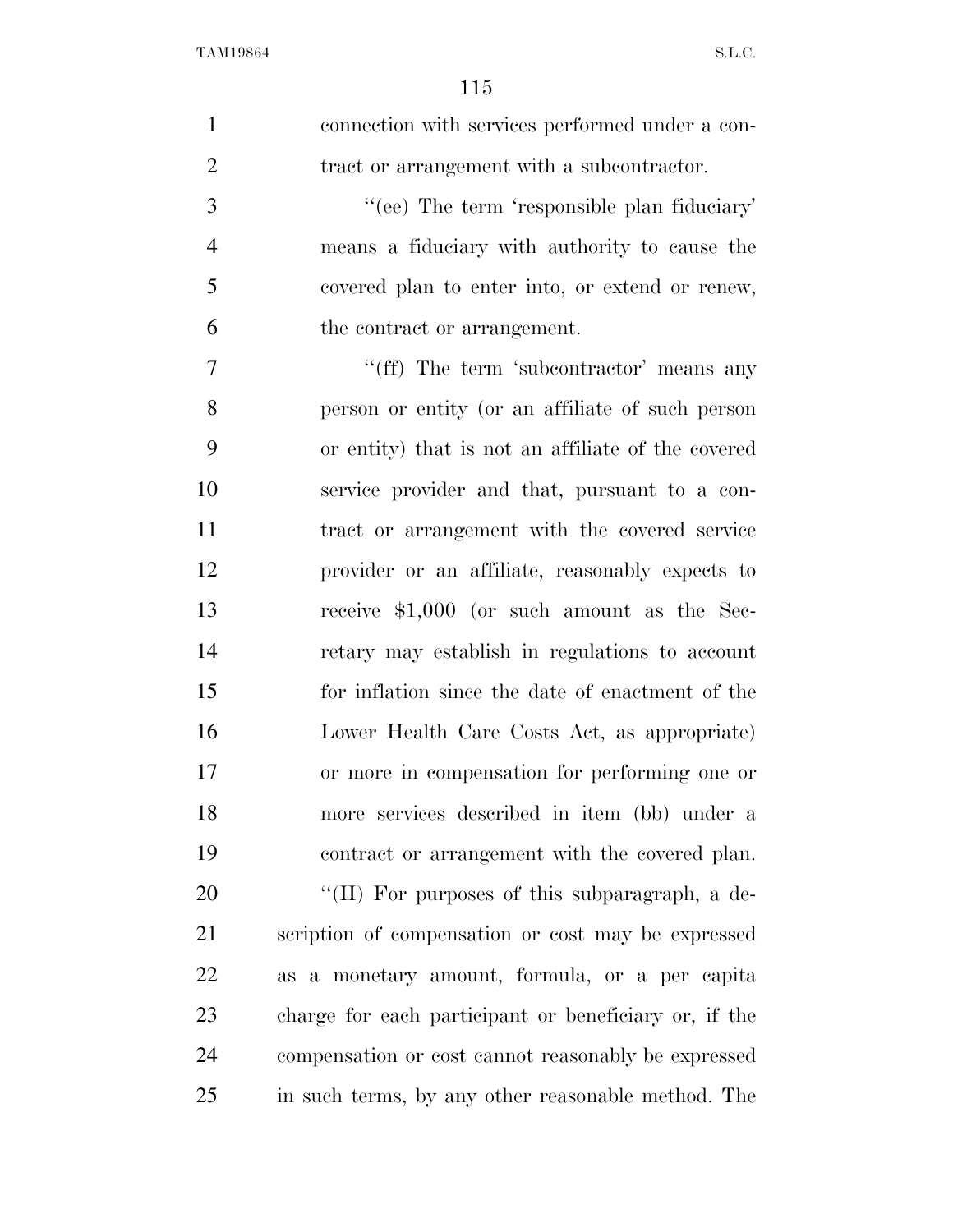description may include a reasonable and good faith estimate if the covered service provider cannot other- wise readily describe compensation or cost and the covered service provider explains the methodology and assumptions used to prepare such estimate. Any description shall contain sufficient information to permit evaluation of the reasonableness of the com-pensation or cost.

 ''(III) No person or entity is a 'covered service provider' within the meaning of subclause (I)(bb) solely on the basis of providing services as an affil- iate or a subcontractor that is performing one or more of the services described in subitem (AA) or (BB) of such subclause under the contract or ar-rangement with the covered plan.

16 "(iii) A covered service provider shall disclose to a responsible plan fiduciary, in writing, the fol-lowing:

19  $\cdot$  (I) A description of the services to be pro- vided to the covered plan pursuant to the con-21 tract or arrangement.

 $\text{``(II)}$  If applicable, a statement that the covered service provider, an affiliate, or a sub- contractor will provide, or reasonably expects to provide, services pursuant to the contract or ar-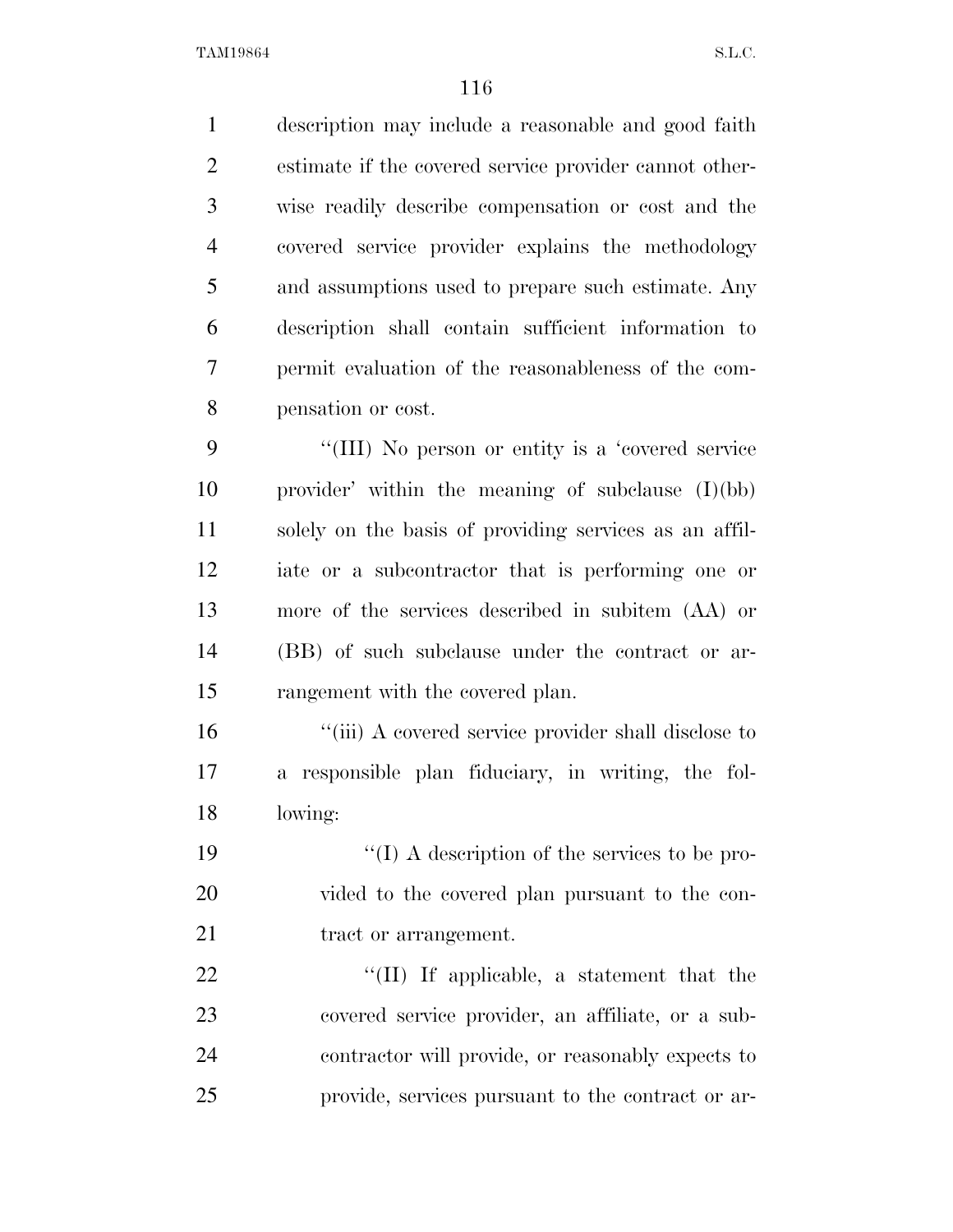| $\mathbf{1}$   | rangement directly to the covered plan as a fi-   |
|----------------|---------------------------------------------------|
| $\overline{2}$ | duciary (within the meaning of section $3(21)$ ). |
| 3              | "(III) A description of all direct compensa-      |
| $\overline{4}$ | tion, either in the aggregate or by service, that |
| 5              | the covered service provider, an affiliate, or a  |
| 6              | subcontractor reasonably expects to receive in    |
| 7              | connection with the services described in sub-    |
| 8              | clause $(I)$ .                                    |
| 9              | "(IV)(aa) A description of all indirect com-      |
| 10             | pensation that the covered service provider, an   |
| 11             | affiliate, or a subcontractor reasonably expects  |
| 12             | to receive in connection with the services de-    |
| 13             | scribed in subclause $(I)$ —                      |
| 14             | "(AA) including compensation from a               |
| 15             | vendor to a brokerage firm based on a             |
| 16             | structure of incentives not solely related to     |
| 17             | the contract with the covered plan; and           |
| 18             | "(BB) not including compensation re-              |
| 19             | ceived by an employee from an employer            |
| 20             | on account of work performed by the em-           |
| 21             | ployee.                                           |
| 22             | "(bb) A description of the arrangement be-        |
|                |                                                   |
| 23             | tween the payer and the covered service pro-      |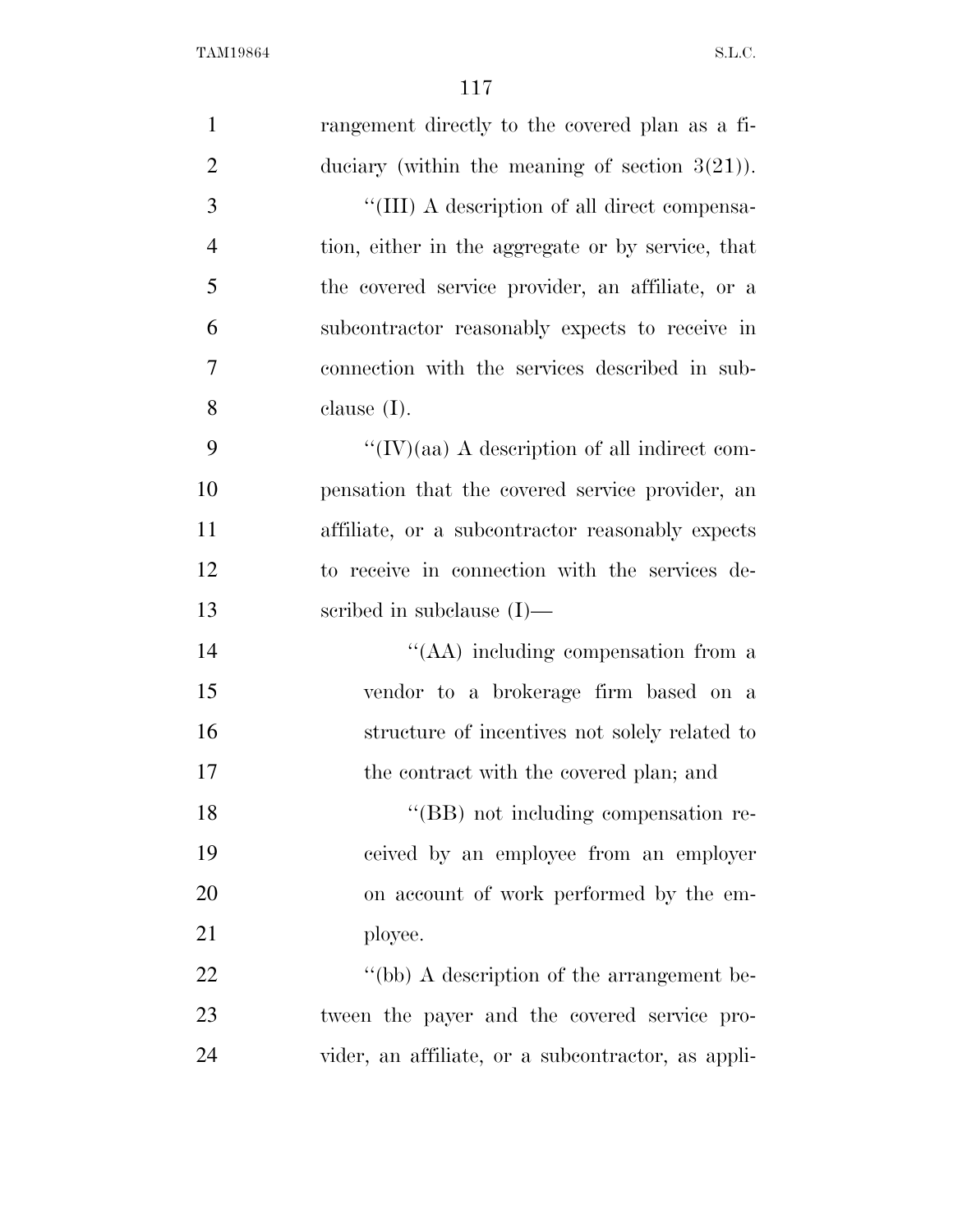| $\mathbf{1}$   | cable, pursuant to which such indirect com-         |
|----------------|-----------------------------------------------------|
| $\overline{2}$ | pensation is paid.                                  |
| 3              | "(cc) Identification of the services for            |
| $\overline{4}$ | which the indirect compensation will be re-         |
| 5              | ceived, if applicable.                              |
| 6              | "(dd) Identification of the payer of the in-        |
| $\tau$         | direct compensation.                                |
| 8              | $\lq\lq(V)$ A description of any compensation       |
| 9              | that will be paid among the covered service pro-    |
| 10             | vider, an affiliate, or a subcontractor, in con-    |
| 11             | nection with the services described in subclause    |
| 12             | (I) if such compensation is set on a transaction    |
| 13             | basis (such as commissions, finder's fees, or       |
| 14             | other similar incentive compensation based on       |
| 15             | business placed or retained), including identi-     |
| 16             | fication of the services for which such com-        |
| 17             | pensation will be paid and identification of the    |
| 18             | payers and recipients of such compensation (in-     |
| 19             | cluding the status of a payer or recipient as an    |
| 20             | or a subcontractor), regardless of<br>affiliate     |
| 21             | whether such compensation also is disclosed         |
| 22             | pursuant to subclause $(III)$ or $(IV)$ .           |
| 23             | "(VI) A description of any compensation             |
| 24             | that the covered service provider, an affiliate, or |
| 25             | a subcontractor reasonably expects to receive in    |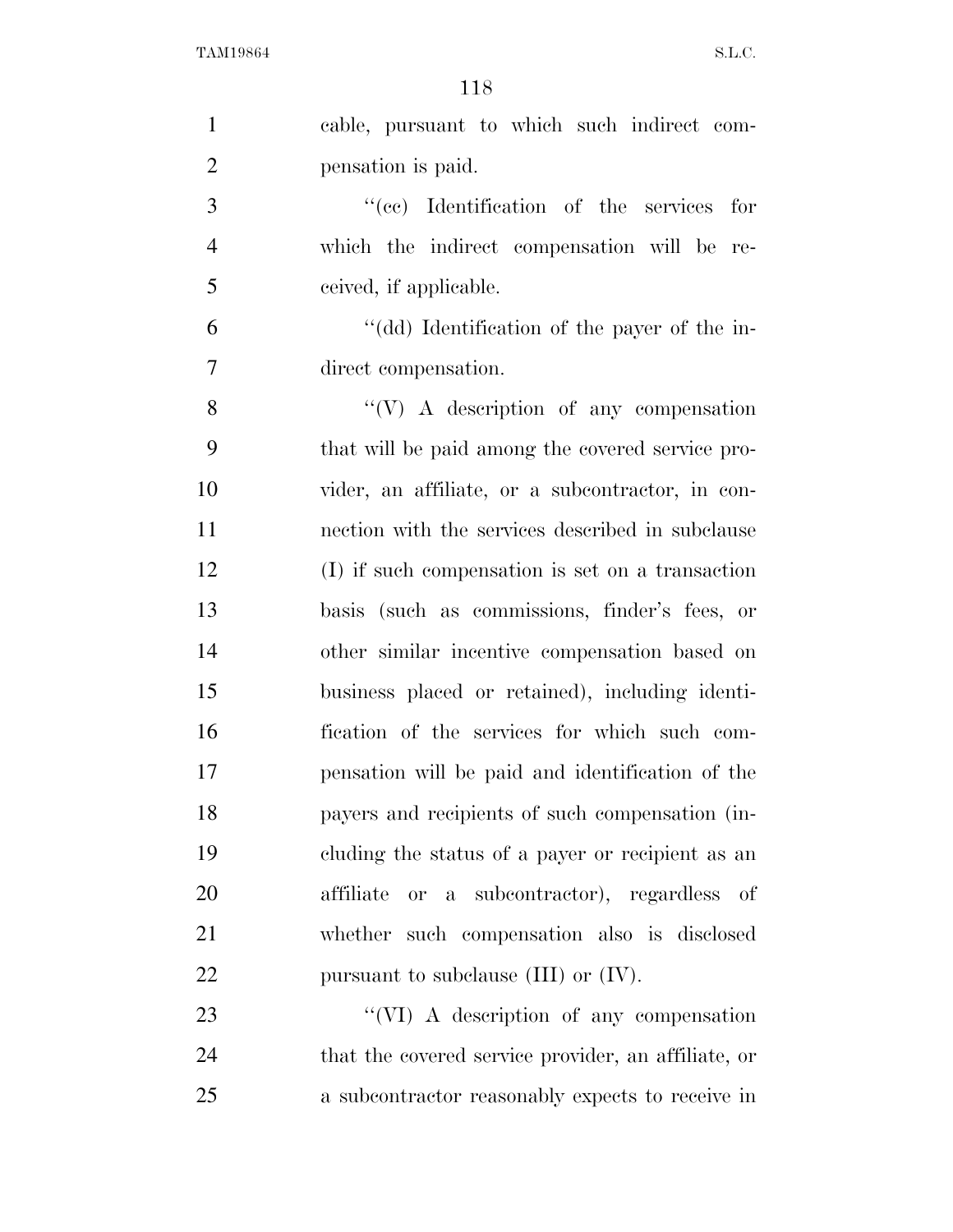connection with termination of the contract or arrangement, and how any prepaid amounts will be calculated and refunded upon such ter- mination. ''(iv) A covered service provider shall disclose to a responsible plan fiduciary, in writing a description of the manner in which the compensation described in clause (iii), as applicable, will be received.  $\langle \cdots \rangle$  (v)(I) A covered service provider shall disclose the information required under clauses (iii) and (iv) to the responsible plan fiduciary not later than the date that is reasonably in advance of the date on which the contract or arrangement is entered into, and extended or renewed. ''(II) A covered service provider shall disclose any change to the information required under clause (iii) and (iv) as soon as practicable, but not later than 60 days from the date on which the covered service provider is informed of such change, unless such disclosure is precluded due to extraordinary cir- cumstances beyond the covered service provider's control, in which case the information shall be dis- closed as soon as practicable.  $\langle \hat{v}(v_i)(I) \rangle$  Upon the written request of the respon-

sible plan fiduciary or covered plan administrator, a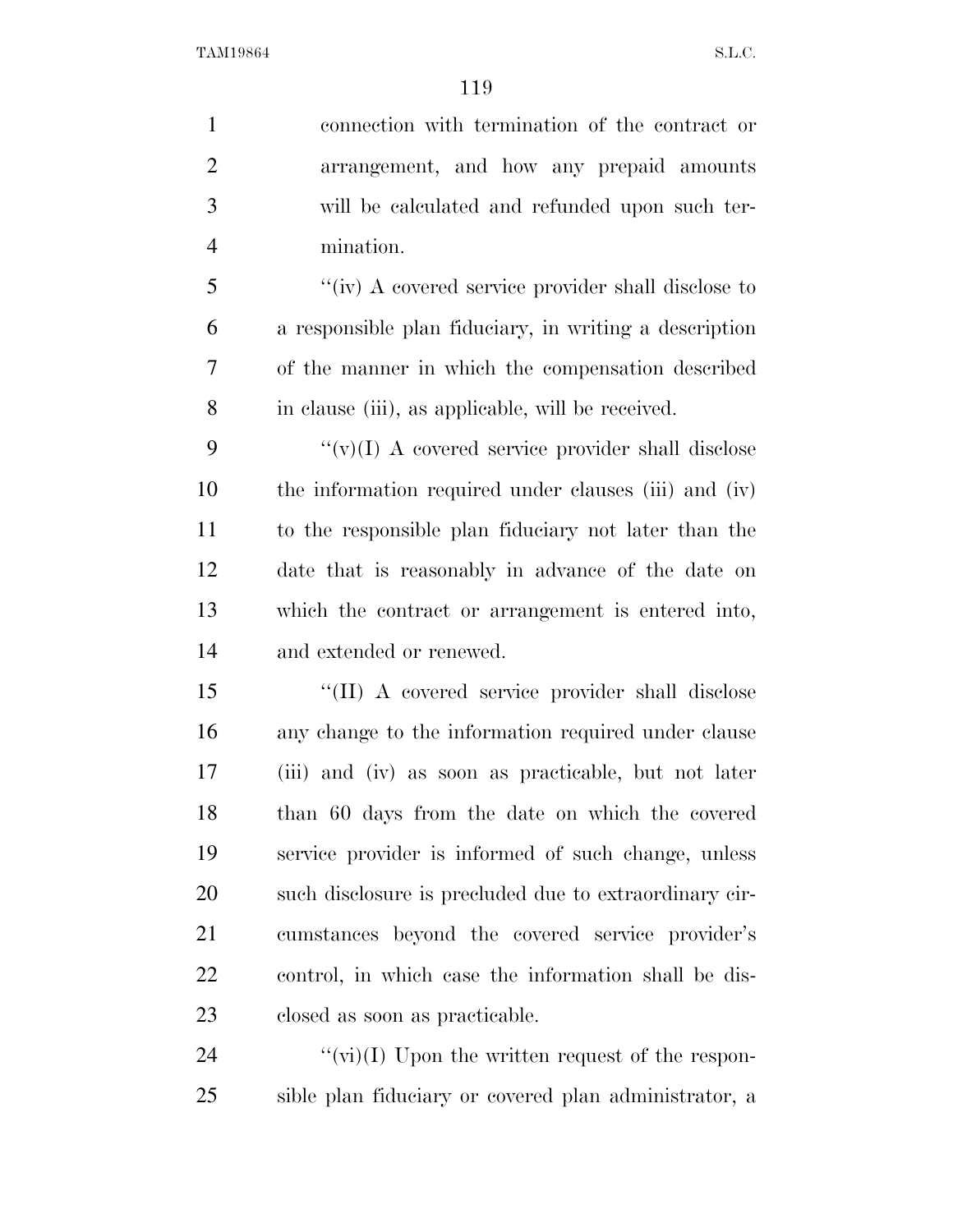covered service provider shall furnish any other in- formation relating to the compensation received in connection with the contract or arrangement that is required for the covered plan to comply with the re-porting and disclosure requirements under this Act.

 ''(II) The covered service provider shall disclose the information required under clause (iii)(I) reason- ably in advance of the date upon which such respon- sible plan fiduciary or covered plan administrator states that it is required to comply with the applica- ble reporting or disclosure requirement, unless such disclosure is precluded due to extraordinary cir- cumstances beyond the covered service provider's control, in which case the information shall be dis-closed as soon as practicable.

 ''(vii) No contract or arrangement will fail to be reasonable under this subparagraph solely because the covered service provider, acting in good faith and with reasonable diligence, makes an error or omis- sion in disclosing the information required pursuant to clause (iii) (or a change to such information dis-22 closed pursuant to clause  $(v)(II)$  or clause  $(vi)$ , pro- vided that the covered service provider discloses the correct information to the responsible plan fiduciary as soon as practicable, but not later than 30 days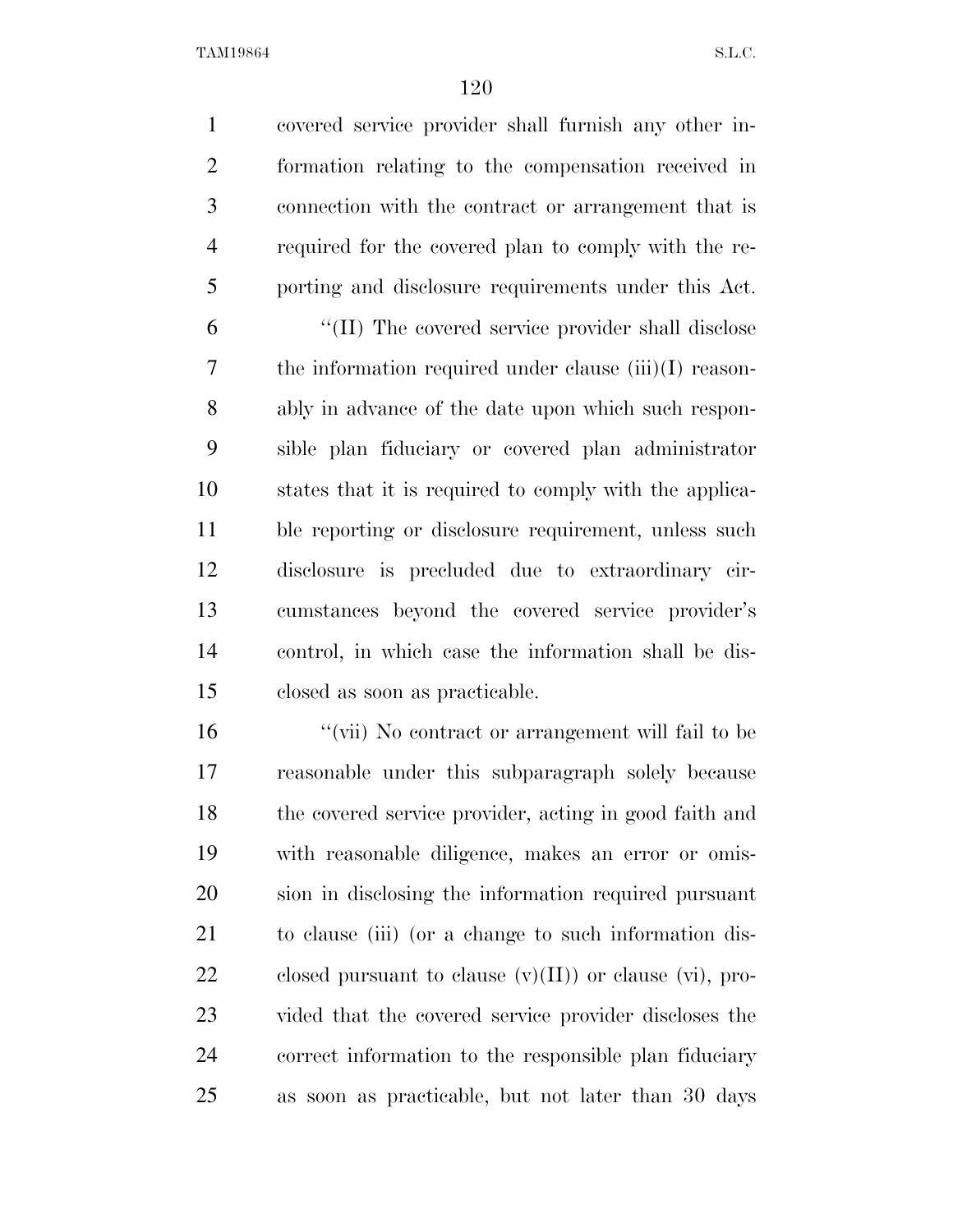| $\mathbf{1}$   | from the date on which the covered service provider   |
|----------------|-------------------------------------------------------|
| $\overline{2}$ | knows of such error or omission.                      |
| 3              | "(viii)(I) Pursuant to subsection (a), subpara-       |
| $\overline{4}$ | graphs (C) and (D) of section $406(a)(1)$ shall not   |
| 5              | apply to a responsible plan fiduciary, notwith-       |
| 6              | standing any failure by a covered service provider to |
| 7              | disclose information required under clause (iii), if  |
| 8              | the following conditions are met:                     |
| 9              | "(aa) The responsible plan fiduciary did              |
| 10             | not know that the covered service provider            |
| 11             | failed or would fail to make required disclosures     |
| 12             | and reasonably believed that the covered service      |
| 13             | provider disclosed the information required to        |
| 14             | be disclosed.                                         |
| 15             | "(bb) The responsible plan fiduciary, upon            |
| 16             | discovering that the covered service provider         |
| 17             | failed to disclose the required information, re-      |
| 18             | quests in writing that the covered service pro-       |
| 19             | vider furnish such information.                       |
| 20             | "(cc) If the covered service provider fails           |
| 21             | to comply with a written request described in         |
| 22             | subclause (II) within 90 days of the request,         |
| 23             | the responsible plan fiduciary notifies the Sec-      |
| 24             | retary of the covered service provider's failure,     |
| 25             | in accordance with subclauses (II) and (III).         |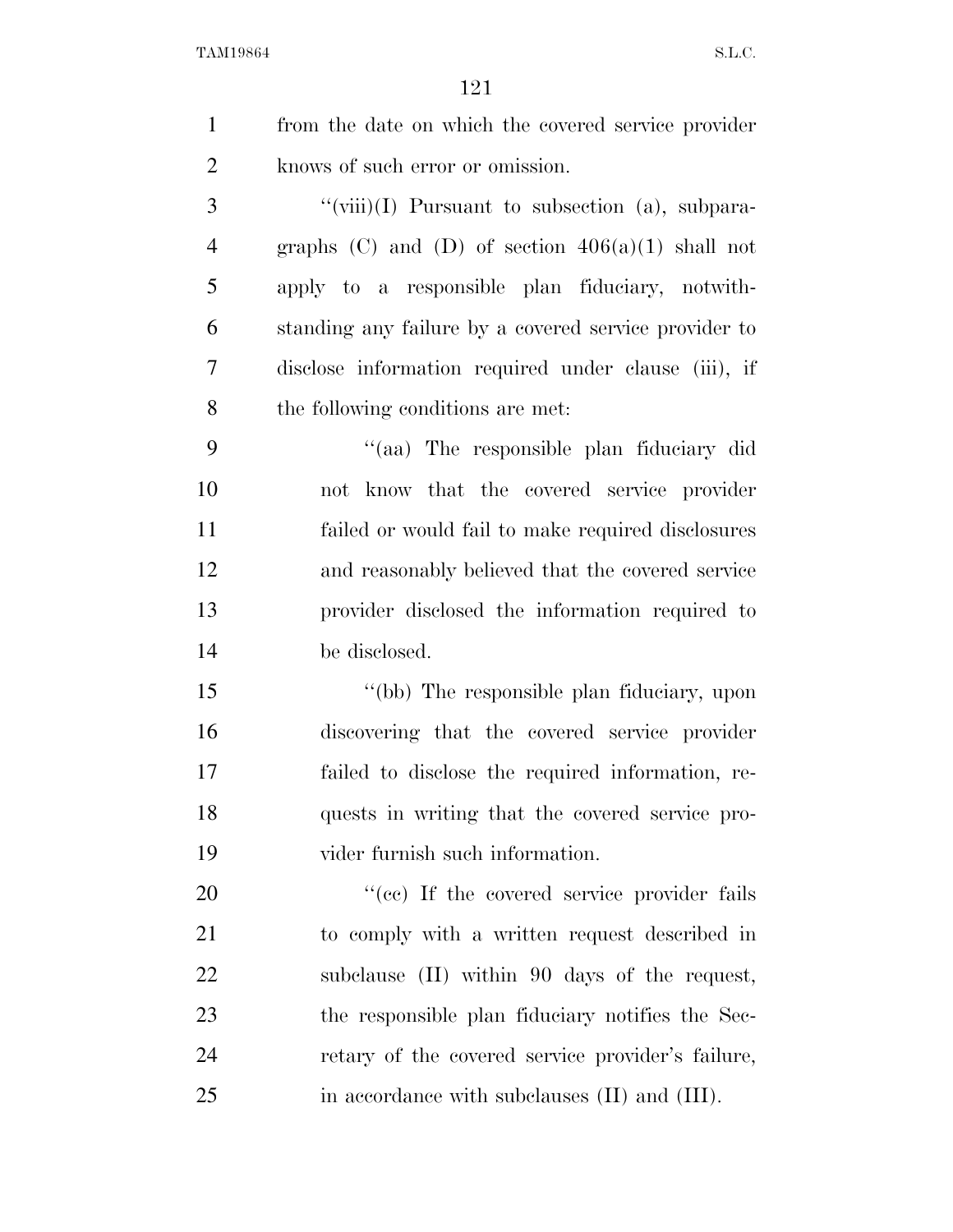| $\mathbf{1}$   | "(II) A notice described in subclause $(I)(ce)$      |
|----------------|------------------------------------------------------|
| $\overline{2}$ | shall contain—                                       |
| 3              | "(aa) the name of the covered plan;                  |
| $\overline{4}$ | "(bb) the plan number used for the annual            |
| 5              | report on the covered plan;                          |
| 6              | "(cc) the plan sponsor's name, address,              |
| $\overline{7}$ | and employer identification number;                  |
| 8              | "(dd) the name, address, and telephone               |
| 9              | number of the responsible plan fiduciary;            |
| 10             | "(ee) the name, address, phone number,               |
| 11             | and, if known, employer identification number        |
| 12             | of the covered service provider;                     |
| 13             | "(ff) a description of the services provided         |
| 14             | to the covered plan;                                 |
| 15             | "(gg) a description of the information that          |
| 16             | the covered service provider failed to disclose;     |
| 17             | "(hh) the date on which such information             |
| 18             | was requested in writing from the covered serv-      |
| 19             | ice provider; and                                    |
| 20             | "(ii) a statement as to whether the covered          |
| 21             | service provider continues to provide services to    |
| 22             | the plan.                                            |
| 23             | "(III) A notice described in subclause $(I)(ce)$     |
| 24             | shall be filed with the Department not later than 30 |
| 25             | days following the earlier of—                       |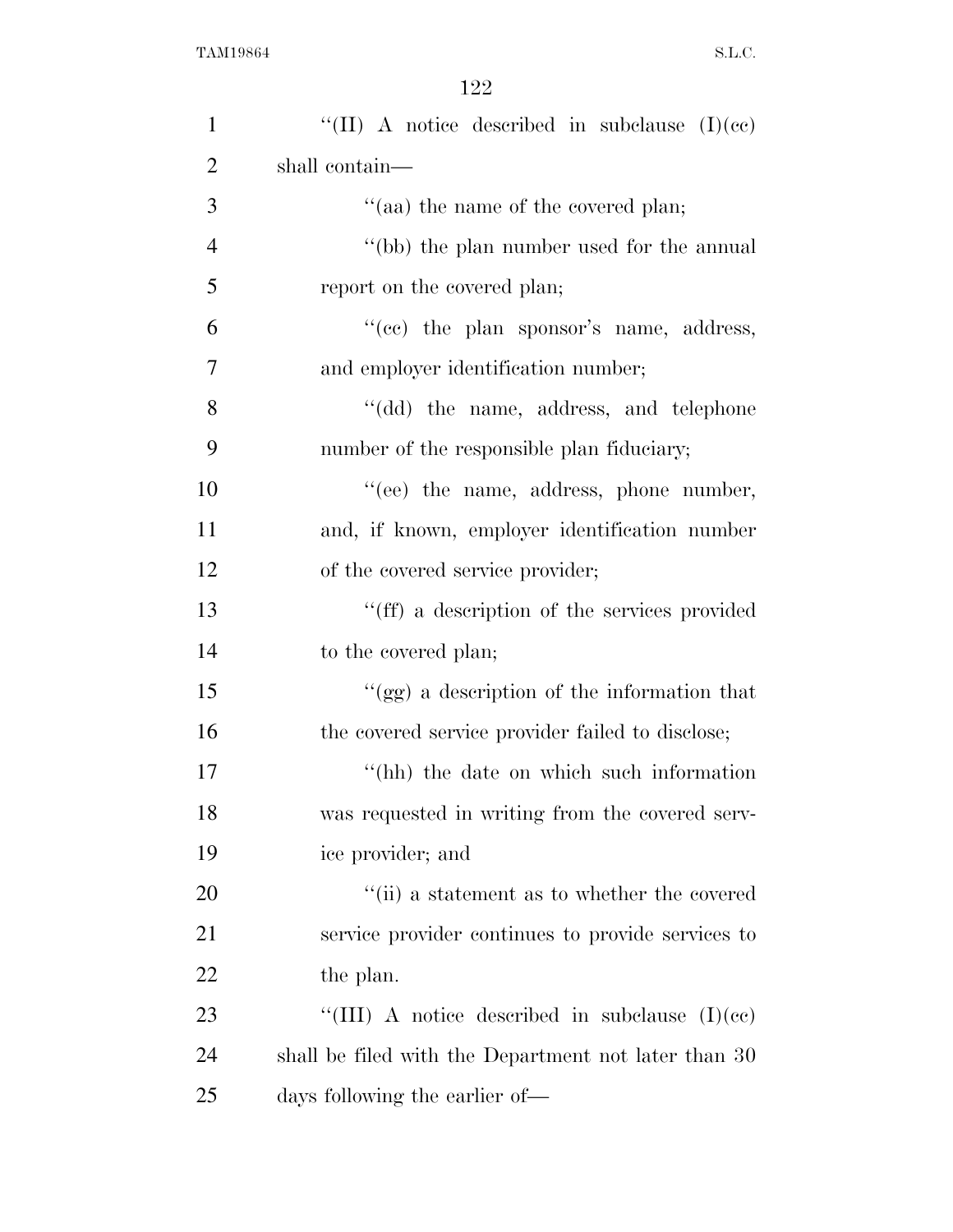$\frac{1}{2}$  (aa) The covered service provider's re- fusal to furnish the information requested by the written request described in subclause  $(I)(bb);$  or ''(bb) 90 days after the written request re-6 ferred to in subclause  $(I)(ce)$  is made. ''(IV) If the covered service provider fails to comply with the written request under subclause (I)(bb) within 90 days of such request, the respon- sible plan fiduciary shall determine whether to ter- minate or continue the contract or arrangement under section 404. If the requested information re- lates to future services and is not disclosed promptly after the end of the 90-day period, the responsible plan fiduciary shall terminate the contract or ar- rangement as expeditiously as possible, consistent with such duty of prudence. 18 ''(ix) Nothing in this subparagraph shall be construed to supersede any provision of State law that governs disclosures by parties that provide the services described in this section, except to the ex- tent that such law prevents the application of a re-quirement of this section.''.

 (b) APPLICABILITY OF EXISTING REGULATIONS.— Nothing in the amendments made by subsection (a) shall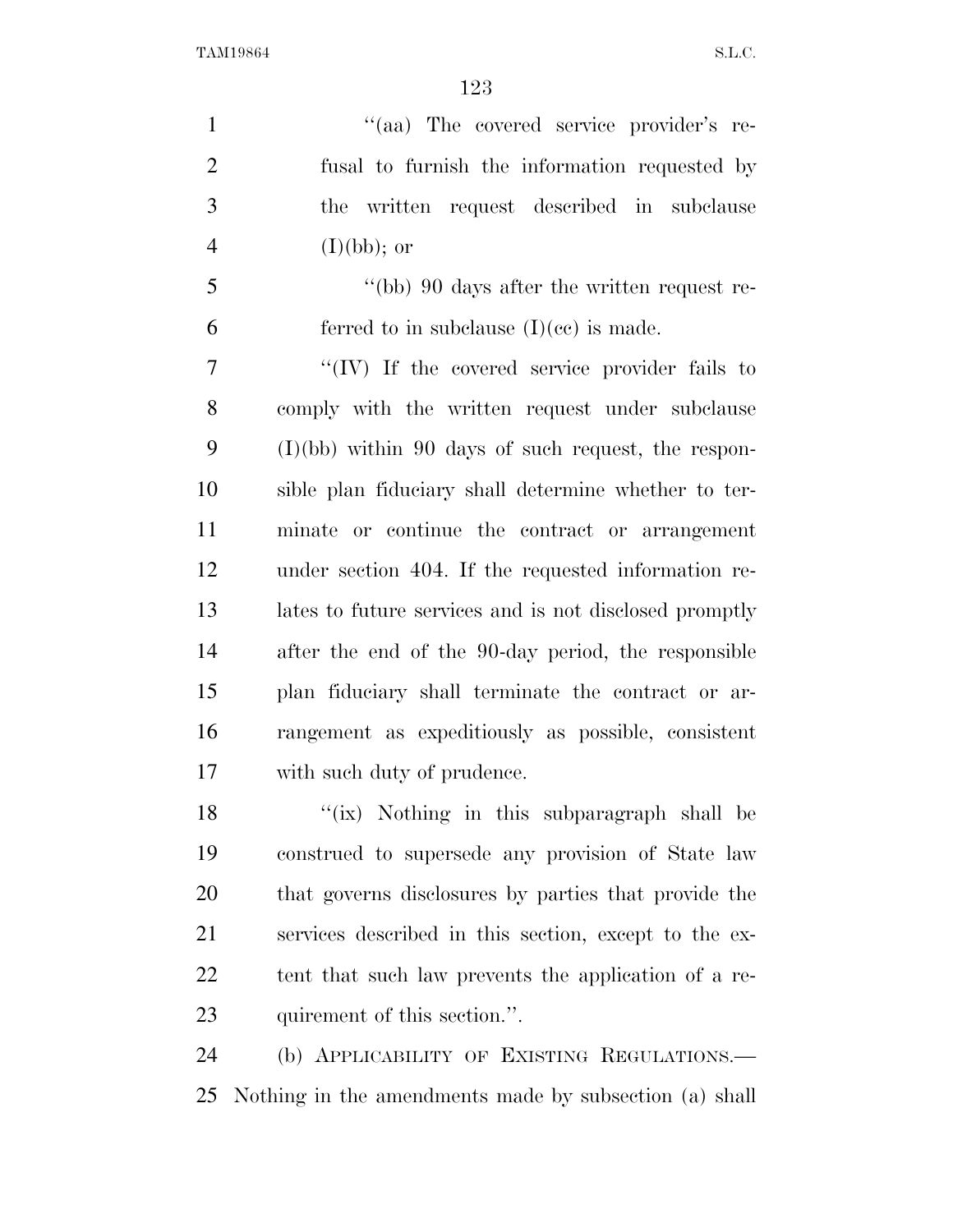be construed to affect the applicability of section 2550.408b–2 of title 29, Code of Federal Regulations (or any successor regulations/as in effect on the date of enact- ment of this Act), with respect to any applicable entity other than a covered plan or a covered service provider 6 (as defined in section  $408(b)(2)(B)(ii)$  of the Employee Retirement Income Security Act of 1974, as amended by subsection (a)).

 (c) INDIVIDUAL MARKET COVERAGE.—Subpart 1 of part B of title XVII of the Public Health Service Act (42 U.S.C. 300gg–41 et seq.) is amended by adding at the end the following:

## **''SEC. 2746. DISCLOSURE TO ENROLLEES OF INDIVIDUAL MARKET COVERAGE.**

15 "(a) In GENERAL.—A health insurance issuer offer- ing individual health insurance coverage shall make disclo- sures to enrollees in such coverage, as described in sub- section (b), and reports to the Secretary, as described in subsection (c), regarding direct or indirect compensation provided to an agent or broker associated with enrolling individuals in such coverage.

 ''(b) DISCLOSURE.—A health insurance issuer de- scribed in subsection (a) shall disclose to an enrollee the amount of direct or indirect compensation provided to an agent or broker for services provided by such agent or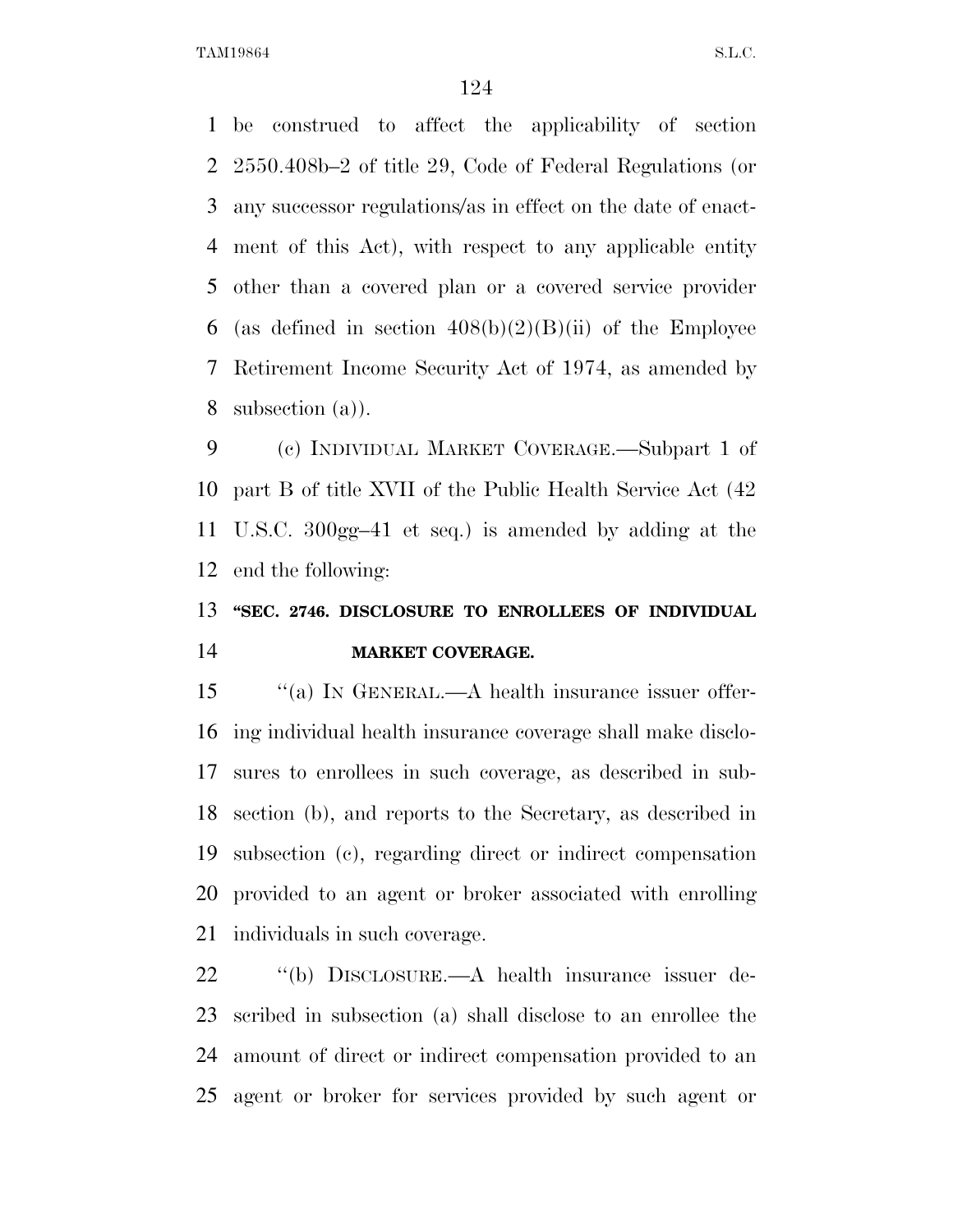broker associated with plan selection and enrollment. Such disclosure shall be—

3 (1) made prior to the individual finalizing plan selection; and

 ''(2) included on any documentation confirming the individual's enrollment.

 ''(c) REPORTING.—A health insurance issuer de- scribed in subsection (a) shall report to the Secretary any direct or indirect compensation provided to an agent or broker associated with enrolling individuals in such cov-erage.

12 ''(d) RULEMAKING.—Not later than 1 year after the date of enactment of the Lower Health Care Costs Act, the Secretary shall finalize, through notice-and-comment rulemaking, the form and manner in which issuers de- scribed in subsection (a) are required to make the disclo- sures described in subsection (b) and the reports described in subsection (c).''.

 (d) TRANSITION RULE.—No contract executed prior to the effective date described in subsection (e) by a group health plan subject to the requirements of section 408(b)(2)(B) of the Employee Retirement Income Secu- rity Act of 1974 (as amended by subsection (a)) or by a health insurance issuer subject to the requirements of section 2746 of the Public Health Service Act (as added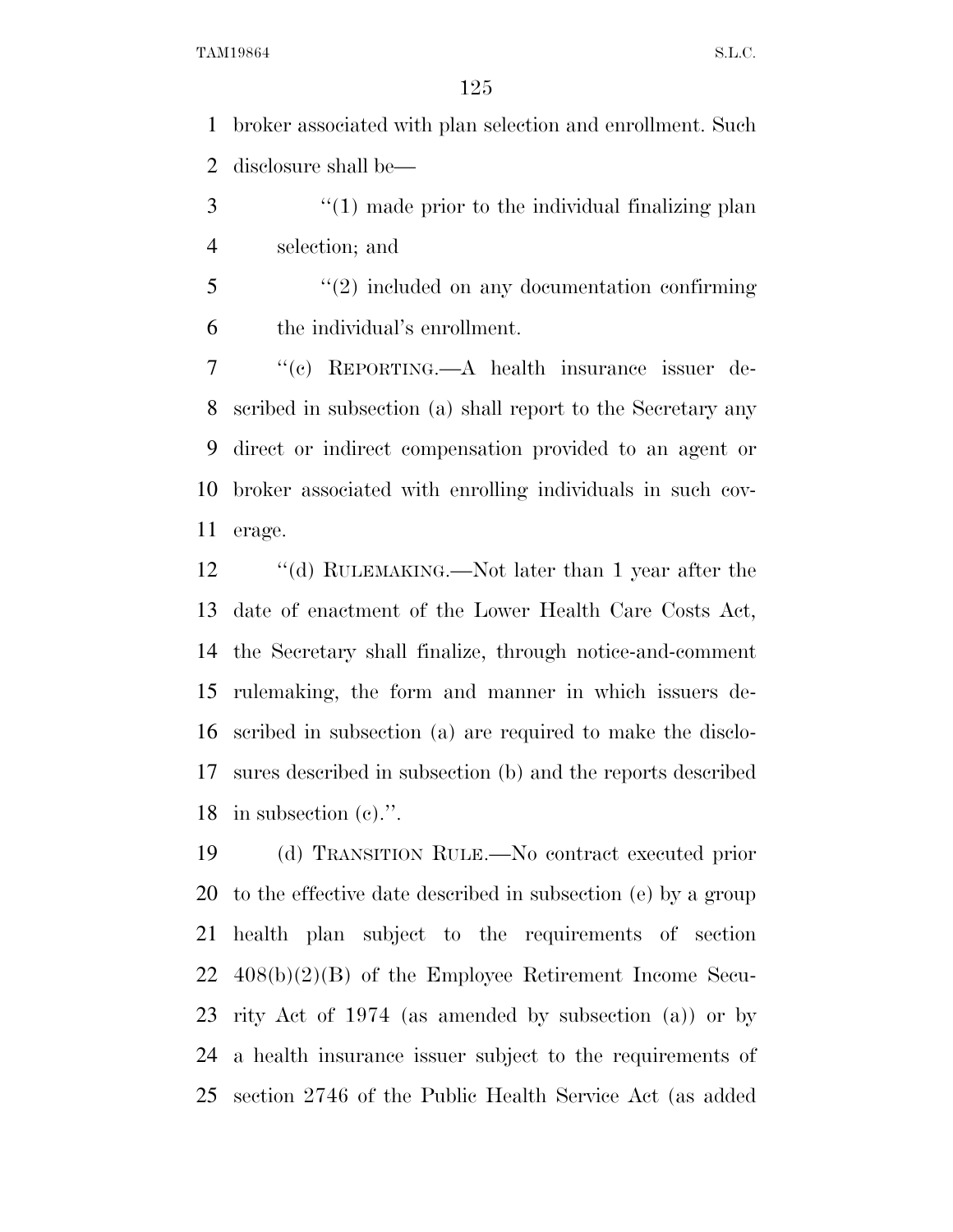by subsection (c)) shall be subject to the requirements of 2 such section  $408(b)(2)(B)$  or such section  $2746$ , as appli-cable.

 (e) EFFECTIVE DATE.—The amendments made by subsections (a) and (c) shall take effect 2 years after the date of enactment of this Act.

### **SEC. 309. ENSURING ENROLLEE ACCESS TO COST-SHARING INFORMATION.**

 (a) IN GENERAL.—Subpart II of part A of title XXVII of the Public Health Service Act (42 U.S.C. 300gg–11 et seq.), as amended by section 306, is further amended by adding at the end the following:

#### **''SEC. 2729E. PROVISION OF COST-SHARING INFORMATION.**

 ''(a) PROVIDER DISCLOSURES.—A group health plan or a health insurance issuer offering group or individual health insurance coverage shall not contract with a pro- vider with respect to the plan or coverage unless the pro- vider agrees to provide, at the time of scheduling a service or not later than 48 hours of the enrollee requesting such information, an enrollee in the plan or coverage with the expected enrollee cost-sharing for the provision of a par- ticular health care service (including any service that is reasonably expected to be provided in conjunction with such specific service).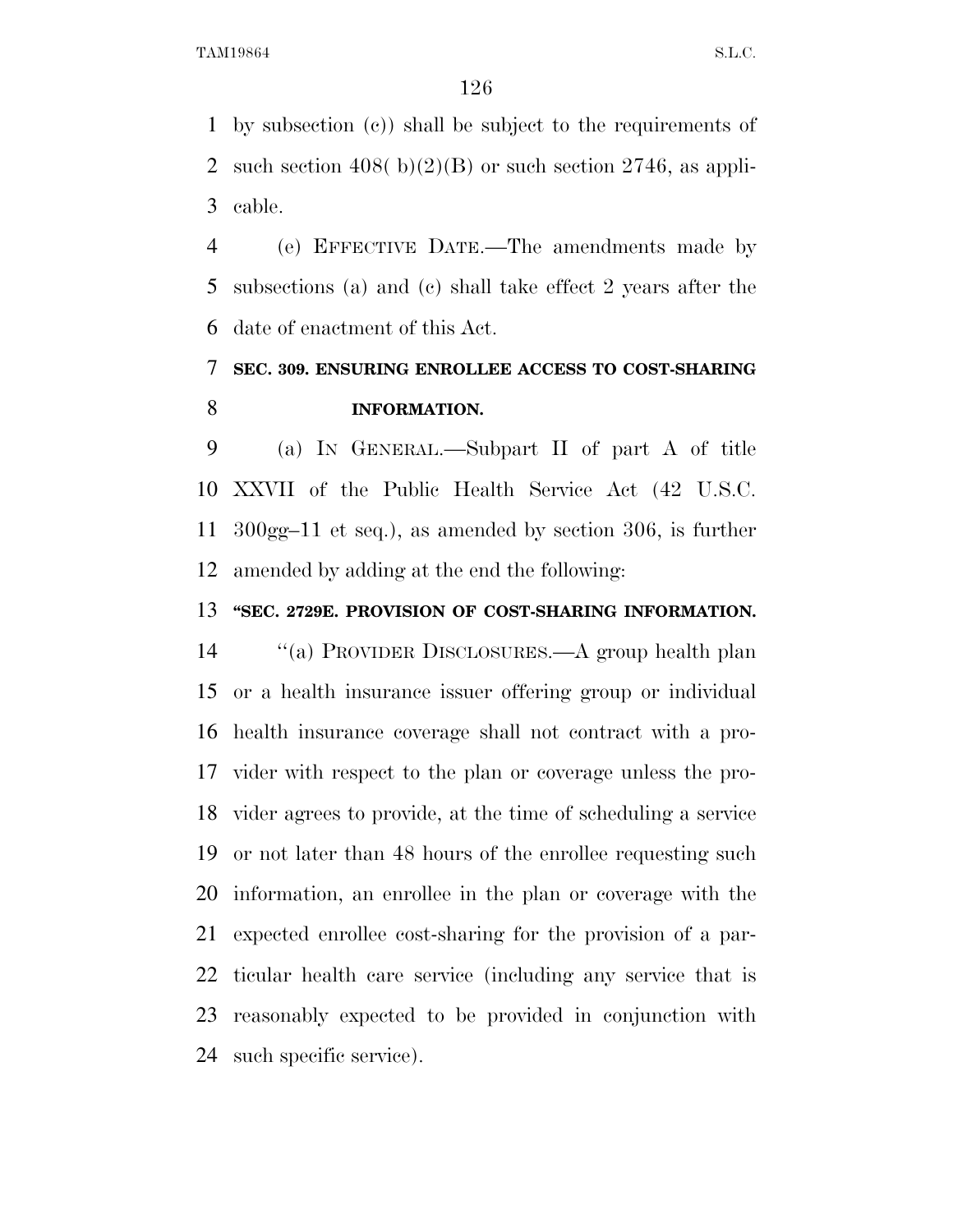''(b) INSURER DISCLOSURES.—A group health plan or a health insurance issuer offering group or individual health insurance coverage shall provide an enrollee in the plan or coverage with a good faith estimate of the enroll- ee's cost-sharing (including deductibles, copayments, and coinsurance) for which the enrollee would be responsible for paying with respect to a specific health care service (including any service that is reasonably expected to be provided in conjunction with such specific service), not later than 48 hours after receiving a request for such in-formation by an enrollee.''.

 (b) EFFECTIVE DATE.—Section 2729E of the Public Health Service Act, as added by subsection (a), shall apply with respect to plan years beginning on or after January 1, 2020.

## **TITLE IV—IMPROVING PUBLIC HEALTH**

 **SEC. 401. IMPROVING AWARENESS OF DISEASE PREVEN-TION.** 

 The Public Health Service Act is amended by striking section 313 of such Act (42 U.S.C. 245) and inserting the following: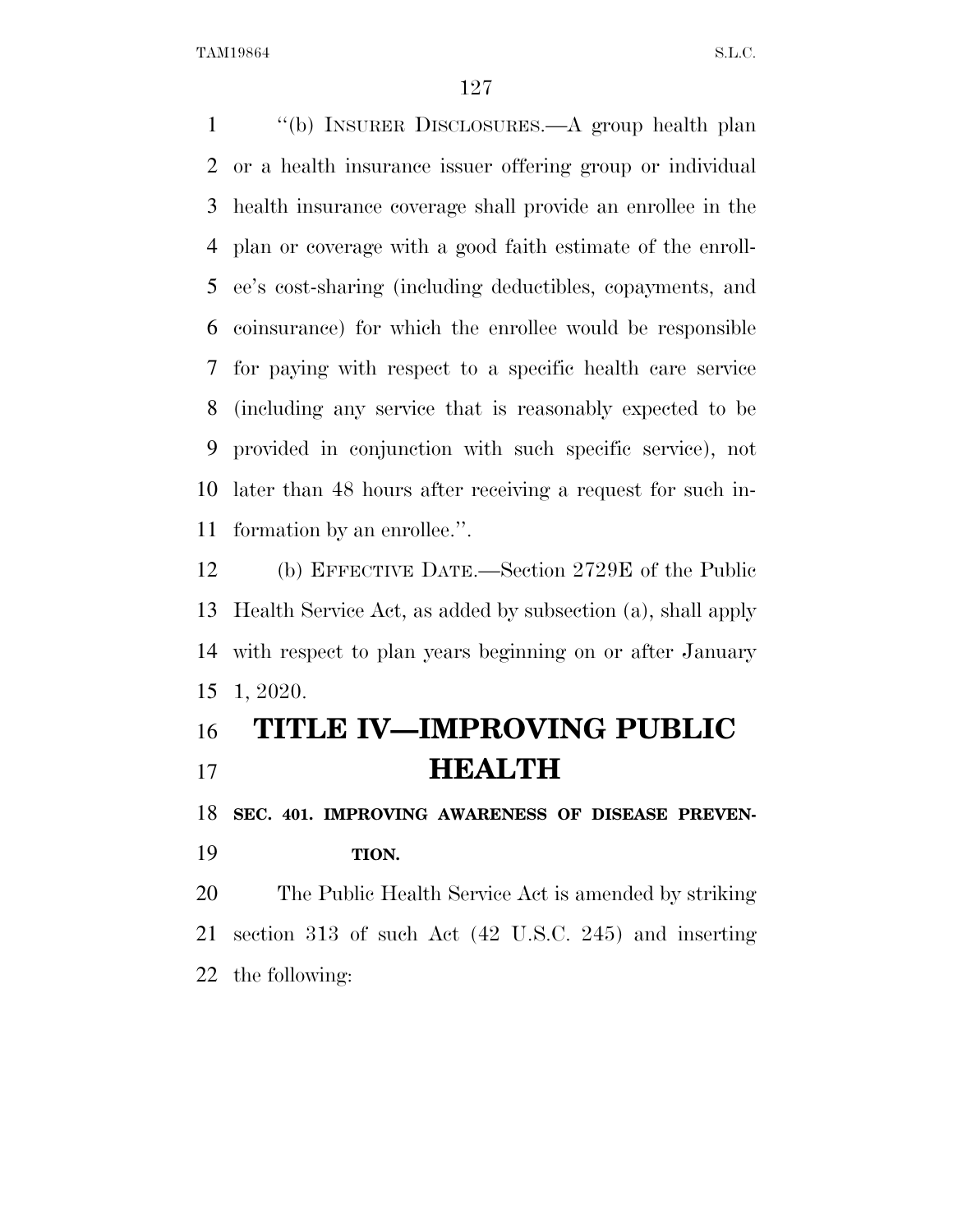## **''SEC. 313. PUBLIC AWARENESS CAMPAIGN ON THE IMPOR-TANCE OF VACCINATIONS.**

 ''(a) IN GENERAL.—The Secretary, acting through the Director of the Centers for Disease Control and Pre- vention and in coordination with other offices and agen- cies, as appropriate, shall award competitive grants to one or more public or private entities to carry out a national, evidence-based campaign to increase awareness of vaccines for the prevention and control of diseases, combat misin- formation about vaccines, and disseminate scientific and evidence-based vaccine-related information, with the goal of increasing rates of vaccination across all ages, as appli- cable, particularly in communities with low rates of vac-cination.

 ''(b) CONSULTATION.—In carrying out the campaign under this section, the Secretary shall consult with appro- priate public health and medical experts, including the Na- tional Academy of Medicine and medical and public health associations and nonprofit organizations, in the develop- ment, implementation, and evaluation of the evidence-based public awareness campaign.

22 " (c) REQUIREMENTS.—The campaign under this sec-tion—

  $(1)$  shall be a national, evidence-based initia-tive;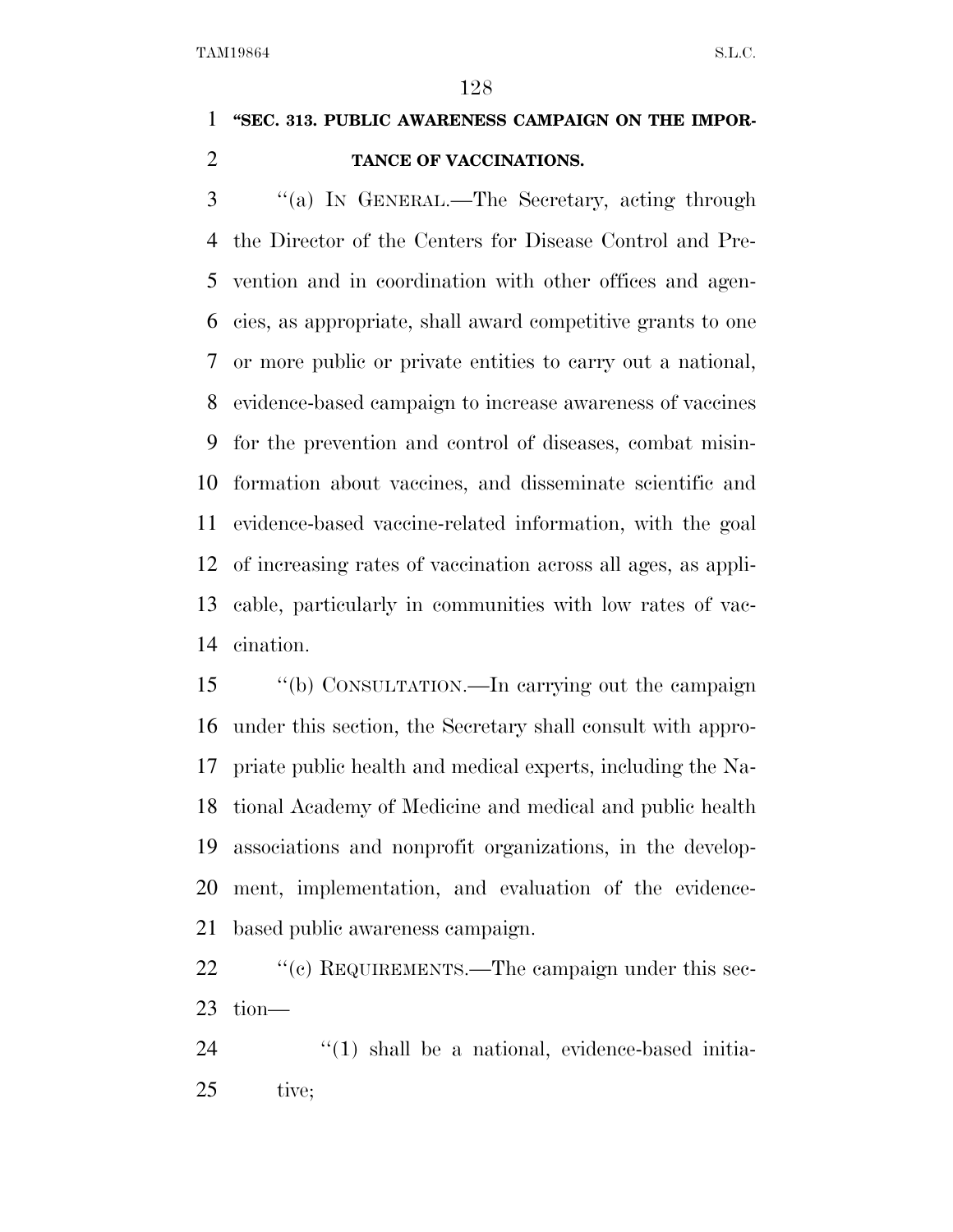| $\mathbf{1}$   | $(2)$ may include the use of television, radio,              |
|----------------|--------------------------------------------------------------|
| $\overline{2}$ | the internet, and other telecommunications tech-             |
| 3              | nologies;                                                    |
| $\overline{4}$ | $(3)$ may be focused to address specific needs               |
| 5              | of communities with low rates of vaccination;                |
| 6              | $\lq(4)$ shall include the development of resources          |
| $\overline{7}$ | for communities with low rates of vaccination, in-           |
| 8              | cluding culturally- and linguistically-appropriate re-       |
| 9              | sources, as applicable;                                      |
| 10             | $\cdot\cdot$ (5) shall include the dissemination of vaccine  |
| 11             | information and communication resources to health            |
| 12             | care providers and health care facilities, including         |
| 13             | such providers and facilities that provide prenatal          |
| 14             | and pediatric care;                                          |
| 15             | $\cdot$ (6) shall be complementary to, and coordi-           |
| 16             | nated with, any other Federal efforts and State ef-          |
| 17             | forts, as appropriate;                                       |
| 18             | $``(7)$ shall assess the effectiveness of commu-             |
| 19             | incation strategies to increase rates of vaccination;        |
| 20             | and                                                          |
| 21             | $\cdot\cdot$ (8) may include the dissemination of scientific |
| 22             | and evidence-based vaccine-related information, such         |
| 23             | $as-$                                                        |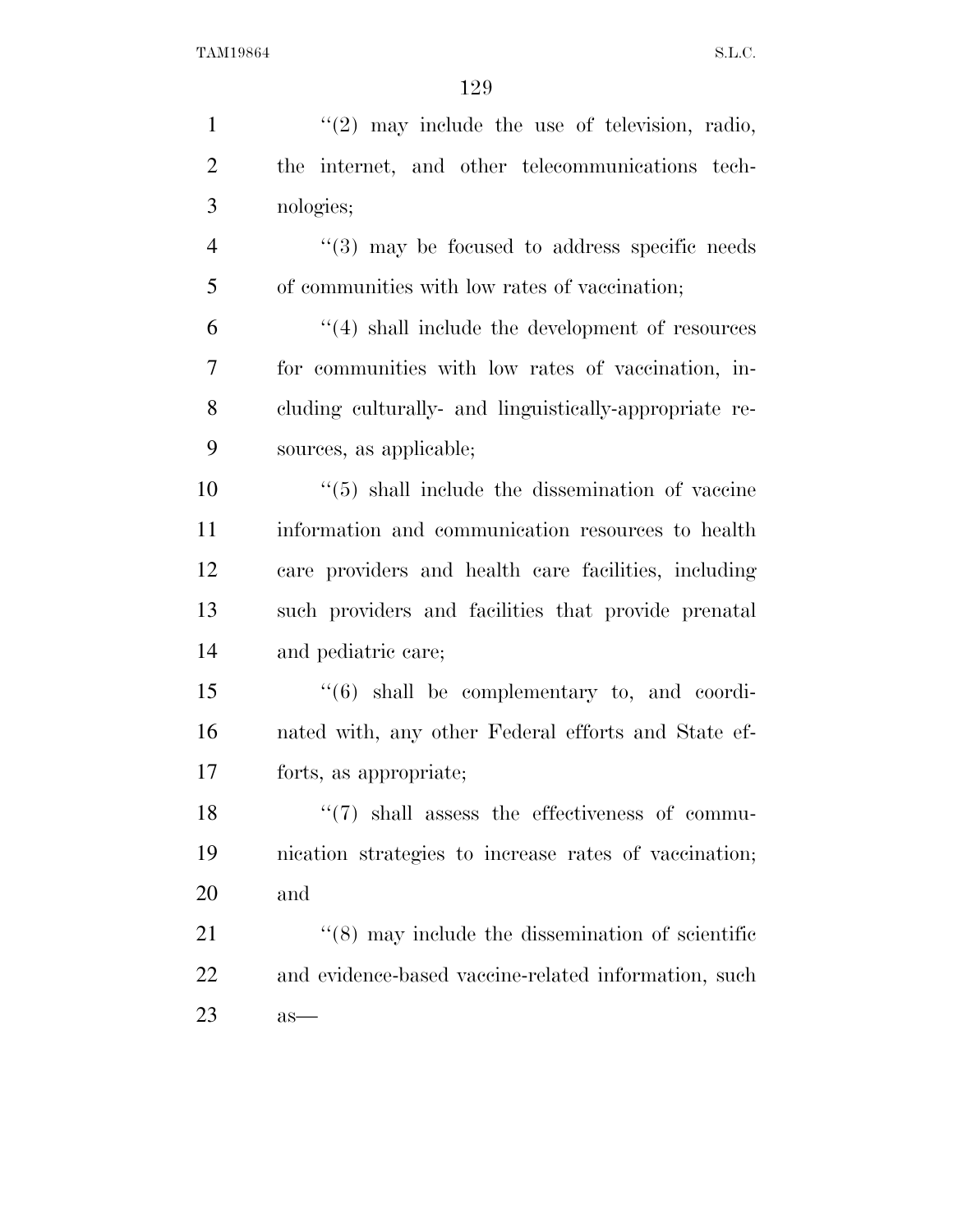| $\mathbf{1}$   | "(A) advancements in evidence-based re-                     |
|----------------|-------------------------------------------------------------|
| $\overline{2}$ | search related to diseases that may be pre-                 |
| 3              | vented by vaccines and vaccine development;                 |
| $\overline{4}$ | $\lq\lq (B)$ information on vaccinations for indi-          |
| 5              | viduals and communities, including individuals              |
| 6              | for whom vaccines are not recommended by the                |
| 7              | Advisory Committee for Immunization Prac-                   |
| 8              | tices, and the effects of low vaccination rates             |
| 9              | within a community on such individuals;                     |
| 10             | "(C) information on diseases that may be                    |
| 11             | prevented by vaccines; and                                  |
| 12             | $\lq\lq$ (D) information on vaccine safety and the          |
| 13             | systems in place to monitor vaccine safety.                 |
| 14             | "(d) EVALUATION.—The Secretary shall—                       |
| 15             | $\cdot$ (1) establish benchmarks and metrics to quan-       |
| 16             | titatively measure and evaluate the awareness cam-          |
| 17             | paign under this section;                                   |
| 18             | $\lq(2)$ conduct qualitative assessments regarding          |
| 19             | the awareness campaign under this section; and              |
| 20             | $\cdot\cdot\cdot(3)$ prepare and submit to the Committee on |
| 21             | Health, Education, Labor, and Pensions of the Sen-          |
| 22             | ate and Committee on Energy and Commerce of the             |
| 23             | House of Representatives an evaluation of the               |
| 24             | awareness campaign under this section.                      |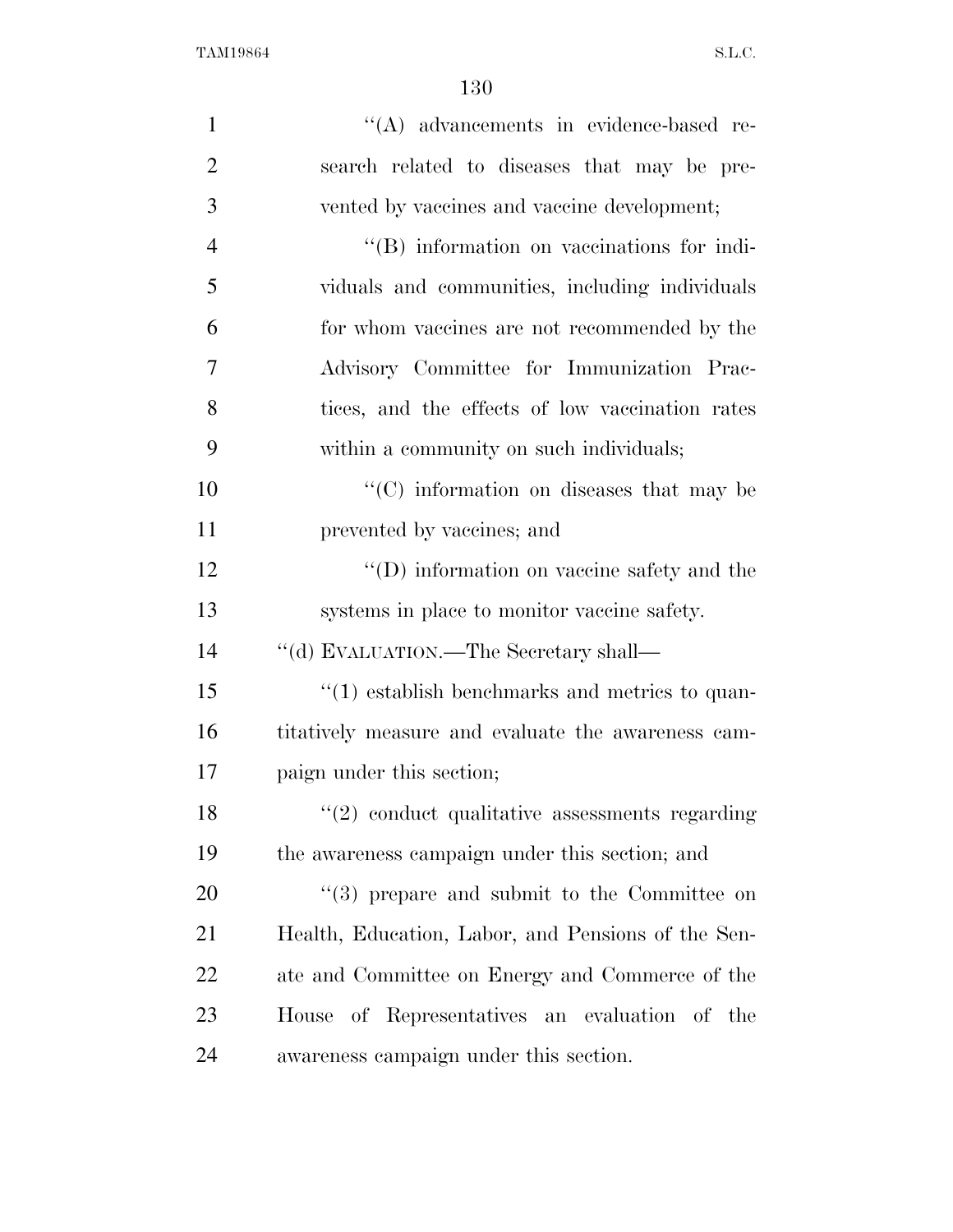| $\mathbf{1}$   | "(e) AUTHORIZATION OF APPROPRIATIONS.—There                 |
|----------------|-------------------------------------------------------------|
| $\overline{2}$ | are authorized to be appropriated to carry out this section |
| 3              | and section $317(k)$ such sums as may be necessary for      |
| $\overline{4}$ | fiscal years $2020$ through $2024$ .".                      |
| 5              | SEC. 402. GRANTS TO ADDRESS VACCINE-PREVENTABLE             |
| 6              | DISEASES.                                                   |
| 7              | Section $317(k)(1)$ of the Public Health Service Act        |
| 8              | $(42 \text{ U.S.C. } 247b(k)(1))$ is amended—               |
| 9              | $(1)$ in subparagraph $(C)$ , by striking "; and"           |
| 10             | and inserting a semicolon;                                  |
| 11             | $(2)$ in subparagraph $(D)$ , by striking the period        |
| 12             | and inserting a semicolon; and                              |
| 13             | (3) by adding at the end the following:                     |
| 14             | $\lq\lq$ (E) planning, implementation, and evaluation       |
| 15             | of activities to address vaccine-preventable diseases,      |
| 16             | including activities to-                                    |
| 17             | "(i) identify communities at high risk of                   |
| 18             | outbreaks related to vaccine-preventable dis-               |
| 19             | eases;                                                      |
| 20             | "(ii) pilot innovative approaches to improve                |
| 21             | vaccination rates in communities with low rates             |
| 22             | of vaccination;                                             |
| 23             | "(iii) reduce barriers to accessing vaccines                |
| 24             | evidence-based<br>information<br>and<br>about<br>the        |
| 25             | health effects of vaccines;                                 |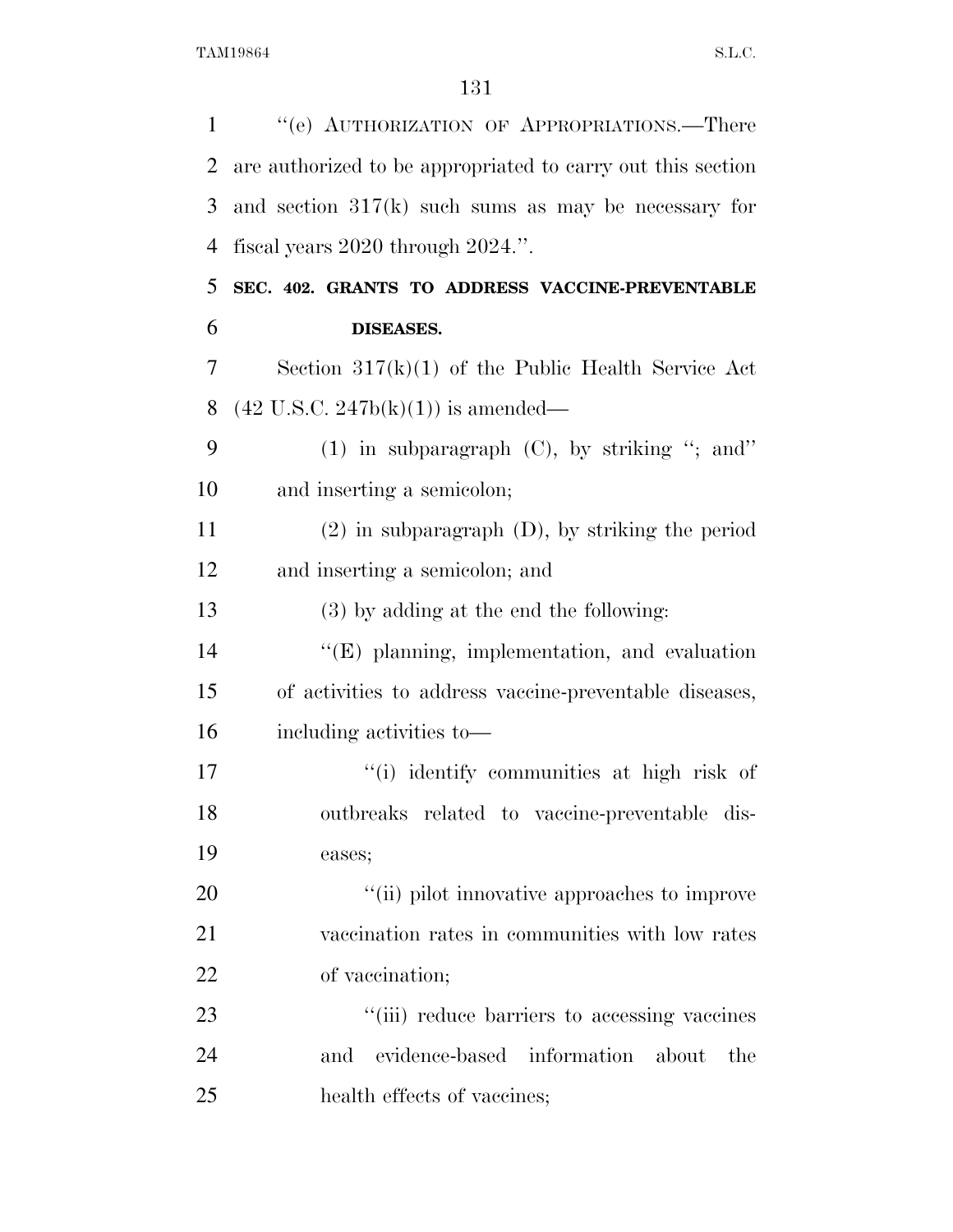| $\mathbf{1}$   | "(iv) partner with community organiza-                     |
|----------------|------------------------------------------------------------|
| $\overline{2}$ | tions and health care providers to develop and             |
| 3              | deliver evidence-based interventions to increase           |
| $\overline{4}$ | vaccination rates; and                                     |
| 5              | "(v) improve delivery of evidence-based                    |
| 6              | vaccine-related information to parents and oth-            |
| 7              | ers; and                                                   |
| 8              | "(F) research related to strategies for improv-            |
| 9              | ing awareness of scientific and evidence-based vac-        |
| 10             | cine-related information, including for communities        |
| 11             | with low rates of vaccination, in order to understand      |
| 12             | barriers to vaccination, improve vaccination rates,        |
| 13             | and assess the public health outcomes of such strate-      |
| 14             | gies.".                                                    |
| 15             | SEC. 403. GUIDE ON EVIDENCE-BASED STRATEGIES FOR           |
| 16             | STATE HEALTH DEPARTMENT OBESITY PRE-                       |
| 17             | <b>VENTION PROGRAMS.</b>                                   |
| 18             | (a) DEVELOPMENT AND DISSEMINATION OF AN EVI-               |
| 19             | DENCE-BASED STRATEGIES GUIDE.—The Secretary of             |
| 20             | Health and Human Services (referred to in this section     |
| 21             | as the "Secretary"), acting through the Director of the    |
| 22             | Centers for Disease Control and Prevention, not later than |
| 23             | 2 years after the date of enactment of this Act, shall—    |
| 24             | (1) develop a guide on evidence-based strategies           |
| 25             | State and local health departments, Indian<br>for          |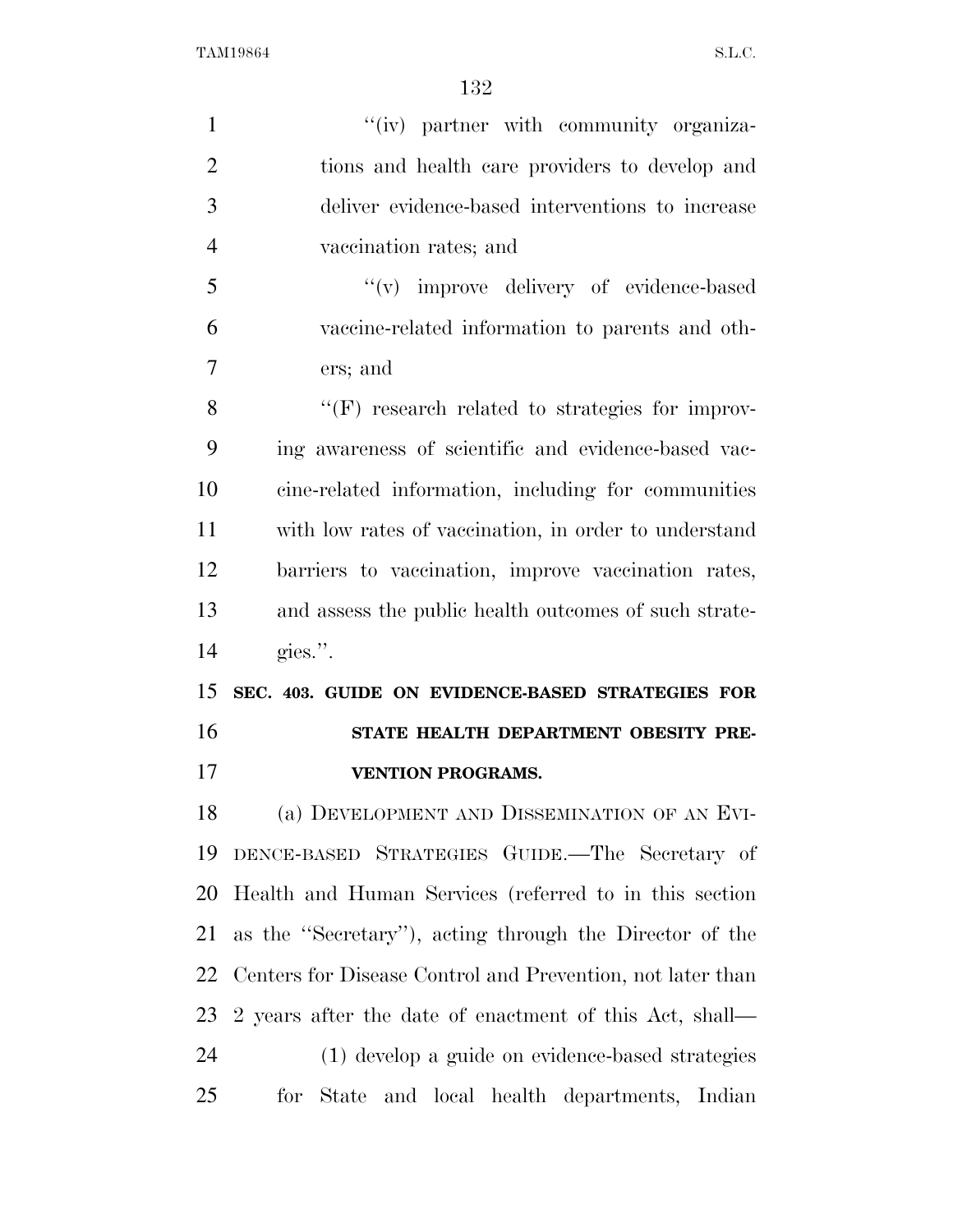| $\mathbf{1}$   | Tribes, and Tribal organizations to use to build and |
|----------------|------------------------------------------------------|
| $\overline{2}$ | maintain effective obesity prevention and control    |
| 3              | programs, which shall—                               |
| $\overline{4}$ | (A) describe an integrated program struc-            |
| 5              | ture for implementing interventions proven to        |
| 6              | be effective in preventing, controlling, and re-     |
| 7              | ducing obesity; and                                  |
| 8              | (B) recommend—                                       |
| 9              | (i) optimal resources, including staff-              |
| 10             | ing and infrastructure, for promoting nu-            |
| 11             | trition and obesity prevention, control and          |
| 12             | reduction; and                                       |
| 13             | (ii) strategies for effective obesity pre-           |
| 14             | vention programs for State and local                 |
| 15             | health departments, Indian Tribes, and               |
| 16             | Tribal organizations, including strategies           |
| 17             | related to-                                          |
| 18             | (I) the application of evidence-                     |
| 19             | based practices to prevent, control,                 |
| 20             | and reduce obesity rates;                            |
| 21             | (II) demonstrated knowledge of                       |
| 22             | obesity prevention practices that re-                |
| 23             | duce associated preventable diseases,                |
| 24             | health conditions, death, and health                 |
| 25             | care costs; and                                      |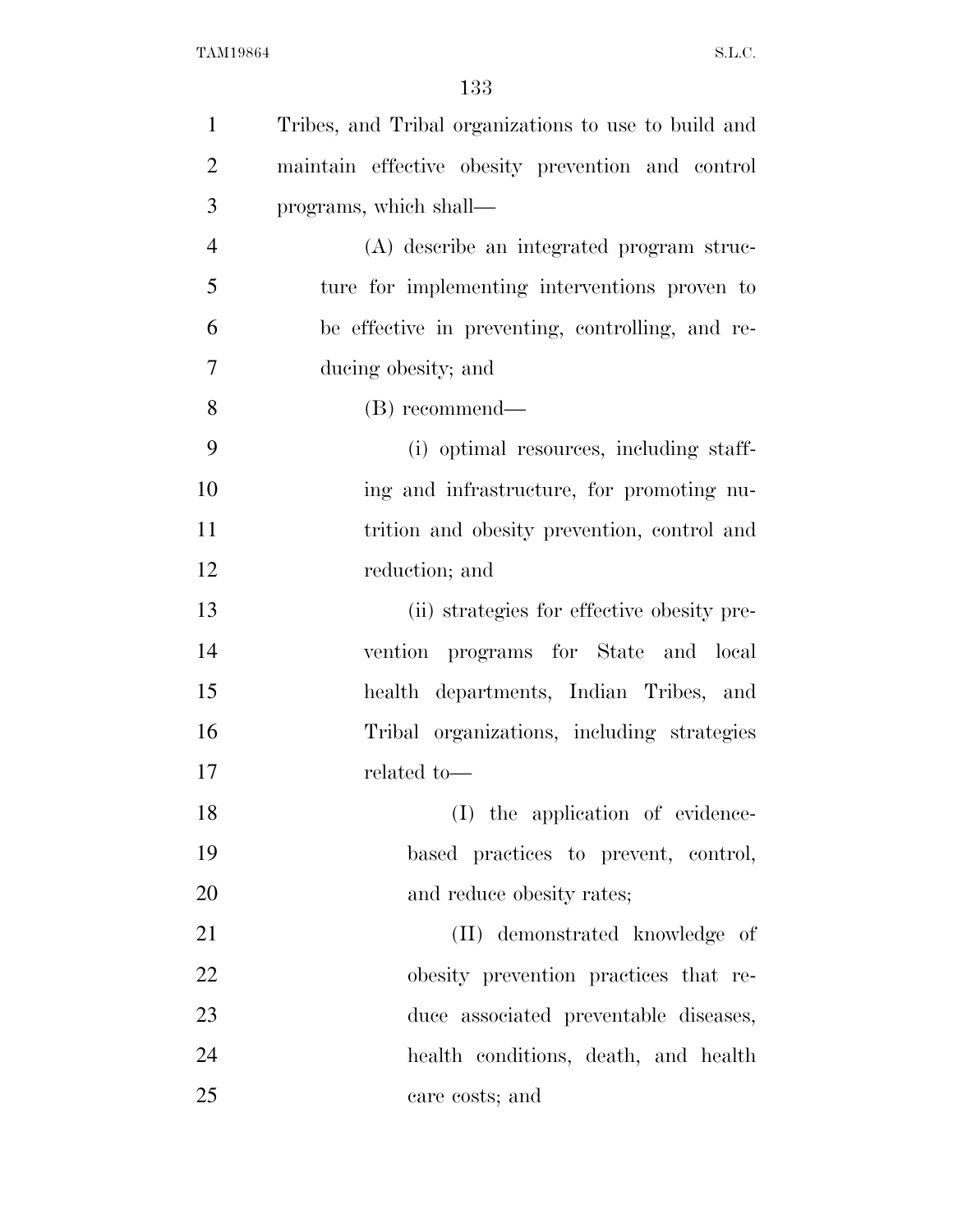| $\mathbf{1}$   | (III) interdisciplinary coordina-                            |
|----------------|--------------------------------------------------------------|
| $\overline{2}$ | tion between relevant public health of-                      |
| 3              | ficials specializing in fields such as                       |
| $\overline{4}$ | nutrition, physical activity, epidemi-                       |
| 5              | ology, communications, and policy im-                        |
| 6              | plementation; and                                            |
| 7              | (2) disseminate the guide and current research,              |
| 8              | evidence-based practices, tools, and educational ma-         |
| 9              | terials related to obesity prevention, consistent with       |
| 10             | the guide, to State and local health departments, In-        |
| 11             | dian Tribes, and Tribal organizations.                       |
| 12             | (b) TECHNICAL ASSISTANCE.—The Secretary, acting              |
| 13             | through the Director of the Centers for Disease Control      |
| 14             | and Prevention, shall provide technical assistance to State  |
| 15             | and local health departments, Indian Tribes, and Tribal      |
| 16             | organizations to support such health departments in im-      |
| 17             | plementing the guide developed under subsection $(a)(1)$ .   |
| 18             | (c) INDIAN TRIBES; TRIBAL ORGANIZATIONS.—The                 |
| 19             | terms "Indian Tribe" and "Tribal organization" have the      |
| 20             | meanings given the terms "Indian tribe" and "tribal orga-    |
| 21             | nization", respectively, in section 4 of the Indian Self-De- |
| 22             | termination and Education Assistance Act (25 U.S.C.          |
| 23             | 5304).                                                       |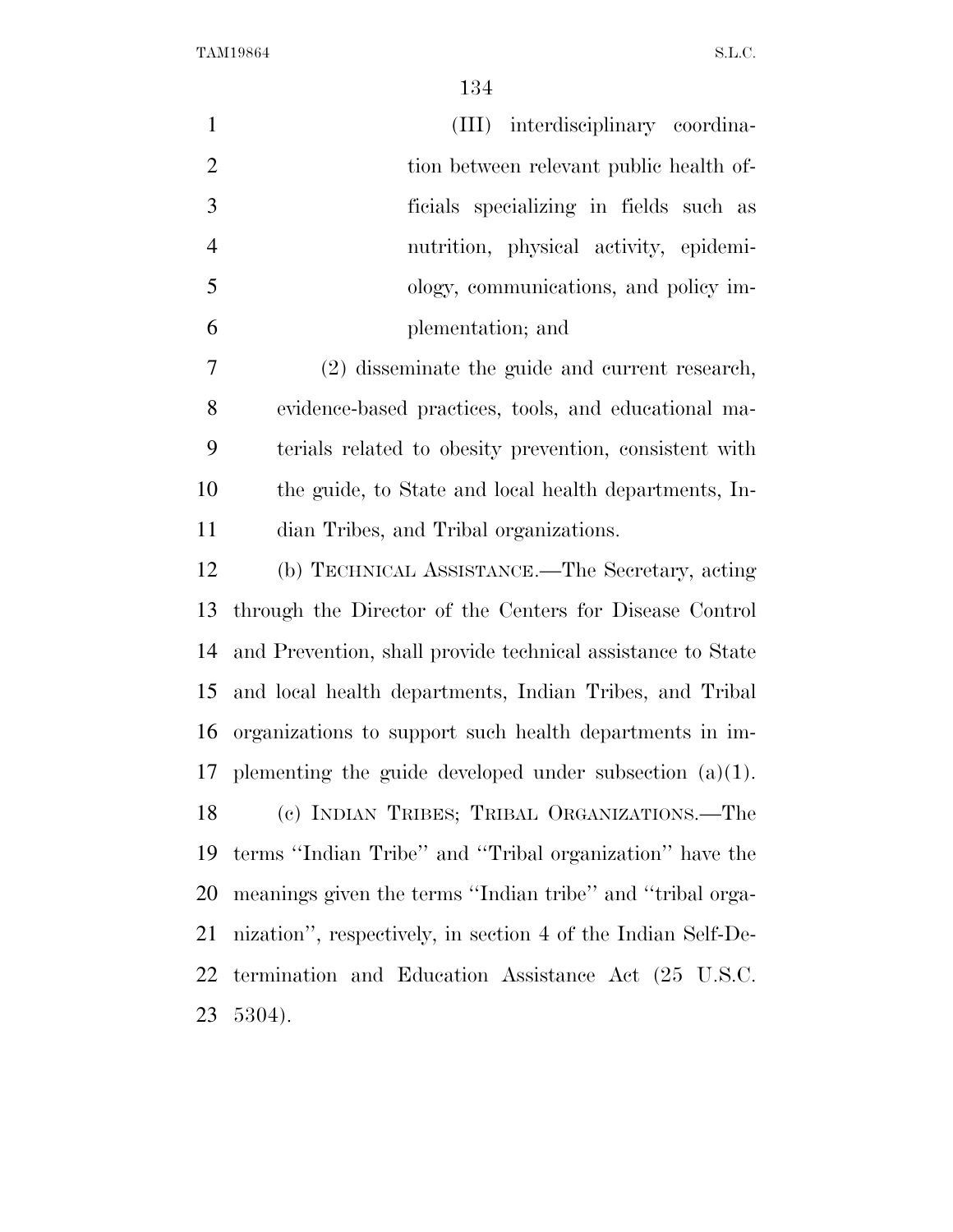**SEC. 404. EXPANDING CAPACITY FOR HEALTH OUTCOMES.**  Title III of the Public Health Service Act is amended by inserting after section 330M (42 U.S.C. 254c–19) the following: **''SEC. 330N. EXPANDING CAPACITY FOR HEALTH OUT-**

**COMES.** 

7 "(a) DEFINITIONS.—In this section:

8 "(1) ELIGIBLE ENTITY.—The term 'eligible en- tity' means an entity providing health care services in rural areas, frontier areas, health professional shortage areas, or medically underserved areas, or to medically underserved populations or Native Ameri- cans, including Indian tribes or tribal organizations. 14 ''(2) HEALTH PROFESSIONAL SHORTAGE AREA.—The term 'health professional shortage area'

 means a health professional shortage area des-ignated under section 332.

18 "(3) INDIAN TRIBE.—The terms 'Indian tribe' and 'tribal organization' have the meanings given such terms in section 4 of the Indian Self-Deter-mination and Education Assistance Act.

22 "(4) MEDICALLY UNDERSERVED POPU- LATION.—The term 'medically underserved popu- lation' has the meaning given the term in section  $25 \qquad \qquad 330(b)(3).$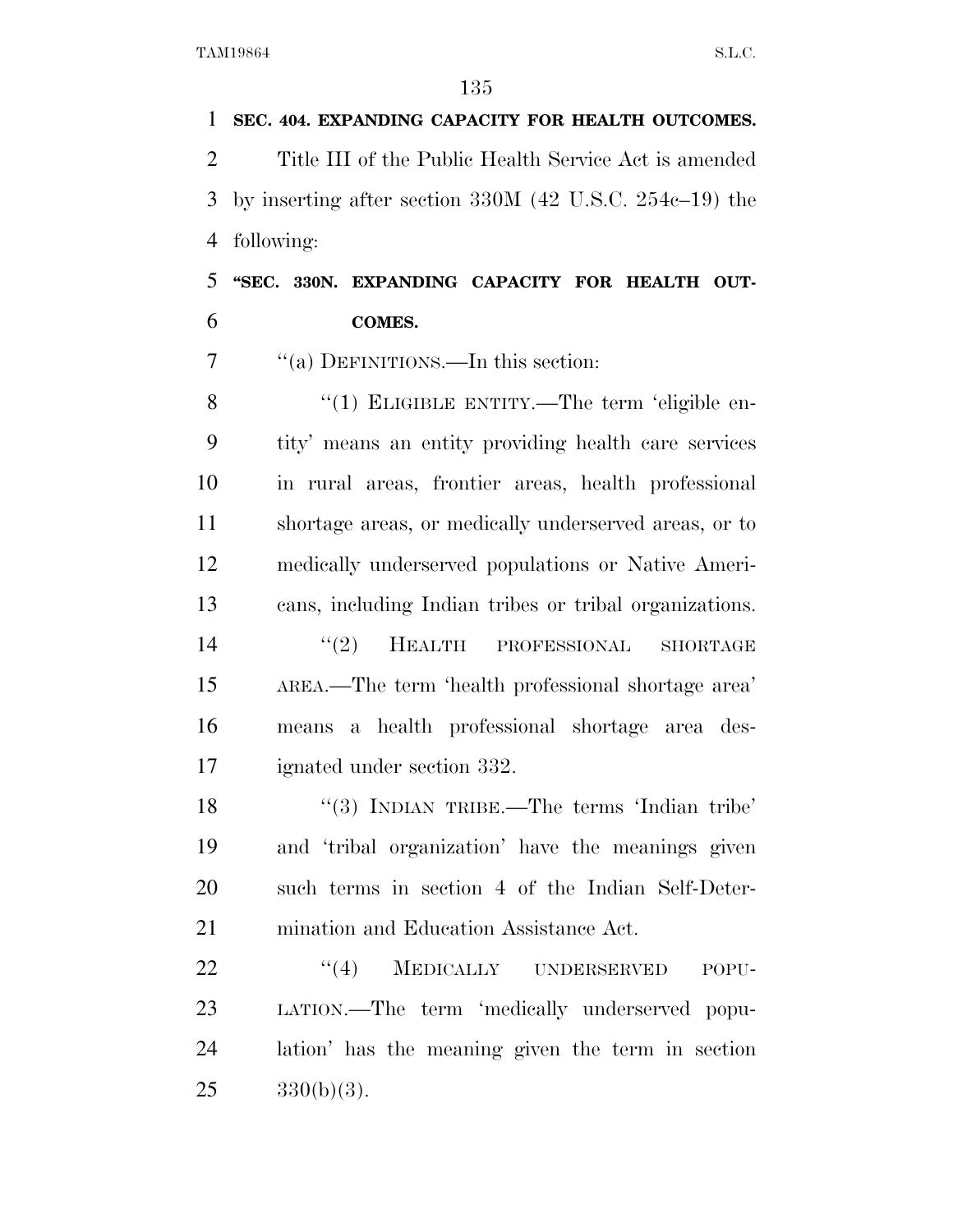1 "(5) NATIVE AMERICANS.—The term 'Native Americans' has the meaning given such term in sec- tion 736 and includes Indian tribes and tribal orga-nizations.

5 "(6) TECHNOLOGY-ENABLED COLLABORATIVE LEARNING AND CAPACITY BUILDING MODEL.—The term 'technology-enabled collaborative learning and capacity building model' means a distance health education model that connects specialists with mul- tiple other health care professionals through simulta- neous interactive videoconferencing for the purpose of facilitating case-based learning, disseminating best practices, and evaluating outcomes.

 ''(b) PROGRAM ESTABLISHED.—The Secretary shall, as appropriate, award grants to evaluate, develop, and, as appropriate, expand the use of technology-enabled collabo- rative learning and capacity building models, to increase access to health care services, such as those to address chronic diseases and conditions, mental health, substance use disorders, prenatal and maternal health, pediatric care, pain management, palliative care, and other specialty care in medically underserved areas and for medically un-derserved populations.

24 "(c) USE OF FUNDS.—Grants awarded under sub-section (b) shall, as appropriate, be used for—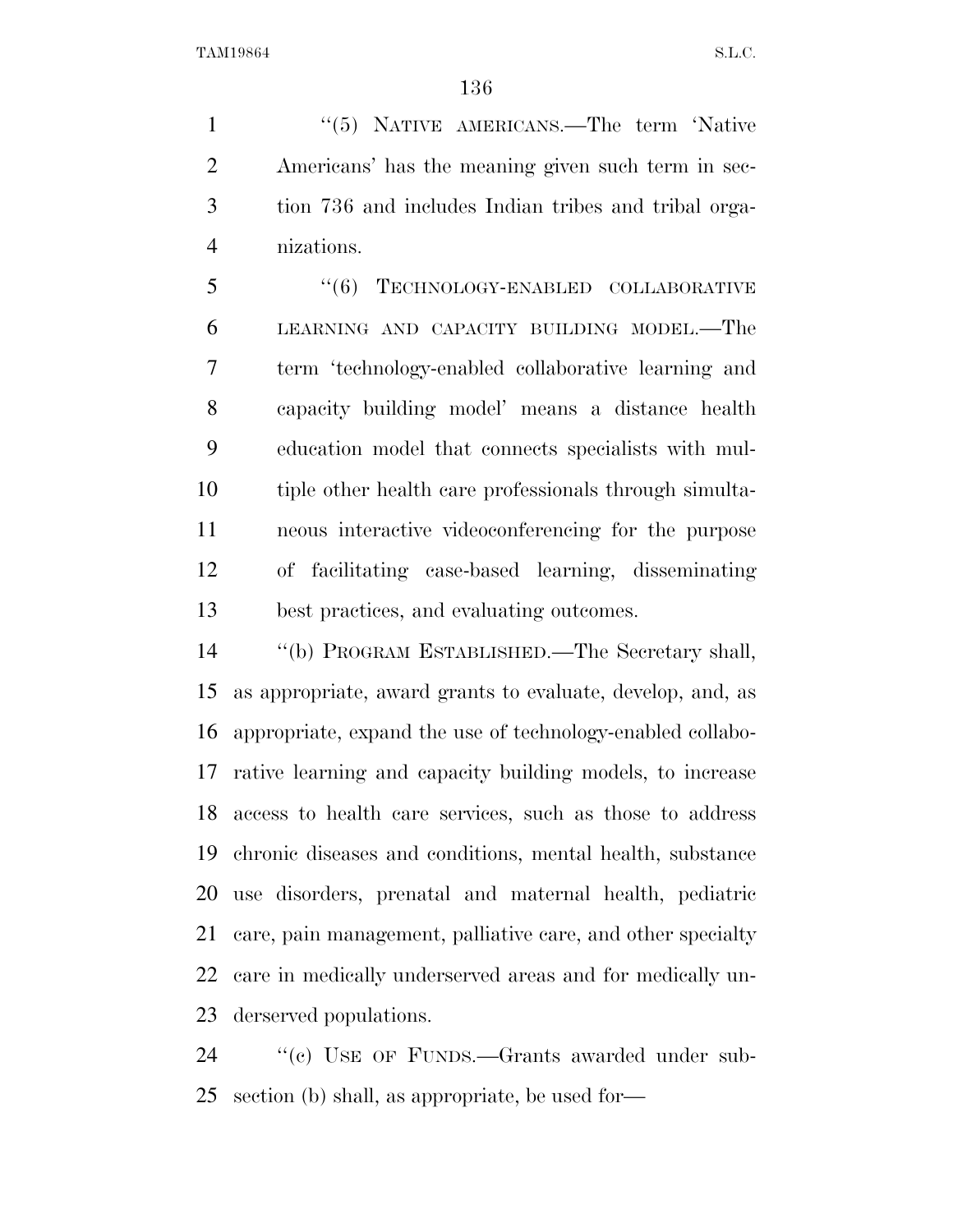| $\mathbf{1}$   | $\lq(1)$ equipment to support the use and expan-         |
|----------------|----------------------------------------------------------|
| $\overline{2}$ | sion of technology-enabled collaborative learning and    |
| 3              | capacity building models, including for hardware and     |
| $\overline{4}$ | software that enables distance learning, health care     |
| 5              | provider support, and the secure exchange of elec-       |
| 6              | tronic health information;                               |
| 7              | $"(2)$ support for health care providers and other       |
| 8              | professionals that provide or assist in the provision    |
| 9              | of services through such models;                         |
| 10             | $\lq(3)$ the development and acquisition of instruc-     |
| 11             | tional programming, and the training of health care      |
| 12             | providers and other professionals that provide or as-    |
| 13             | sist in the provision of services through such models;   |
| 14             | $(4)$ information collection and evaluation ac-          |
| 15             | tivities to study the impact of such models on pa-       |
| 16             | tient outcomes and health care providers, and to         |
| 17             | identify best practices for the expansion and use of     |
| 18             | such models; and                                         |
| 19             | $\lq(5)$ other activities consistent with achieving      |
| 20             | the objectives of the grants awarded under this sec-     |
| 21             | tion, as determined by the Secretary.                    |
| 22             | "(d) LENGTH OF GRANTS.-Grants awarded under              |
| 23             | subsection (b) shall be for a period of up to 5 years.   |
| 24             | "(e) APPLICATION.—An eligible entity that seeks to       |
| 25             | receive a grant under subsection (b) shall submit to the |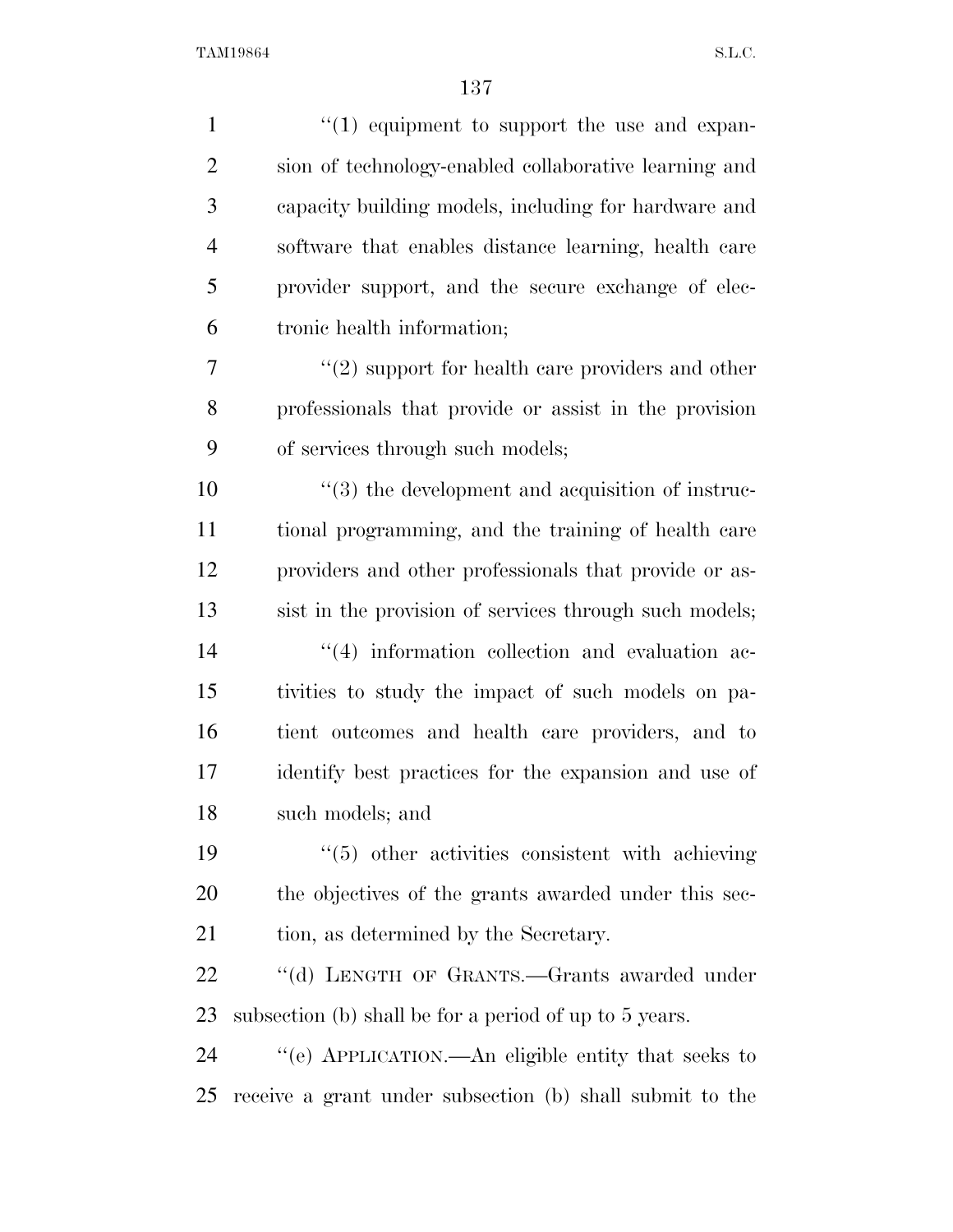Secretary an application, at such time, in such manner, and containing such information as the Secretary may re- quire. Such application criteria shall include an evaluation of patient outcomes and health care providers resulting from technology-enabled collaborative learning and capac-ity building models.

 ''(f) TECHNICAL ASSISTANCE.—The Secretary shall provide (either directly through the Department of Health and Human Services or by contract) technical assistance to eligible entities, including recipients of grants under subsection (b), on the development, use, and evaluation of technology-enabled collaborative learning and capacity building models in order to expand access to health care services provided by such entities, including for medically underserved areas and to medically underserved popu-lations.

 ''(g) REPORT BY SECRETARY.—Not later than 4 years after the date of enactment of this section, the Sec- retary shall prepare and submit to the Committee on Health, Education, Labor, and Pensions of the Senate and the Committee on Energy and Commerce of the House of Representatives, and post on the Internet website of the Department of Health and Human Services, a report including, at minimum—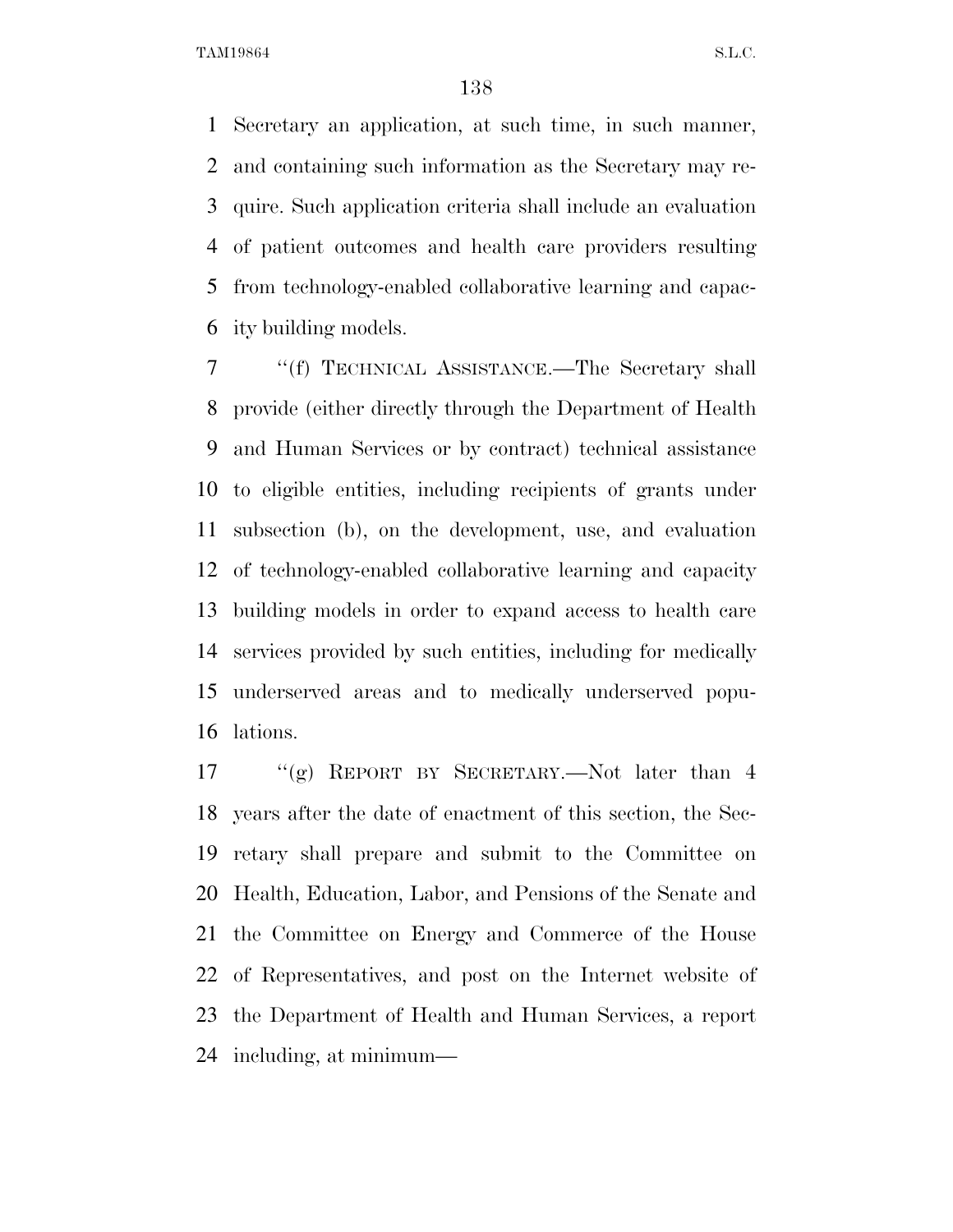| $\mathbf{1}$   | $\lq(1)$ a description of any new and continuing                  |
|----------------|-------------------------------------------------------------------|
| $\overline{2}$ | grants awarded to entities under subsection (b) and               |
| 3              | the specific purpose and amounts of such grants;                  |
| $\overline{4}$ | $\lq(2)$ an overview of —                                         |
| 5              | $\lq\lq$ the evaluations conducted under sub-                     |
| 6              | sections (b) or $(f)$ ; and                                       |
| 7              | "(B) technical assistance provided under                          |
| 8              | subsection $(f)$ ; and                                            |
| 9              | $\cdot\cdot\cdot(3)$ a description of any significant findings or |
| 10             | developments in patient outcomes and health care                  |
| 11             | providers and best practices for eligible entities ex-            |
| 12             | panding, using, or evaluating technology-enabled col-             |
| 13             | laborative learning and capacity building models.                 |
| 14             | "(h) AUTHORIZATION OF APPROPRIATIONS.—There                       |
| 15             | is authorized to be appropriated to carry out this section,       |
| 16             | such sums as may be necessary for each of fiscal years            |
|                | 17 2020 through 2024.".                                           |
| 18             | SEC. 405. PUBLIC HEALTH DATA SYSTEM MODERNIZATION.                |
| 19             | Subtitle C of title XXVIII of the Public Health Serv-             |
| 20             | ice Act (42 U.S.C. 300hh–31 et seq.) is amended by add-           |
| 21             | ing at the end the following:                                     |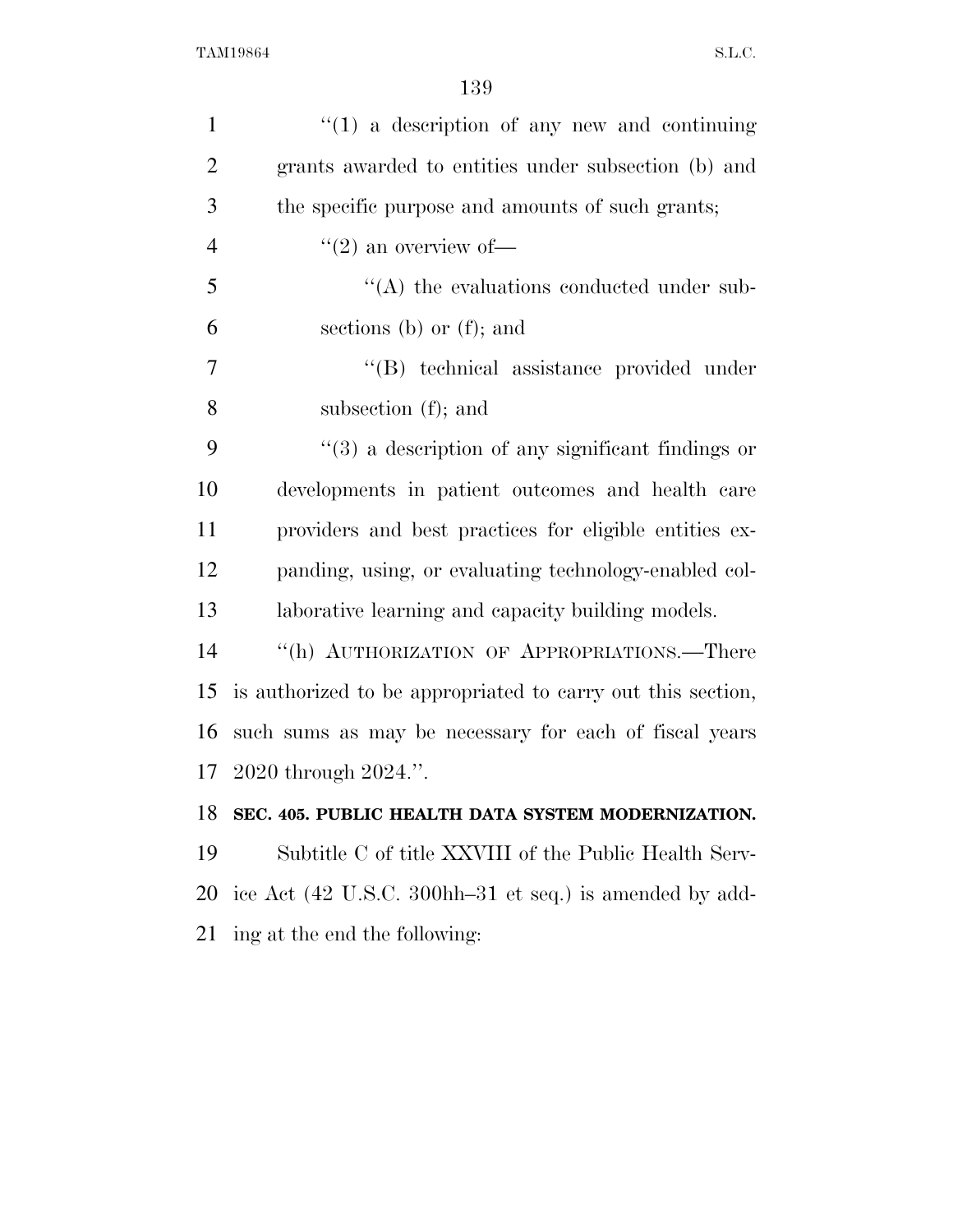# **''SEC. 2822. PUBLIC HEALTH DATA SYSTEM MODERNIZA-TION GRANTS.**

 ''(a) IN GENERAL.—The Secretary, acting through the Director of the Centers for Disease Control and Pre-vention, shall—

 ''(1) award grants to State, local, Tribal, and territorial public health departments for the expan- sion and modernization of public health data sys-tems, to assist public health departments in—

10 "(A) improving secure public health data collection, transmission, exchange, maintenance, and analysis;

13 ''(B) simplifying reporting by health care providers, as applicable, pursuant to State law, including through the use of health information technology, to State, local, Tribal, and terri- torial public health departments, including pub- lic health officials in multiple jurisdictions with-in such State, as appropriate;

20  $\cdot$  (C) enhancing interoperability of current public health data systems with health informa-22 tion technology, including certified health infor-23 mation technology;

 ''(D) supporting earlier disease and health condition detection for public health responses; and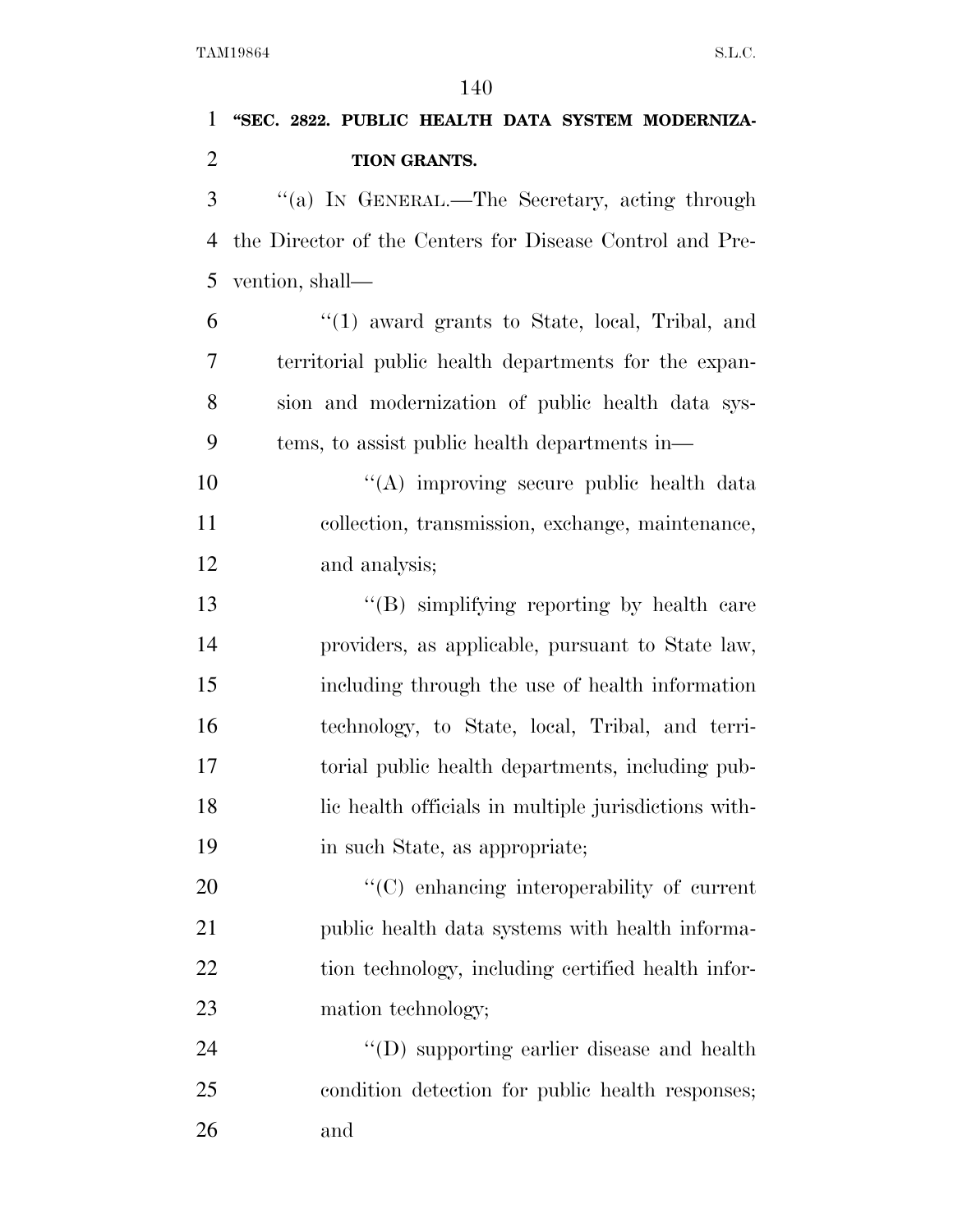| $\mathbf{1}$   | $\lq\lq$ (E) supporting activities within the appli-     |
|----------------|----------------------------------------------------------|
| $\overline{2}$ | cable jurisdiction related to the expansion and          |
| 3              | modernization of electronic case reporting;              |
| $\overline{4}$ | $\lq(2)$ conduct activities related to the interoper-    |
| 5              | ability and improvement of applicable public health      |
| 6              | data systems used by the Centers for Disease Con-        |
| 7              | trol and Prevention, as appropriate; and                 |
| 8              | "(3) develop and utilize public-private partner-         |
| 9              | ships for technical assistance and related implemen-     |
| 10             | tation support for State, local, Tribal, and territorial |
| 11             | public health departments, and the Centers for Dis-      |
| 12             | ease Control and Prevention, on the expansion and        |
| 13             | modernization of electronic case reporting and public    |
| 14             | health data systems, as applicable.                      |
| 15             | "(b) REQUIREMENTS.-                                      |
| 16             | "(1) IN GENERAL.—The Secretary may not                   |
| 17             | award a grant under subsection $(a)(1)$ unless the ap-   |
| 18             | plicant supports standards endorsed by the National      |
| 19             | Coordinator for Health Information Technology pur-       |
| 20             | suant to section $3001(c)(1)$ or adopted by the Sec-     |
| 21             | retary under section 3004.                               |
| 22             | "(2) WAIVER.—The Secretary may waive the                 |
| 23             | requirement under paragraph (1) with respect to an       |
| 24             | applicant if the Secretary determines that the activi-   |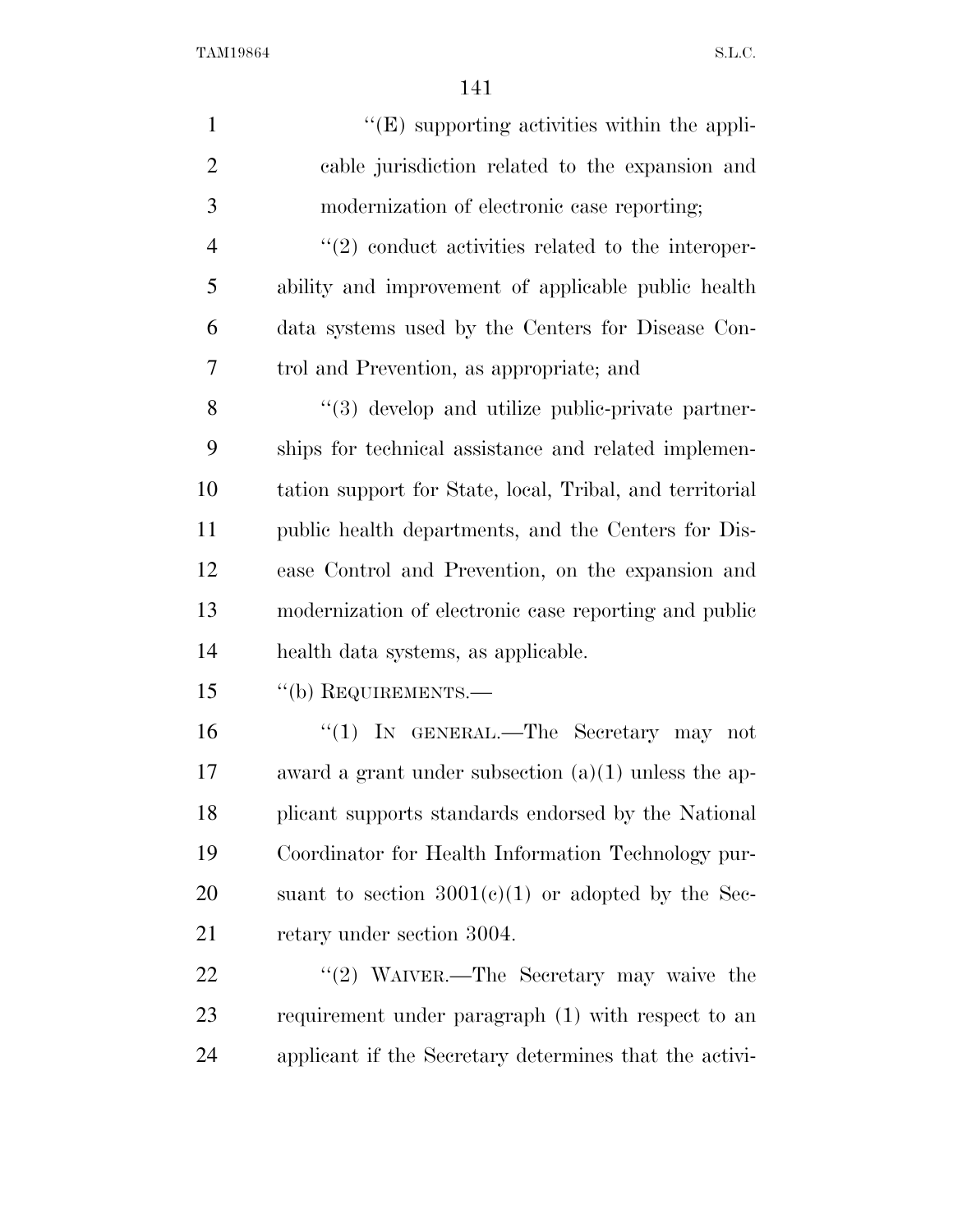ties under subsection (a) cannot otherwise be carried out within the applicable jurisdiction.

 ''(c) USE OF FUNDS.—An entity receiving a grant under this section may use amounts received under such grant for one or both of the following:

 ''(1) Carrying out activities described in sub- section (a)(1) to support public health data systems (including electronic case reporting), which may in- clude support for, and training of, professionals with expertise in contributing to and using such systems.

11 ''(2) Developing and disseminating information related to the use and importance of public health data.

 ''(d) STRATEGY AND IMPLEMENTATION PLAN.—Not later than 180 days after the date of enactment of the Lower Health Care Costs Act, the Secretary, acting through the Director of the Centers for Disease Control and Prevention, shall submit to the Committee on Health, Education, Labor, and Pensions of the Senate and the Committee on Energy and Commerce of the House of Representatives, a coordinated strategy and an accom- panying implementation plan that identifies and dem-onstrates the steps the Secretary will carry out to—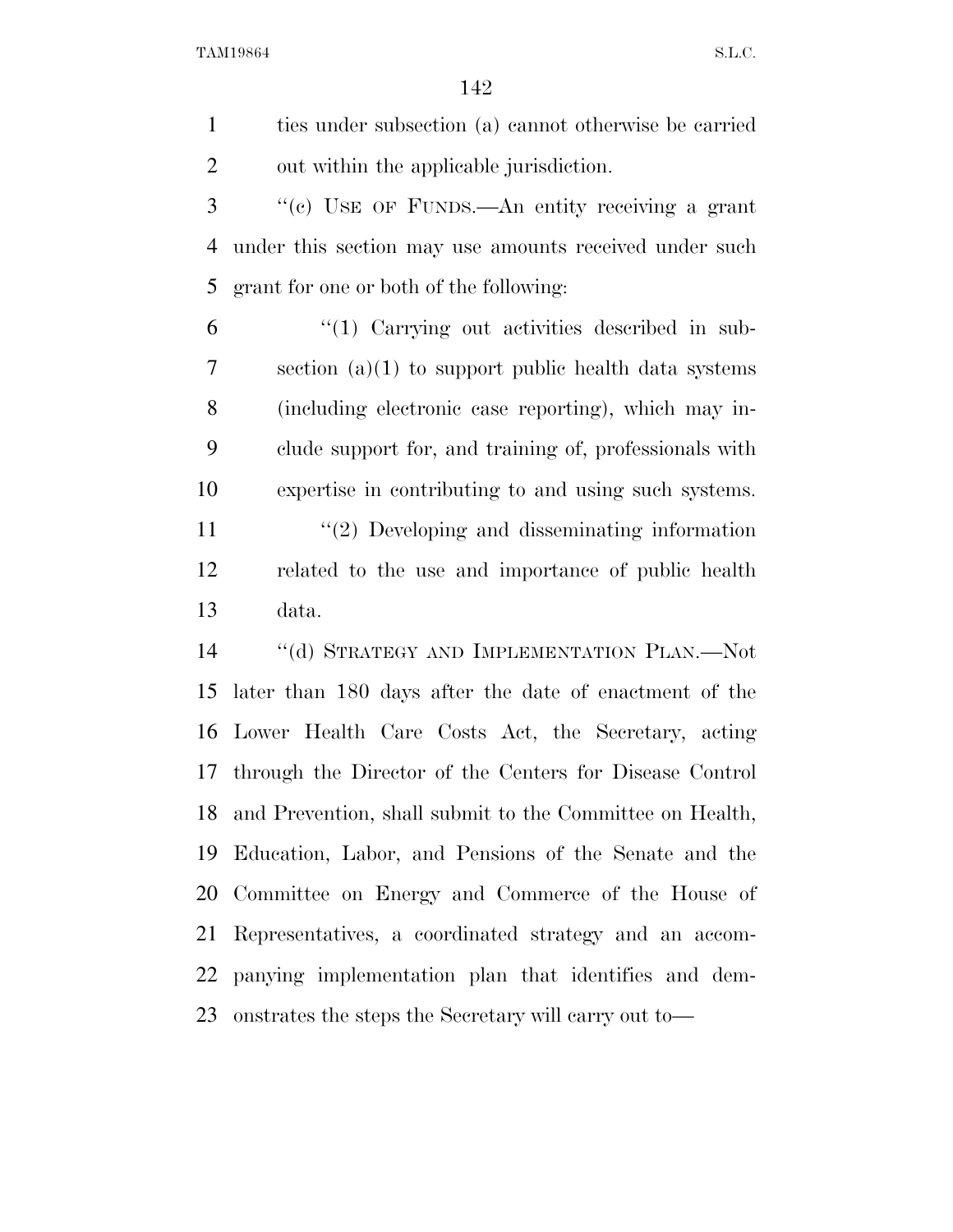1 ''(1) update and improve applicable public health data systems used by the Centers for Disease Control and Prevention; and

4 "(2) carry out the activities described in this section to support the improvement of State, local, Tribal, and territorial public health data systems.

 ''(e) CONSULTATION.—The Secretary, acting through the Director of the Centers for Disease Control and Pre- vention, shall consult with State, local, Tribal, and terri- torial health departments, professional medical and public health associations, health information technology experts, and other appropriate entities regarding the plan and grant program to modernize public health data systems pursuant to this section. Such activities may include the provision of technical assistance related to the exchange of information by such public health data systems used by relevant health care and public health entities at the local, State, Federal, Tribal, and territorial levels.

 ''(f) REPORT TO CONGRESS.—Not later than 1 year after the date of enactment of this section, the Secretary shall submit a report to the Committee on Health, Edu- cation, Labor, and Pensions of the Senate and the Com- mittee on Energy and Commerce of the House of Rep-resentatives that includes—

''(1) a description of any barriers to—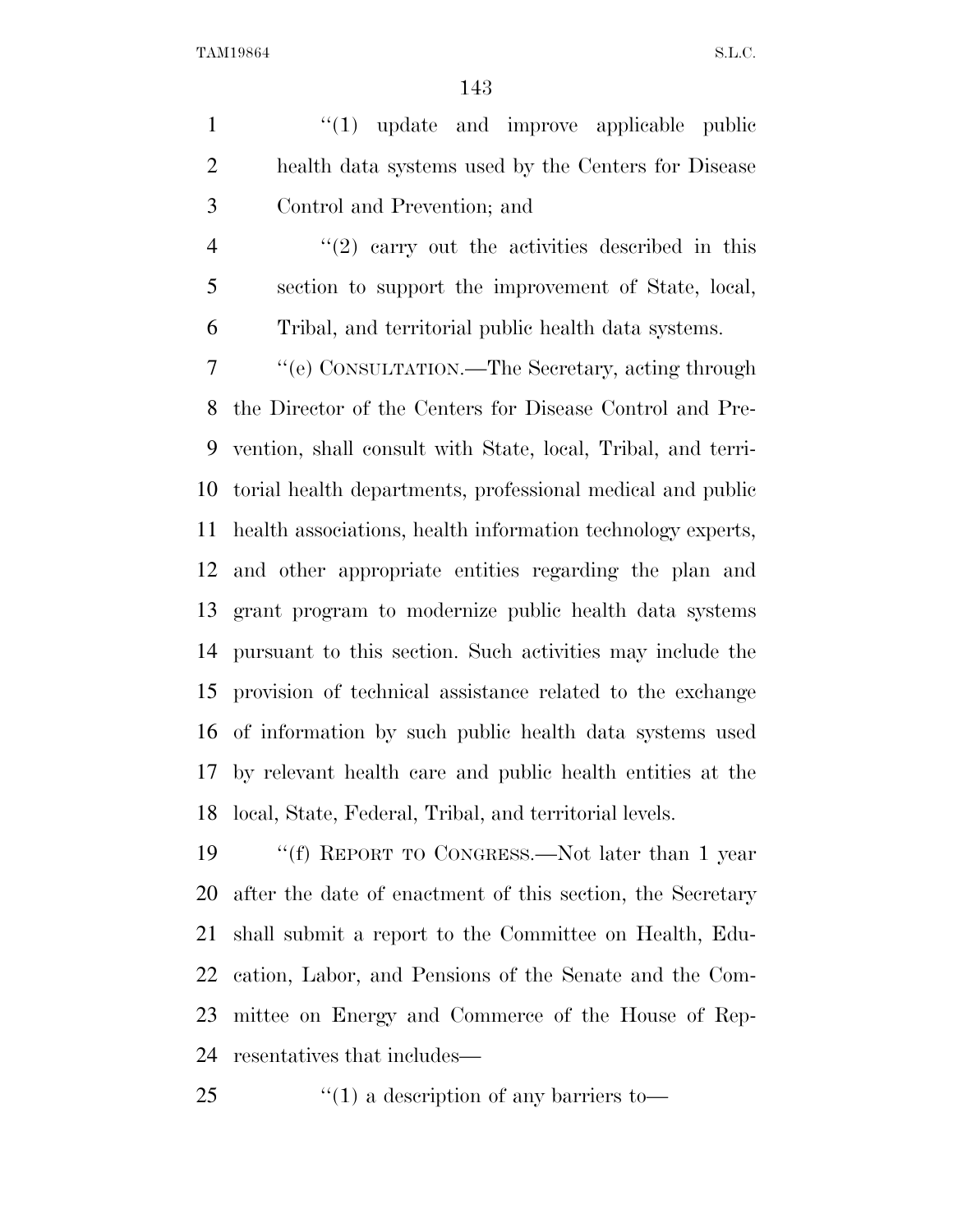| $\mathbf{1}$   | "(A) public health authorities imple-                            |
|----------------|------------------------------------------------------------------|
| $\overline{2}$ | menting electronic case reporting and interoper-                 |
| 3              | able public health data systems; or                              |
| $\overline{4}$ | $\lq\lq$ the exchange of information pursuant                    |
| 5              | to electronic case reporting;                                    |
| 6              | $(2)$ an assessment of the potential public                      |
| 7              | health impact of implementing electronic case re-                |
| 8              | porting and interoperable public health data sys-                |
| 9              | tems; and                                                        |
| 10             | $\cdot\cdot\cdot(3)$ a description of the activities carried out |
| 11             | pursuant to this section.                                        |
| 12             | "(g) ELECTRONIC CASE REPORTING.—In this sec-                     |
| 13             | tion, the term 'electronic case reporting' means the auto-       |
| 14             | mated identification, generation, and bilateral exchange of      |
| 15             | reports of health events among electronic health record or       |
|                | 16 health information technology systems and public health       |
| 17             | authorities.                                                     |
| 18             | "(h) AUTHORIZATION OF APPROPRIATIONS.—For the                    |
| 19             | purpose of carrying out this section, there are authorized       |
| 20             | to be appropriated such sums as may be necessary for fis-        |
| 21             | cal years $2020$ through $2024$ .".                              |
| 22             | SEC. 406. INNOVATION FOR MATERNAL HEALTH.                        |
| 23             | (a) IN GENERAL.—The Secretary of Health and                      |
| 24             | Human Services (referred to in this section as the "Sec-         |

retary''), in consultation with experts representing a vari-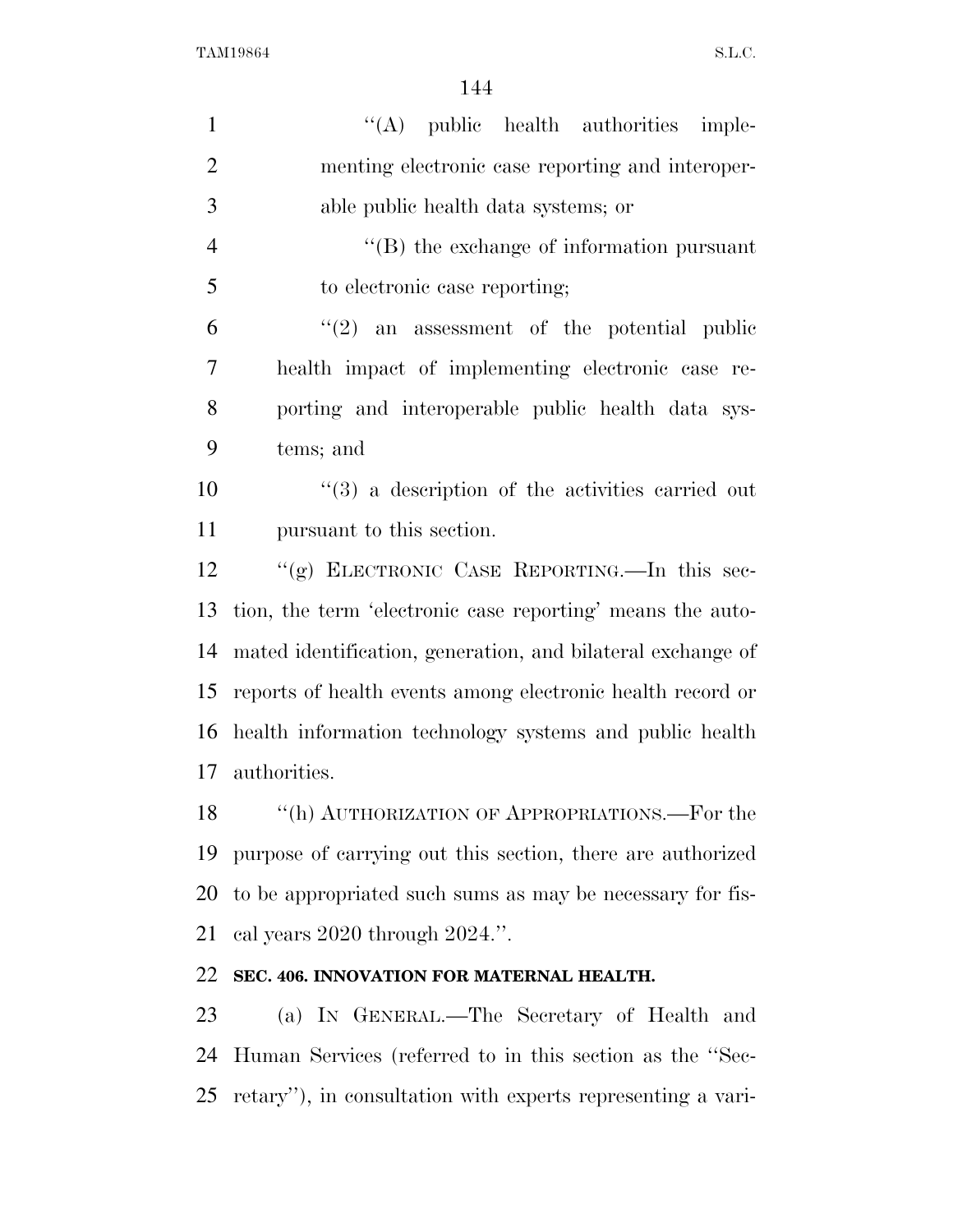ety of clinical specialties, State, tribal, or local public health officials, researchers, epidemiologists, statisticians, and community organizations, shall establish a program to award competitive grants to eligible entities for the pur-pose of—

 (1) identifying, developing, or disseminating best practices to improve maternal health care qual- ity and eliminate preventable maternal mortality and severe maternal morbidity, which may include—

 (A) information on evidence-based prac- tices to improve the quality and safety of ma- ternity care in hospitals and other health care settings of a State or health care system, in- cluding by addressing topics commonly associ- ated with health complications or risks related to prenatal care, labor care, birthing, and postpartum care;

 (B) best practices for improving maternity care based on data findings and reviews con- ducted by a State maternal mortality review committee that address topics of relevance to common complications or health risks related to prenatal care, labor care, birthing, and postpartum care;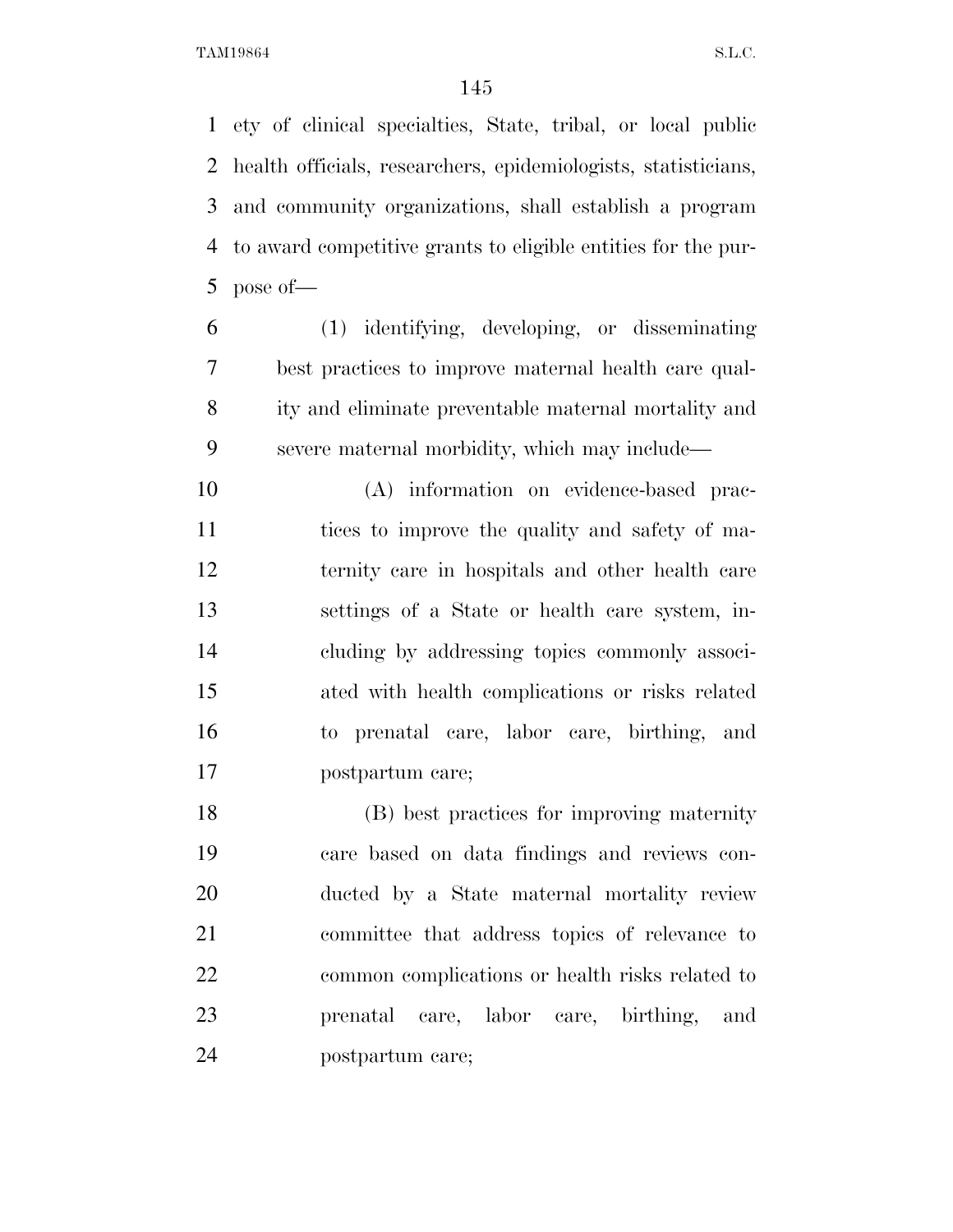| $\mathbf{1}$   | (2) collaborating with State maternal mortality          |
|----------------|----------------------------------------------------------|
| $\overline{2}$ | review committees to identify issues for the develop-    |
| 3              | ment and implementation of evidence-based practices      |
| $\overline{4}$ | to improve maternal health outcomes and reduce           |
| 5              | preventable maternal mortality and severe maternal       |
| 6              | morbidity; and                                           |
| 7              | (3) providing technical assistance and sup-              |
| 8              | porting the implementation of best practices identi-     |
| 9              | fied in paragraph (1) to entities providing health       |
| 10             | care services to pregnant and postpartum women.          |
| 11             | (b) ELIGIBLE ENTITIES.—To be eligible for a grant        |
| 12             | under subsection (a), an entity shall—                   |
| 13             | (1) submit to the Secretary an application at            |
| 14             | such time, in such manner, and containing such in-       |
| 15             | formation as the Secretary may require; and              |
| 16             | $(2)$ demonstrate in such application that the en-       |
| 17             | tity has a demonstrated expertise in data-driven ma-     |
| 18             | ternal safety and quality improvement initiatives in     |
| 19             | the areas of obstetrics and gynecology or maternal       |
| 20             | health.                                                  |
| 21             | (c) AUTHORIZATION OF APPROPRIATIONS.—To carry            |
| 22             | out this section, there is authorized to be appropriated |
| 23             | such sums as may be necessary for each of fiscal years   |

2020 through 2024.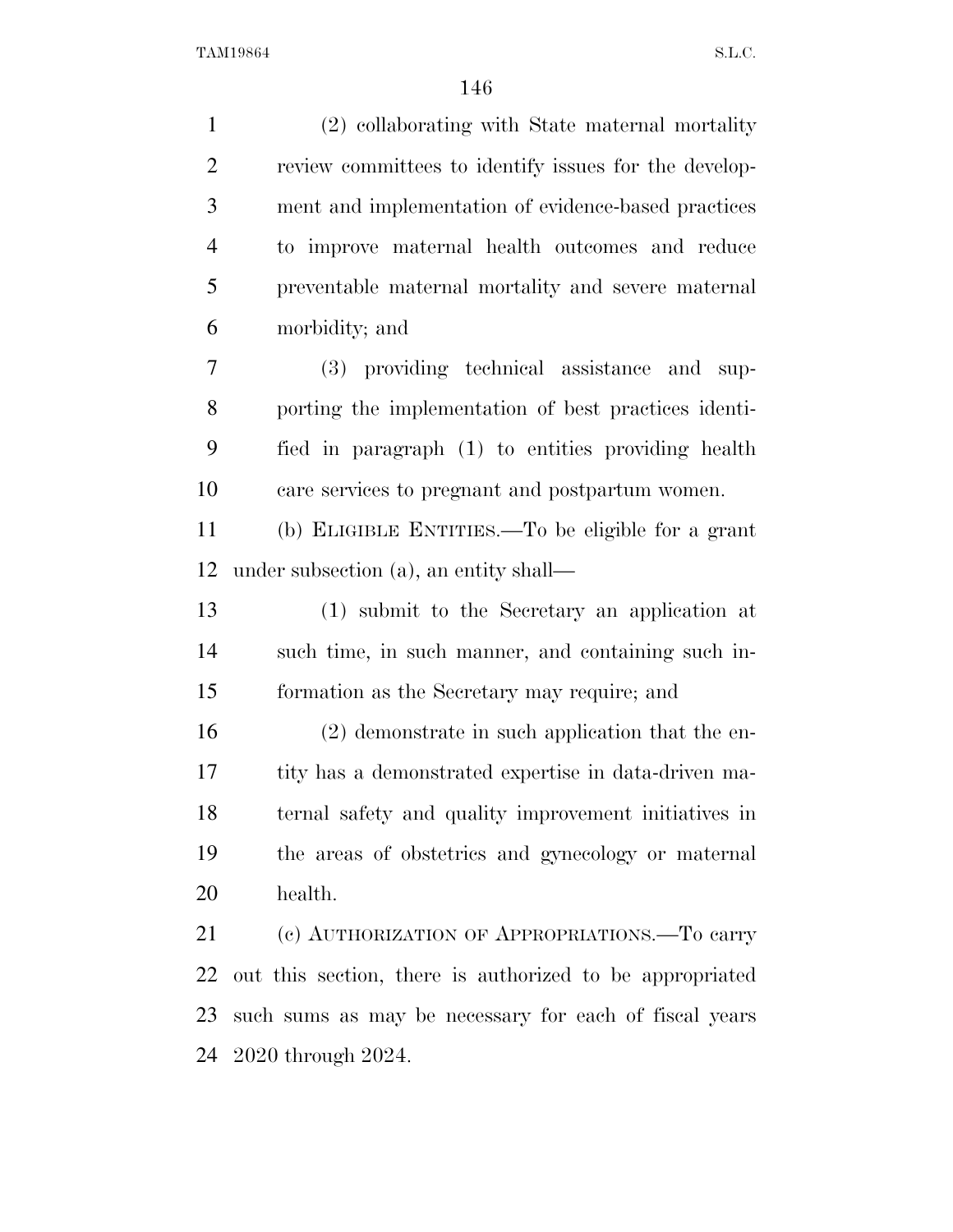### **SEC. 407. TRAINING FOR HEALTH CARE PROVIDERS.**

 Title VII of the Public Health Service Act is amended by striking section 763 (42 U.S.C. 294p) and inserting the following:

### **''SEC. 763. TRAINING FOR HEALTH CARE PROVIDERS.**

 ''(a) GRANT PROGRAM.—The Secretary shall estab- lish a program to award grants to accredited schools of allopathic medicine, osteopathic medicine, and nursing, and other health professional training programs for the training of health care professionals to reduce and prevent discrimination (including training related to implicit bi- ases) in the provision of health care services related to prenatal care, labor care, birthing, and postpartum care.

 ''(b) ELIGIBILITY.—To be eligible for a grant under subsection (a), an entity described in such subsection shall submit to the Secretary an application at such time, in such manner, and containing such information as the Sec-retary may require.

 ''(c) AUTHORIZATION OF APPROPRIATIONS.—To carry out this section, there is authorized to be appro- priated such sums as may be necessary for each of fiscal years 2020 through 2024.''.

### **SEC. 408. STUDY ON TRAINING TO REDUCE AND PREVENT DISCRIMINATION.**

 Not later than 2 years after date of enactment of this Act, the Secretary of Health and Human Services (re-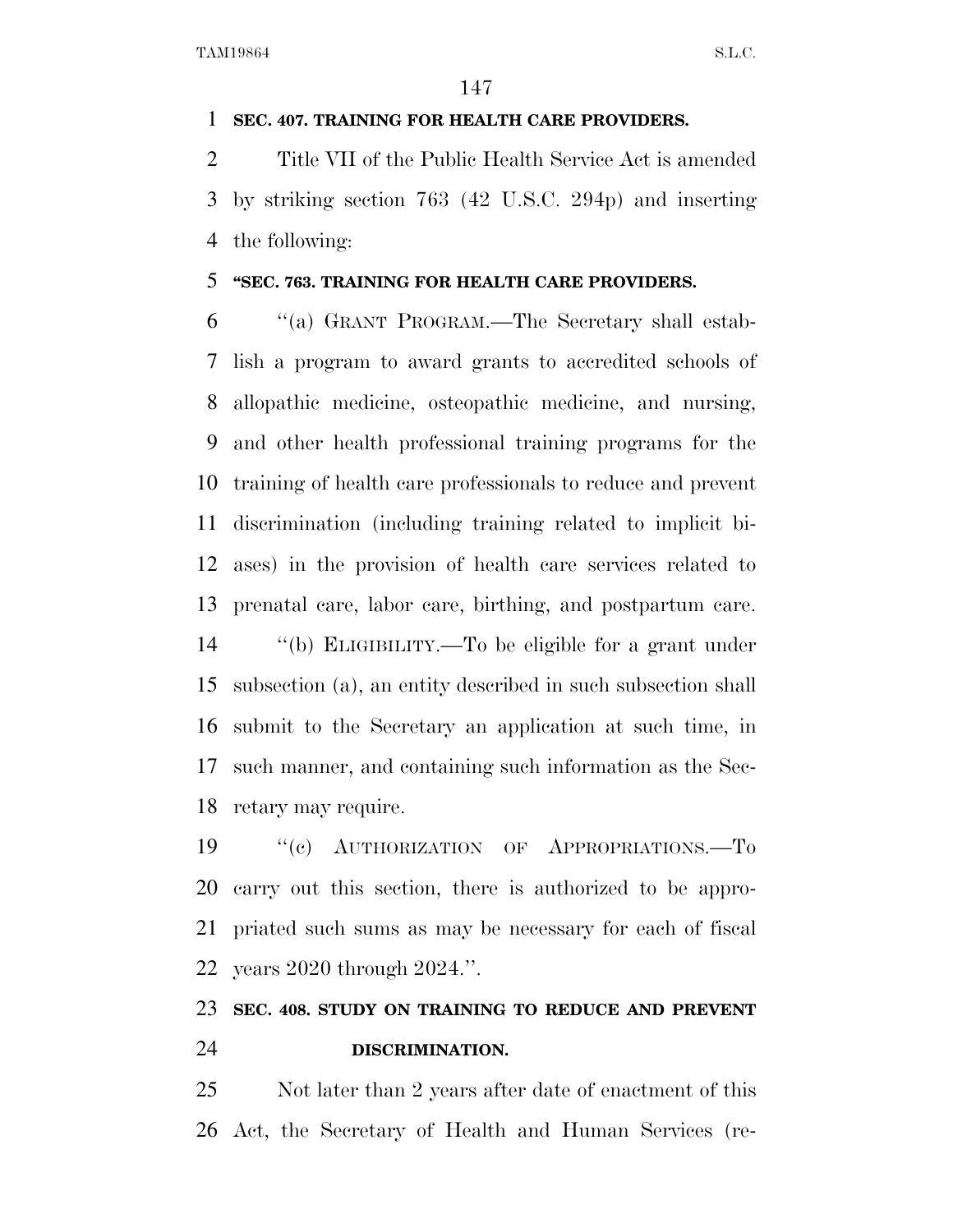ferred to in this section as the ''Secretary'') shall, through a contract with an independent research organization, study and make recommendations for accredited schools of allopathic medicine, osteopathic medicine, and nursing, and other health professional training programs on best practices related to training to reduce and prevent dis- crimination, including training related to implicit biases, in the provision of health care services related to prenatal care, labor care, birthing, and postpartum care.

### **SEC. 409. PERINATAL QUALITY COLLABORATIVES.**

 Section 317K(a)(2) of the Public Health Service Act 12 (42 U.S.C. 247b–12(a)(2)) is amended by adding at the end the following:

 ''(E)(i) The Secretary, acting through the Director of the Centers for Disease Control and Prevention and in coordination with other of- fices and agencies, as appropriate, shall estab- lish or continue a competitive grant program for the establishment or support of perinatal quality collaboratives to improve perinatal care and perinatal health outcomes for pregnant and postpartum women and their infants. A State may use funds received through such grant to—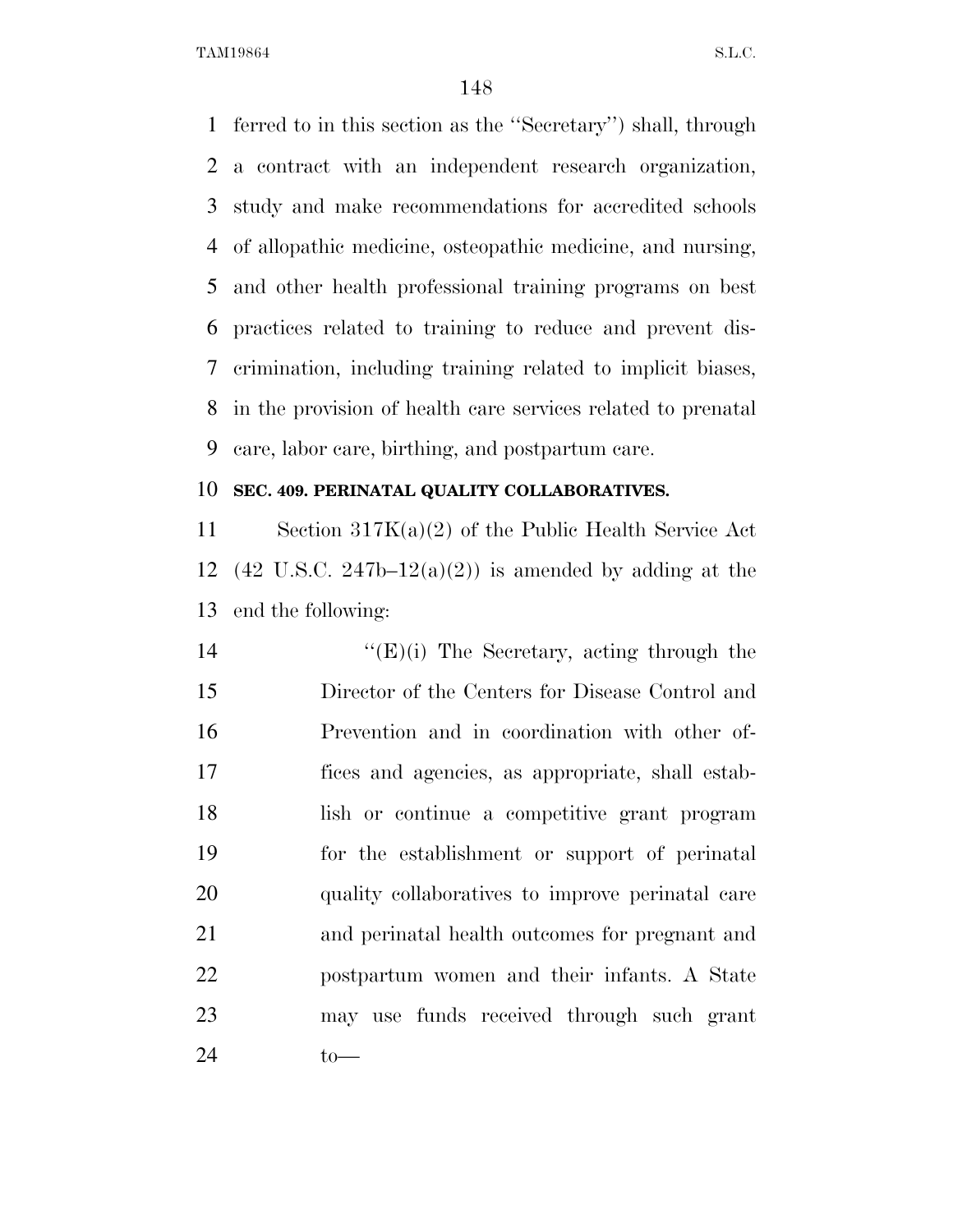| $\mathbf{1}$   | $\lq\lq$ support the use of evidence-based     |
|----------------|------------------------------------------------|
| $\overline{2}$ | or evidence-informed practices to improve      |
| 3              | outcomes for maternal and infant health;       |
| $\overline{4}$ | $\lq\lq$ (II) work with hospital-based or out- |
| 5              | patient facility-based clinical teams, ex-     |
| 6              | perts, and stakeholders, including patients    |
| $\overline{7}$ | and families, to identify, develop, or dis-    |
| 8              | best practices to improve<br>seminate          |
| 9              | perinatal care and outcomes; and               |
| 10             | "(III) employ strategies that provide          |
| 11             | opportunities for health care professionals    |
| 12             | and clinical teams to collaborate across       |
| 13             | health care settings to improve maternal       |
| 14             | and infant health outcomes, which may in-      |
| 15             | clude the use of data to provide timely        |
| 16             | feedback across hospital and clinical teams    |
| 17             | to inform responses, and to provide sup-       |
| 18             | port and training to hospital and clinical     |
| 19             | teams for quality improvement, as appro-       |
| 20             | priate.                                        |
| 21             | "(ii) To be eligible for a grant under         |
| 22             | clause (i), an entity shall submit to the Sec- |
| 23             | retary an application in such form and manner  |
| 24             | and containing such information as the Sec-    |
| 25             | retary may require.".                          |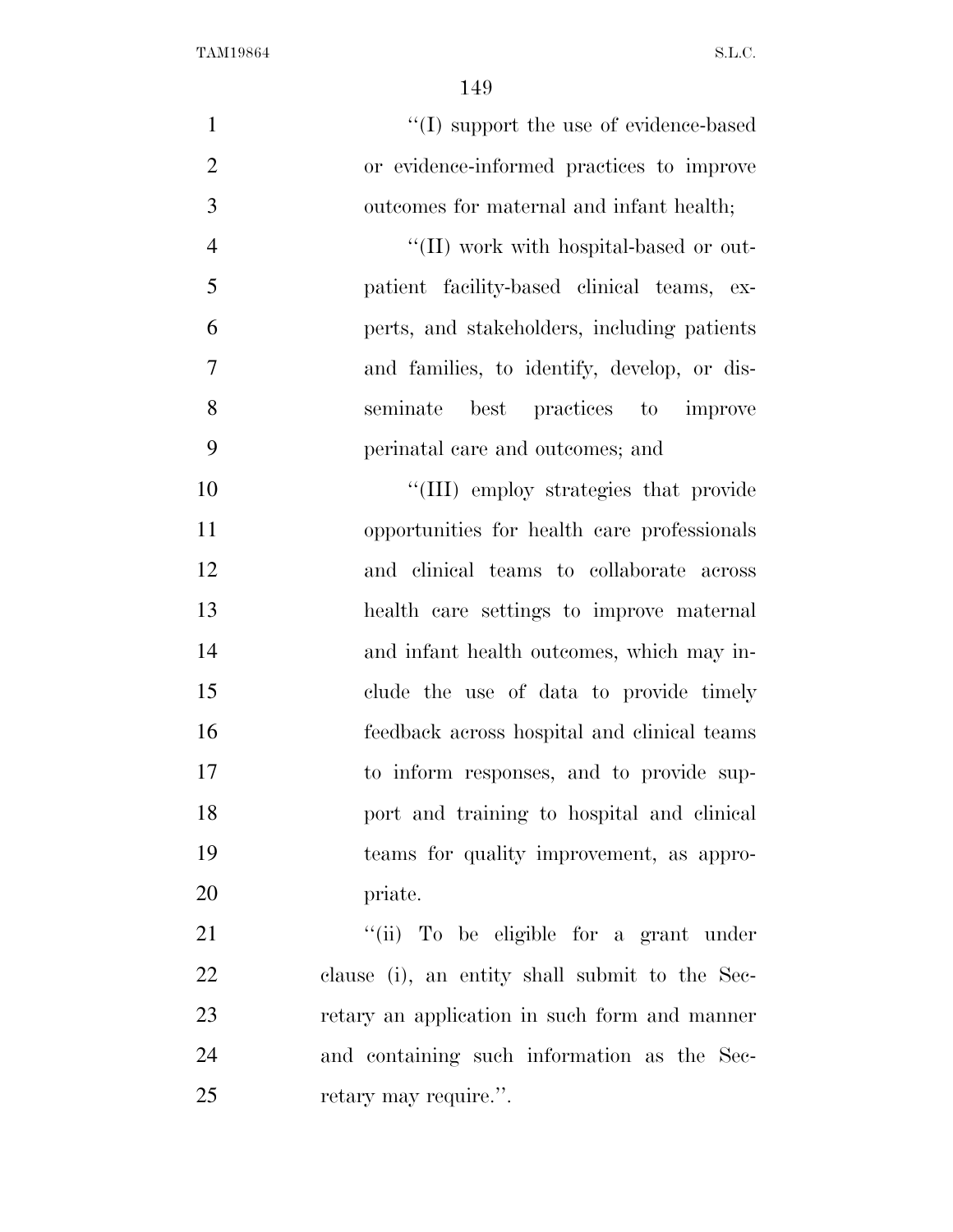## **SEC. 410. INTEGRATED SERVICES FOR PREGNANT AND POSTPARTUM WOMEN.**

 (a) GRANTS.—Title III of the Public Health Service Act is amended by inserting after section 330N of such Act, as added by section 404, the following:

## **''SEC. 330O. INTEGRATED SERVICES FOR PREGNANT AND POSTPARTUM WOMEN.**

 ''(a) IN GENERAL.—The Secretary may award grants to States for the purpose of establishing or operating evi- dence-based or innovative, evidence-informed programs to deliver integrated health care services to pregnant and postpartum women, including, as appropriate, by address- ing issues researched under subsection (b)(2) of section 317K, and to reduce adverse maternal health outcomes, pregnancy-related deaths, and related health disparities, including such disparities associated with racial and ethnic minority populations.

 ''(b) INTEGRATED SERVICES FOR PREGNANT AND POSTPARTUM WOMEN.—

 ''(1) ELIGIBILITY.—To be eligible to receive a grant under subsection (a), a State shall work with relevant stakeholders that coordinate care (including coordinating resources and referrals for health care and social services) to develop and carry out the pro-gram, including—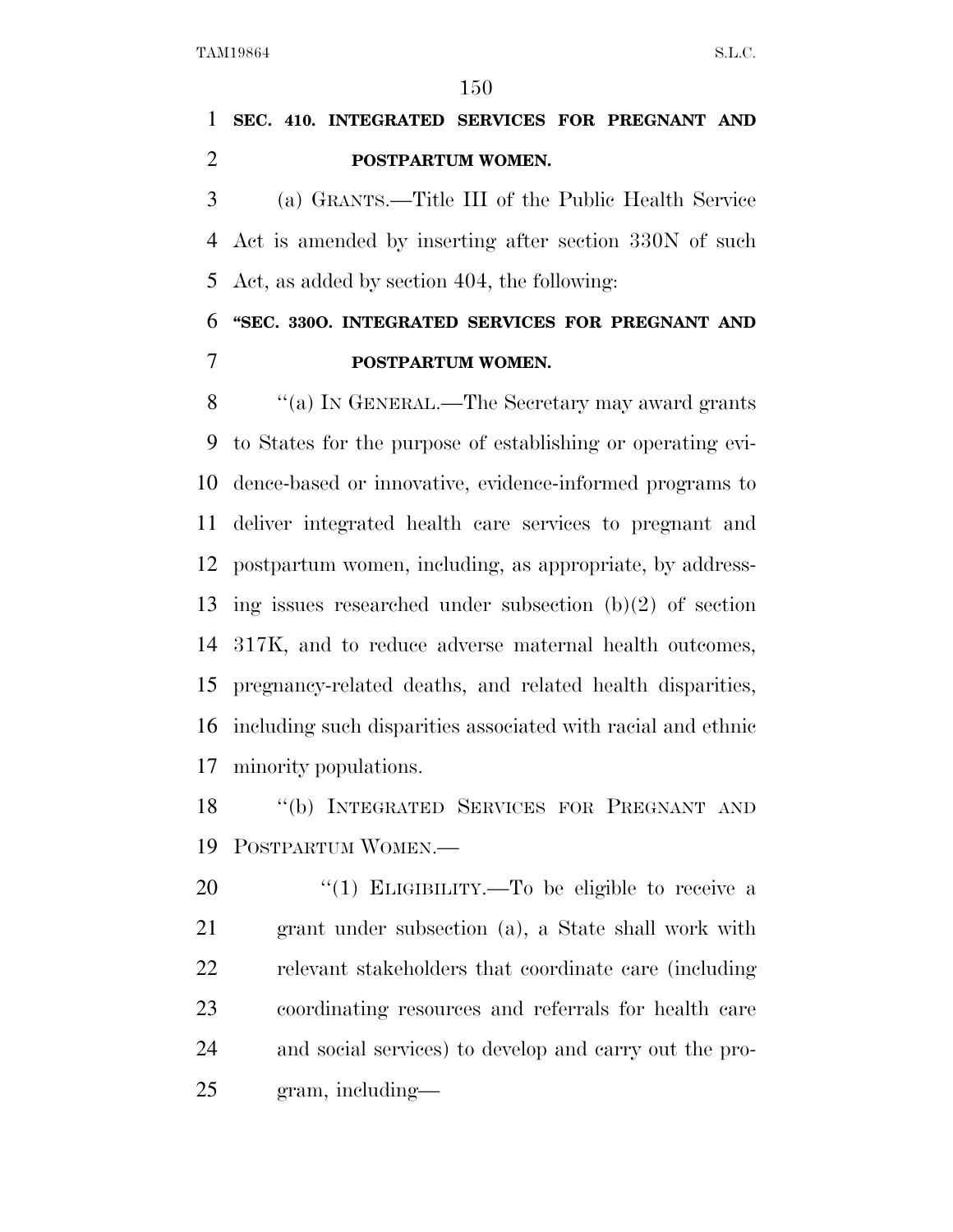| $\mathbf{1}$   | "(A) State, tribal, and local agencies re-       |
|----------------|--------------------------------------------------|
| $\overline{2}$ | sponsible for Medicaid, public health, social    |
| 3              | services, mental health, and substance use dis-  |
| $\overline{4}$ | order treatment and services;                    |
| 5              | "(B) health care providers who serve preg-       |
| 6              | nant women; and                                  |
| 7              | "(C) community-based health organiza-            |
| 8              | tions and health workers, including individuals  |
| 9              | representing communities with disproportion-     |
| 10             | ately high rates of maternal mortality and se-   |
| 11             | vere maternal morbidity, and including those     |
| 12             | representing racial and ethnicity minority popu- |
| 13             | lations.                                         |
| 14             | $"(2)$ TERMS.—                                   |
| 15             | "(A) LIMITATION.—The Secretary may               |
| 16             | award a grant under subsection (a) to up to $10$ |
| 17             | States.                                          |
| 18             | "(B) PERIOD.—A grant awarded under               |
| 19             | subsection (a) shall be made for a period of 5   |
| 20             | years.                                           |
| 21             | "(C) PRIORITIZATION.—In awarding                 |
| 22             | grants under subsection (a), the Secretary shall |
| 23             | prioritize applications from States with the     |
| 24             | highest rates of maternal mortality and severe   |
| 25             | maternal morbidity, and shall consider health    |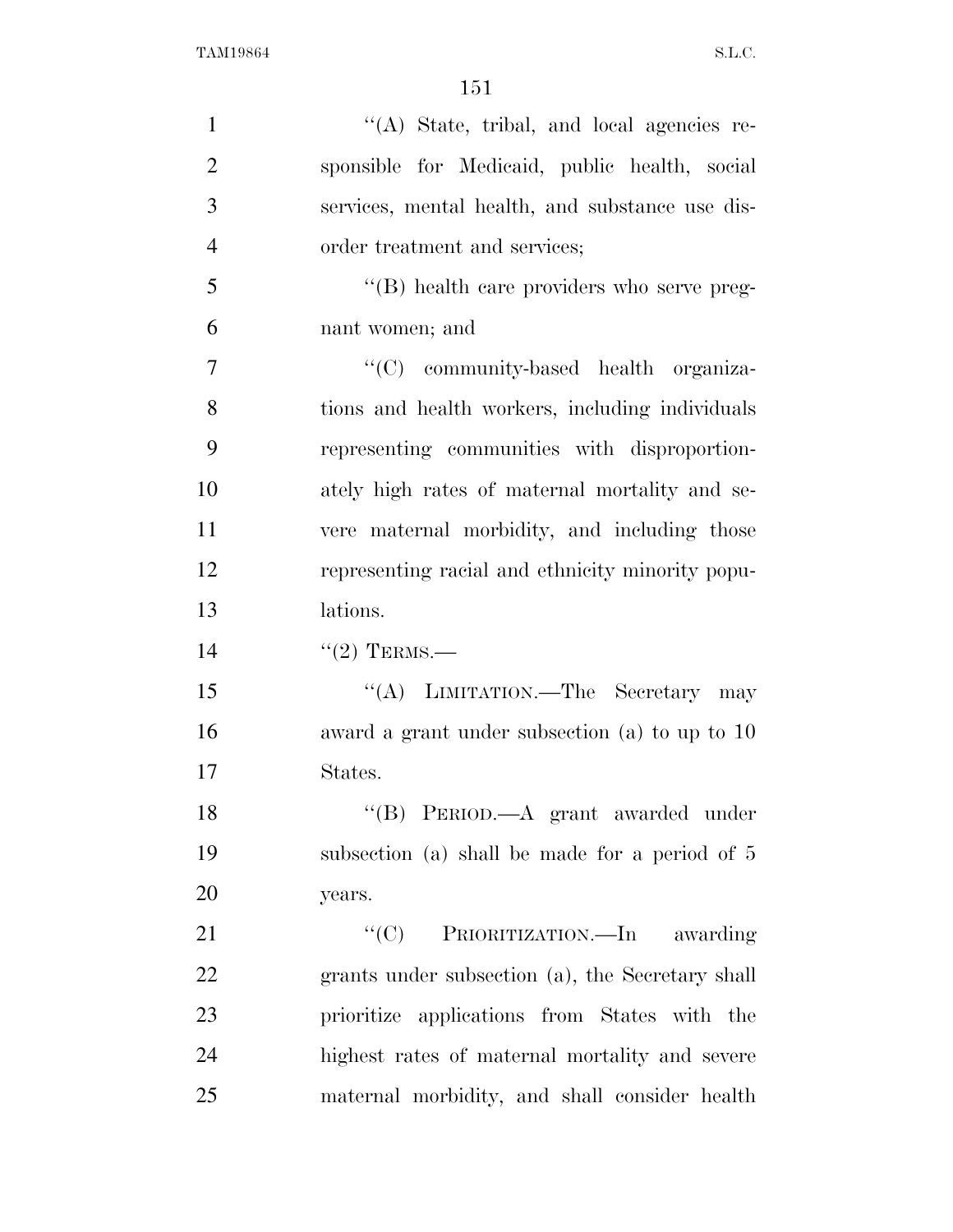disparities related to maternal mortality and se- vere maternal morbidity, including such dispari- ties associated with racial and ethnic minority populations.

 ''(c) AUTHORIZATION OF APPROPRIATIONS.—There are authorized to be appropriated to carry out this section such sums as may be necessary for each of fiscal years 2020 through 2024.''.

 (b) REPORT ON GRANT OUTCOMES AND DISSEMINA-10 TION OF BEST PRACTICES.—

 (1) REPORT.—Not later than April 1, 2025, the Secretary of Health and Human Services shall sub- mit to the Committee on Health, Education, Labor, and Pensions of the Senate and the Committee on Energy and Commerce of the House of Representa-16 tives a report that describes—

 (A) the outcomes of the activities sup- ported by the grants awarded under the amend- ments made by this section on maternal and child health;

 (B) best practices and models of care used 22 by recipients of grants under such amendments; and

 (C) obstacles identified by recipients of grants under such amendments, and strategies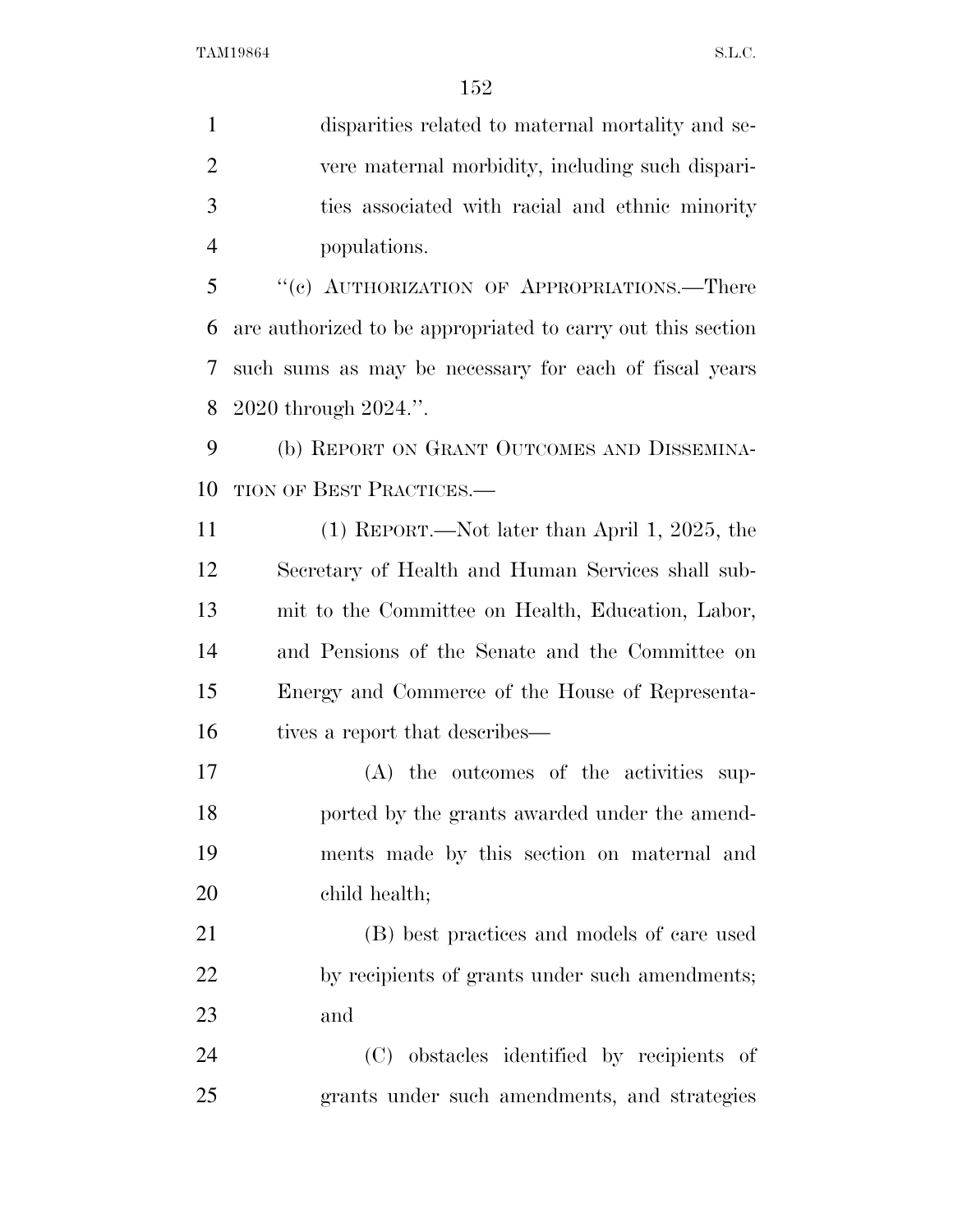used by such recipients to deliver care, improve maternal and child health, and reduce health disparities.

 (2) DISSEMINATION OF BEST PRACTICES.—Not later than October 1, 2025, the Secretary of Health and Human Services shall disseminate information on best practices and models of care used by recipi- ents of grants under the amendments made by this section (including best practices and models of care relating to the reduction of health disparities, includ- ing such disparities associated with racial and ethnic minority populations, in rates of maternal mortality and severe maternal morbidity) to relevant stake- holders, which may include health providers, medical schools, nursing schools, relevant State, tribal, and local agencies, and the general public.

# **TITLE V—IMPROVING THE EX- CHANGE OF HEALTH INFOR-MATION**

**SEC. 501. REQUIREMENT TO PROVIDE HEALTH CLAIMS,** 

**NETWORK, AND COST INFORMATION.** 

 (a) IN GENERAL.—Part A of title XXVII of the Pub- lic Health Service Act (42 U.S.C. 300gg et seq.) is amend-ed by inserting after section 2715A the following: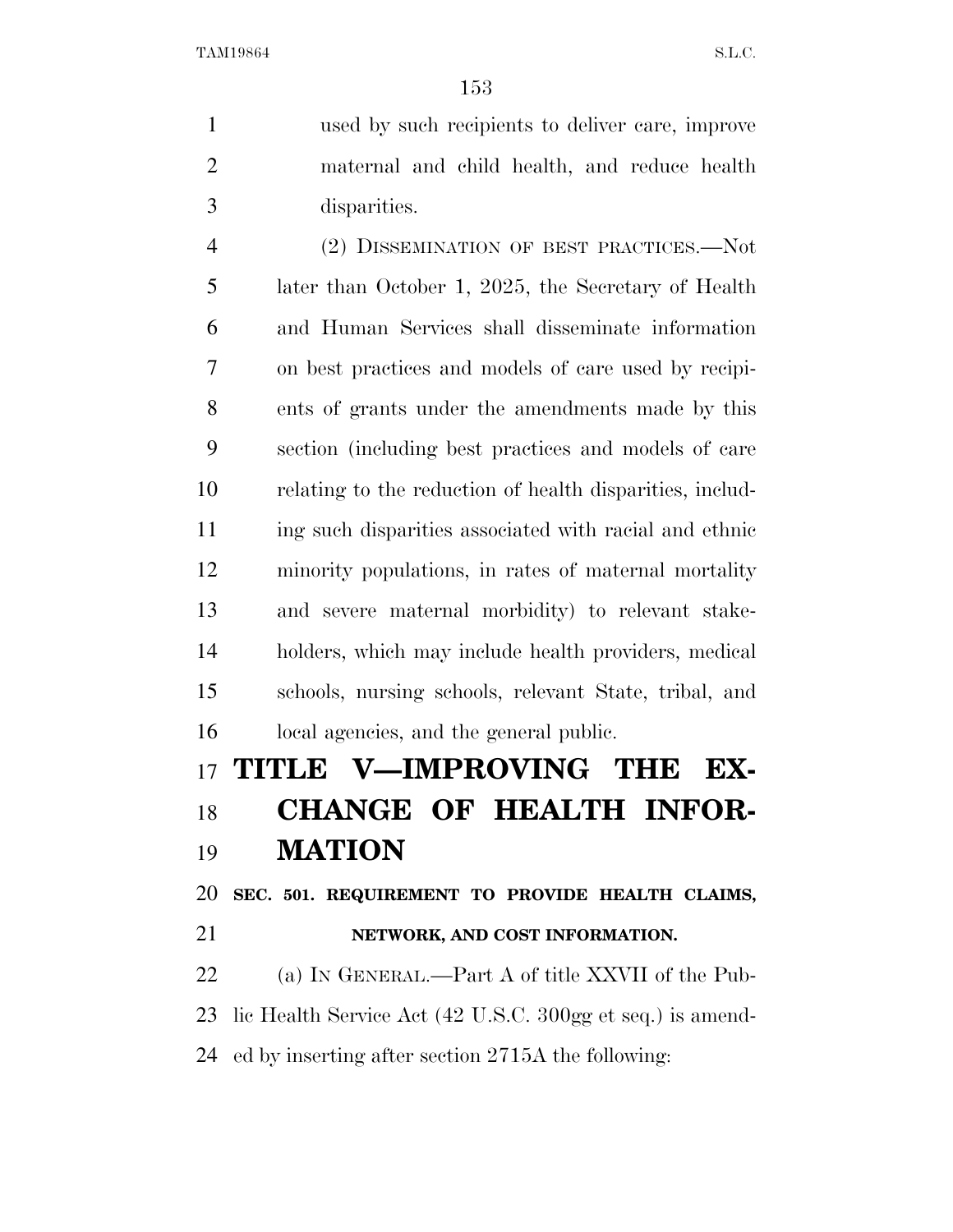## **''SEC. 2715B. REQUIREMENT TO PROVIDE HEALTH CLAIMS, NETWORK, AND COST INFORMATION.**

 ''(a) IN GENERAL.—A group health plan or a health insurance issuer offering group or individual health insur- ance coverage shall make available for access, exchange, or use without special effort, through application program- ming interfaces (or successor technology or standards), the information described in subsection (b), in the manner described in subsection (b) and otherwise consistent with this section.

11 "(b) INFORMATION.—The following information is re- quired to be made available, in such form and manner as the Secretary may specify, as described in subsection (a): 14 ''(1) Historical claims, provider encounter, and payment data for each enrollee, which shall— ''(A) include adjudicated medical and pre- scription drug claims and equivalent encoun- ters, including all data elements contained in such transactions—  $\frac{1}{1}$  that were adjudicated by the

 group health plan or health insurance issuer during the previous 5 years or the enrollee's entire period of enrollment in the applicable plan or coverage if such period 25 is less than 5 years;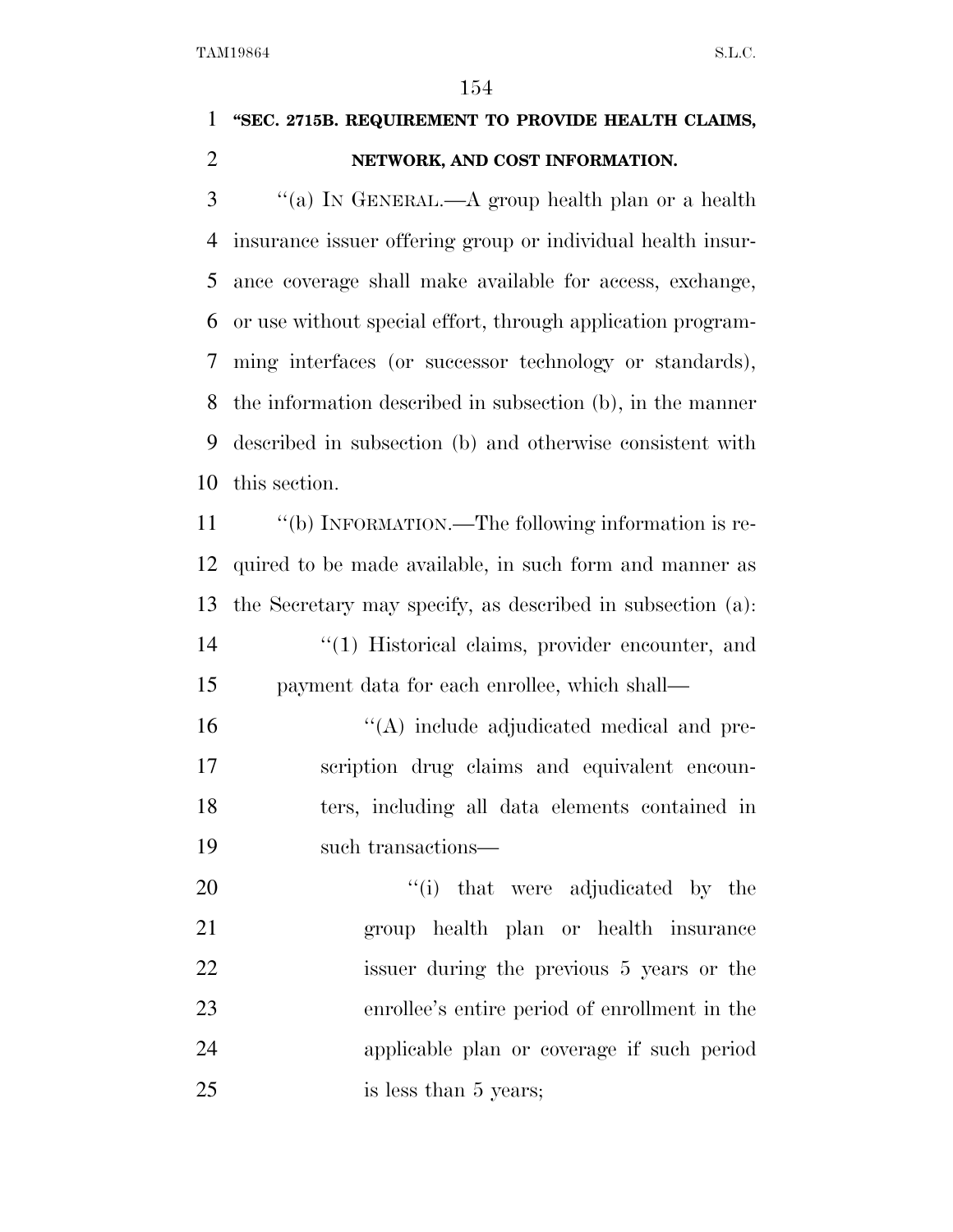| $\mathbf{1}$   | "(ii) that involve benefits managed by       |
|----------------|----------------------------------------------|
| $\overline{2}$ | any third party, such as a pharmacy bene-    |
| 3              | fits manager or radiology benefits manager   |
| $\overline{4}$ | manages benefits or adjudicates<br>that      |
| 5              | claims on behalf of the plan or coverage;    |
| 6              | and                                          |
| 7              | "(iii) from any other health plan or         |
| 8              | health insurance coverage issued or admin-   |
| 9              | istered by the same insurance issuer, in     |
| 10             | which the same enrollee was enrolled dur-    |
| 11             | ing the previous 5 years; and                |
| 12             | $\lq\lq$ (B) be available—                   |
| 13             | "(i) in a single, longitudinal format        |
| 14             | that is easy to understand and secure, and   |
| 15             | that may update automatically, including     |
| 16             | by using the standards adopted for imple-    |
| 17             | mentation of section $3001(c)(5)(D)(iv);$    |
| 18             | "(ii) not later than $3$ days after the      |
| 19             | claim is adjudicated or the data is received |
| 20             | by the health plan or health insurance       |
| 21             | issuer; and                                  |
| 22             | "(iii) to the enrollee, and any pro-         |
| 23             | viders or third-party applications or serv-  |
| 24             | ices authorized by the enrollee, for 5 years |
| 25             | after the end date of the enrollee's enroll- |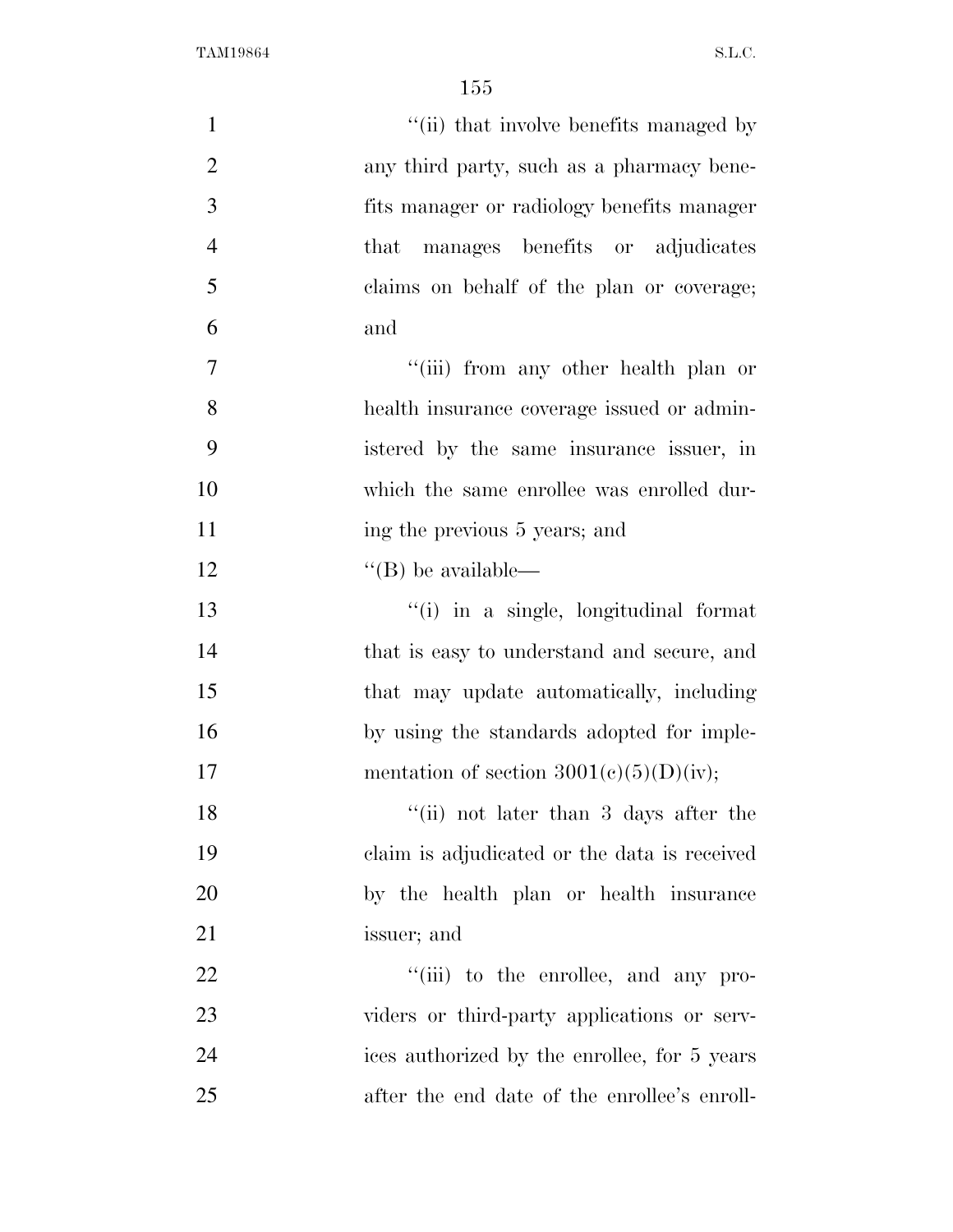| $\mathbf{1}$   | ment in the plan or in any coverage offered         |
|----------------|-----------------------------------------------------|
| $\overline{2}$ | by the health insurance issuer.                     |
| 3              | "(2) Identifying directory information for all in-  |
| $\overline{4}$ | network providers, including facilities and practi- |
| 5              | tioners, that participate in the plan or coverage,  |
| 6              | which shall—                                        |
| 7              | $\lq\lq$ include —                                  |
| 8              | "(i) the national provider identifier               |
| 9              | for in-network facilities and practitioners;        |
| 10             | and                                                 |
| 11             | "(ii) the name, address, phone num-                 |
| 12             | ber, and specialty for each such facility           |
| 13             | and practitioner, based on the most recent          |
| 14             | interaction between the plan or coverage            |
| 15             | and that facility or practitioner;                  |
| 16             | "(B) be capable of returning a list of par-         |
| 17             | ticipating in-network facilities and practitioners, |
| 18             | in a given specialty or at a particular facility    |
| 19             | type, within a specified geographic radius; and     |
| 20             | "(C) be capable of returning the network            |
| 21             | status, when presented with identifiers for a       |
| 22             | given enrollee and facility or practitioner.        |
| 23             | "(3) Estimated patient out-of-pocket costs, in-     |
| 24             | cluding costs expected to be incurred through a de- |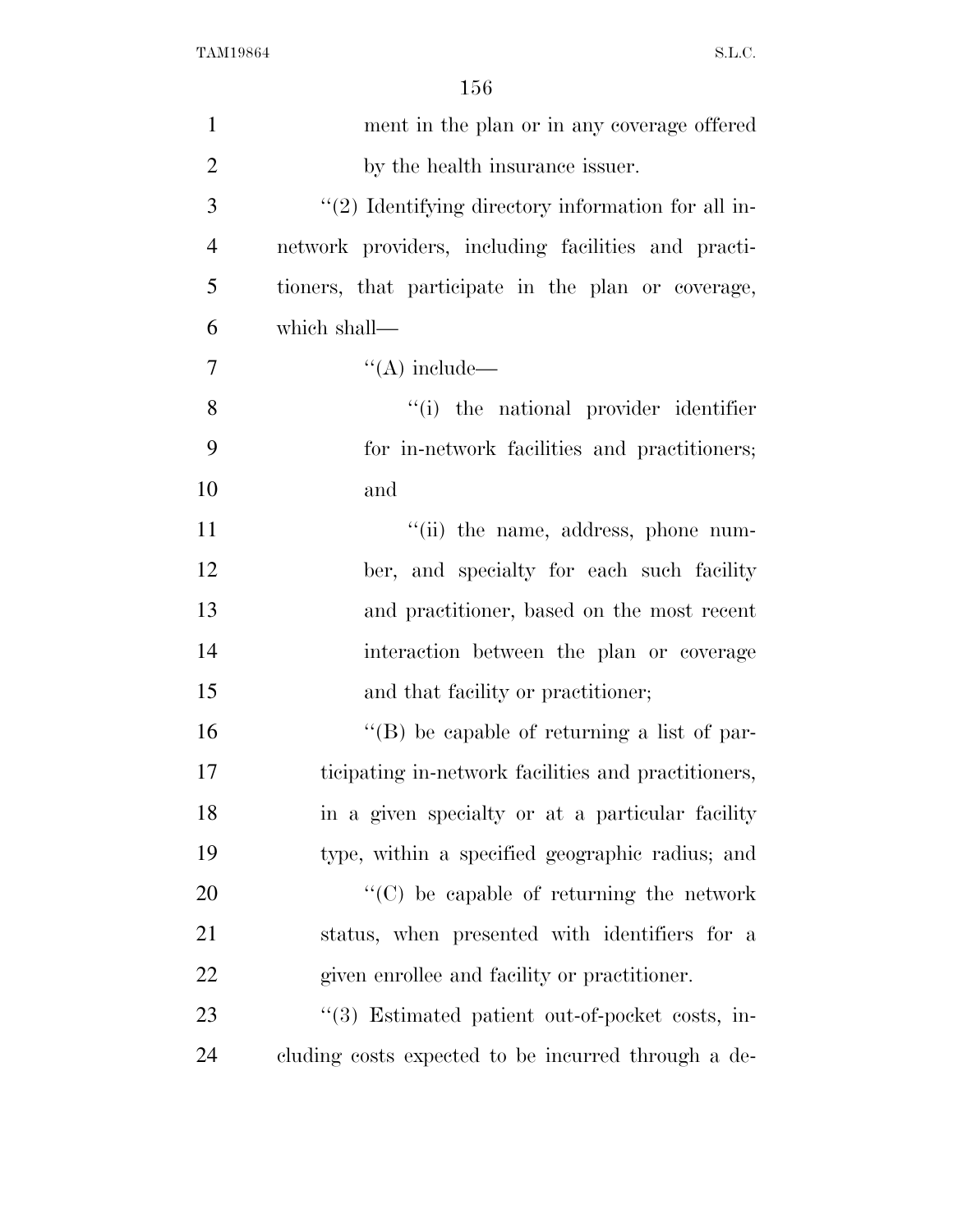| $\mathbf{1}$   | ductible, co-payment, coinsurance, or other form of |
|----------------|-----------------------------------------------------|
| $\overline{2}$ | cost-sharing, for-                                  |
| 3              | $\lq\lq$ a designated set of common services        |
| $\overline{4}$ | or episodes of care, to be established by the       |
| 5              | Secretary through rulemaking, including, at a       |
| 6              | $minimum-$                                          |
| $\overline{7}$ | "(i) in the case of services provided by            |
| 8              | a hospital, the 100 most common diag-               |
| 9              | nosis-related groups, as used in the Medi-          |
| 10             | care Inpatient Prospective Patient System           |
| 11             | (or successor episode-based reimbursement           |
| 12             | methodology) at that hospital, based on             |
| 13             | data adjudicated by the group<br>claims             |
| 14             | health plan or health insurance issuer;             |
| 15             | "(ii) in the case of services provided              |
| 16             | in an out-patient setting, including radi-          |
| 17             | ology, lab tests, and out-patient surgical          |
| 18             | procedures, any service rendered by the fa-         |
| 19             | cility or practitioner, and reimbursed by           |
| 20             | the health plan or health insurance issuer;         |
| 21             | and                                                 |
| 22             | "(iii) in the case of post-acute care,              |
| 23             | including home health providers, skilled            |
| 24             | nursing facilities, inpatient rehabilitation        |
| 25             | facilities, and long-term care hospitals, the       |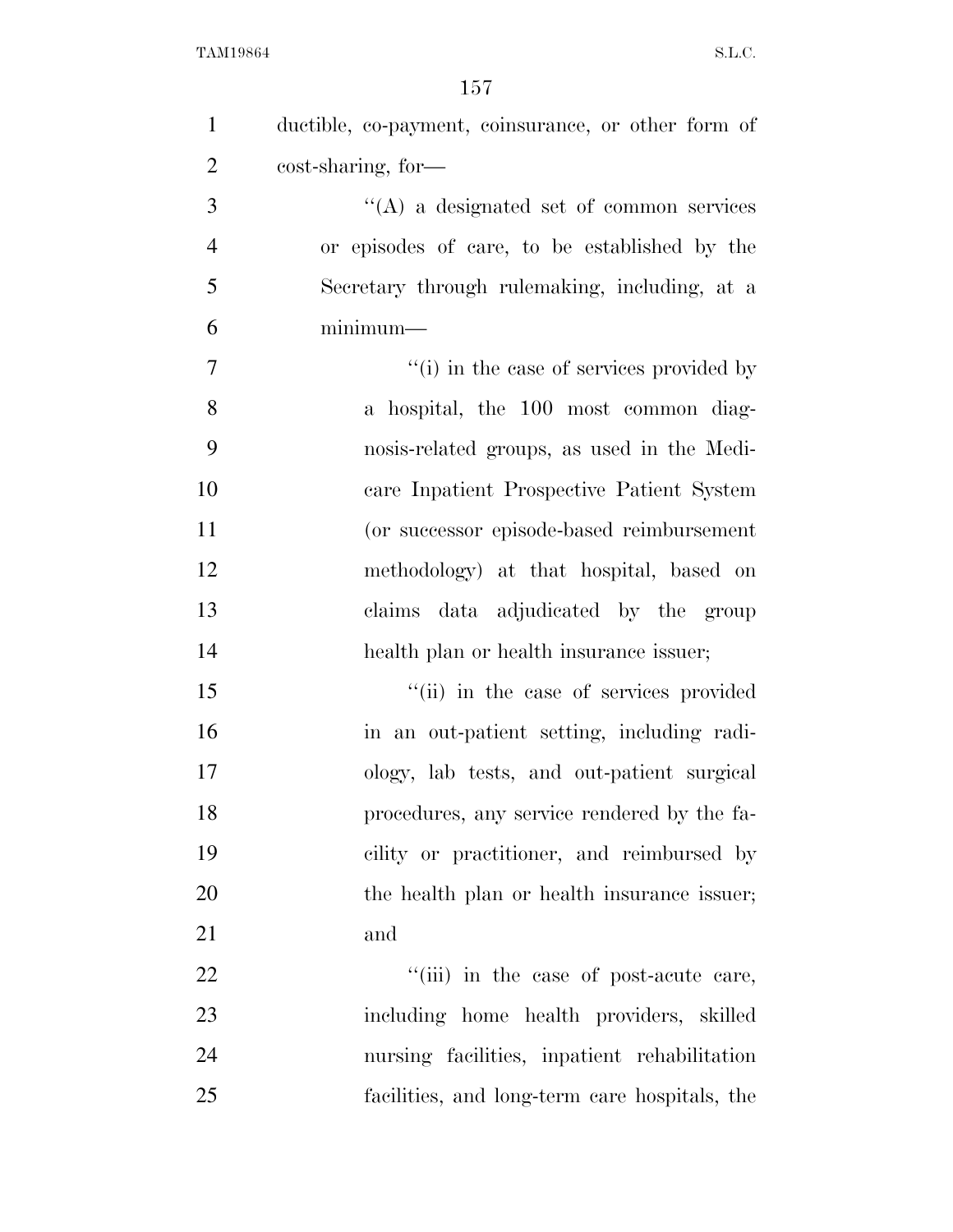| $\mathbf{1}$   | patient out-of-pocket costs for an episode                |
|----------------|-----------------------------------------------------------|
| $\overline{2}$ | of care, as the Secretary may determine,                  |
| 3              | which permits users to reasonably compare                 |
| $\overline{4}$ | costs across different facility and service               |
| 5              | types; and                                                |
| 6              | "(B) all prescription drugs currently in-                 |
| $\overline{7}$ | cluded on any tier of the formulary of the plan           |
| 8              | or coverage.                                              |
| 9              | "(c) AVAILABILITY AND ACCESS.—The application             |
| 10             | programming interfaces, including all data required to be |
| 11             | made available through such interfaces, shall—            |
| 12             | $\lq(1)$ be made available by the applicable group        |
| 13             | health plan or health insurance issuer, at no charge,     |
| 14             | $to-$                                                     |
| 15             | "(A) enrollees in the group health plan or                |
| 16             | health insurance coverage;                                |
| 17             | $\lq\lq (B)$ third parties authorized by the en-          |
| 18             | rollee;                                                   |
| 19             | "(C) facilities and practitioners who are                 |
| 20             | under contract with the plan or coverage; and             |
| 21             | "(D) business associates of such facilities               |
| 22             | and practitioners, as defined in section 160.103          |
| 23             | of title 45, Code of Federal Regulations (or any          |
| 24             | successor regulations);                                   |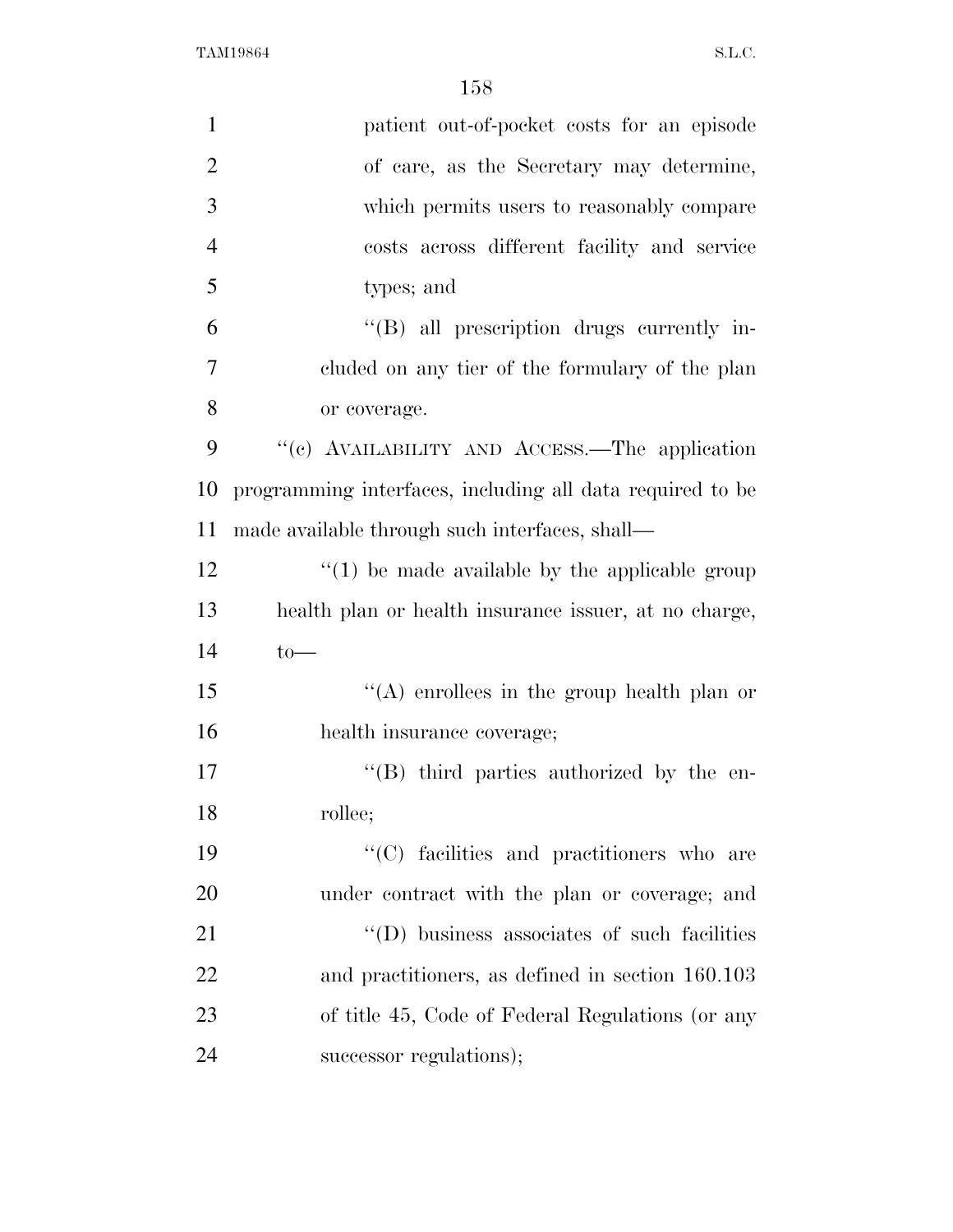| $\mathbf{1}$   | $(2)$ be available to enrollees in the group                    |
|----------------|-----------------------------------------------------------------|
| $\overline{2}$ | health plan or health insurance coverage, and to                |
| 3              | third-party applications or services facilitating such          |
| $\overline{4}$ | access by enrollees, during the enrollment process              |
| 5              | and for a minimum of 5 years after the end date of              |
| 6              | the enrollee's enrollment in the plan or in any cov-            |
| 7              | erage offered by the health insurance issuer;                   |
| 8              | $(3)$ permit persistent access by authenticated                 |
| 9              | third party applications or services for a reasonable           |
| 10             | period of time, consistent with current security prac-          |
| 11             | tices;                                                          |
| 12             | "(4) employ the applicable content, vocabulary,                 |
| 13             | and technical standards, including, as appropriate,             |
| 14             | such standards adopted by the Secretary pursuant                |
| 15             | to title XXX; and                                               |
| 16             | $\cdot\cdot$ (5) employ security and authentication stand-      |
| 17             | ards, as the Secretary determines appropriate.                  |
|                | 18 "(d) RULE OF CONSTRUCTION REGARDING PRI-                     |
|                | 19 VACY.—Nothing in this section shall be construed to alter    |
|                | 20 existing obligations under the privacy, security, and        |
|                | 21 breach notification rules promulgated under section $264(e)$ |
|                | 22 of the Health Insurance Portability and Accountability       |
|                | 23 Act (or successor regulations), or under State privacy       |
|                | 24 law.".                                                       |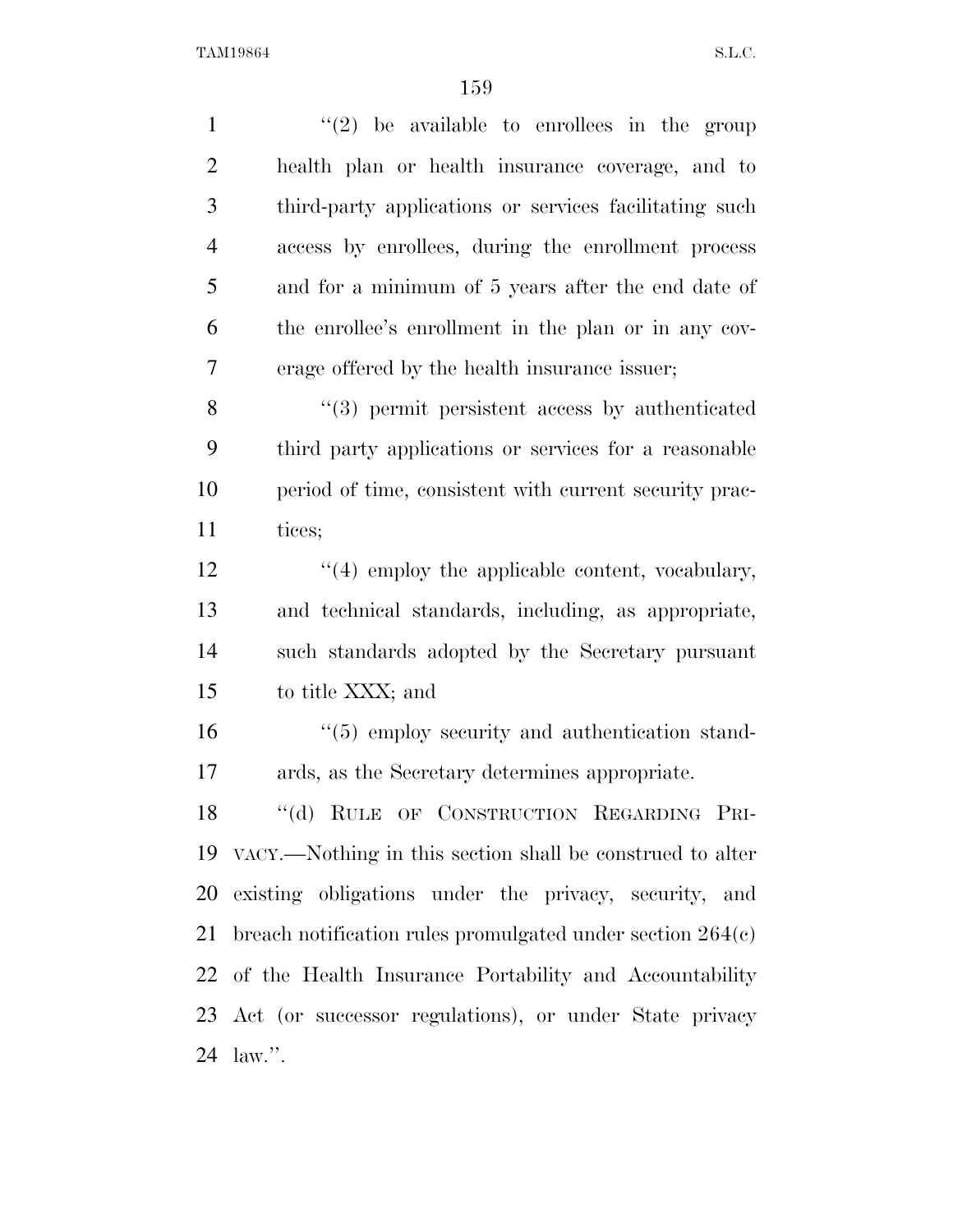(b) EFFECTIVE DATE.—Section 2715B of the Public Health Service Act, as added by subsection (a), shall take effect 1 year after the date of enactment of this Act.

#### **SEC. 502. RECOGNITION OF SECURITY PRACTICES.**

 Part 1 of subtitle D of the Health Information Tech- nology for Economic and Clinical Health Act (42 U.S.C. 17931 et seq.) is amended by adding at the end the fol-lowing:

### **''SEC. 13412. RECOGNITION OF SECURITY PRACTICES.**

 $\cdot$  ''(a) In GENERAL.—Consistent with the authority of the Secretary under sections 1176 and 1177 of the Social Security Act, when making determinations relating to fines under section 13410, decreasing the length and ex- tent of an audit under section 13411, or remedies other- wise agreed to by the Secretary, the Secretary shall con- sider whether the entity or business associate had, for not less than the previous 12 months, recognized security practices in place that may—

''(1) mitigate fines under section 13410;

 ''(2) result in the early, favorable termination of an audit under section 13411; and

22 ''(3) limit the remedies that would otherwise be agreed to in any agreement between the entity or business associate and the Department of Health and Human Services.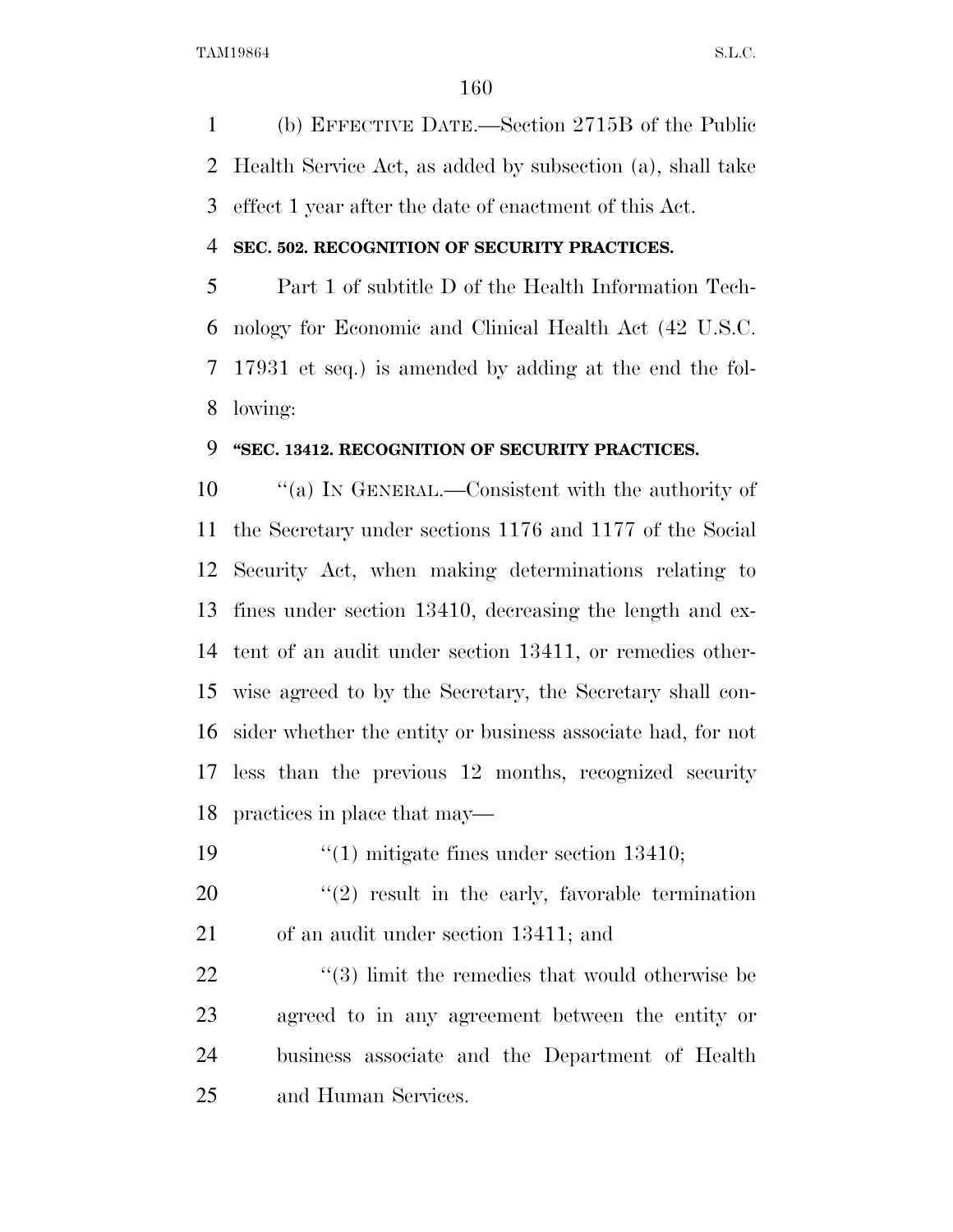''(b) ADDITIONAL CONSIDERATION.—At the election of the entity or business associate, the Secretary may pro- vide further consideration to an entity or business asso- ciate that can adequately demonstrate that such recog- nized security practices were in place, as determined by the Secretary.

 ''(c) DEFINITION AND MISCELLANEOUS PROVI-SIONS.—

9 "(1) RECOGNIZED SECURITY PRACTICES.—The term 'recognized security practices' means the stand- ards, guidelines, best practices, methodologies, pro- cedures, and processes developed under section 2(c)(15) of the National Institute of Standards and Technology Act, the approaches promulgated under section 405(d) of the Cybersecurity Information Sharing Act of 2015, and any other program or processes that are equivalent to such requirements as may be developed through regulations. Such prac- tices shall be determined by the entity or business associate, except where additional consideration is requested under subsection (b).

22 "'(2) LIMITATION.—Nothing in this section shall be construed as providing the Secretary author-24 ity to  $\equiv$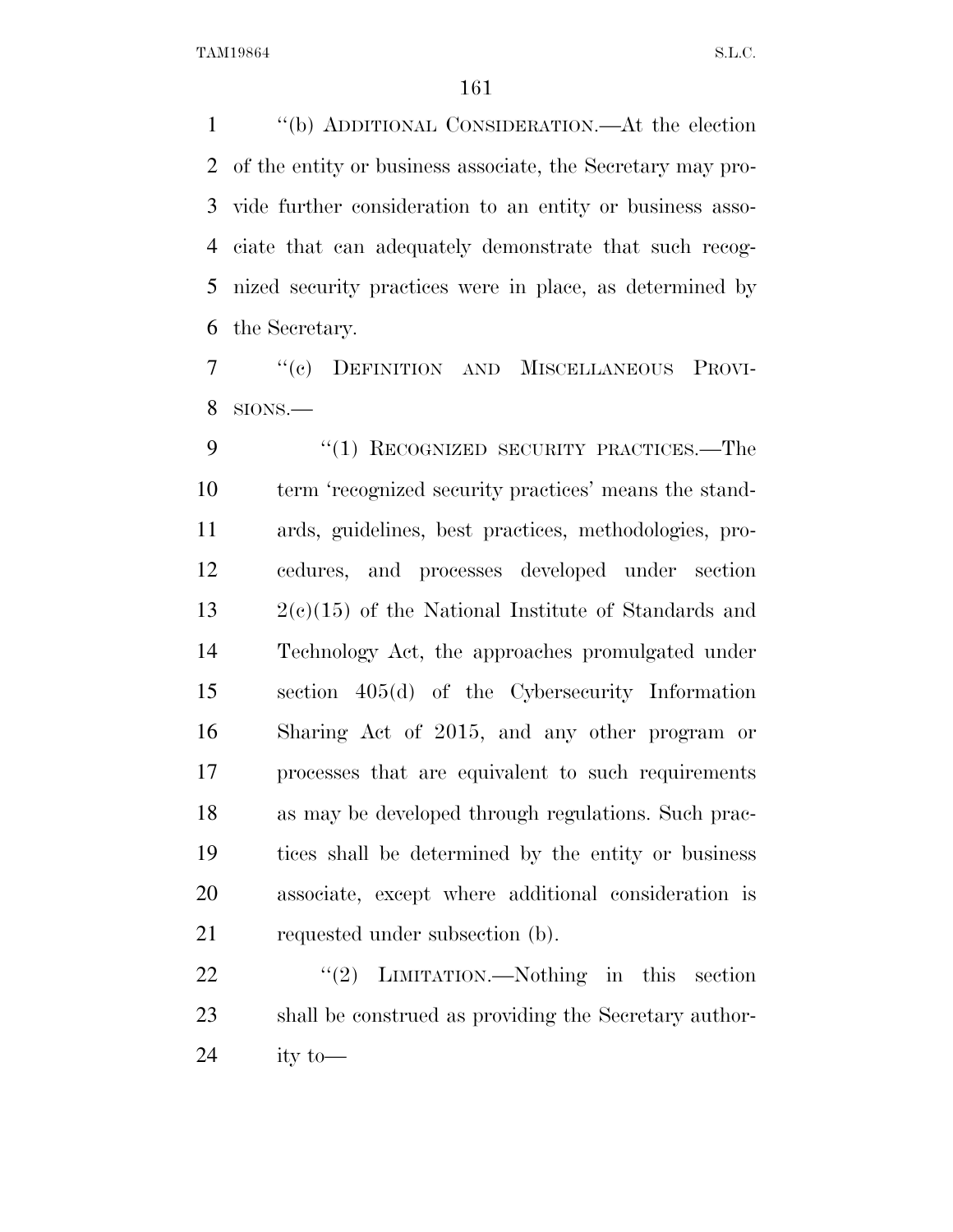$\langle (A) \rangle$  increase fines under section 13410, or the length, extent or quantity of audits under section 13411, due to a lack of compliance with the recognized security practices; or ''(B) mandate, direct, or condition the award of any Federal grant, contract, or pur- chase, on compliance with such recognized secu-8 rity practices. 9 "(3) NO LIABILITY FOR NONPARTICIPATION.— Nothing in this section shall be construed to subject an entity or business associate to liability for elect- ing not to engage in the recognized security prac- tices defined by this section. 14 "(4) RULE OF CONSTRUCTION.—Nothing in this section shall be construed to limit the Sec- retary's authority to enforce the HIPAA Security rule (part 160 of title 45 Code of Federal Regula-18 tions and subparts A and C of part 164 of such title), or to supersede or conflict with an entity or business associate's obligations under the HIPAA

Security rule.''.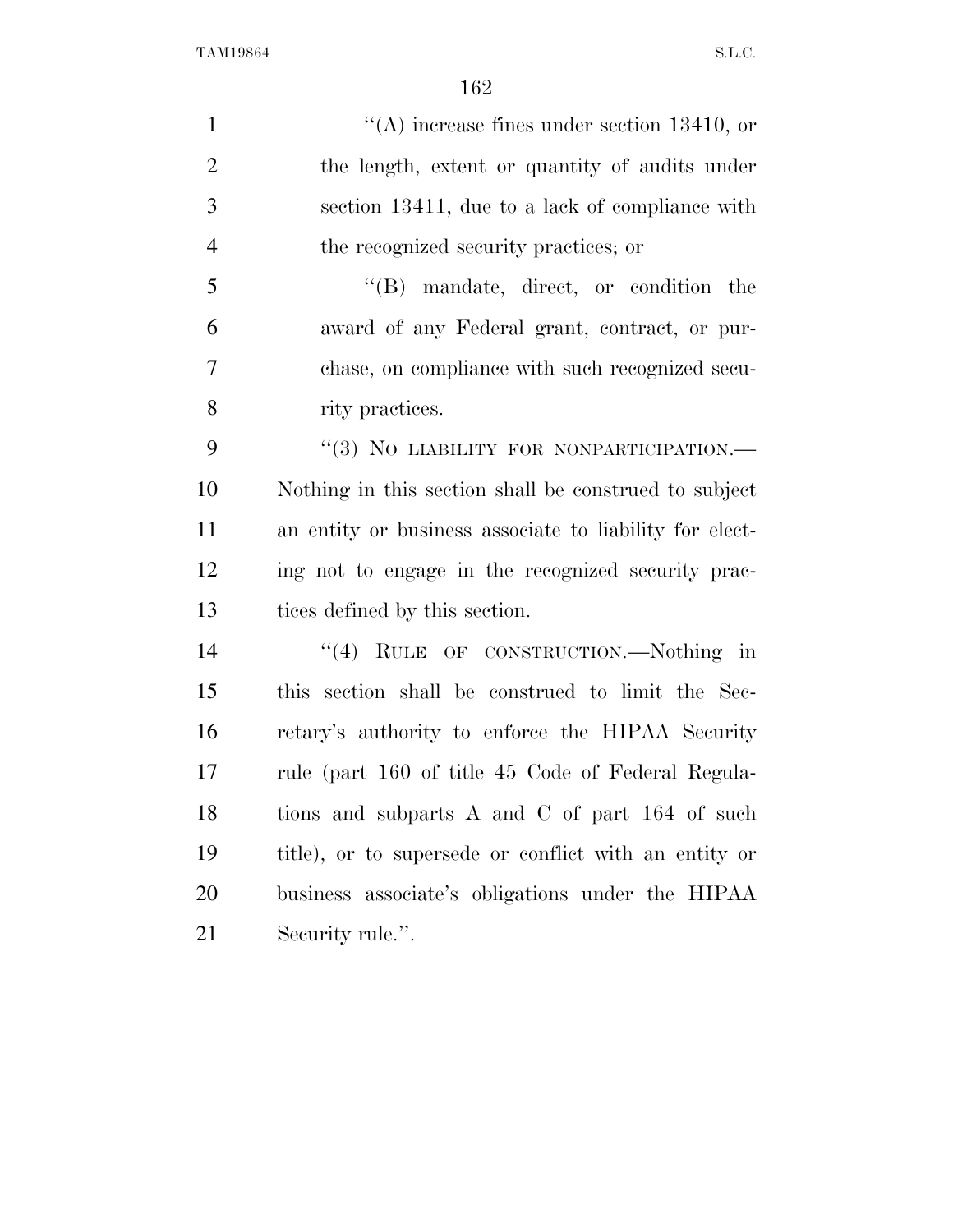**SEC. 503. GAO STUDY ON THE PRIVACY AND SECURITY RISKS OF ELECTRONIC TRANSMISSION OF IN- DIVIDUALLY IDENTIFIABLE HEALTH INFOR- MATION TO AND FROM ENTITIES NOT COV- ERED BY THE HEALTH INSURANCE PORT- ABILITY AND ACCOUNTABILITY ACT.**  (a) IN GENERAL.—Not later than 1 year after the date of enactment of this Act, the Comptroller General of the United States shall conduct a study to— (1) describe the roles of Federal agencies and the private sector with respect to protecting the pri- vacy and security of individually identifiable health information transmitted electronically to and from entities not covered by the regulations promulgated under section 264(c) of the Health Insurance Port- ability and Accountability Act of 1996 (42 U.S.C. 1320d–2 note); (2) identify recent developments regarding the use of application programming interfaces to access individually identifiable health information, and im- plications for the privacy and security of such infor- mation; (3) identify practices in the private sector, such as terms and conditions for use, relating to the pri-vacy, disclosure, and secondary uses of individually

identifiable health information transmitted electroni-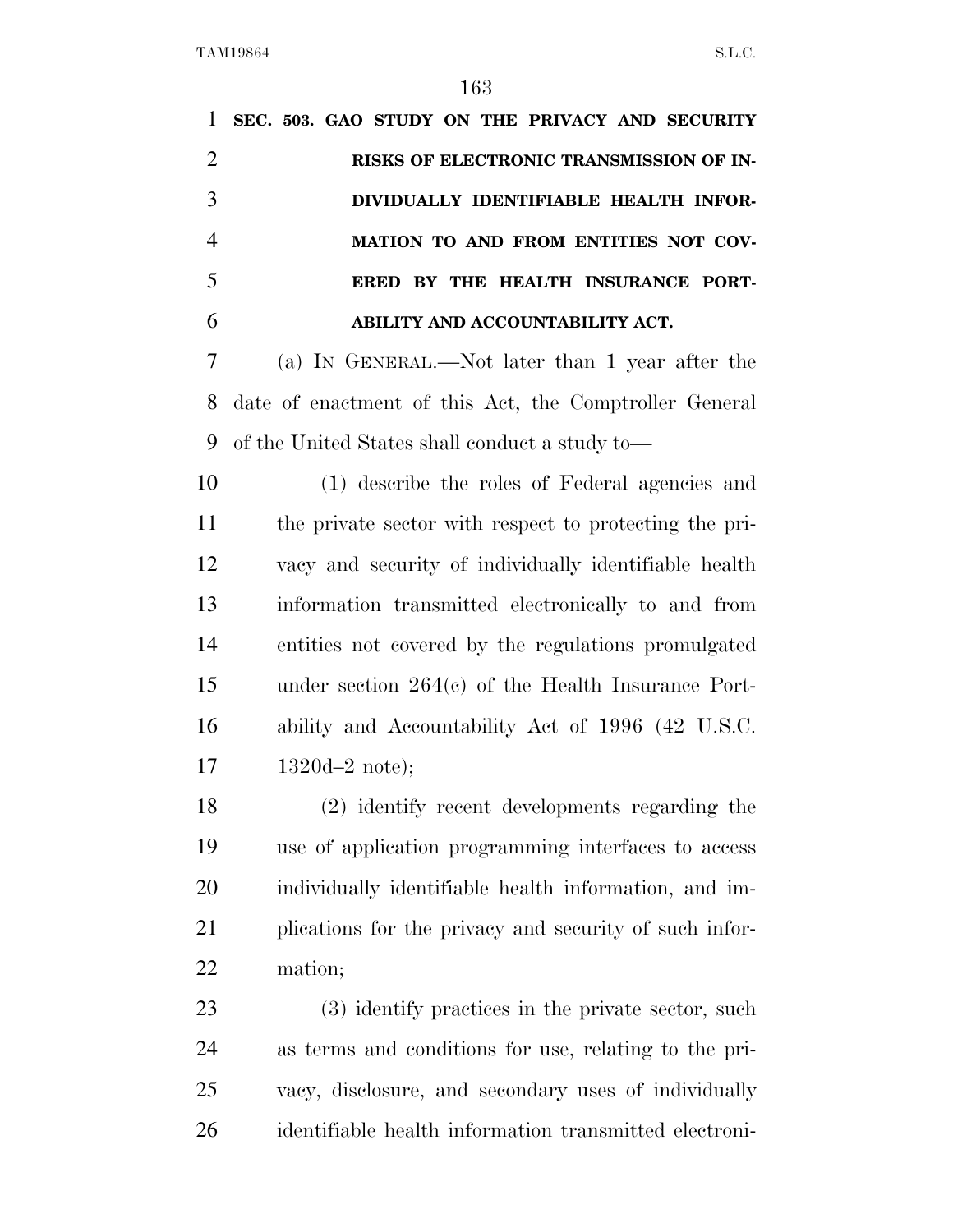cally to or from entities, selected by an individual, that are not subject to the regulations promulgated under section 264(c) of the Health Insurance Port-ability and Accountability Act of 1996; and

 (4) identify steps the public and private sectors can take to improve the private and secure access to and availability of individually identifiable health in-formation.

 (b) REPORT.—Not later than 1 year after the date of enactment of this Act, the Comptroller General of the United States shall submit to Congress a report con- cerning the findings of the study conducted under sub-section (a).

### **SEC. 504. TECHNICAL CORRECTIONS.**

 (a) IN GENERAL.—Section 3022(b) of the Public Health Service Act (42 U.S.C. 300jj–52(b)) is amended by adding at the end the following new paragraph:

18 "(4) APPLICATION OF AUTHORITIES UNDER IN- SPECTOR GENERAL ACT OF 1978.—In carrying out this subsection, the Inspector General shall have the same authorities as provided under section 6 of the Inspector General Act of 1978 (5 U.S.C. App.).''.

 (b) EFFECTIVE DATE.—The amendment made by subsection (a) shall take effect as if included in the enact